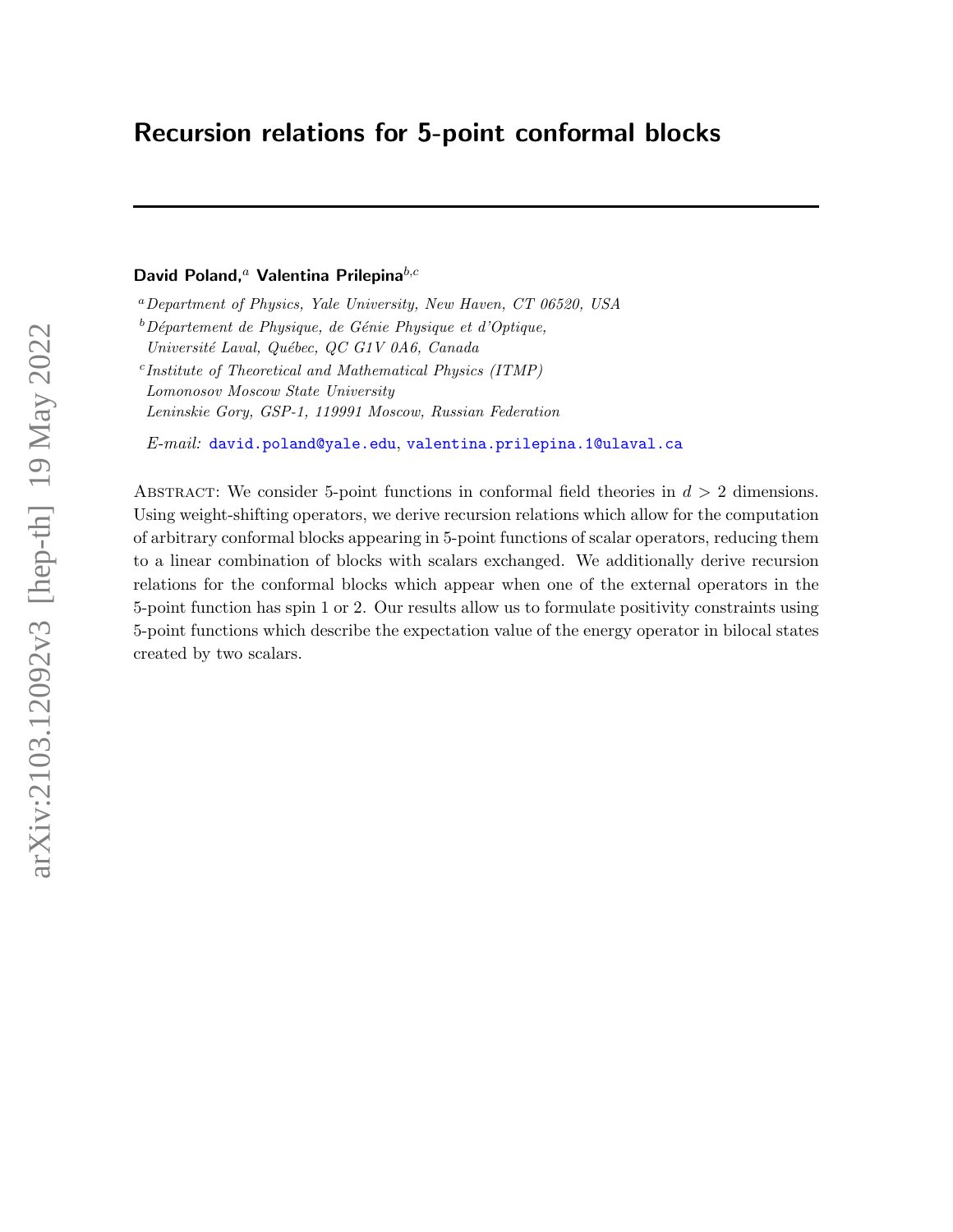## Contents

| 1        | Introduction                                                                      | $\bf{2}$       |
|----------|-----------------------------------------------------------------------------------|----------------|
| $\bf{2}$ | 5-point functions                                                                 | $\overline{4}$ |
| $\bf{3}$ | Review of the weight-shifting operator formalism                                  | 12             |
|          | Weight-shifting operators<br>3.1                                                  | 13             |
|          | Crossing relations for weight-shifting operators<br>3.2                           | 15             |
|          | 3.3<br>Gluing 3-point functions to form conformal blocks                          | 21             |
| 4        | Recursion relations in the weight-shifting operator formalism                     | 24             |
|          | Recursion relations for 4-point conformal blocks<br>4.1                           | 24             |
|          | Recursion relations for 5-point conformal blocks<br>4.2                           | 26             |
|          | 4.2.1<br>Recursion relations from weight-shifting operators                       | 26             |
|          | 4.2.2<br>Exchange symmetries                                                      | 36             |
|          | 4.2.3<br>Recursion relations at fixed $\Delta_3$                                  | 43             |
|          | 4.2.4<br>Checks: 4-point limits                                                   | 46             |
|          | Treating the special case $G_{(\ell,\ell;0,0)}^{(\ell)}$<br>4.3                   | 49             |
|          | Exchange of conserved operators<br>4.4                                            | 51             |
|          | 4.5<br>Promoting $\Phi$ to a vector operator                                      | 57             |
|          | 4.6<br>Promoting $\Phi$ to a tensor operator                                      | 64             |
| 5        | The averaged null energy condition: an application                                | 70             |
| 6        | Conclusion                                                                        | 77             |
|          | A Standard box tensor basis                                                       | 78             |
|          | <b>B</b> Recursion relation coefficients                                          | 80             |
|          | Recursion relation coefficients for the block with $n_{IJ} = \ell' = \ell$<br>B.1 | 82             |
|          | C Symmetry-transformed recursion relations                                        | 83             |
|          | D 3-point coefficients for the vector and tensor cases                            | 88             |
|          | E Recursion coefficients for 3-point structures                                   | 92             |
|          | F Conformal block coefficients                                                    | 96             |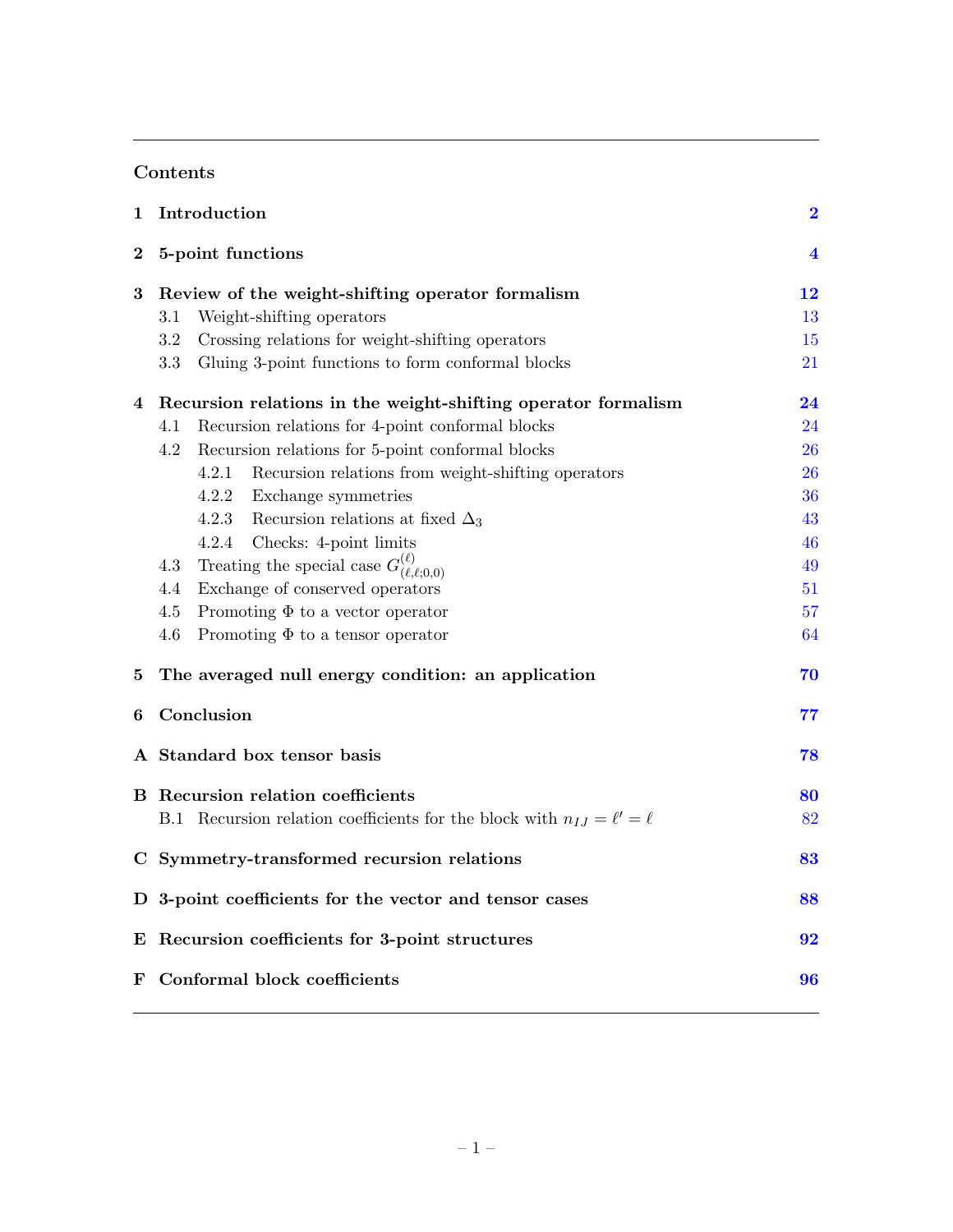#### <span id="page-2-0"></span>1 Introduction

Conformal field theories (CFTs) are remarkable quantum field theories (QFTs) endowed with an enhanced symmetry under the conformal group. Such special theories represent fixed points in renormalization group flows and at the same time describe second-order phase transitions in statistical and condensed matter systems. Strikingly, they also shed light on the structure of the landscape of quantum field theories and elucidate aspects of quantum gravity and black hole physics via the AdS/CFT correspondence. In recent years, a modern revival of the conformal bootstrap program [\[1\]](#page-101-0) has spurred many impressive advances in this field [\[2\]](#page-101-1). The bootstrap program furnishes a systematic non-perturbative approach to reconstructing the CFT data associated with a given theory by exploiting conformal symmetry and imposing stringent consistency conditions, such as crossing symmetry and unitarity. This powerful method empowers us to gradually carve out the complete allowed space of CFTs, thus extending our understanding of the structure of the full landscape of theories.

Most results so far have been extracted through the consideration of 4-point correlation functions of operators, as reviewed in [\[2\]](#page-101-1). For example, well-known explicit expressions or recursion relations exist for the conformal blocks appearing in 4-point functions of scalars in arbitrary spacetime dimensions. Moreover, a rich variety of techniques have been developed for handling 4-point conformal blocks involving external and internal exchanged operators in arbitrary Lorentz representations. In addition to the tremendous profusion of progress with respect to 4-point functions, there exists some recent stimulating work on higher-point functions. Some of this work focuses on 2d CFTs [\[3–](#page-101-2)[7\]](#page-101-3) or on constructing correlators in the context of the AdS/CFT correspondence [\[8–](#page-101-4)[13\]](#page-101-5).

There are a number of reasons to desire a more precise understanding of five- and higherpoint correlation functions. Some motivation includes the compelling idea that it might be possible to get more leverage from examining these objects in the context of the conformal bootstrap. While in principle crossing symmetry of all 4-point functions is sufficient, it may be easier to extract constraints from simple higher-point point functions than from arbitrary spinning 4-point functions. Relatedly, the analysis of higher-point functions may also enable us to more easily probe different physical regimes of a conformal field theory, e.g. by taking various lightcone and Regge limits. The behavior of correlators in such regimes gives alternative ways of packaging information on the structure of the CFT.

In holographic CFTs, the elusive 3-point functions of heavy operators  $\langle \mathcal{O}_H \mathcal{O}_H \mathcal{O}_H \rangle$  can be probed by studying the 5-point object  $\langle O_L O_L O_H O_L O_L \rangle$  involving mostly light operators. Moreover, additional motivation comes from the desire to understand the CFT implications of the averaged null energy condition  $(ANEC)$  [\[14–](#page-102-0)[24\]](#page-102-1). For example, one can require positivity of the expectation value of the energy flux operator  $\mathcal E$  in a bilocal state created by two scalar operators, which is encoded in a 5-point function of the form  $\langle \phi_i \phi_j T^{\mu\nu} \phi_i \phi_j \rangle$ . It may be interesting to understand if this positivity condition leads to new constraints on the CFT spectrum.

Literature on higher-point conformal blocks for general CFTs in  $d > 2$ , which may be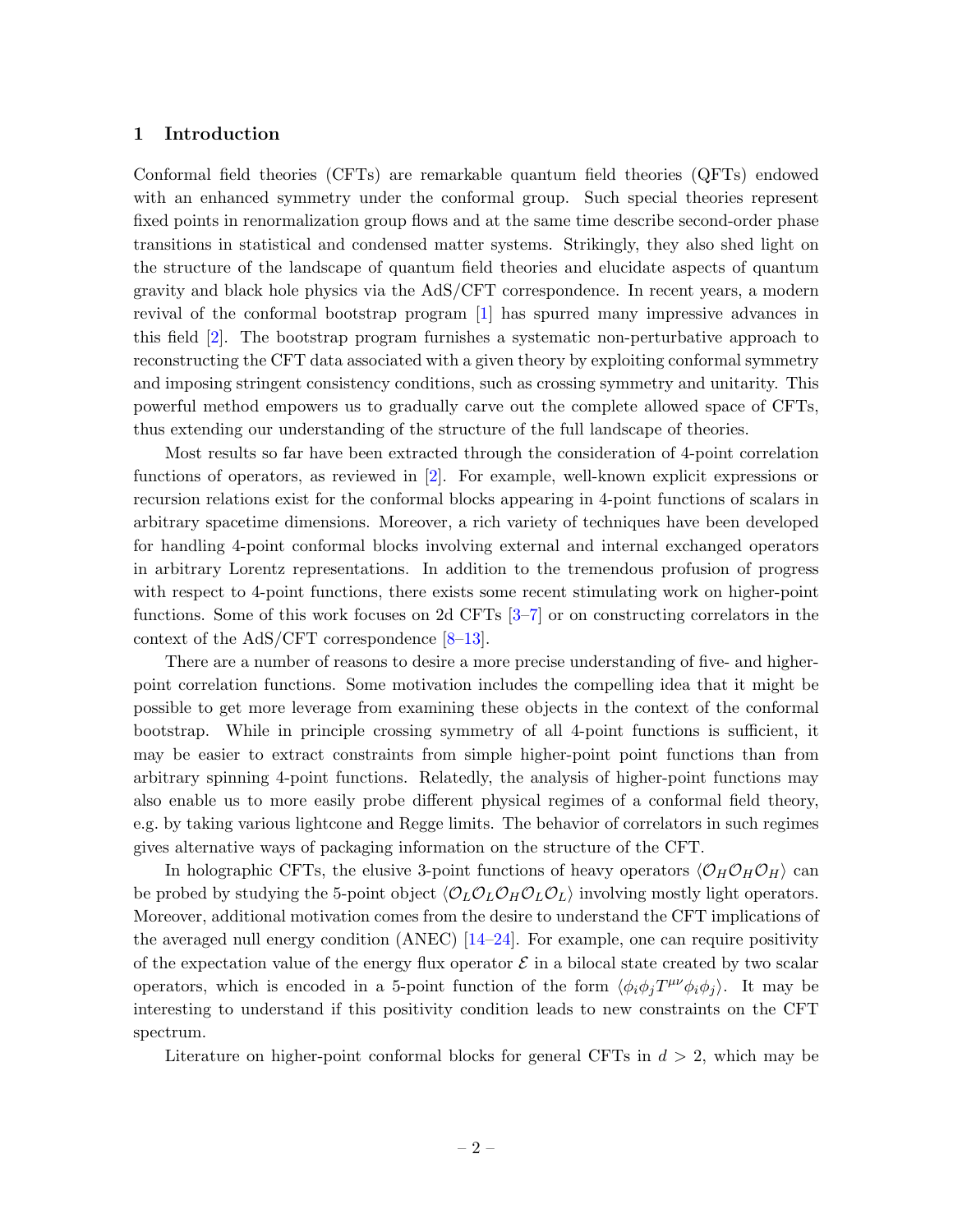required for the above analyses, is relatively scarce. A noteworthy contribution is the analysis by Rosenhaus [\[25\]](#page-102-2), where the author computed a series expansion for the 5-point scalar exchange conformal block in a 5-point function of external scalar operators. Holographic representations of higher-point conformal blocks were constructed in the works [\[26–](#page-102-3)[28\]](#page-102-4), and dimensional reduction formulae for higher-point scalar exchange blocks were recently derived in [\[29\]](#page-102-5). In addition, the null polygon limit of multi-point correlators was later explored in [\[30\]](#page-102-6). Further, a connection to Lauricella systems was made in [\[31\]](#page-102-7), while a connection to Gaudin integrable models was proposed in [\[32\]](#page-102-8). A different perspective was introduced by [\[33\]](#page-102-9), and general representations of higher-point blocks were developed using the operator product expansion (OPE) in embedding space [\[33–](#page-102-9)[38\]](#page-103-0). In particular, let us highlight that both [\[27\]](#page-102-10) and [\[35\]](#page-103-1) derived alternate (but equivalent) expansions for the scalar 5-point block with scalars exchanged.

As of now, few explicit results for higher-point conformal blocks capturing the exchange of spinning operators exist. A notable exception is [\[9\]](#page-101-6), which developed a series expansion for such blocks with identical external scalars. However, this result involves a summation over 9 variables, with coefficients that must be determined recursively by solving the Casimir differential equations. A simpler approach to computing such blocks would clearly be desirable. In this work, we endeavor to improve our understanding of 5-point blocks, by deriving simple recursion relations which can be used to compute 5-point blocks for the exchange of arbitrary symmetric traceless tensors. Our results may be regarded as a natural generalization of recursion relations for 4-point blocks obtained by Dolan and Osborn [\[39\]](#page-103-2) to the 5-point case.

We will perform our analysis in the context of the weight-shifting operator formalism de-veloped in [\[40\]](#page-103-3). We begin by considering a purely scalar 5-point function  $\langle \phi_{\Delta_1} \phi_{\Delta_2} \Phi_{\Delta_3} \phi_{\Delta_4} \phi_{\Delta_5} \rangle$ . Here we seek to compute the general conformal block for this object, namely that of arbitrary symmetric traceless tensor exchange in the (12) and (45) OPEs. We may express this block in terms of the following 5-point conformal integral:

$$
\langle \phi_{\Delta_1}(X_1)\phi_{\Delta_2}(X_2)\Phi_{\Delta_3}(X_3)\phi_{\Delta_4}(X_4)\phi_{\Delta_5}(X_5)\rangle = \sum_{\mathcal{O}\in\phi_{\Delta_1}\times\phi_{\Delta_2}}\sum_{\mathcal{O}'\in\phi_{\Delta_4}\times\phi_{\Delta_5}}\frac{1}{\mathcal{N}_{\mathcal{O}}\mathcal{N}_{\mathcal{O}'}}\int D^dX \int D^dY
$$
  

$$
\langle \phi_{\Delta_1}(X_1)\phi_{\Delta_2}(X_2)\mathcal{O}_{A_1\ldots A_\ell}(X)\rangle \langle \tilde{\mathcal{O}}^{A_1\ldots A_\ell}(X)\Phi_{\Delta_3}(X_3)\mathcal{O}'_{B_1\ldots B_{\ell'}}(Y)\rangle \langle \tilde{\mathcal{O}}'^{B_1\ldots B_{\ell'}}(Y)\phi_{\Delta_4}(X_4)\phi_{\Delta_5}(X_5)\rangle \Big|_{M},
$$
\n(1.1)

where  $\tilde{O}$ ,  $\tilde{O}'$  denote the shadow transforms of the operators  $O, O',$  and  $\mathcal{N}_{O'}$ ,  $\mathcal{N}_{O'}$  are the appropriate shadow normalization factors. The  $\big|_M$  indicates that we must project onto the appropriate monodromy-invariant subspace to extract the physical block. Here we choose to work in a channel where the middle scalar operator occupies a special place in the correlator, which is often referred to as the comb channel. The 3-point functions on either side are then treated on the same footing, both being of the type (scalar)-(scalar)-(spin), while the central 3-point correlator is distinct and takes the form (spin)-(scalar)-(spin) or more generally  $(spin)-(spin)-(spin)$  if we promote  $\Phi$  to a spinning operator.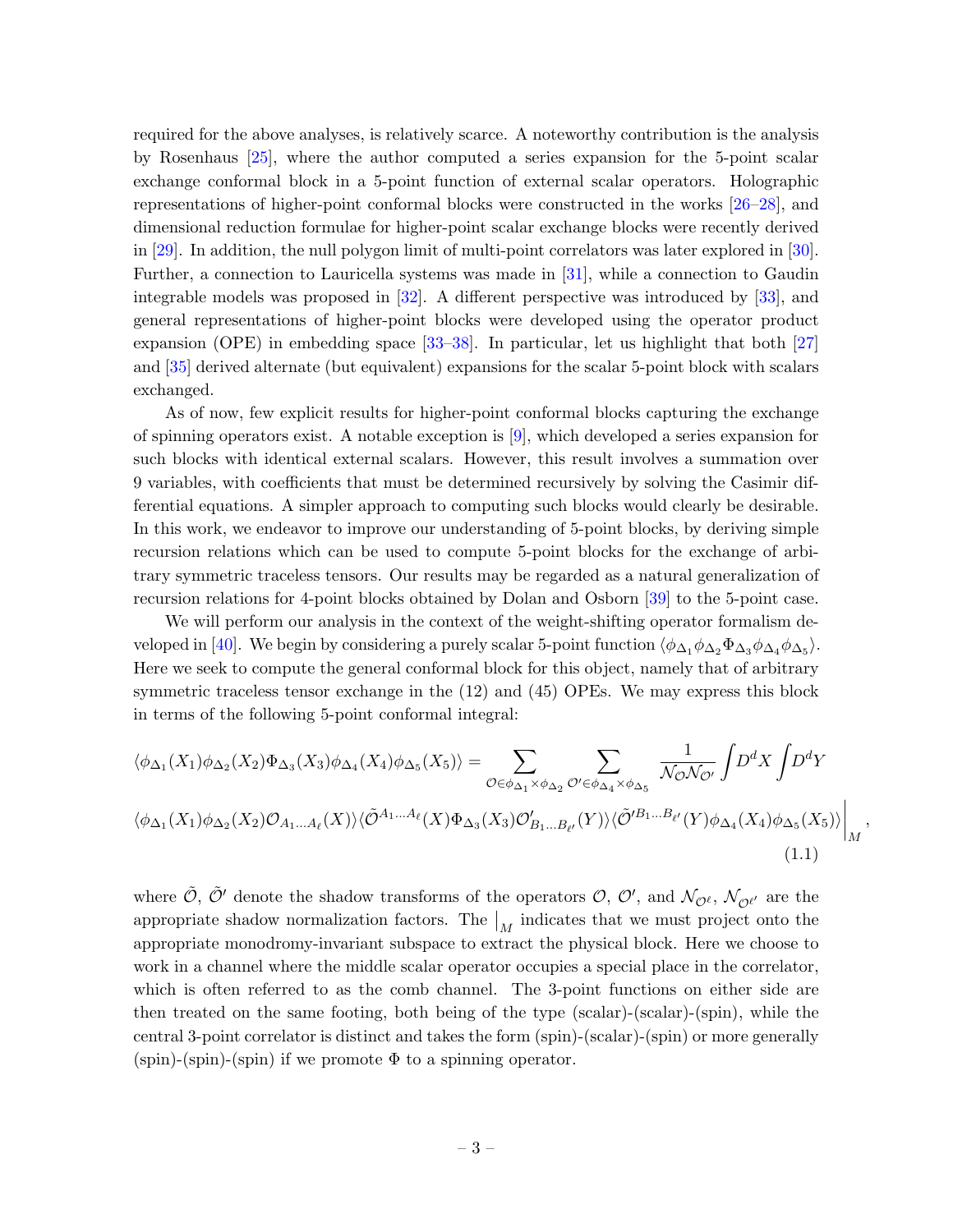This paper is organized as follows. In section [2,](#page-4-0) we review the result for the scalar exchange 5-point block, summarizing the general properties of 5-point functions and their cross-ratios as well as the calculation of scalar-exchange blocks performed in [\[25\]](#page-102-2). We next give an overview of the weight-shifting operator formalism in section [3.](#page-12-0) Here we describe the weight-shifting differential operators, characterizing their properties and their action on correlation functions. Along the way, we recall the convenient diagrammatic notation introduced by [\[40\]](#page-103-3). We then summarize the 2- and 3-point crossing relations, which constitute the main computational tools of the weight-shifting formalism, along with the construction of conformal blocks. We additionally discuss how to derive recursion relations which lower the spin of the exchanged operators, reviewing the derivation of analogous recursion relations for 4-point functions.

In section [4](#page-24-0) we give our derivation of new recursion relations which can compute arbitrary conformal blocks appearing in 5-point functions of scalar operators, capturing general symmetric traceless tensor exchange. We present two distinct kinds of recursion relations, representing two different ways of encoding the same information. We also perform several explicit checks that our 5-point recursion relations are consistent with known properties of 4-point functions by taking appropriate limits. In section [4.4,](#page-51-0) we discuss the special case of conserved tensor exchange, focusing on the case of conserved vector and spin-2 tensor operators.

In section [4.5,](#page-57-0) we consider promoting the middle scalar operator  $\Phi$  to a spin-1 vector. We detail how to encode the corresponding blocks for symmetric traceless tensor exchange in terms of appropriate combinations of weight-shifting operators acting on lower-spin blocks for a 5-point function of purely scalar external operators. The latter objects act as the seed blocks and may in turn be computed with the aid of the recursion relations described in the previous section. Next, in section [4.6,](#page-64-0) we discuss how to further promote  $\Phi$  from a vector to a spin-2 tensor operator. Here the procedure is completely analogous to the previous one, with the difference that the seed blocks are now the ones for symmetric traceless tensor exchange in the corresponding 5-point function featuring a spin-1 operator.

In section [5,](#page-70-0) we discuss a possible application of these results in the context of the averaged null energy condition (ANEC). In particular, they empower us to apply the OPE to compute the expectation value of the ANEC operator in bilocal states. Invoking the ANEC positivity condition, one may extract constraints on the OPE coefficients. Here we provide an initial discussion of the resulting constraints. We conclude in section [6,](#page-77-0) giving a discussion of directions for future work. A brief description of the box tensor basis and as well as various coefficients derived in this work are included in a number of appendices.

#### <span id="page-4-0"></span>2 5-point functions

In this section, we give a broad overview of what is known about 5-point correlation functions up to this point. We begin by describing the general form of a 5-point correlation function of symmetric traceless primary operators, then proceed to discuss 5-point conformal blocks, and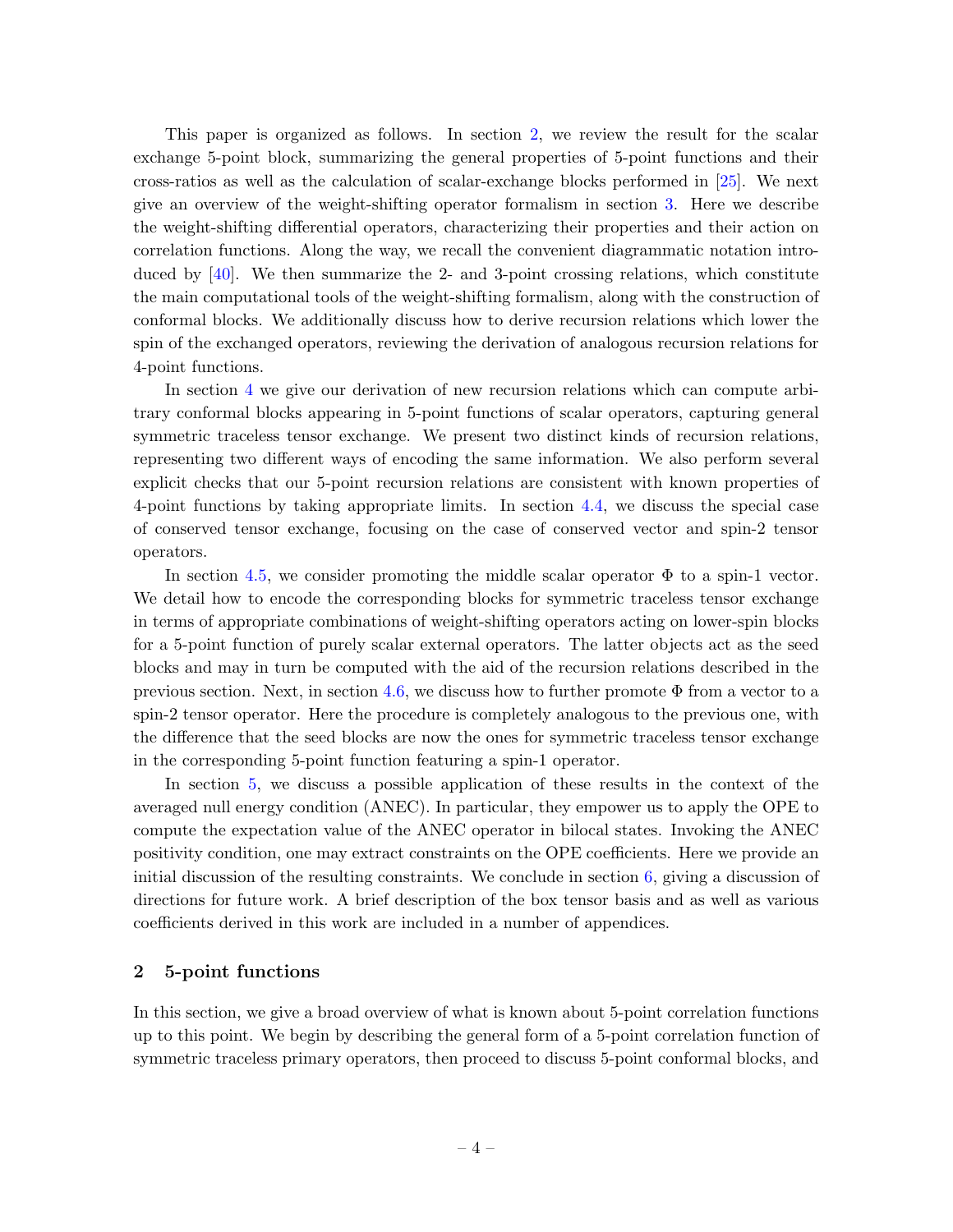last review the prototypical case of scalar exchange in the purely scalar 5-point correlator. Throughout, we work in the index-free embedding formalism of [\[41,](#page-103-4) [42\]](#page-103-5).

Let us label spin- $\ell$  primaries by their dimension and spin as  $\chi \equiv [\Delta, \ell]$ . Then, conformal invariance fixes a generic 5-point function of spin- $\ell$  primaries to be of the form

$$
\tilde{G}_{\chi_1,\dots,\chi_5} = \langle \mathcal{O}_1(X_1; Z_1) \cdots \mathcal{O}_5(X_5; Z_5) \rangle = \prod_{i < j}^{5} X_{ij}^{-\alpha_{ij}} \sum_k f_k(u_a) \, Q_{\chi_1,\dots,\chi_5}^{(k)}(\{X_i; Z_i\}) \,, \tag{2.1}
$$

where

<span id="page-5-2"></span><span id="page-5-1"></span>
$$
\alpha_{ij} = \frac{1}{3} \left( \tau_i + \tau_j - \frac{1}{4} \sum_{k=1}^{5} \tau_k \right), \qquad (2.2)
$$

with  $\tau_i = \Delta_i + \ell_i$ . Here  $f_k(u_a)$  represents some function of the conformal cross-ratios  $u_a$ . In this case, there are five such invariants which we will explicitly describe below.<sup>[1](#page-5-0)</sup>

The factors  $X_{ij}$  in the overall prefactor in Eq. [\(2.1\)](#page-5-1) carry powers that are fixed by the homogeneity requirement of having proper behavior under scale transformations. To be precise, the transformation of a primary field  $\mathcal{O}_{\Delta,\ell}$  of scaling dimension  $\Delta$  and spin  $\ell$  may be encoded by a polynomial  $F(X, Z)$  in its position X and the polarization vector Z, subject to the constraint

<span id="page-5-3"></span>
$$
F(\lambda X; \alpha Z + \beta X) = \lambda^{-\Delta} \alpha^{\ell} F(X; Z).
$$
\n(2.3)

In general, the powers  $\alpha_{ij}$  in Eq. [\(2.2\)](#page-5-2) depend on the external operator scaling dimensions  $\Delta_i$  and the spins  $\ell_i$ ; in the scalar case, they depend exclusively on the  $\Delta_i$ . By extracting the above prefactor, we have ensured that the  $Q^{(k)}$  have weight  $\ell_i$  in each point  $X_i$ . Moreover, they are required to be identically transverse:

$$
Q_{\chi_1,\dots,\chi_5}^{(k)}(\{\lambda_i X_i;\alpha_i Z_i+\beta_i X_i\})=Q_{\chi_1,\dots,\chi_5}^{(k)}(\{X_i;Z_i\})\prod_i(\lambda_i\alpha_i)^{\ell_i}.
$$
 (2.4)

We may construct these polynomials from the basic building blocks  $V_{i,jk}$  and  $H_{ij}$  of the standard box tensor basis, which we review in Appendix [A.](#page-78-0)

In a nutshell, using the embedding formalism the most general form of the 5-point correlator  $\langle \mathcal{O}_1(X_1;Z_1)\cdots \mathcal{O}_5(X_5;Z_5)\rangle$  compatible with conformal invariance is simply a linear combination of homogeneous polynomials of degree  $\ell_i$  in each  $Z_i$ . These constituent polynomials are in turn constructed from products of appropriate powers of  $V_{i,jk}$  and  $H_{ij}$ . Finally, the  $X_i$  dependence is fixed by the scaling requirement of Eq.  $(2.3)$ .

We may expand the  $\sum_{k}$  [...] in Eq. [\(2.1\)](#page-5-1) in a basis of so-called conformal blocks, which capture the exchange of specific primary operators in the operator product expansion (OPE). Let us briefly recall the fundamental concept of the OPE. This is the statement that, inside

<span id="page-5-0"></span><sup>&</sup>lt;sup>1</sup>See e.g. [\[34,](#page-103-6) [41,](#page-103-4) [43,](#page-103-7) [44\]](#page-103-8) for general discussions of *n*-point functions and their cross ratios.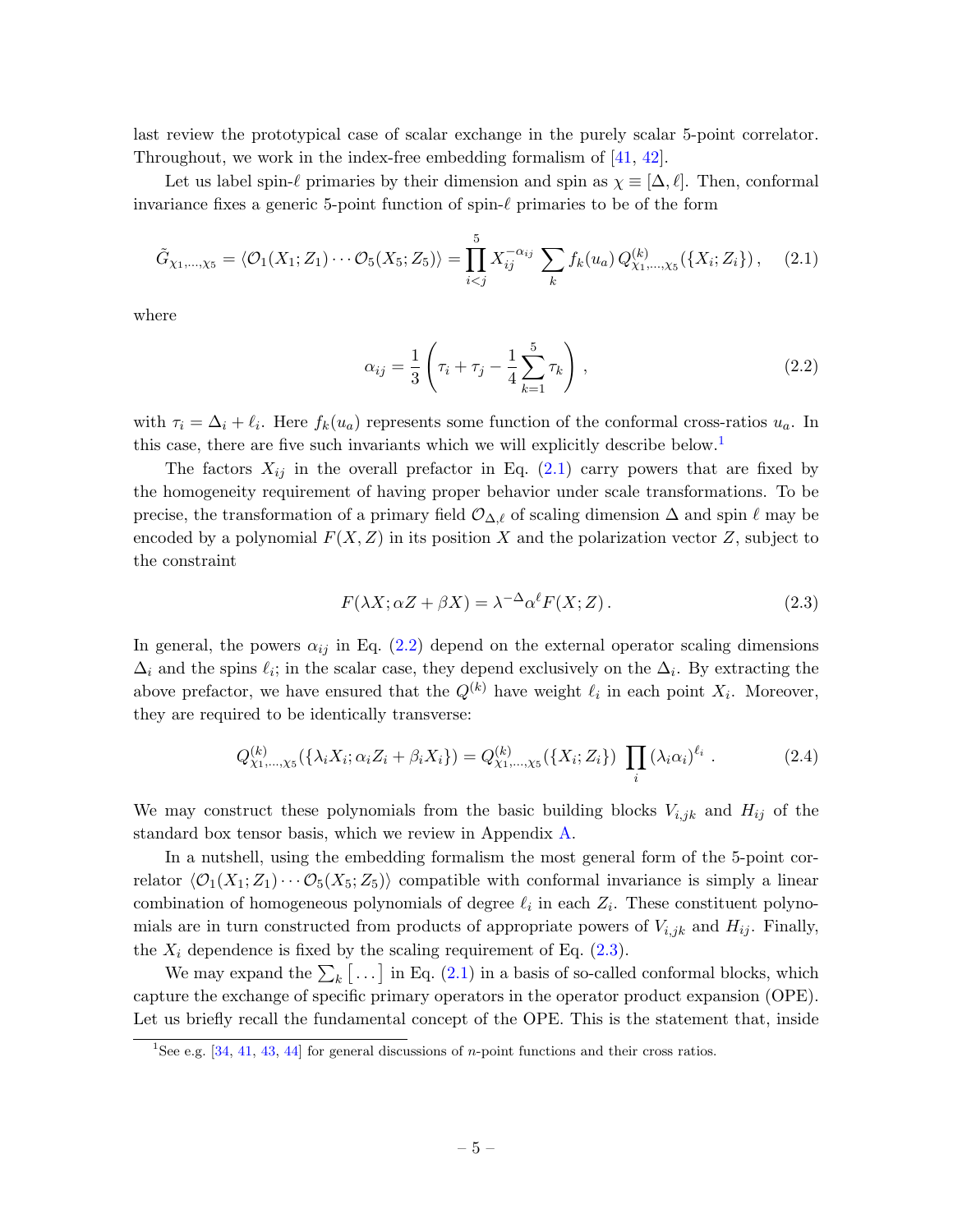an appropriate correlation function, the product of any two local primary operators at two distinct spacetime points may be replaced by an infinite sum over primaries at a single point. In position space, we may express the OPE of two scalar operators  $\phi_{\Delta_1}$  and  $\phi_{\Delta_2}$  as

$$
\phi_{\Delta_1}(x_1)\phi_{\Delta_2}(x_2) = \sum_{\mathcal{O}} \lambda_{\phi_{\Delta_1}\phi_{\Delta_2}\mathcal{O}} C(x_{12}, \partial_{x_2})_{e_1\ldots e_\ell} \mathcal{O}^{e_1\ldots e_\ell}(x_2),\tag{2.5}
$$

where the sum ranges over the infinite set of primary operators which appear in the  $\phi_{\Delta_1} \times \phi_{\Delta_2}$ OPE. In the case of two scalars, these operators are just the traceless symmetric tensors of arbitrary spin  $\ell$ . Here the function  $C(x_{12}, \partial_{x_2})^{e_1...e_{\ell}}$  is a power series in  $\partial_{x_2}$  that encodes the contribution of the infinite tower of descendant operators corresponding to each primary. It is fixed entirely by conformal invariance in terms of the operator scaling dimensions. Finally, the OPE coefficients  $\lambda_{\phi_{\Delta_1}, \phi_{\Delta_2}, \mathcal{O}}$  are undetermined numerical coefficients (effectively the structure constants of the operator algebra).

While in a general QFT the OPE converges only in the asymptotic short distance limit, in a CFT it can give a convergent series expansion at finite separation, owing to the enhanced symmetry of the theory. This absolute convergence renders the OPE a well-defined quantity in a conformally invariant theory and lends it additional power. In particular, in a CFT, the OPE may be applied to recursively reduce *n*-point correlation functions to  $(n - 1)$ -point functions, all the way down to 2-point and 3-point functions.

For simplicity, let us restrict our attention to the 5-point function with external scalar operators  $\langle \phi_{\Delta_1}(x_1)\phi_{\Delta_2}(x_2)\Phi_{\Delta_3}(x_3)\phi_{\Delta_4}(x_4)\phi_{\Delta_5}(x_5)\rangle$ . Here we label each scalar by its scaling dimension  $\Delta_i$ , and the notation is meant to highlight the distinct role of the middle operator  $\Phi_{\Delta_3}$  in the OPE channels we will consider. A single application of the OPE in the channel (12) enables us to cast this object as a sum of 4-point functions. In particular,

$$
\langle \phi_{\Delta_1}(x_1)\phi_{\Delta_2}(x_2)\Phi_{\Delta_3}(x_3)\phi_{\Delta_4}(x_4)\phi_{\Delta_5}(x_5)\rangle
$$
  
= 
$$
\sum_{\mathcal{O}_{\Delta,\ell}} \lambda_{\phi_{\Delta_1}\phi_{\Delta_2}\mathcal{O}_{\Delta,\ell}} C(x_{12}, \partial_{x_2})_{e_1\ldots e_\ell} \langle \mathcal{O}_{\Delta,\ell}^{e_1\ldots e_\ell}(x_2)\Phi_{\Delta_3}(x_3)\phi_{\Delta_4}(x_4)\phi_{\Delta_5}(x_5)\rangle, \qquad (2.6)
$$

where the sum runs over primary operators  $\mathcal{O}_{\Delta,\ell}$ .

Alternatively, exploiting the OPE twice, for example, in the double OPE channel  $(12)(45)$ , permits us to express this same object as a double sum over derivatives of 3-point functions. That is, we have

<span id="page-6-0"></span>
$$
\langle \phi_{\Delta_1}(x_1) \phi_{\Delta_2}(x_2) \Phi_{\Delta_3}(x_3) \phi_{\Delta_4}(x_4) \phi_{\Delta_5}(x_5) \rangle
$$
  
= 
$$
\sum_{\mathcal{O}_{\Delta,\ell}, \mathcal{O}'_{\Delta',\ell'}} \lambda_{\phi_{\Delta_1} \phi_{\Delta_2} \mathcal{O}_{\Delta,\ell}} \lambda_{\phi_{\Delta_4} \phi_{\Delta_5} \mathcal{O}'_{\Delta',\ell'}} \times C(x_{12}, \partial_{x_2})_{e_1 \dots e_{\ell}} C(x_{45}, \partial_{x_5})_{f_1 \dots f_{\ell'}} \langle \mathcal{O}_{\Delta,\ell}^{e_1 \dots e_{\ell}}(x_2) \Phi(x_3) \mathcal{O}'_{\Delta',\ell'}^{f_1 \dots f_{\ell'}}(x_5) \rangle , \qquad (2.7)
$$

where now we sum over two sets of primary operators  $\mathcal{O}_{\Delta,\ell}$  and  $\mathcal{O}'_{\Delta',\ell'}$ .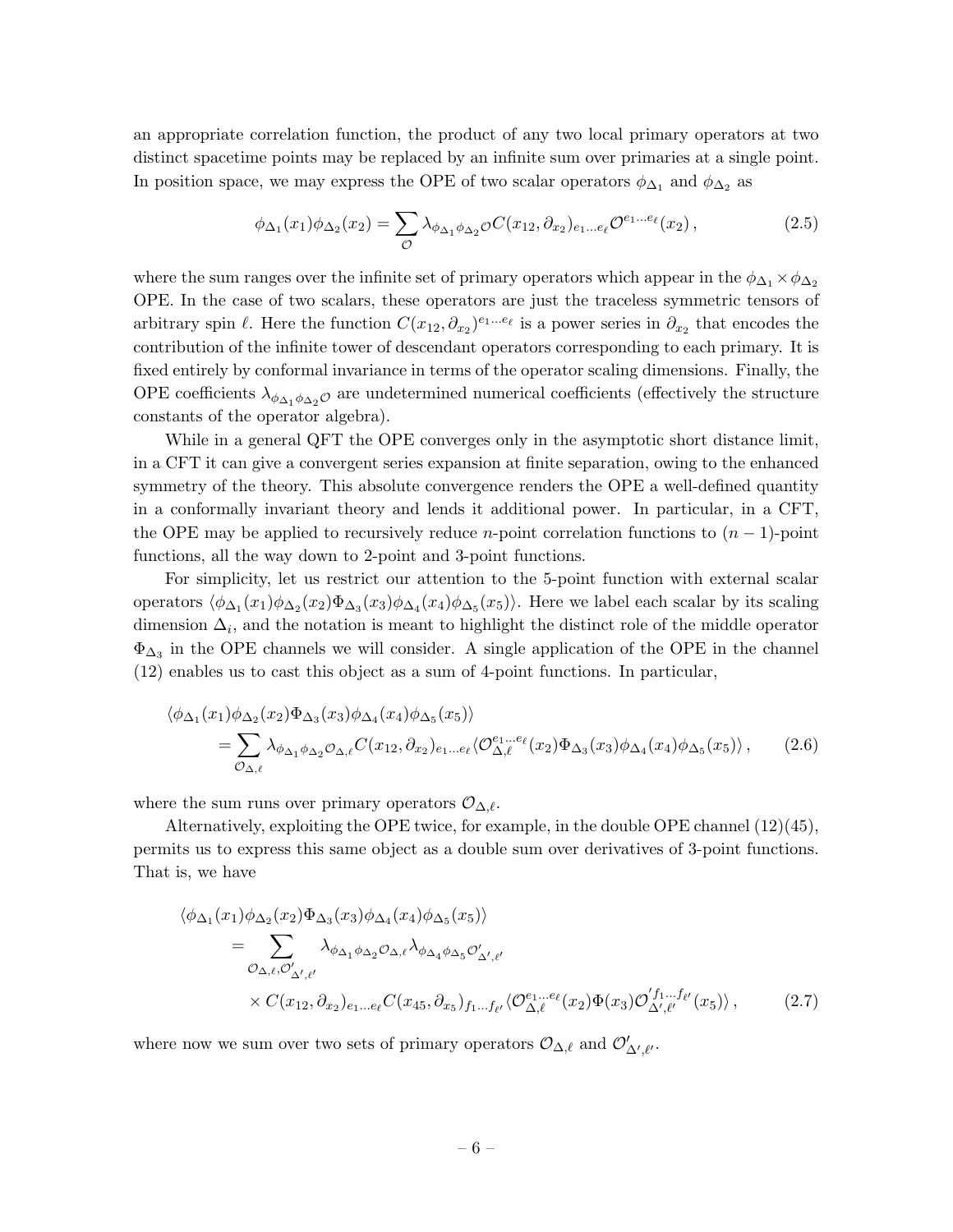In an analogous manner as for the familiar 4-point function, this double OPE expansion recasts the 5-point object in terms of an expansion in conformal blocks. The conformal blocks are the building blocks of CFT correlation functions that effectively encode the kinematical contribution of the descendant operators in terms of the primary operators, which is fixed by the conformal algebra. In this paper, we primarily choose to compute the conformal blocks in the double OPE channel  $(12)(45)$  applied to a 5-point function of scalar operators, as shown above.

Individual terms in this sum could be picked out by inserting a projector  $|O_{\Delta,\ell}|$  onto the conformal multiplet of  $\mathcal{O}_{\Delta,\ell}$  (and similarly for  $\mathcal{O}'_{\Delta',\ell'}$ ) into the 5-point function. Note that each 3-point function appearing in [\(2.7\)](#page-6-0) can in turn be expanded in a basis of tensor structures, which are readily described in the embedding space formalism. Labeling the tensor structures by an index a, each comes with an independent coefficient  $\lambda_{\mathcal{O}_{\Delta,\ell}\Phi_{\Delta_3}\mathcal{O}'_{\Delta',\ell'}}^a$ , and a 5-point conformal block will similarly be labeled by the index a. Thus, moving to embedding space notation, we have:

$$
\langle \phi_{\Delta_1}(X_1)\phi_{\Delta_2}(X_2)|\mathcal{O}_{\Delta,\ell}|\Phi_{\Delta_3}(X_3)|\mathcal{O}_{\Delta',\ell'}'|\phi_{\Delta_4}(X_4)\phi_{\Delta_5}(X_5)\rangle = \sum_a \lambda_{\phi_{\Delta_1}\phi_{\Delta_2}\mathcal{O}_{\Delta,\ell}} \lambda_{\phi_{\Delta_1}\phi_{\Delta_2}\mathcal{O}_{\Delta',\ell'}}'\lambda_{\phi_{\Delta_4}\phi_{\Delta_5}\mathcal{O}_{\Delta',\ell'}'}W^{(a)}_{\Delta,\ell,\Delta',\ell';\Delta_i}(X_i), \quad (2.8)
$$

where

$$
W^{(a)}_{\Delta,\ell,\Delta',\ell';\Delta_i}(X_i) = P_{\Delta_i}(X_i) G^{(a)}_{\Delta,\ell,\Delta',\ell'}(u_i) \,. \tag{2.9}
$$

The object  $W_{\Lambda \ \ell}^{(a)}$  $\Delta,\ell,\Delta',\ell';\Delta_i}(X_i)$  is comprised of an external-dimension-dependent prefactor  $P_{\Delta_i}(X_i)$ and the 5-point conformal block  $G_{\Lambda}^{(a)}$  $\mathcal{L}^{(u)}_{\Lambda,\ell,\Delta',\ell'}(u_i)$ , which is a function exclusively of the conformallyinvariant cross-ratios  $u_i$ . In the case of the 5-point function, there are generically five independent cross-ratios  $u_i$ <sup>[2](#page-7-0)</sup> and different choices of basis can be made for them. In addition, there are multiple forms of the prefactor  $P_{\Delta_i}(X_i)$  that are consistent with homogeneity, leading to another convention choice. Sometimes referred to as the "leg factor", this prefactor encodes the scaling properties in an explicit coordinate dependence of the 5-point function, but it is ambiguous because it can be multiplied by various combinations of the cross-ratios. We will intentionally choose to write these coordinates and functions in a convention-independent way as much as possible.

Various sets of conventions for these quantities exist in the literature. For instance, in [\[27\]](#page-102-10)

<span id="page-7-0"></span><sup>&</sup>lt;sup>2</sup>More precisely, there are 5 independent cross-ratios for sufficiently large values of the spacetime dimension d, in particular for  $d \geq 3$ . For lower d, some of the cross-ratios become dependent, leaving us with only  $5d - (d+2)(d+1)/2$  independent cross-ratios.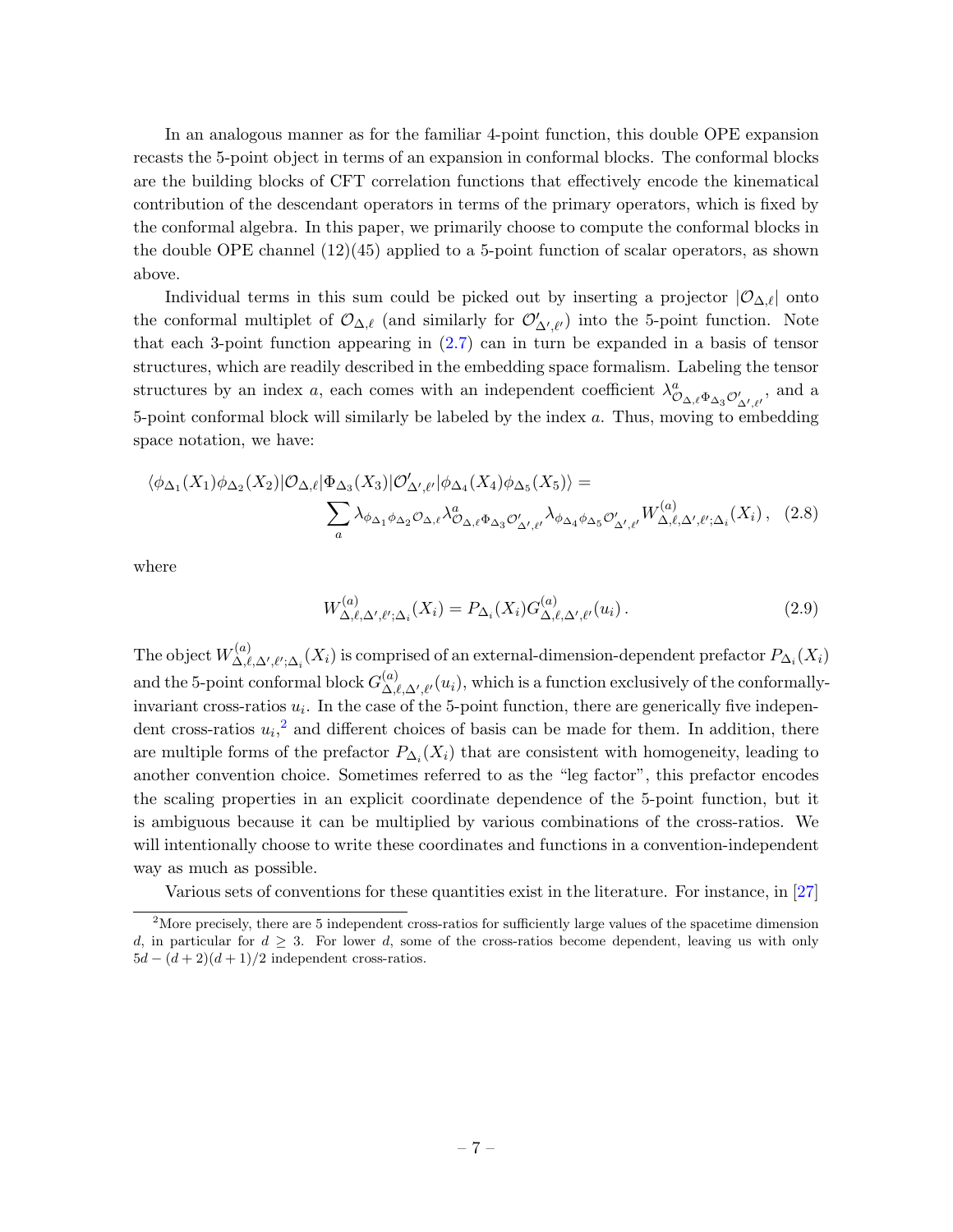the external prefactor is given by

<span id="page-8-1"></span>
$$
P_{\Delta_i}(X_i) = \left(\frac{X_{25}}{X_{15}X_{12}}\right)^{\frac{\Delta_1}{2}} \left(\frac{X_{14}}{X_{15}X_{45}}\right)^{\frac{\Delta_5}{2}} \left(\frac{X_{15}}{X_{12}X_{25}}\right)^{\frac{\Delta_2}{2}} \left(\frac{X_{15}}{X_{13}X_{35}}\right)^{\frac{\Delta_3}{2}} \left(\frac{X_{15}}{X_{14}X_{45}}\right)^{\frac{\Delta_4}{2}},\tag{2.10}
$$

where  $X_{ij} = -2X_i \cdot X_j$ . This is coupled to the basis of cross-ratios

$$
u_1 = \frac{X_{12}X_{35}}{X_{25}X_{13}}, \qquad u_2 = \frac{X_{13}X_{45}}{X_{35}X_{14}}, \qquad w_{2;3} = \frac{X_{15}X_{23}}{X_{25}X_{13}}, \qquad w_{2;4} = \frac{X_{15}X_{24}}{X_{25}X_{14}}, \qquad w_{3;4} = \frac{X_{15}X_{34}}{X_{35}X_{14}}.
$$
\n
$$
(2.11)
$$

<span id="page-8-2"></span>Another convention is that of [\[25\]](#page-102-2), where the prefactor and cross-ratios are given by

<span id="page-8-3"></span>
$$
P_{\Delta_i}(X_i) = \frac{1}{(X_{12})^{\frac{\Delta_1 + \Delta_2}{2}} (X_{34})^{\frac{\Delta_3}{2}} (X_{45})^{\frac{\Delta_4 + \Delta_5}{2}} \left(\frac{X_{23}}{X_{13}}\right)^{\frac{\Delta_1}{2}} \left(\frac{X_{24}}{X_{23}}\right)^{\frac{\Delta_3}{2}} \left(\frac{X_{35}}{X_{34}}\right)^{\frac{\Delta_4 5}{2}} \tag{2.12}
$$

and

$$
u_1' = \frac{X_{12}X_{34}}{X_{13}X_{24}}, \qquad v_1' = \frac{X_{14}X_{23}}{X_{13}X_{24}}, \qquad u_2' = \frac{X_{23}X_{45}}{X_{24}X_{35}}, \qquad v_2' = \frac{X_{25}X_{34}}{X_{24}X_{35}}, \qquad w' = \frac{X_{15}X_{23}X_{34}}{X_{24}X_{13}X_{35}},
$$
\n(2.13)

respectively.

<span id="page-8-6"></span><span id="page-8-5"></span><span id="page-8-4"></span>Lastly, according to the conventions of [\[35\]](#page-103-1), the external prefactor is given by

$$
P_{\Delta_i}(X_i) = \left(\frac{X_{45}}{X_{14}X_{15}}\right)^{\Delta_1/2} \left(\frac{X_{34}}{X_{23}X_{24}}\right)^{\Delta_2/2} \left(\frac{X_{24}}{X_{23}X_{34}}\right)^{\Delta_3/2} \left(\frac{X_{35}}{X_{34}X_{45}}\right)^{\Delta_4/2} \left(\frac{X_{14}}{X_{45}X_{15}}\right)^{\Delta_5/2},\tag{2.14}
$$

while the conformal cross-ratios are

$$
u_1^5 = \frac{X_{23}X_{45}}{X_{24}X_{35}}, \qquad u_2^5 = \frac{X_{34}X_{15}}{X_{35}X_{14}}, \qquad v_{11}^5 = \frac{X_{25}X_{34}}{X_{35}X_{24}}, \qquad v_{12}^5 = \frac{X_{13}X_{45}}{X_{14}X_{35}}, \qquad v_{22}^5 = \frac{X_{12}X_{45}X_{34}}{X_{14}X_{35}X_{24}}.
$$
\n
$$
(2.15)
$$

Once the conventions are chosen, the next issue is how to explicitly compute the conformal blocks. Of these, two prominent approaches are to solve the conformal Casimir equation and express the block as a conformal integral.<sup>[3](#page-8-0)</sup> We summarize each of these in turn.

The conformal Casimir approach relies on the property that 3-point functions of primary operators furnish natural eigenvectors of the quadratic conformal Casimir, defined as 1  $\frac{1}{2}L^{AB}L_{AB}$ , with  $L_{AB}$  denoting the generators of the conformal algebra. Let us represent the

<span id="page-8-0"></span><sup>3</sup>Another approach, which we do not pursue in this paper, is to develop Zamolodchikov-like recursion relations for the block, making use of its expansion in poles in the exchanged operator dimension [\[45–](#page-103-9)[51\]](#page-103-10).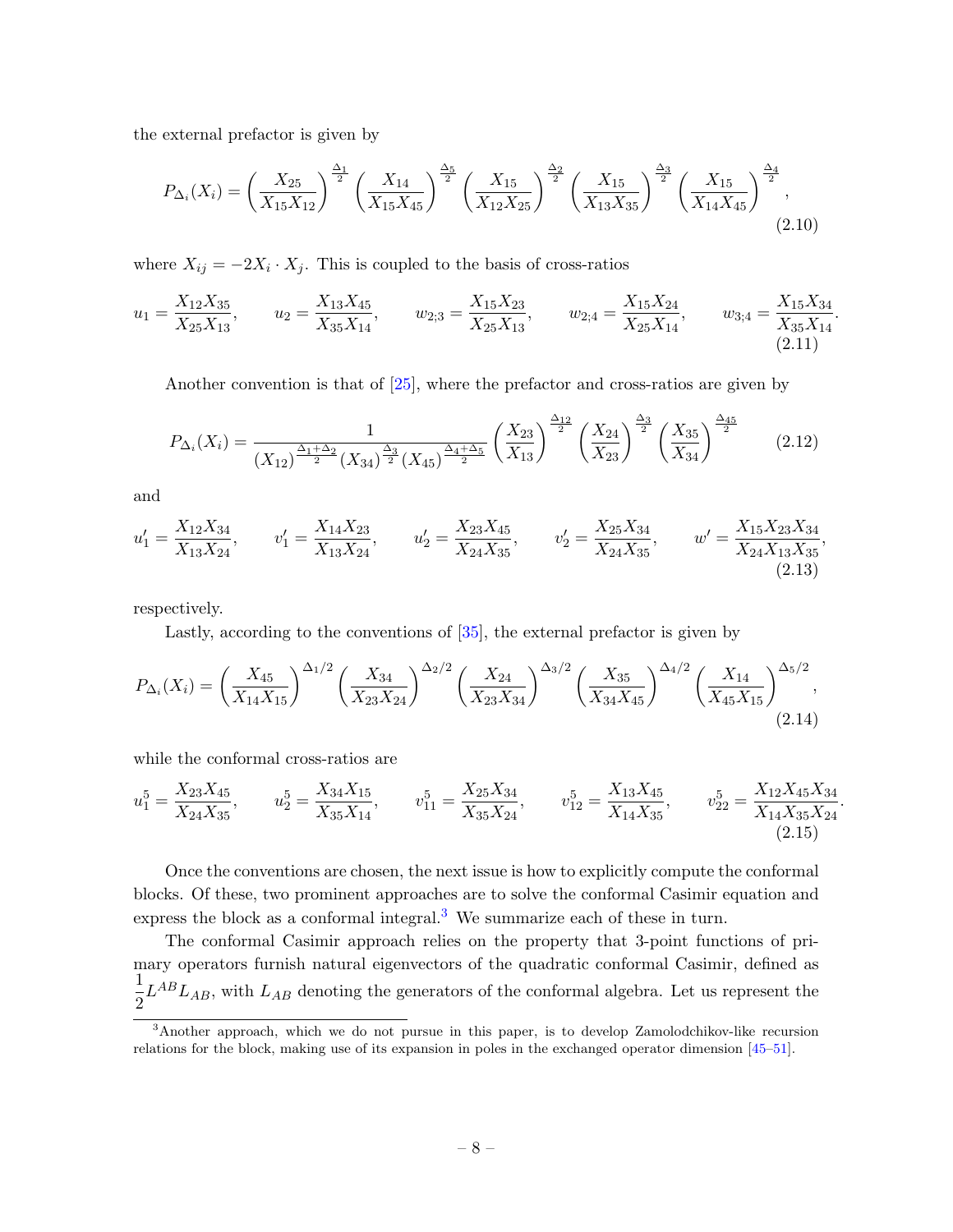action of  $L_{AB}$  on an operator  $\mathcal{O}(X_i)$  by the differential operator  $\mathcal{L}_{AB}^i$ . If we consider the scalar 3-point function  $\langle \phi_{\Delta_1} \phi_{\Delta_2} \mathcal{O} \rangle$ , conformal covariance of this object leads to

$$
(\mathcal{L}_{AB}^1 + \mathcal{L}_{AB}^2) \langle \phi_{\Delta_1}(X_1) \phi_{\Delta_2}(X_2) \mathcal{O}(X_3) \rangle = -\mathcal{L}_{AB}^3 \langle \phi_{\Delta_1}(X_1) \phi_{\Delta_2}(X_2) \mathcal{O}(X_3) \rangle. \tag{2.16}
$$

The content of this statement is that the action of the conformal Casimir on  $X_1$ ,  $X_2$  is equivalent to its action on  $X_3$ , which simply yields the eigenvalue  $C_{\mathcal{O}}$ . That is,

$$
\frac{1}{2}(\mathcal{L}^{1AB} + \mathcal{L}^{2AB})(\mathcal{L}_{AB}^1 + \mathcal{L}_{AB}^2)\langle\phi_{\Delta_1}(X_1)\phi_{\Delta_2}(X_2)\mathcal{O}(X_3)\rangle = \frac{1}{2}\mathcal{L}^{3AB}\mathcal{L}_{AB}^3\langle\phi_{\Delta_1}(X_1)\phi_{\Delta_2}(X_2)\mathcal{O}(X_3)\rangle
$$
  
=  $C_{\mathcal{O}}\langle\phi_{\Delta_1}(X_1)\phi_{\Delta_2}(X_2)\mathcal{O}(X_3)\rangle$ . (2.17)

By solving the Casimir eigenvalue equation, Dolan and Osborn succeeded in deriving compact expressions for even-dimensional symmetric traceless exchange conformal blocks for scalar 4 point functions [\[39,](#page-103-2) [52\]](#page-103-11).

Another leading method for determining conformal blocks is the conformal integral approach, as described e.g. in [\[53\]](#page-103-12). In this approach, one introduces a projector onto the conformal multiplet of  $\mathcal{O}$ , defined by

$$
|\mathcal{O}| \equiv \frac{1}{\mathcal{N}_{\mathcal{O}}} \int D^d X |\mathcal{O}(X)\rangle \langle \tilde{\mathcal{O}}(X)| \,, \tag{2.18}
$$

where  $\tilde{\mathcal{O}}$  denotes the corresponding shadow operator with scaling dimension  $d - \Delta$ :

$$
\tilde{\mathcal{O}}(X) = \int D^d Y \frac{1}{(-2X \cdot Y)^{d-\Delta}} \mathcal{O}(Y). \tag{2.19}
$$

The approach then entails inserting the projector  $|O|$  inside a correlator  $\langle \phi_{\Delta_1} \dots \phi_{\Delta_m} \phi_{\Delta_{m+1}} \dots \phi_{\Delta_n} \rangle$ , thus forming a conformal integral of a product of correlators, supplemented by the appropriate monodromy projections

$$
\langle \phi_{\Delta_1} \dots \phi_{\Delta_m} | \mathcal{O} | \phi_{\Delta_{m+1}} \dots \phi_{\Delta_n} \rangle \equiv \frac{1}{\mathcal{N}_{\mathcal{O}}} \int D^d X \langle \phi_{\Delta_1} \dots \phi_{\Delta_m} \mathcal{O}(X) \rangle \langle \tilde{\mathcal{O}}(X) \phi_{\Delta_{m+1}} \dots \phi_{\Delta_n} \rangle \Big|_{\substack{M = e^{2\pi i \varphi} \\ (2.20)}
$$

Here M denotes the monodromy factor that arises under the mapping  $X_{ij} \to e^{4\pi i} X_{ij}$  for  $i, j \leq m$ , while keeping the other  $X_{ij}$  invariant. The value of  $\varphi$  is fixed by demanding consistency with the OPE, which gives  $\varphi = \Delta - \sum_{i \le m} \Delta_i$ . For example, the 4-point conformal block for scalar exchange may be expressed as the following conformal integral:

$$
W_{\Delta,0;\Delta_i}(X_i) = \frac{1}{\mathcal{N}_{\mathcal{O}}} \int D^d X \langle \phi_{\Delta_1}(X_1) \phi_{\Delta_2}(X_2) \mathcal{O}(X) \rangle \langle \tilde{\mathcal{O}}(X) \phi_{\Delta_3}(X_3) \phi_{\Delta_4}(X_4) \rangle \Big|_{M = e^{2\pi i \varphi}}.
$$
\n(2.21)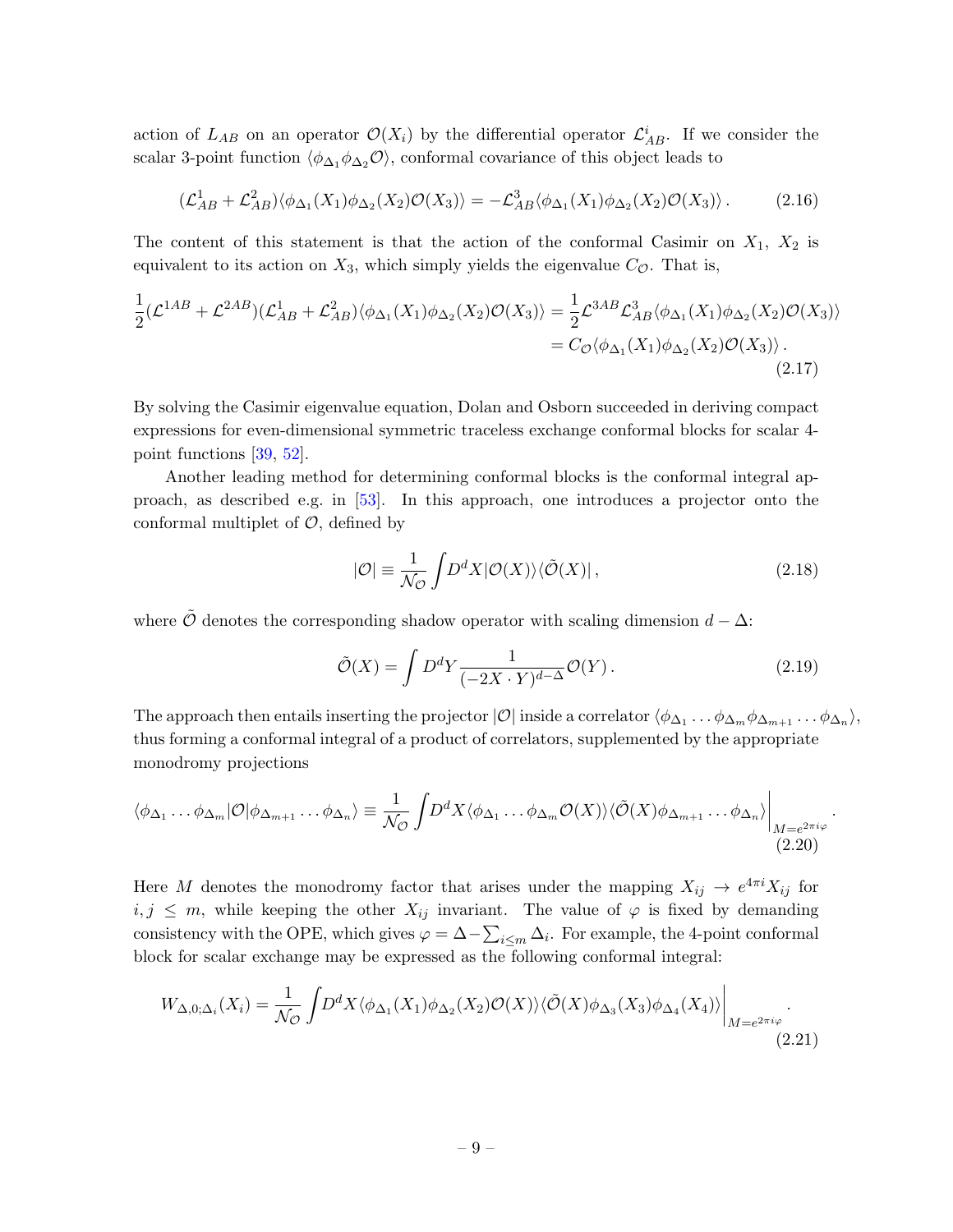The purpose of the M projection is to restrict the conformal integral onto the proper monodromy invariant subspace, thus removing the contribution of the unphysical shadow block.

Each of these two methods may be exploited in the context of the scalar 5-point function in order to compute 5-point conformal blocks. From the perspective of the conformal Casimir, we would need to simultaneously solve two eigenvalue equations obeyed by the block, subject to appropriate boundary conditions.

In particular, the 5-point function satisfies

$$
0 = \left[\frac{1}{2}(\mathcal{L}_{AB}^{1} + \mathcal{L}_{AB}^{2})(\mathcal{L}^{1,AB} + \mathcal{L}^{2,AB}) - C_{\Delta,\ell}\right]W_{\Delta,\ell,\Delta',\ell';\Delta_i}^{(a)}(X_i),\tag{2.22}
$$

$$
0 = \left[\frac{1}{2}(\mathcal{L}_{AB}^4 + \mathcal{L}_{AB}^5)(\mathcal{L}^{4,AB} + \mathcal{L}^{5,AB}) - C_{\Delta',\ell'}\right]W_{\Delta,\ell,\Delta',\ell';\Delta_i}^{(a)}(X_i)\,,\tag{2.23}
$$

where

$$
C_{\Delta,\ell} = \Delta(\Delta - d) + \ell(\ell + d - 2). \tag{2.24}
$$

This directly leads to a system of differential equations for the conformal blocks which take the form

$$
\mathcal{D}_{12} G_{\Delta,\ell,\Delta',\ell'}^{(a)}(u_i) = C_{\Delta,\ell} G_{\Delta,\ell,\Delta',\ell'}^{(a)}(u_i) ,\qquad (2.25)
$$

$$
\mathcal{D}_{45} G^{(a)}_{\Delta,\ell,\Delta',\ell'}(u_i) = C_{\Delta',\ell'} G^{(a)}_{\Delta,\ell,\Delta',\ell'}(u_i) ,\qquad (2.26)
$$

where  $\mathcal{D}_{12}$  and  $\mathcal{D}_{45}$  are appropriate second-order differential operators in the conformal crossratios. This approach was used in [\[26\]](#page-102-3) when developing holographic representations of 5-point blocks, and in [\[9\]](#page-101-6), in the context of developing a series expansion for 5-point blocks. An interesting related approach was recently proposed in [\[32\]](#page-102-8), which advocated for combining these equations with those arising from fourth-order differential operators and mapping the resulting system to a Gaudin model.

Alternatively, we may express our object of interest as a conformal integral of a product of 3-point functions in the following fashion:

$$
W_{\Delta,\ell,\Delta',\ell';\Delta_i}^{(a)}(X_i) = \frac{1}{\mathcal{N}_{\mathcal{O}_{\Delta,\ell}}\mathcal{N}_{\mathcal{O}'_{\Delta',\ell'}}} \int D^d X_I \int D^d X_J \tag{2.27}
$$

$$
\langle \phi_{\Delta_1}(X_1)\phi_{\Delta_2}(X_2)\mathcal{O}_{\Delta,\ell}(X_I)\rangle \langle \tilde{\mathcal{O}}_{\Delta,\ell}(X_I)\Phi_{\Delta_3}(X_3)\mathcal{O}'_{\Delta',\ell'}(X_J)\rangle^{(a)} \langle \tilde{\mathcal{O}}'_{\Delta',\ell'}(X_J)\phi_{\Delta_4}(X_4)\phi_{\Delta_5}(X_5)\rangle \bigg|_M,
$$

where we have expanded the 5-point correlator in terms of the exchanged operators  $\mathcal{O}_{\Delta,\ell}$  and  $\mathcal{O}'_{\Delta',\ell'}$ , both symmetric traceless tensors. The indices have been suppressed for brevity. Here  $\vert_M$  denotes an appropriate monodromy projection which removes the shadow contributions. Note that the integrand contains two kinds of 3-point functions, namely the familiar (scalar)- (scalar)-(spin- $\ell$ ) correlator, which features just a single 3-point structure, and the (spin- $\ell$ )-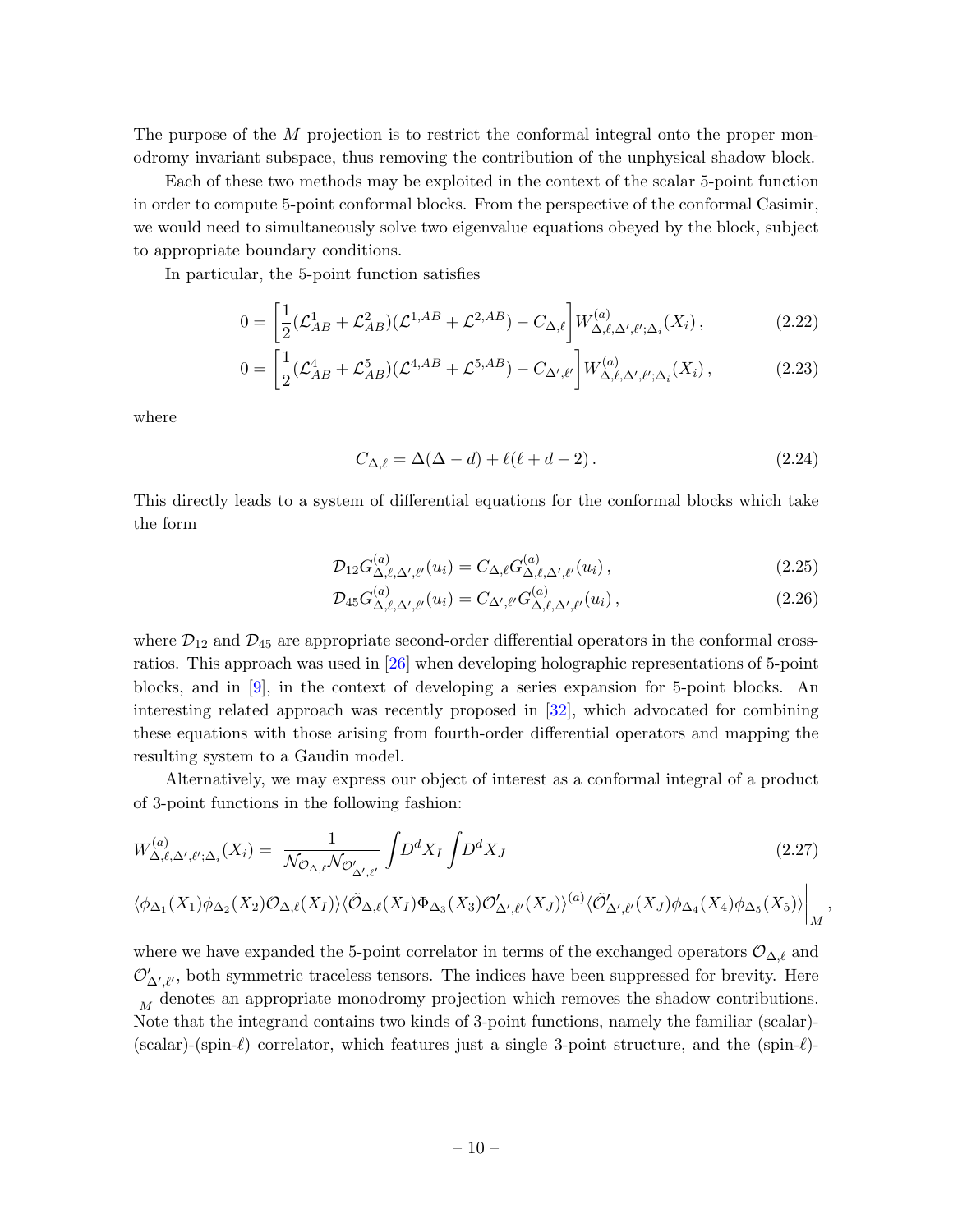$(scalar)$ - $(spin-\ell')$  correlator, which consists of multiple independent structures.

For the case of scalar exchange, it is convenient to exploit the conformal integral approach to obtain the 5-point block. A straightforward application of the method renders the extraction of the block quite effortless owing to the appearance of Mellin-Barnes type integrals, which are simple to evaluate. This was first carried out in [\[25\]](#page-102-2), where the author employed the conformal integral technique to obtain the 5-point conformal block for scalar exchange. The result is given by

$$
G_{\Delta,0,\Delta',0}(u'_1, v'_1, u'_2, v'_2, w') = \sum_{n_i=0}^{\infty} \frac{u'_1^{\frac{\Delta}{2}+n_1}}{n_1!} \frac{(1-v'_1)^{n_2}}{n_2!} \frac{(1-w')^{n_3}}{n_3!} \frac{(1-v'_2)^{n_4}}{n_4!} \frac{u'_2^{\frac{\Delta'}{2}+n_5}}{n_5!} \times \left(\frac{\Delta+\Delta'-\Delta_3}{2}\right)_{\sum_{i=1}^5 n_i} \frac{\left(\frac{\Delta+\Delta_{12}}{2}\right)_{n_1+n_2+n_3}}{(\Delta)_{2n_1+n_2+n_3+n_4}} \frac{\left(\frac{\Delta-\Delta_{12}}{2}\right)_{n_1+n_4}}{(\Delta')_{2n_5+n_2+n_3+n_4}} \frac{\left(\frac{\Delta'+\Delta_{45}}{2}\right)_{n_3+n_4+n_5}}{(\Delta')_{2n_5+n_2+n_3+n_4}} \frac{\left(\frac{\Delta'+\Delta_{45}}{2}\right)_{n_2+n_5}}{(\Delta'-d/2+1)} \times \frac{\left(\frac{\Delta-\Delta'+\Delta_3}{2}\right)_{n_1}\left(\frac{\Delta'-\Delta+\Delta_3}{2}\right)_{n_5}}{(\Delta-d/2+1)} {}_{{}_{n_5}} {}_3F_2 \left[\frac{-n_1, -n_5, \frac{2-d+\Delta+\Delta'-\Delta_3}{2}}{2} + 1 - n_5, \frac{\Delta'-\Delta-\Delta_3}{2} + 1 - n_1}; 1\right].
$$
\n(2.28)

Subsequent studies employed the AdS/CFT correspondence [\[27\]](#page-102-10) or the embedding space OPE formalism [\[35\]](#page-103-1), confirming and extending this result, thus placing the form of the five- and higher-point blocks corresponding to scalar exchange on a strong footing.

<span id="page-11-0"></span>The explicit result obtained by  $[27]$  (see Eq.  $(4.2)$ ) is given by

$$
G_{\Delta,0,\Delta',0}(u_1, u_2, w_{2;3}, w_{2;4}, w_{3;4}) = \sum_{j_{(2|3)}, \ j_{(2|4)}, \ j_{(2|4)}, \ j_{(2|4)}, \ j_{(2|5)}} \frac{u_1^{\frac{\Delta}{2}+k_1} u_2^{\frac{\Delta'}{2}+k_2} (1-w_{2;3})^{j_{(2|3)}} (1-w_{2;4})^{j_{(2|4)}} (1-w_{3;4})^{j_{(3|4)}}}{j_{(2|4)}!}
$$
  
\n
$$
\times \left(\frac{1}{2}(\Delta - \Delta_1 - \Delta_2) + 1\right)_{k_1} \left(\frac{1}{2}(\Delta + \Delta_1 - \Delta_2)\right)_{k_1} \left(\frac{1}{2}(-\Delta + \Delta_1 + \Delta_2)\right)_{-k_1} \left(\frac{1}{2}(\Delta - \Delta_3 - \Delta') + 1\right)_{k_1}
$$
  
\n
$$
\times \left(\frac{1}{2}(\Delta' - \Delta_4 - \Delta_5) + 1\right)_{k_2} \left(\frac{1}{2}(\Delta' - \Delta_4 + \Delta_5)\right)_{k_2} \left(\frac{1}{2}(-\Delta' + \Delta_4 + \Delta_5)\right)_{-k_2} \left(\frac{1}{2}(-\Delta - \Delta_3 + \Delta') + 1\right)_{k_2}
$$
  
\n
$$
\times \left(\frac{1}{2}(\Delta + \Delta_3 - \Delta')\right)_{j_{(2|3)} + k_1 - k_2} \left(\frac{1}{2}(\Delta - \Delta_3 + \Delta')\right)_{j_{(2|4)} + k_1 + k_2} \left(\frac{1}{2}(-\Delta + \Delta_3 + \Delta')\right)_{j_{(3|4)} - k_1 + k_2}
$$
  
\n
$$
\times \frac{\left(\frac{1}{2}(\Delta - \Delta_1 + \Delta_2)\right)_{j_{(2|3)} + j_{(2|4)} + k_1} \left(\frac{1}{2}(\Delta' + \Delta_4 - \Delta_5)\right)_{j_{(2|4)} + j_{(3|4)} + k_2}}{(\Delta)_{2k_1 + j_{(2|3)} + j_{(2|4)}} \left(\Delta' \right)_{2k_2 + j_{(2|4)} + j_{(3|4)}} \left(\Delta - \frac{d}{2} + 1\right
$$

In [\[27\]](#page-102-10) it was checked that this form is equivalent to Eq. [\(2.28\)](#page-11-0). In particular, the two forms match to arbitrary numerical precision in the mutual regime of convergence of the two series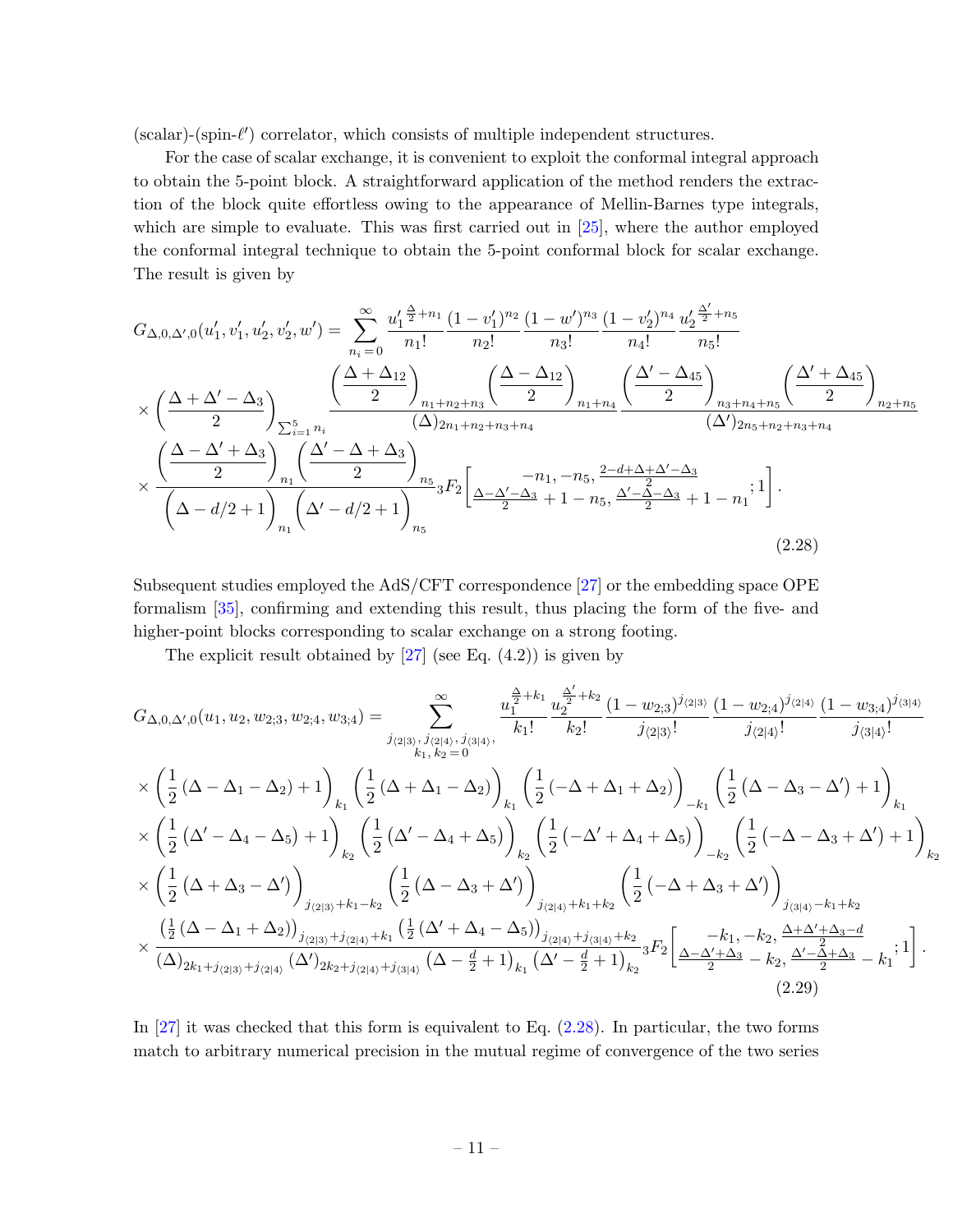expansions.

An alternate form of the series expansion was also obtained in [\[35\]](#page-103-1). This is given by

$$
G_{5}^{(d,h_{2},h_{3},h_{4};p_{2},p_{3},p_{4})}(u_{1}^{5},u_{2}^{5},v_{11}^{5},v_{12}^{5},v_{22}^{5}) = \sum_{\{m_{a},m_{ab}\}\geq 0} (p_{3})_{m_{1}+m_{11}+m_{22}}(p_{4}-m_{1})_{m_{2}}
$$
  
\$\times \frac{(p\_{2}+h\_{2})\_{m\_{1}+m\_{12}}(\bar{p}\_{3}+\bar{h}\_{3})\_{m\_{1}+m\_{2}+m\_{11}+m\_{12}+m\_{22}}(\bar{p}\_{4}+\bar{h}\_{4})\_{m\_{2}+m\_{12}+m\_{22}}\n  
\$\times \frac{(-h\_{3})\_{m\_{1}}(-h\_{4})\_{m\_{2}}(-h\_{4}+m\_{2})\_{m\_{11}}\n  
\$\times \frac{(-h\_{3})\_{m\_{1}}(-h\_{4})\_{m\_{2}}(-h\_{4}+m\_{2})\_{m\_{11}}}{(\bar{p}\_{3}+h\_{2}+1-d/2)\_{m\_{1}}(\bar{p}\_{4}+\bar{h}\_{3}+1-d/2)\_{m\_{2}}} {}\_{3}F\_{2}\n\begin{bmatrix} -m\_{1},-m\_{2},-\bar{p}\_{3}-h\_{2}+d/2-m\_{1} \\ n\_{4}-m\_{1},n\_{3}+1-m\_{1} \end{bmatrix}\n  
\$\times \frac{(u\_{1}^{5})^{m\_{1}}}{m\_{1}!} \frac{(u\_{2}^{5})^{m\_{2}}}{m\_{2}!} \frac{(1-v\_{11}^{5})^{m\_{11}}}{m\_{11}!} \frac{(1-v\_{12}^{5})^{m\_{12}}}{m\_{12}!} \frac{(1-v\_{22}^{5})^{m\_{22}}}{m\_{22}!}, \qquad (2.30)

where

$$
p_2 = \Delta_{i_3}, \qquad 2p_3 = \Delta_{i_2} + \Delta_{k_1} - \Delta_{i_3}, \qquad 2p_4 = \Delta_{i_4} + \Delta_{k_2} - \Delta_{k_1},
$$
  

$$
2h_2 = \Delta_{k_1} - \Delta_{i_2} - \Delta_{i_3}, \qquad 2h_3 = \Delta_{k_2} - \Delta_{k_1} - \Delta_{i_4}, \qquad 2h_4 = \Delta_{k_3} - \Delta_{k_2} - \Delta_{i_5}, \qquad (2.31)
$$

and  $\bar{p}_a = \sum_{b=2}^a p_b$  and  $\bar{h}_a = \sum_{b=2}^a h_b$ . Here the  $\Delta_{i_j}$  for  $j = 1, \ldots, 5$  denote the scaling dimensions of the five external scalar operators, while  $\Delta_{k_1}$  and  $\Delta_{k_2}$  represent the dimensions of the two exchanged scalar primaries. The authors analytically showed this form to be equivalent to the one of Eq. [\(2.28\)](#page-11-0) using a sequence of hypergeometric identities.

If we attempt to extend the conformal integral approach to the case of the exchange of arbitrary operators of spin  $\ell, \ell',$  we find almost immediately that the natural generalization by introducing shifts in the powers of the  $X_{ij}$  is of little advantage to us, as the integrals quickly become unmanageable. Instead, we turn to the convenient and elegant framework afforded by the weight-shifting operator formalism  $[40]$ . This approach empowers us to derive a set of efficient recursion relations for generating the 5-point conformal blocks for the case of arbitrary symmetric traceless exchange. In the next section, we give a brief overview of this formalism, highlighting some of its essential features and laying out the basic method for obtaining recursion relations for conformal blocks.

#### <span id="page-12-0"></span>3 Review of the weight-shifting operator formalism

We begin by giving a brief description of the weight-shifting operator formalism, a framework originally presented in  $\left[40\right]$  and further developed in  $\left[54-57\right]$ . In this formalism, a large class of conformally-covariant differential operators is introduced along with a crossing equation that they respect. Referred to as weight-shifting operators, these operators may be used to relate correlation functions of operators in different representations of the conformal group. A crucial advantage of this approach is the substantial simplification it lends to the computation of conformal blocks involving external operators with spin. Notably, this method allows one to find expressions for seed conformal blocks as well as for more general blocks. This is in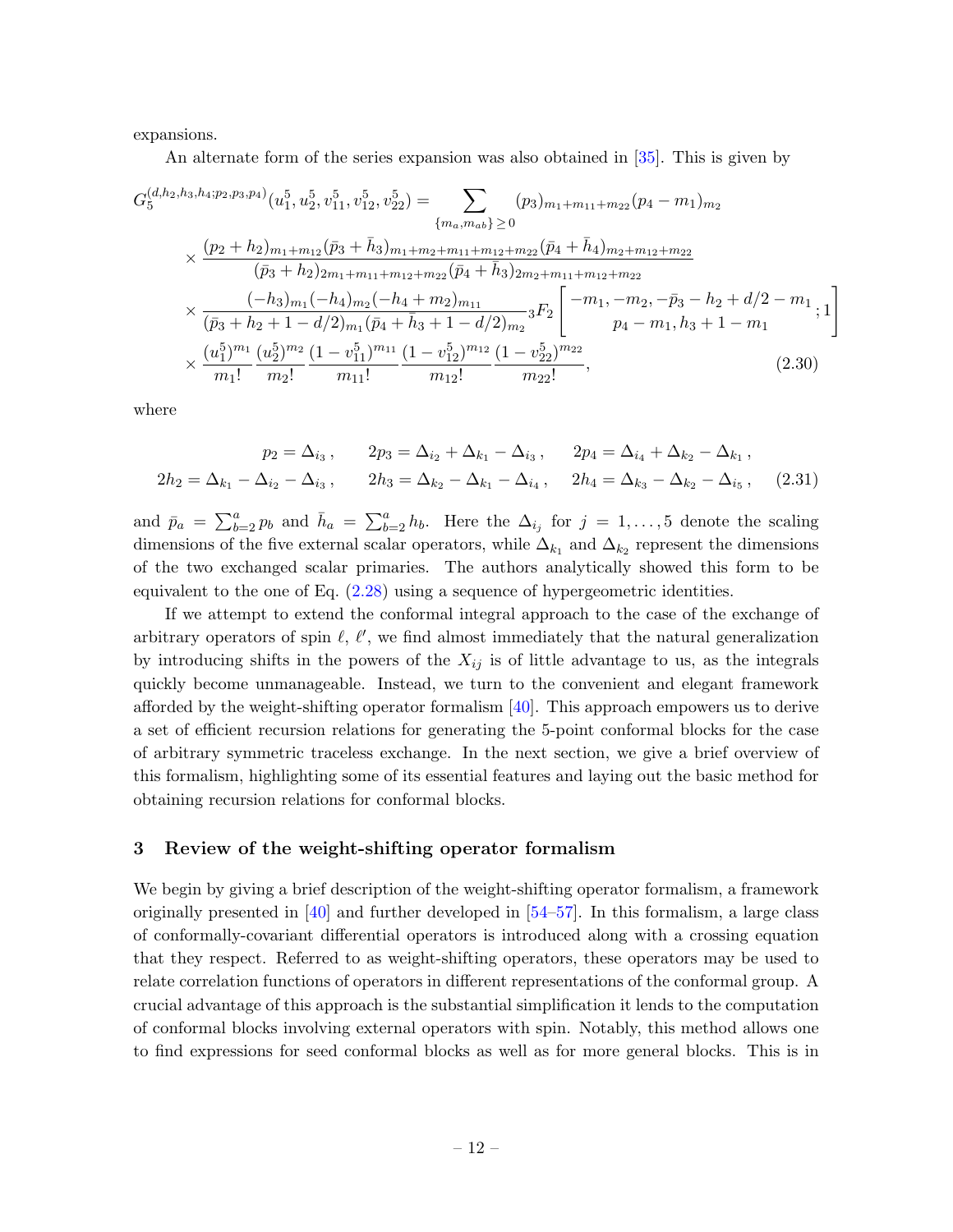contrast to the differential basis approach [\[42\]](#page-103-5), which gives a prescription for computing more general blocks from a set of simpler seed blocks but does not allow one to determine the seed blocks themselves, which are left to be extracted using other methods [\[53,](#page-103-12) [58,](#page-104-2) [59\]](#page-104-3). The weight-shifting formalism may therefore be regarded as an extension of the differential basis approach, since it enables one to alter the exchanged representation when desired.

Another convenient aspect of the framework is that it allows one to derive recursion relations for conformal blocks quite efficiently, a feature which is essentially built into the formalism. An inherent property of this formalism is that it naturally packages the conformal blocks into the form of a linear combination of some differential operators acting on some set of seed blocks, e.g. the conformal blocks for symmetric traceless exchange in a purely scalar 4-point function. Thus, the conformal blocks are naturally expressed in a differential operator basis in the context of this framework.

We next briefly introduce the weight-shifting differential operators themselves.

#### <span id="page-13-0"></span>3.1 Weight-shifting operators

The general construction of the weight-shifting operator formalism reveals a large class of conformally covariant differential operators, which correspond to tensor products with different finite-dimensional representations W. That is, each set of operators  $\{\mathcal{D}_x^{(v)A}\}$  is associated with a particular representation W, where  $A = 1, \ldots, \dim W$  is an index for W, while v refers to a weight vector of  $W$  (i.e., a common eigenvector of the Cartan subalgebra). We may regard the finite-dimensional representation W as a vector space with basis  $e^{A}$ . For example, we may consider W to be the fundamental vector representation,  $W = V = \Box$ . Following [\[40\]](#page-103-3), we denote the representation of a given operator by the pairing  $[\Delta, \rho]$ , where  $\Delta$  labels the scaling dimension, while  $\rho$  stands for the Lorentz quantum numbers of the representation, often simply the spin.

In particular, the operators  $\mathcal{D}_x^{(v)A} : [\Delta, \rho] \to [\Delta - \delta \Delta_v, \lambda]$  associated with W for generic  $\Delta$  are in one-to-one correspondence with the irreducible components in the tensor product decomposition of  $W^* \otimes V_{\Delta,\rho}$ , where  $V_{\Delta,\rho}$  is the representation in which a given operator  $\mathcal{O}(x)$  transforms. Aptly named weight-shifting operators, the operators  $\mathcal{D}_x^{(v)A}$  act on  $\mathcal{O}(x)$  by shifting the weights of  $\mathcal O$  by the weights of v, while introducing a free A index. For example, they may increase or decrease the spin or dimension of  $\mathcal{O}$ . Roughly speaking, when  $\mathcal{D}_x^{(v)}{}^A$ lowers the spin of  $\mathcal{O}$ , its missing degrees of freedom are transferred to the index A for  $\mathcal{W}$ .

Such operators can be constructed explicitly using the embedding space formalism. The weight-shifting formalism, however, is completely general and can be used without reference to the embedding space framework. Here we will be primarily interested in the case of symmetric traceless tensors of  $SO(d)$  in general spacetime dimensions. For the vector representation, we can build differential operators  $\{D_X^{(\delta\Delta,\delta\ell)A}\}\$  with a vector index in the embedding space,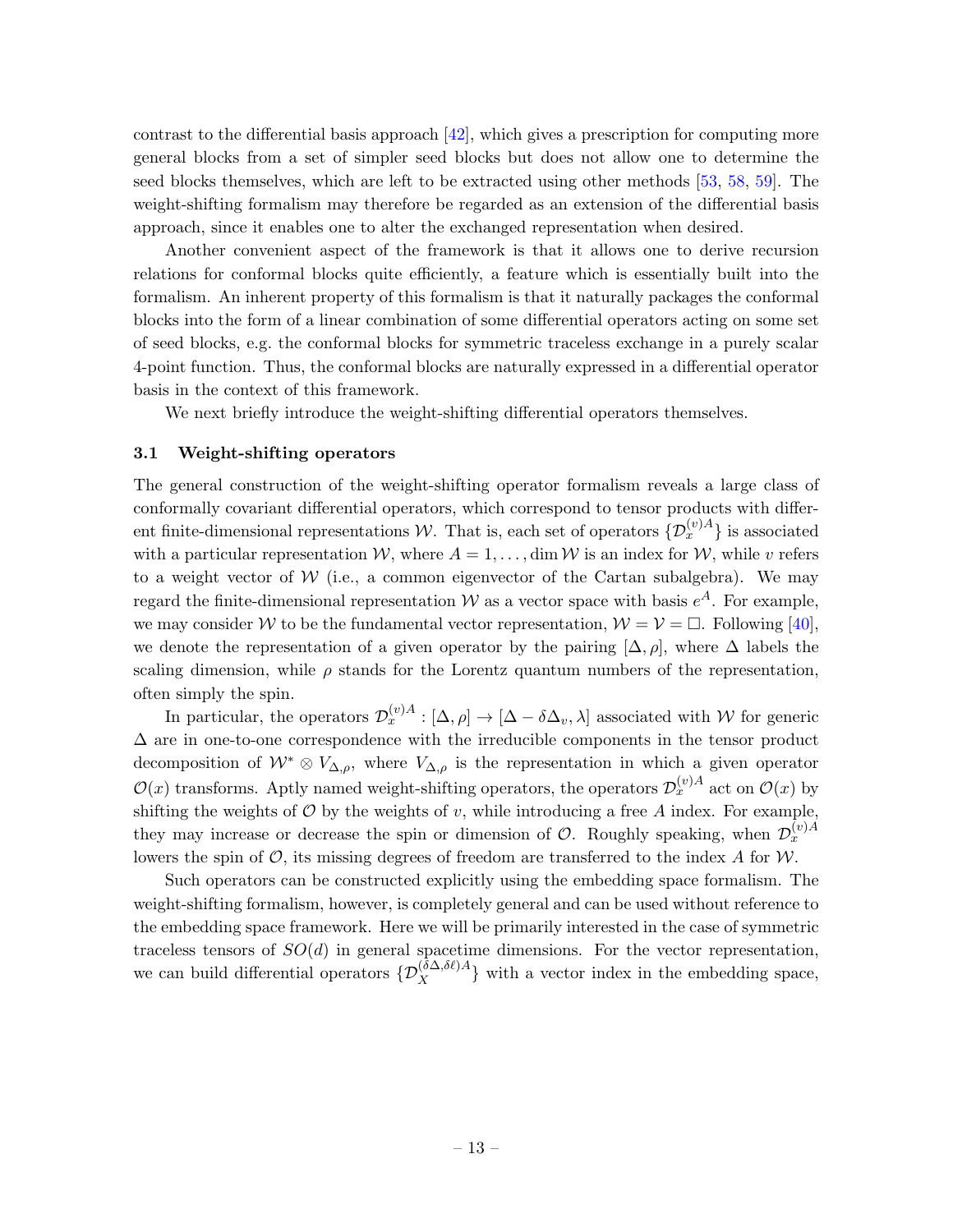which map

$$
\mathcal{D}_X^{(-0)A} : [\Delta, \ell] \to [\Delta - 1, \ell],
$$
  
\n
$$
\mathcal{D}_X^{(0+)A} : [\Delta, \ell] \to [\Delta, \ell + 1],
$$
  
\n
$$
\mathcal{D}_X^{(0)-A} : [\Delta, \ell] \to [\Delta, \ell - 1],
$$
  
\n
$$
\mathcal{D}_X^{(+0)A} : [\Delta, \ell] \to [\Delta + 1, \ell].
$$
\n(3.1)

As explained in [\[40\]](#page-103-3), the differential operators  $\mathcal{D}_X^{(\delta \Delta, \delta \ell)A}$  may be determined by assuming a suitable ansatz and then fixing the coefficients by demanding that they preserve the ring of functions R of  $X, Z \in \mathbb{R}^{d+1,1}$  that are invariant under  $Z \to Z + \lambda X$  (ie. they must map  $R \to R$ ) and also preserve the ideal  $R \cap I$ , where I is the ideal generated by  $\{X^2, X \cdot Z, Z^2\}$ . That is, the operators must be well-defined on  $R/(R \cap I)$ .

In particular, there are four weight-shifting operators for the vector representation  $\mathcal{W} =$ V. These are explicitly given by  $\frac{4}{3}$  $\frac{4}{3}$  $\frac{4}{3}$ 

$$
\mathcal{D}_X^{(-0)A} = X^A,
$$
\n
$$
\mathcal{D}_X^{(0+)A} = ((\ell + \Delta)\delta_B^A + X^A \partial_{X_B}) Z^B,
$$
\n
$$
\mathcal{D}_X^{(0-)A} = ((\Delta - d + 2 - \ell)\delta_B^A + X^A \partial_{X_B}) ((d - 4 + 2\ell)\delta_C^B - Z^B \partial_{Z_C}) \partial_Z^C,
$$
\n
$$
\mathcal{D}_X^{(+0)A} = \frac{1}{2} (c_1 \delta_B^A + X^A \partial_{X_B}) (c_2 \delta_C^B + Z^B \partial_{Z_C}) (c_3 \delta_D^C - \partial_Z^C Z_D) \partial_X^D,
$$
\n(3.2)

where

<span id="page-14-2"></span><span id="page-14-1"></span>
$$
c_1 = 2 - d + 2\Delta
$$
,  $c_2 = 2 - d + \Delta - \ell$ ,  $c_3 = \Delta + \ell$ , (3.3)

and  $\Delta$  and  $\ell$  label the dimension and spin, respectively, of the operator in question.

A crucial aspect of this construction is that differential operators of this type obey a type of crossing relation, which we may schematically denote by

$$
\mathcal{D}_{X_1}^{(v)A} \langle \mathcal{O}'_1(X_1) \mathcal{O}_2(X_2) \mathcal{O}_3(X_3) \rangle^{(a)} = \sum_{\mathcal{O}'_2, v', b} \{ \dots \} \mathcal{D}_{X_2}^{(v')A} \langle \mathcal{O}_1(X_1) \mathcal{O}'_2(X_2) \mathcal{O}_3(X_3) \rangle^{(b)}, \tag{3.4}
$$

where  $\alpha$  and  $\beta$  label conformally-invariant 3-point structures that appear in a correlation function of the given operators. The  $\{\ldots\}$  represent group-theoretic expansion coefficients, which are examples of 6*j* symbols (or Racah-Wigner coefficients) for the conformal group. The function of Eq. [\(3.4\)](#page-14-1) is to relate weight-shifting operators acting on 3-point structures at different points to each other, thus enabling us to re-express a covariant differential operator acting on  $X_1$  as a linear combination of operators acting on  $X_2$ . There is also a variety of this crossing relation for 2-point structures, which leads to a convenient integration-by-parts

<span id="page-14-0"></span><sup>&</sup>lt;sup>4</sup>We follow the normalization conventions of  $[40]$ .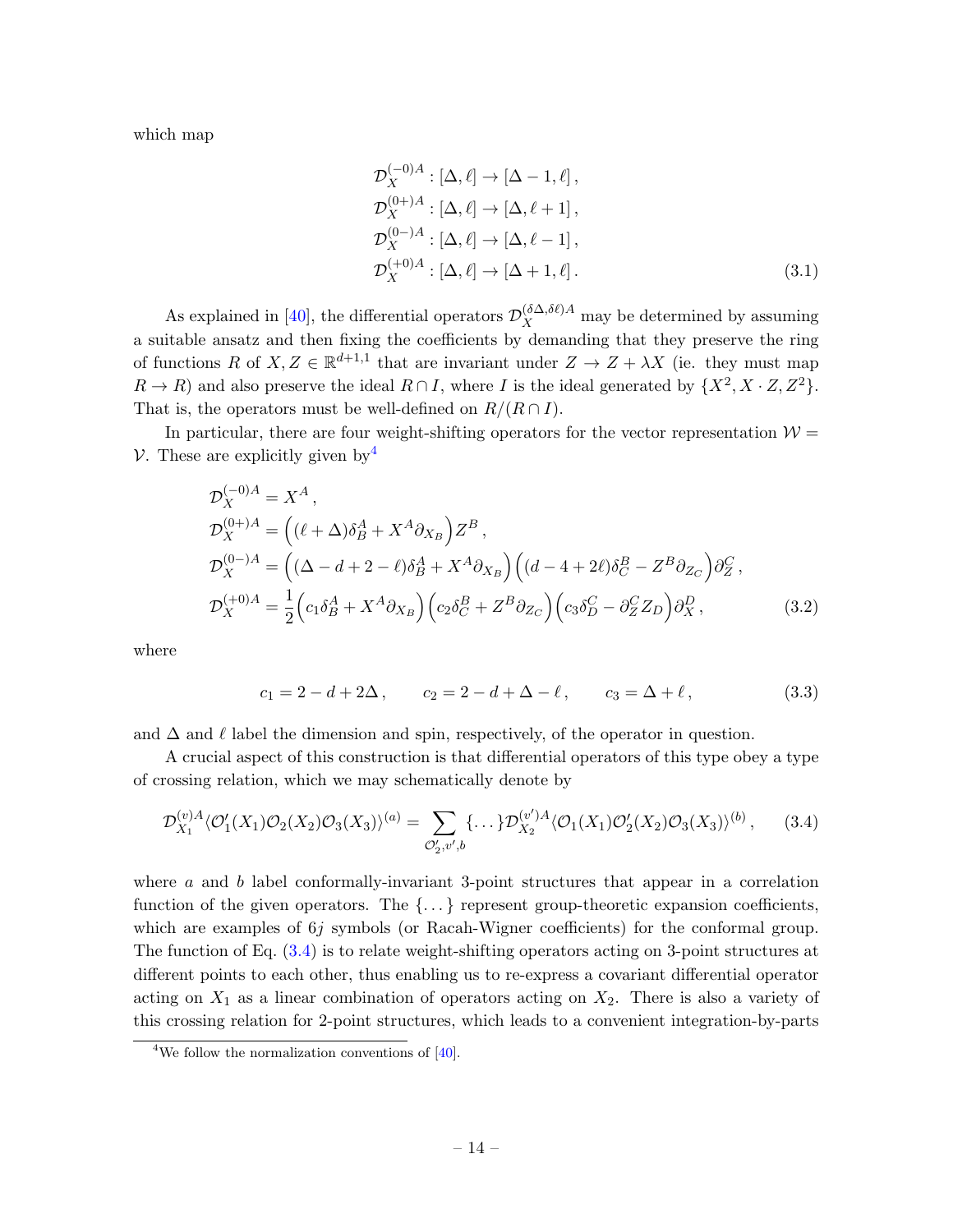rule in the context of the conformal integral.

By judiciously selecting suitable combinations of weight-shifting operators and applying the two- and three-point crossing relations where appropriate, we are able to derive various recursion relations for conformal blocks quite efficiently. The bulk of the computation involves extracting the relevant  $6j$  symbols, which may be time consuming for more complicated cases. However, this is the only potentially challenging part of the calculation.

Having given a broad overview of the formalism, we next take a closer look at the crossing relations for weight-shifting operators.

#### <span id="page-15-0"></span>3.2 Crossing relations for weight-shifting operators

We now proceed to describe the action of the weight-shifting operators on conformallyinvariant correlation functions of local operators. Acting with such a differential operator on an arbitrary *n*-point correlator produces a conformally-covariant *n*-point function. The resulting object has an additional interpretation as a conformally-invariant  $(n + 1)$ -point function that includes a basis element of a given finite-dimensional representation  $W$  of the conformal group  $SO(d+1,1)$ . In particular, we may represent this invariant  $(n+1)$ -point function as a *n*-point correlation function with the formal insertion of a basis element  $e^A$  of  $W:$ 

$$
\mathcal{D}_X^{(a)A} \langle \mathcal{O}(X) \dots \rangle \sim \langle e^A \mathcal{O}'(X) \dots \rangle. \tag{3.5}
$$

Here we find it convenient to employ the diagrammatic language introduced in [\[40\]](#page-103-3). Following [\[40\]](#page-103-3), we symbolize such a conformally-covariant differential operator by

$$
\mathcal{D}_{X}^{(a)A} = \begin{cases}\n\mathcal{O}' \\
\downarrow \\
\downarrow \\
\mathcal{O}\n\end{cases}
$$
\n(3.6)

where a wavy line is used to denote the finite-dimensional representation  $W$ .

We next consider the action of such an operator on two- and three-point correlation functions in turn. We represent a conformally-invariant 2-point structure by

$$
\langle \mathcal{O}_1(X_1)\mathcal{O}_2(X_2)\rangle = \mathcal{O}_1 \longrightarrow \mathcal{O}_2 , \qquad (3.7)
$$

where the dot may be seen as separating the representation at the first point from that at the second point. That is, we regard the part of the diagram to the left (right) of the dot in the direction indicated by the arrow as being at point  $X_1$   $(X_2)$ . It is well known that there is at most one such structure consistent with conformal invariance. In particular, this object is nonvanishing provided that  $\mathcal{O}_1$  and  $\mathcal{O}_2$  are in what are sometimes referred to as the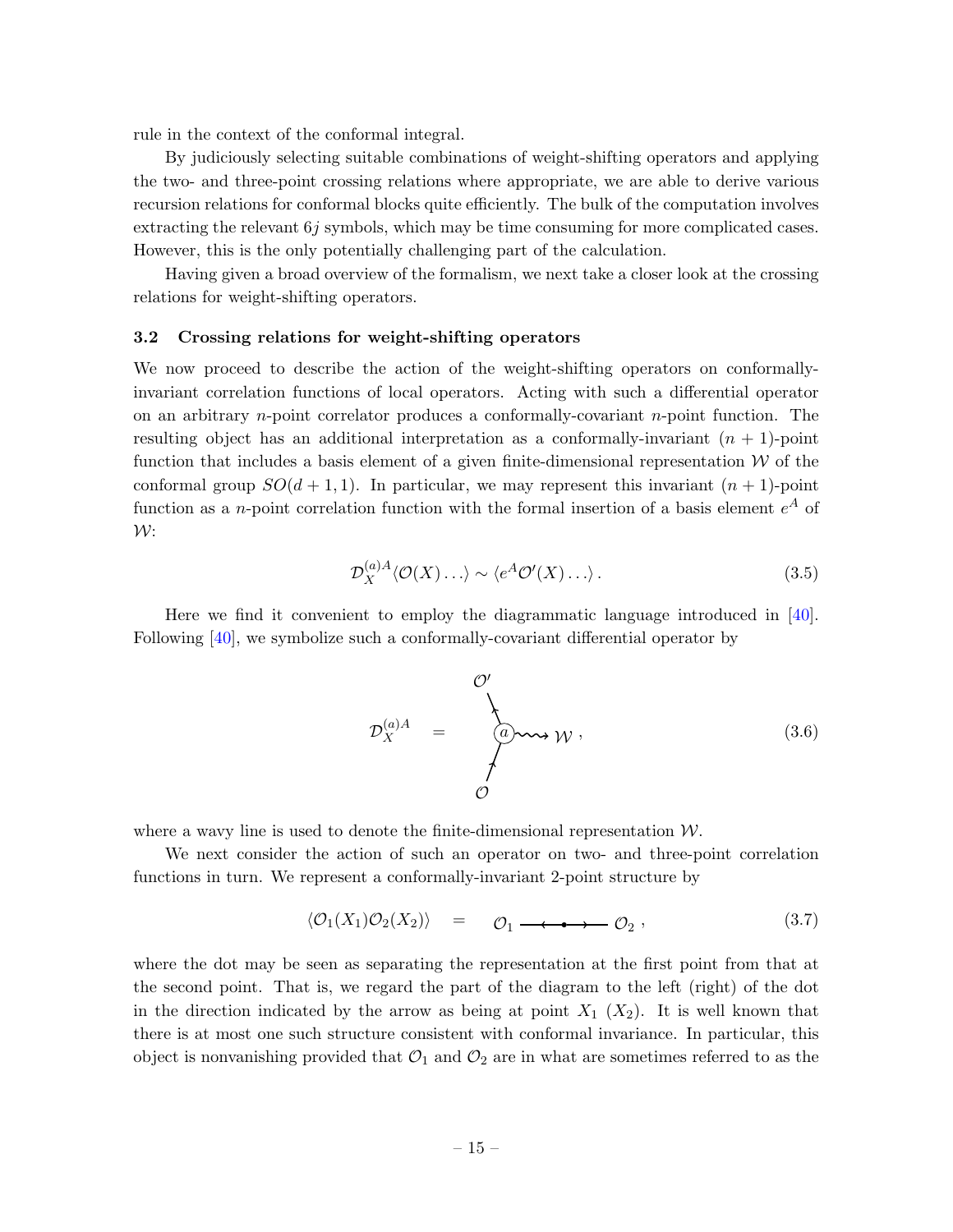contragredient or dual-reflected representations with respect to each other, which we denote by  $\rho_1 = (\rho_2^P)^*$ . In Lorentzian signature, this is the same as the complex conjugate representation,  $(\rho_2^P)^* = \rho_2^{\dagger}$  $\frac{1}{2}$ . Moreover, the dimensions of the operators should match,  $\Delta_1 = \Delta_2$ ; otherwise, the 2-point function vanishes.

We now consider acting with a weight-shifting operator on the 2-point function. It is straightforward to infer and verify a suggestive crossing relation that encodes the relation between 2-point correlators of the operators  $\mathcal O$  and  $\mathcal O'$ . This relation assumes the form [\[40\]](#page-103-3)

$$
\mathcal{O}^{\dagger} \longrightarrow \mathcal{O}^{\prime} \longrightarrow \mathcal{O}^{\prime} = \begin{cases} \mathcal{O}^{\dagger} \\ \mathcal{O}^{\prime} \end{cases} \begin{matrix} \langle m \rangle \\ \langle m \rangle \end{matrix} \mathcal{O}^{\dagger} \longrightarrow \mathcal{O}^{\prime} \longrightarrow \mathcal{O}^{\prime} \longrightarrow \mathcal{O}^{\prime} \longrightarrow \mathcal{O}^{\prime} \longrightarrow \mathcal{O}^{\prime} \longrightarrow \mathcal{O}^{\prime} \longrightarrow \mathcal{O}^{\prime} \longrightarrow \mathcal{O}^{\prime} \longrightarrow \mathcal{O}^{\prime} \longrightarrow \mathcal{O}^{\prime} \longrightarrow \mathcal{O}^{\prime} \longrightarrow \mathcal{O}^{\prime} \longrightarrow \mathcal{O}^{\prime} \longrightarrow \mathcal{O}^{\prime} \longrightarrow \mathcal{O}^{\prime} \longrightarrow \mathcal{O}^{\prime} \longrightarrow \mathcal{O}^{\prime} \longrightarrow \mathcal{O}^{\prime} \longrightarrow \mathcal{O}^{\prime} \longrightarrow \mathcal{O}^{\prime} \longrightarrow \mathcal{O}^{\prime} \longrightarrow \mathcal{O}^{\prime} \longrightarrow \mathcal{O}^{\prime} \longrightarrow \mathcal{O}^{\prime} \longrightarrow \mathcal{O}^{\prime} \longrightarrow \mathcal{O}^{\prime} \longrightarrow \mathcal{O}^{\prime} \longrightarrow \mathcal{O}^{\prime} \longrightarrow \mathcal{O}^{\prime} \longrightarrow \mathcal{O}^{\prime} \longrightarrow \mathcal{O}^{\prime} \longrightarrow \mathcal{O}^{\prime} \longrightarrow \mathcal{O}^{\prime} \longrightarrow \mathcal{O}^{\prime} \longrightarrow \mathcal{O}^{\prime} \longrightarrow \mathcal{O}^{\prime} \longrightarrow \mathcal{O}^{\prime} \longrightarrow \mathcal{O}^{\prime} \longrightarrow \mathcal{O}^{\prime} \longrightarrow \mathcal{O}^{\prime} \longrightarrow \mathcal{O}^{\prime} \longrightarrow \mathcal{O}^{\prime} \longrightarrow \mathcal{O}^{\prime} \longrightarrow \mathcal{O}^{\prime} \longrightarrow \mathcal{O}^{\prime} \longrightarrow \mathcal{O}^{\prime} \longrightarrow \mathcal{O}^{\prime} \longrightarrow \mathcal{O}^{\prime} \longrightarrow \mathcal{O}^{\prime} \longrightarrow \mathcal{O}^{\prime} \longrightarrow \mathcal{O}^{\prime} \longrightarrow \mathcal{O}^{\prime} \longrightarrow \mathcal{O}^{\prime} \longrightarrow \mathcal{O}^{\prime} \longrightarrow \mathcal{O}^{\prime}
$$

For symmetric traceless operators, this diagrammatic statement corresponds to the equation

<span id="page-16-0"></span>
$$
\mathcal{D}_{X_2}^{(m)A} \langle \mathcal{O}(X_1) \mathcal{O}(X_2) \rangle = \begin{Bmatrix} \mathcal{O}^{\dagger} \\ \mathcal{O}' \end{Bmatrix}_{(\bar{m})}^{(m)} \mathcal{D}_{X_1}^{(\bar{m})A} \langle \mathcal{O}'(X_1) \mathcal{O}'(X_2) \rangle, \tag{3.9}
$$

where  $\bar{m}$  labels the relevant weight-shifting operator carrying a shift opposite to  $m$ . This equation is referred to as the "2-point crossing relation". Here  $\mathcal{O}^\dagger$  represents the operator with which  $\mathcal O$  has a nonvanishing 2-point function, which is the complex conjugate in Lorentzian signature. In the special case of CFT weight-shifting operators in the vector representation given in Eq.  $(3.2)$ , one finds that Eq.  $(3.8)$  reads [\[40\]](#page-103-3)

$$
\mathcal{D}^{(\delta\Delta,\delta\ell)A}_{X_2} \langle \mathcal{O}_{\Delta,\ell}(X_1)\mathcal{O}_{\Delta,\ell}(X_2)\rangle=\left\{\mathcal{O}_{\Delta,\ell}\atop \mathcal{O}_{\Delta+\delta\Delta,\ell+\delta\ell}\right\}_{(-\delta\Delta,-\delta\ell)}^{(\delta\Delta,\delta\ell)} \mathcal{D}^{(-\delta\Delta,-\delta\ell)A}_{X_1} \langle \mathcal{O}_{\Delta+\delta\Delta,\ell+\delta\ell}(X_1)\mathcal{O}_{\Delta+\delta\Delta,\ell+\delta\ell}(X_2)\rangle\,.
$$

In this case, we have that  $\mathcal{D}_{X}^{(m)A}$  $\chi_i^{(m)A} = {\cal D}_{X_i}^{(-0)A}$  $\chi_i^{(-0)A}$  implies  $\mathcal{D}_{X_i}^{(\bar{m})A}$  $\chi_i^{(\bar{m})A} = \mathcal{D}_{X_i}^{(+0)A}$  $X_i^{(+0)A}$  and vice versa; similarly,  ${\cal D}_{X}^{(m)A}$  $\chi_i^{(m)A} = \mathcal{D}_{X_i}^{(0+)A}$  $\chi_{X_i}^{(0+)A}$  corresponds to  $\mathcal{D}_{X_i}^{(\bar{m})A}$  $\chi_i^{(\bar{m})A} = \mathcal{D}_{X_i}^{(0-)A}$  $\chi_i^{(0-)A}$  and vice versa.

The  $6j$  symbols appearing in the 2-point crossing relation for the vector case are explicitly given by

<span id="page-16-1"></span>
$$
\begin{aligned}\n\left\{\frac{\mathcal{O}_{\Delta,\ell}}{\mathcal{O}_{\Delta,\ell+1}}\right\}_{(0-)}^{(0+)} &= \left(\left\{\frac{\mathcal{O}_{\Delta,\ell+1}}{\mathcal{O}_{\Delta,\ell}}\right\}_{(0+)}^{(0-)}\right)^{-1} = \frac{\Delta+\ell}{(\ell+1)(d+2\ell-2)(\Delta+1-d-\ell)},\\
\left\{\frac{\mathcal{O}_{\Delta,\ell}}{\mathcal{O}_{\Delta+1,\ell}}\right\}_{(-0)}^{(+0)} &= \left(\left\{\frac{\mathcal{O}_{\Delta+1,\ell}}{\mathcal{O}_{\Delta,\ell}}\right\}_{(+0)}^{(-0)}\right)^{-1} = 2(d-\Delta+\ell-2)(\Delta-1)(\Delta+\ell)(d-2(\Delta+1)).\n\end{aligned} \tag{3.10}
$$

These will be used repeatedly in the analysis that follows.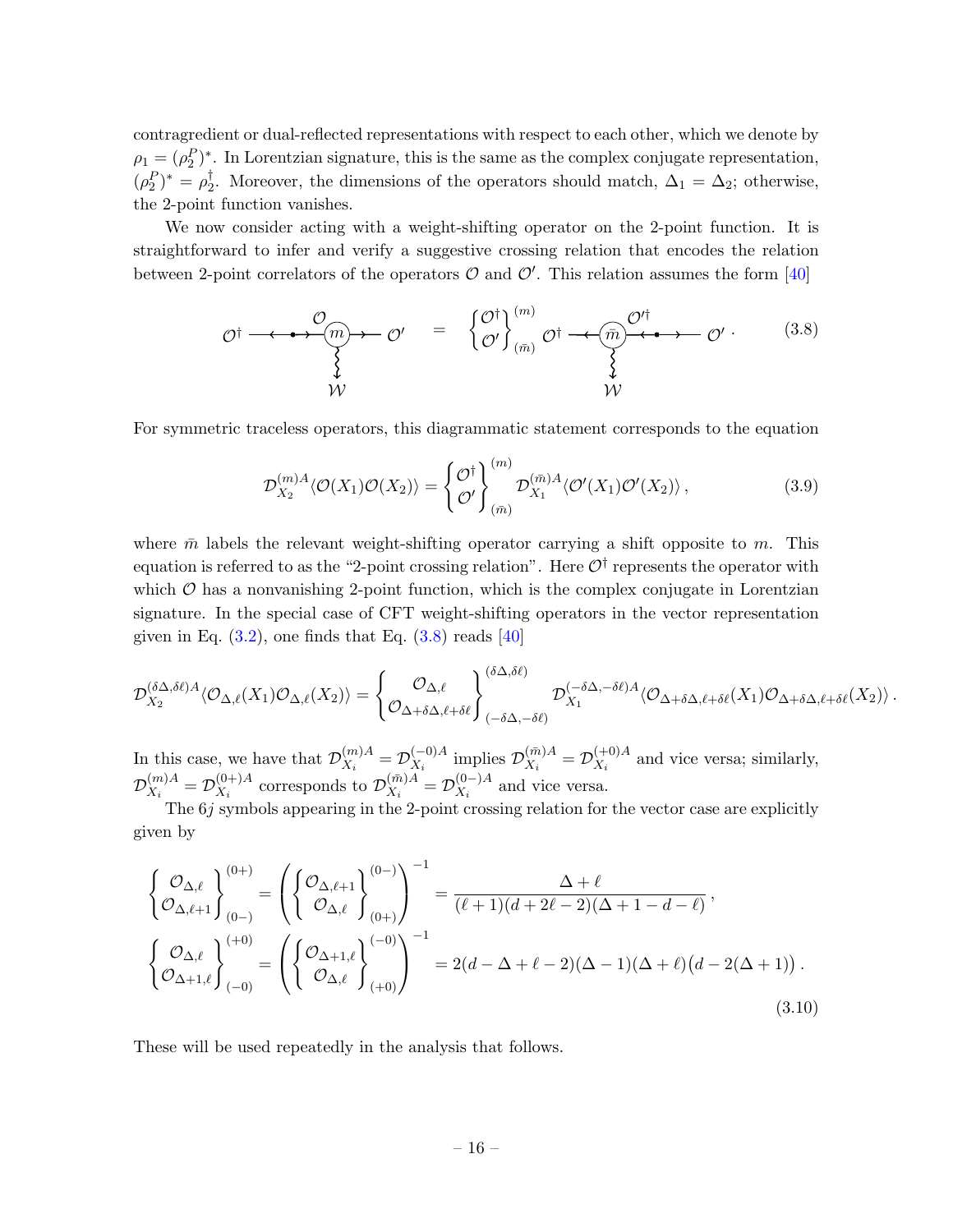We now turn to the 3-point structures. A conformally invariant 3-point function is a linear combination of 3-point tensor structures, with each individual structure weighted by a different OPE coefficient  $\lambda_a$ :

$$
\langle \mathcal{O}_1(X_1)\mathcal{O}_2(X_2)\mathcal{O}_3(X_3)\rangle = \sum_{a=1}^{N_{123}} \lambda_a \langle \mathcal{O}_1(X_1)\mathcal{O}_2(X_2)\mathcal{O}_3(X_3)\rangle^{(a)},\tag{3.11}
$$

where the sum runs from 1 to the total number of structures  $N_{123}$ , which corresponds to the dimension of the tensor product of the representations of the three operators ( $\rho_1 \otimes \rho_2 \otimes$  $(\rho_3)^{SO(d-1)}$ ,  $N_{123} = \dim(\rho_1 \otimes \rho_2 \otimes \rho_3)^{SO(d-1)}$ . The index a is in place to label the particular 3-point structure of interest. In the case that there is only a single such structure, the label a will be omitted.

We represent such a conformally invariant 3-point structure by the vertex

$$
\langle \mathcal{O}_1(X_1)\mathcal{O}_2(X_2)\mathcal{O}_3(X_3)\rangle^{(a)} = \begin{cases} \circlearrowleft_2 \\ \circlearrowleft_3 \to \circlearrowleft_3 \end{cases}, \qquad (3.12)
$$

with the label a enumerating all the singlets in the tensor product decomposition of  $(\rho_1 \otimes$  $\rho_2 \otimes \rho_3$ )<sup>SO(d-1)</sup>. Just as for the 2-point functions, here the arrows diverge from the center of the diagram, indicating that each operator is inserted at a different point.

Let us next consider acting with some weight-shifting operator  $\mathcal{D}_{X_2}^{(b)A}$  $\frac{N^{(0)}_A}{X_3}$  on an invariant 3point structure  $\langle \mathcal{O}_1 \mathcal{O}_2 \mathcal{O}'_3 \rangle^{(a)}$ , with  $\mathcal{O}'_3$  transforming in the representation  $[\Delta_3+i, \lambda]$  so that the label a runs over the singlets in  $(\rho_1 \otimes \rho_2 \otimes \lambda)^{SO(d-1)}$ . This generates an associated covariant 3-point structure for  $\langle \mathcal{O}_1 \mathcal{O}_2 \mathcal{O}_3 e^A \rangle$ . We may represent the action of  $\mathcal{D}_{X_3}^{(b)A}$  $\frac{N^{(0)A}}{X_3}$  symbolically by

<span id="page-17-0"></span>
$$
\mathcal{D}_{X_3}^{(b)A} \langle \mathcal{O}_1(X_1) \mathcal{O}_2(X_2) \mathcal{O}'_3(X_3) \rangle^{(a)} = \begin{cases} \mathcal{O}_2 & \mathcal{O}_3 \\ \mathcal{O}_3' & \mathcal{O}_3' \\ \mathcal{O}_1 & \mathcal{W} \end{cases}
$$
(3.13)

Every such conformally-covariant 3-point structure can be constructed through the action of some differential operators on some conformally-invariant 3-point structures, as established in  $[40]$ . A powerful consequence is that the diagrams in Eq.  $(3.13)$  comprise a particular basis for the finite-dimensional space of covariant 3-point structures  $\langle \mathcal{O}_1 \mathcal{O}_2 \mathcal{O}_3 e^A \rangle$ . This basis is special in that it singles out a specific operator  $\mathcal{O}'_3$  contributing to the  $\mathcal{O}_1 \times \mathcal{O}_2$  OPE. Alternatively, we may instead choose to select an operator in another channel, for instance,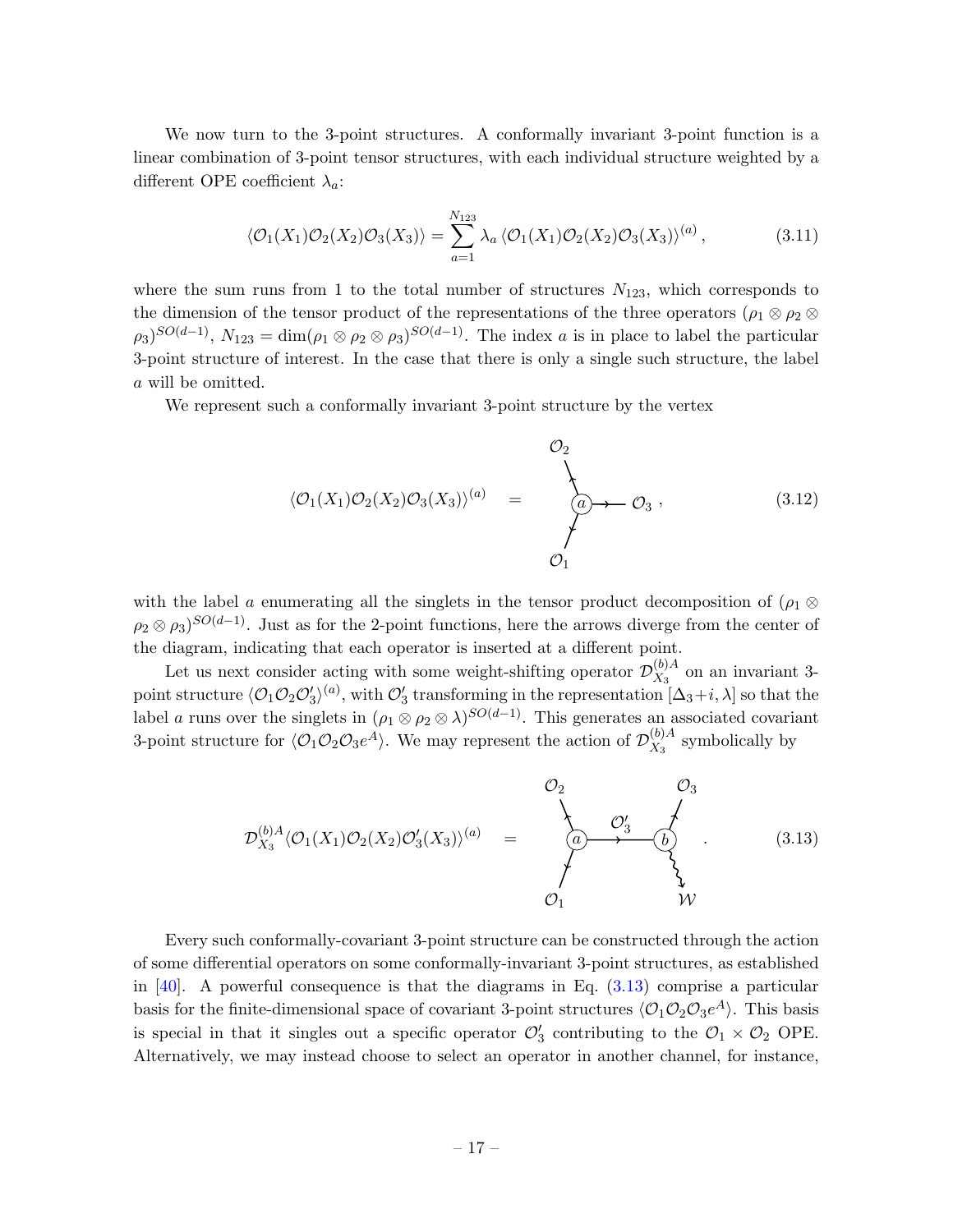by considering the structure  $\langle \mathcal{O}_1' \mathcal{O}_2 \mathcal{O}_3 \rangle^{(m)}$  and feeding it to the operator  $\mathcal{D}_{X_1}^{(n)A}$  $\mathcal{O}_1^{(n)A}$  :  $\mathcal{O}'_1 \rightarrow \mathcal{O}_1.$ In this way, we would generate another basis of covariant 3-point structures, this time, a set composed of the objects  $\mathcal{D}_{X_1}^{(n)A}$  $\langle \mathcal{O}_1^\prime(X_1)\mathcal{O}_2(X_2)\mathcal{O}_3(X_3)\rangle^{(m)}.$ 

These two bases are linked by a linear transformation, which leads to a crossing relation for differential operators. Diagrammatically, this is encoded by



This diagrammatic statement corresponds to the equation

$$
\mathcal{D}_{X_3}^{(m)A} \langle \mathcal{O}_1(X_1) \mathcal{O}_2(X_2) \mathcal{O}'_3(X_3) \rangle^{(a)} = \sum_{\mathcal{O}'_1, b, n} \left\{ \begin{matrix} \mathcal{O}_1 & \mathcal{O}_2 & \mathcal{O}'_1 \\ \mathcal{O}_3 & \mathcal{W} & \mathcal{O}'_3 \end{matrix} \right\}_{(b)(n)}^{(a)(m)} \mathcal{D}_{X_1}^{(n)A} \langle \mathcal{O}'_1(X_1) \mathcal{O}_2(X_2) \mathcal{O}_3(X_3) \rangle^{(b)}.
$$
\n(3.15)

Effectively, this relation constitutes a change-of-basis equation between different bases of covariant 3-point structures, each generated by the action of some particular weight-shifting operator at a given point  $X_1$  or  $X_3$ . Here the sum over the operator  $\mathcal{O}'_1$  is finite, with its value ranging over the operators in the tensor product  $\mathcal{O}_1 \otimes \mathcal{W}$ .

The transformation coefficients in this equation are referred to as the Racah coefficients or  $6j$  symbols. Since one of the representations is finite-dimensional here, these coefficients have a degenerate form. It can be shown explicitly that they are intimately connected to the algebra of conformally covariant differential operators.

The above 3-point crossing equation empowers us to move weight-shifting operators from one leg (or, equivalently, operator) to another. As such, this relation constitutes the primary computational tool in the weight-shifting operator formalism. In practice, we may apply it in a variety of settings, such as in the derivation of conformal block recursion relations.

Note that this equation reduces to the 2-point crossing relation if we take the operator  $\mathcal{O}_2$  to be the identity. In particular, the 3-point 6j symbols coincide with the corresponding 2-point 6*j* symbols if  $\mathcal{O}_2 = 1$ :

<span id="page-18-0"></span>
$$
\begin{Bmatrix} \mathcal{O}_1 & 1 & \mathcal{O}_3 \\ \mathcal{O}_3 & \mathcal{W} & \mathcal{O}_1 \end{Bmatrix}_{\bullet (\bar{m})}^{\bullet (m)} = \begin{Bmatrix} \mathcal{O}_1 \\ \mathcal{O}_3 \end{Bmatrix}_{(\bar{m})}^{\bullet (m)}.\tag{3.16}
$$

Further, if we consider contracting both sides of the 3-point relation Eq. [\(3.15\)](#page-18-0) with the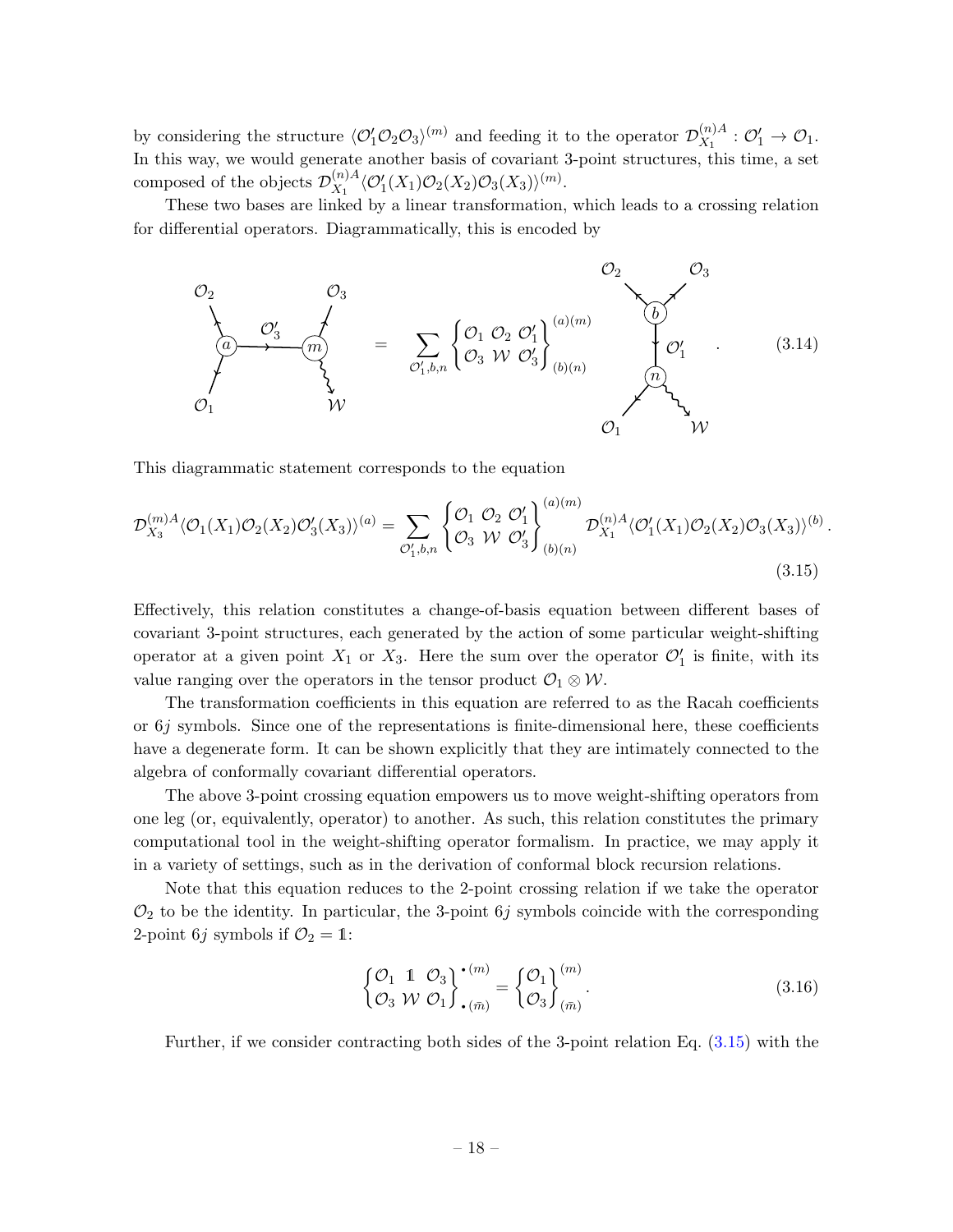weight-shifting operator  $\mathcal{D}_{X_1}^{(n)}$  $\mathcal{X}_1^{(n)}$ <sub>A</sub>, we find

$$
\mathcal{D}_{X_1 A}^{(n)} \mathcal{D}_{X_3}^{(m)A} \langle \mathcal{O}_1(X_1) \mathcal{O}_2(X_2) \mathcal{O}'_3(X_3) \rangle^{(a)} = \sum_{\mathcal{O}'_1, b, p} \begin{cases} \mathcal{O}_1 \ \mathcal{O}_2 \ \mathcal{O}'_1 \\ \mathcal{O}_3 \ \mathcal{W} \ \mathcal{O}'_3 \end{cases} \bigg|_{(b)(p)}^{(a)(m)} \mathcal{D}_{X_1 A}^{(n)} \mathcal{D}_{X_1}^{(p)A} \langle \mathcal{O}'_1(X_1) \mathcal{O}_2(X_2) \mathcal{O}_3(X_3) \rangle^{(b)}.
$$
 (3.17)

We remark here that the right-hand side of this equation features two contracted weightshifting operators acting on a single leg (equivalently, at the same point). This composition  $\mathcal{D}_{X_1\,A}^{(n)}\mathcal{D}_{X_1}^{(p)A}$  $X_1^{(p)A}$  corresponds to a bubble diagram:

<span id="page-19-0"></span>
$$
\mathcal{D}_{X_1 A}^{(n)} \mathcal{D}_{X_1}^{(p)A} = \mathcal{O}_1 \left( \bigotimes_{\substack{p \text{odd} \\ \text{odd} \\ \text{odd} \\ \text{odd} \\ \text{odd} \\ \text{odd} \\ \text{odd} \end{cases} W = \left( \bigotimes_{\substack{q \text{odd} \\ \text{odd} \\ \text{odd} \\ \text{odd} \\ \text{odd} \end{cases} \text{ with } \delta_{\mathcal{O}_1' \mathcal{O}_1''},
$$
\n(3.18)

which gives a contribution proportional to the identity in the case that the representations  $\mathcal{O}'_1$  and  $\mathcal{O}''_1$  coincide and vanishes otherwise.

Such bubble coefficients may be determined for a specific set of weight-shifting operators of our choice by acting with the composition  $\mathcal{D}_{X_1}^{(n)} A \mathcal{D}_{X_1}^{(p)A}$  $X_1^{(p)A}$  on some 2-point function under consideration. For the case of interest here, we consider the operators in the fundamental vector representation and act with Eq. [\(3.18\)](#page-19-0) on the 2-point function of symmetric traceless operators, which gives

$$
\mathcal{D}_{X_1 A}^{(-\delta \Delta, -\delta \ell)} \mathcal{D}_{X_1}^{(\delta \Delta, \delta \ell) A} \langle \mathcal{O}_{\Delta, \ell}(X_1) \mathcal{O}_{\Delta, \ell}(X_2) \rangle = \begin{pmatrix} \mathcal{O}_{\Delta, \ell} \\ \mathcal{O}_{\Delta + \delta \Delta, \ell + \delta \ell} \end{pmatrix}^{(-\delta \Delta, -\delta \ell)(\delta \Delta, \delta \ell)} \langle \mathcal{O}_{\Delta, \ell}(X_1) \mathcal{O}_{\Delta, \ell}(X_2) \rangle .
$$
\n(3.19)

We find that only the coefficients corresponding to equal and opposite shifts are nonzero; the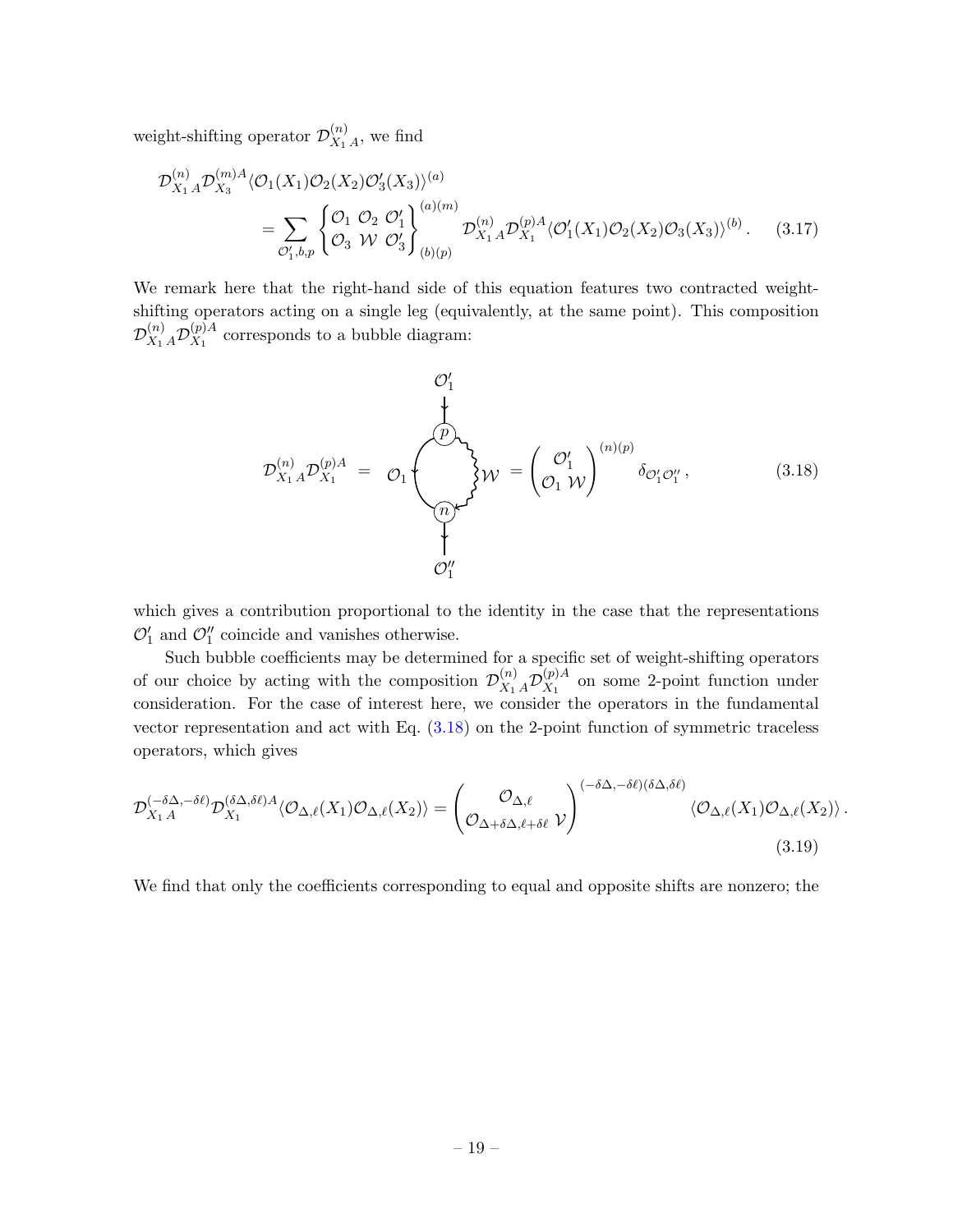rest vanish. The nonzero coefficients are given by

<span id="page-20-0"></span>
$$
\begin{aligned}\n\left(\begin{array}{c}\n\mathcal{O}_{\Delta,\ell} \\
\mathcal{O}_{\Delta+1,\ell}\n\end{array}\right)^{(-0)(+0)} &= -(\Delta-1)(\Delta+\ell)(d+\ell-\Delta-2)(d-2\Delta-2)\,,\\
\left(\begin{array}{c}\n\mathcal{O}_{\Delta,\ell} \\
\mathcal{O}_{\Delta-1,\ell}\n\end{array}\right)^{(+0)(-0)} &= (2-\Delta-\ell)(\Delta-\ell-d)(d-\Delta-1)(d+2-2\Delta)\,,\\
\left(\begin{array}{c}\n\mathcal{O}_{\Delta,\ell} \\
\mathcal{O}_{\Delta,\ell+1}\n\end{array}\right)^{(0-)(0+)} &= (\Delta+\ell)(d+2\ell)(d+\ell-\Delta)(2-d-\ell)\,,\\
\left(\begin{array}{c}\n\mathcal{O}_{\Delta,\ell} \\
\mathcal{O}_{\Delta,\ell-1}\n\end{array}\right)^{(0+)(0-)} &= \ell(d-4+2\ell)(2-\ell-\Delta)(d-2+\ell-\Delta)\,.\n\end{aligned} \tag{3.20}
$$

These formulas provide the bubble coefficients for the vector representation. They are ubiquitous in the computations performed here and will be used extensively throughout this work.

In addition, there is a variant of the 3-point crossing relation for special cases where the 3-point correlation function of interest features a unique 3-point structure, such as the (scalar)- (scalar)-(spin- $\ell$ ) 3-point structure. Such a relation involves changing only the dimension  $\Delta$ but not the spin  $\ell$ . In particular, it is given by

$$
\mathcal{D}_{X}^{(\delta\Delta,\delta\ell)}{}^{A}\langle\mathcal{O}_{\Delta_{1}}(X_{1})\mathcal{O}_{\Delta_{2}}(X_{2})\mathcal{O}_{\Delta-\delta\Delta,\ell-\delta\ell}(X)\rangle
$$
\n
$$
=\sum_{\delta\Delta_{1}=\pm 1}\begin{cases}\n\mathcal{O}_{\Delta_{1}}&\mathcal{O}_{\Delta_{2}}&\mathcal{O}_{\Delta_{1}-\delta\Delta_{1}}\\
\mathcal{O}_{\Delta,\ell}&\mathcal{V}&\mathcal{O}_{\Delta-\delta\Delta,\ell-\delta\ell}\end{cases}\n\begin{cases}\n\delta\Delta,\delta\ell\\
\delta\Delta_{1,0}\n\end{cases}\n\mathcal{D}_{X_{1}}^{(\delta\Delta_{1},0)A}\langle\mathcal{O}_{\Delta_{1}-\delta\Delta_{1}}(X_{1})\mathcal{O}_{\Delta_{2}}(X_{2})\mathcal{O}_{\Delta,\ell}(X)\rangle
$$
\n
$$
+(-1)^{\delta\ell}\sum_{\delta\Delta_{2}=\pm 1}\begin{cases}\n\mathcal{O}_{\Delta_{2}}&\mathcal{O}_{\Delta_{1}}&\mathcal{O}_{\Delta_{2}-\delta\Delta_{2}}\\
\mathcal{O}_{\Delta,\ell}&\mathcal{V}&\mathcal{O}_{\Delta-\delta\Delta,\ell-\delta\ell}\end{cases}\n\begin{cases}\n\delta\Delta,\delta\ell\\
\delta\Delta_{2,0}\n\end{cases}\n\mathcal{D}_{X_{2}}^{(\delta\Delta_{2},0)A}\langle\mathcal{O}_{\Delta_{1}}(X_{1})\mathcal{O}_{\Delta_{2}-\delta\Delta_{2}}(X_{2})\mathcal{O}_{\Delta,\ell}(X)\rangle.
$$
\n(3.21)

Diagrammatically this is the statement



where dashed lines have been used to indicate the scalar operators  $\mathcal{O}_1$  and  $\mathcal{O}_2$ , while  $\ell$  and  $\ell'$ denote the spin of  $\mathcal{O}_3$  and  $\mathcal{O}'_3$ , respectively.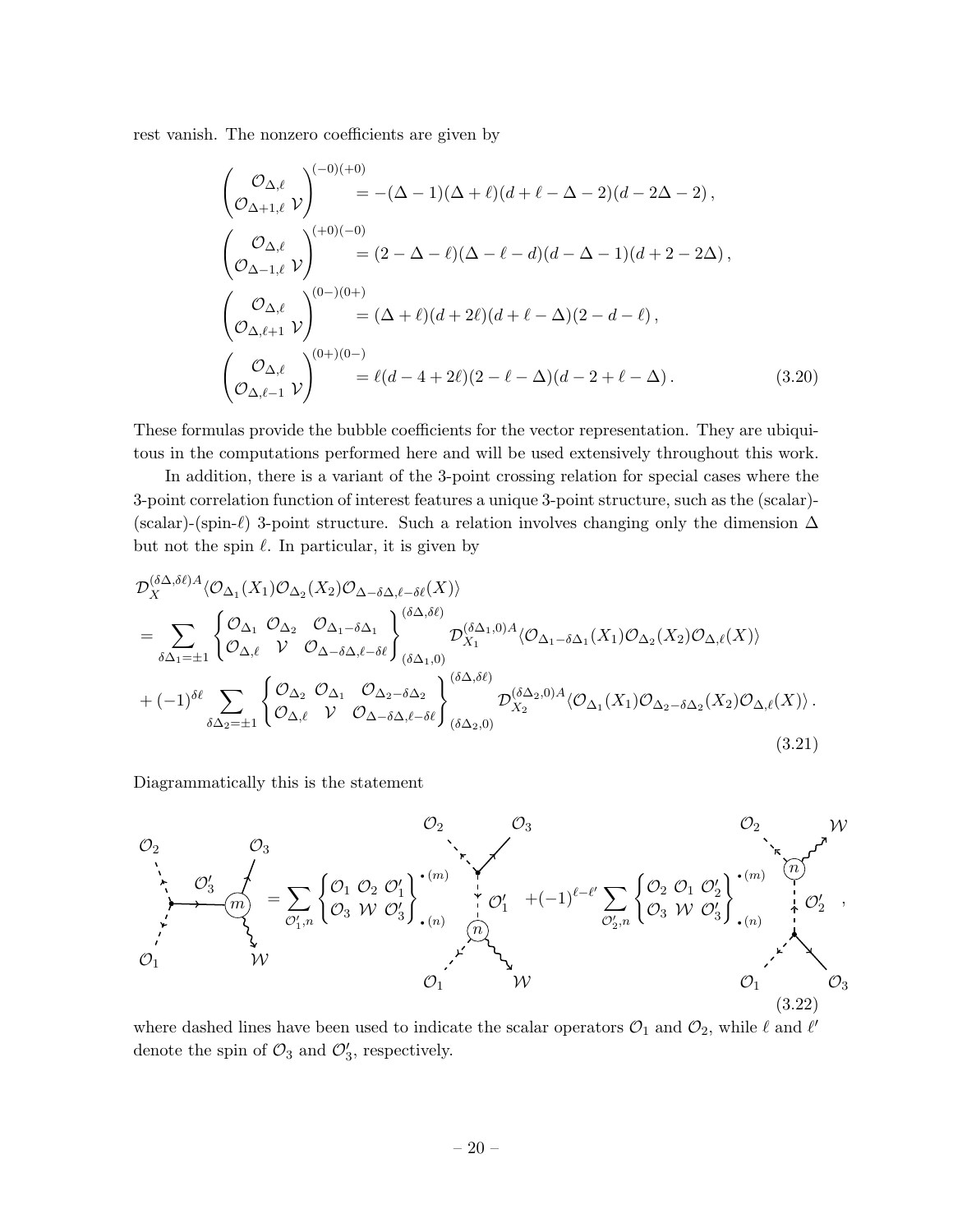It is straightforward to obtain the respective  $6j$  coefficients for the vector representation  $W = V$ . These are given by

$$
\begin{aligned}\n&\begin{cases}\n\mathcal{O}_{\Delta_1} \ \mathcal{O}_{\Delta_2} \ \mathcal{O}_{\Delta_1-1} \\
\mathcal{O}_{\Delta,\ell} \ \mathcal{V} \ \mathcal{O}_{\Delta-1,\ell}\n\end{cases}\n\cdot\n\begin{aligned}\n&\begin{aligned}\n&\cdot^{(+0)} \\
&\cdot\\
&\cdot\\
&\cdot\\
\end{aligned}\n\end{aligned} = \frac{(\Delta-2)\left(\Delta-\Delta_1+\Delta_2+\ell-1\right)\left(d-\Delta+\Delta_1-\Delta_2+\ell-1\right)}{2\left(\Delta_1-2\right)\left(d-2\Delta_1\right)\left(d-\Delta_1-1\right)}\n\end{aligned},\\
&\begin{cases}\n\mathcal{O}_{\Delta_1} \ \mathcal{O}_{\Delta_2} \ \mathcal{O}_{\Delta_1+1} \\
\mathcal{O}_{\Delta,\ell} \ \mathcal{V} \ \mathcal{O}_{\Delta-1,\ell}\n\end{cases}\n\cdot\n\begin{aligned}\n&\begin{aligned}\n&\cdot^{(+0)} \\
&\cdot&\cdot\\
&\cdot\\
&\cdot\\
&\cdot\end{aligned}\n\end{aligned} = -\frac{(\Delta-2)\left(\Delta+\Delta_1-\Delta_2+\ell-1\right)\left(-d+\Delta+\Delta_1-\Delta_2-\ell+1\right)}{2\left(d-2\Delta_1\right)}\n\end{aligned}
$$

( O∆<sup>1</sup> O∆<sup>2</sup> O∆1−<sup>1</sup> <sup>O</sup>∆,` V O∆+1,`)· (−0) · (+0) = 1 2(∆ <sup>−</sup> 1) (∆<sup>1</sup> <sup>−</sup> 2) (<sup>d</sup> <sup>−</sup> 2∆1) (<sup>d</sup> <sup>−</sup> <sup>∆</sup><sup>1</sup> <sup>−</sup> 1), ( O∆<sup>1</sup> O∆<sup>2</sup> O∆1+1 <sup>O</sup>∆,` V O∆+1,`)· (−0) · (−0) = − (−∆ + ∆<sup>1</sup> + ∆<sup>2</sup> + ` − 1) (d + ∆ − ∆<sup>1</sup> − ∆<sup>2</sup> + ` − 1) 2(∆ − 1) (d − 2∆1) , ( O∆<sup>1</sup> O∆<sup>2</sup> O∆1−<sup>1</sup> O∆,` V O∆,`−<sup>1</sup> )· (0+) · (+0) = ∆ − ∆<sup>1</sup> + ∆<sup>2</sup> + ` − 1 2 (∆<sup>1</sup> <sup>−</sup> 2) ` (<sup>d</sup> <sup>−</sup> 2∆1) (<sup>d</sup> <sup>−</sup> <sup>∆</sup><sup>1</sup> <sup>−</sup> 1) , ( O∆<sup>1</sup> O∆<sup>2</sup> O∆1+1 O∆,` V O∆,`−<sup>1</sup> )· (0+) · (−0) = − (∆ + ∆<sup>1</sup> − ∆<sup>2</sup> + ` − 1) (−∆ + ∆<sup>1</sup> + ∆<sup>2</sup> + ` − 1) 2` (d − 2∆1) × (−d + ∆ + ∆<sup>1</sup> + ∆<sup>2</sup> + ` − 1) , ( O∆<sup>1</sup> O∆<sup>2</sup> O∆1−<sup>1</sup> <sup>O</sup>∆,` V O∆,`+1)· (0−) · (+0) = (` + 1) (d − ∆ + ∆<sup>1</sup> − ∆<sup>2</sup> + ` − 1) 2 (∆<sup>1</sup> <sup>−</sup> 2) (<sup>d</sup> <sup>−</sup> 2∆1) (<sup>d</sup> <sup>−</sup> <sup>∆</sup><sup>1</sup> <sup>−</sup> 1) , ( O∆<sup>1</sup> O∆<sup>2</sup> O∆1+1 <sup>O</sup>∆,` V O∆,`+1)· (0−) · (−0) = − (2d − ∆ − ∆<sup>1</sup> − ∆<sup>2</sup> + ` − 1) (d + ∆ − ∆<sup>1</sup> − ∆<sup>2</sup> + ` − 1) 2 (d − 2∆1)

$$
\times (\ell+1) (d - \Delta - \Delta_1 + \Delta_2 + \ell - 1) . \tag{3.23}
$$

These will also prove useful in the analysis below.

We next review how to construct conformal blocks in the context of the weight-shifting formalism.

#### <span id="page-21-0"></span>3.3 Gluing 3-point functions to form conformal blocks

A standard way to encode a general conformal block is to express it as the conformal integral of a product of 3-point functions. For concreteness, let us consider the conformal block for scalar exchange in a purely scalar 4-point function. As discussed above, this object has the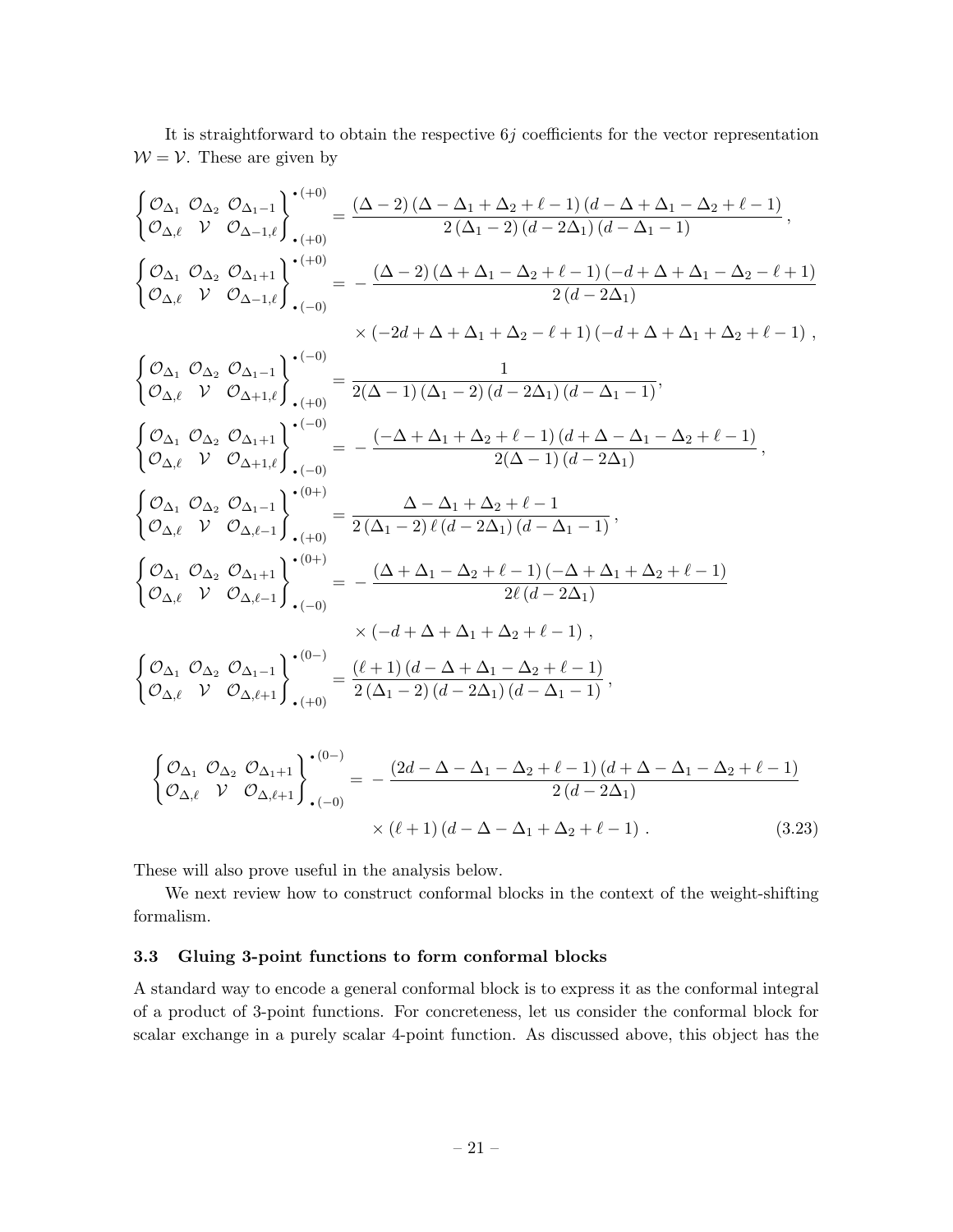form

$$
W_{\Delta,0;\Delta_i}(X_i) = \frac{1}{\mathcal{N}_{\mathcal{O}}} \int D^d X D^d Y \langle \phi_{\Delta_1}(X_1) \phi_{\Delta_2}(X_2) \mathcal{O}(X) \rangle \frac{1}{(-2X \cdot Y)^{d-\Delta}} \langle \mathcal{O}(Y) \phi_{\Delta_3}(X_3) \phi_{\Delta_4}(X_4) \rangle \Big|_{M=e^{2\pi i \varphi}},
$$
\n(3.24)

where  $\Delta = \Delta_{\mathcal{O}}$  and  $M = e^{2\pi i \varphi}$  denotes the projection onto the appropriate monodromy invariant subspace. By expressing the conformal integral in a manifestly conformally invariant way, it becomes transparent that this object is indeed a proper solution to the conformal Casimir equation with the desired transformation properties expected for a conformal block.

In [\[40\]](#page-103-3), the operation which fuses or "glues" the 3-point correlators  $\langle \phi_{\Delta_1}(X_1)\phi_{\Delta_2}(X_2)\mathcal{O}(X)\rangle$ and  $\langle \mathcal{O}(Y) \phi_{\Delta_3}(X_3) \phi_{\Delta_4}(X_4) \rangle$  together (i.e. two correlators containing  $\mathcal{O}$ ) is symbolized by

$$
|\mathcal{O}\rangle \bowtie \langle \mathcal{O}| \equiv \frac{1}{\mathcal{N}\mathcal{O}} \int D^d X D^d Y | \mathcal{O}(X) \rangle \frac{1}{(-2X \cdot Y)^{d-\Delta}} \langle \mathcal{O}(Y)| = \mathcal{O} \longrightarrow \cdots \longrightarrow \cdots \longrightarrow \cdots \tag{3.25}
$$

The normalization factor  $\mathcal{N}_{\mathcal{O}}$  here is fixed by requiring that the action of the shadow integral on a 2-point function  $\langle \mathcal{O}(X_1)\mathcal{O}(X_2)\rangle$  yield the identity transformation:

$$
\mathcal{O} \dashrightarrow \cdots \dashrightarrow \cdots \times \dashrightarrow \cdots \mathcal{O} \qquad \equiv \qquad \mathcal{O} \dashrightarrow \cdots \mathcal{O} \tag{3.26}
$$

For the case of scalar exchange, this condition determines the normalization factor to be

<span id="page-22-0"></span>
$$
\mathcal{N}_{\mathcal{O}} = \frac{\pi^d \Gamma(\Delta - \frac{d}{2}) \Gamma(\frac{d}{2} - \Delta)}{\Gamma(\Delta) \Gamma(d - \Delta)}.
$$
\n(3.27)

More generally, for spinning operators, the operator  $\mathcal{O}_{\Delta,\rho}$  is to be glued to the representation with which it has a nonvanishing 2-point function, i.e. the dual-reflected one,  $|O_{\Delta,\rho}\rangle \bowtie \langle O_{\Delta,\rho^{\dagger}}^{\dagger}|$ . Again, all we need to determine is the normalization condition for the spinning operators in question:

$$
\mathcal{O} \longrightarrow \longrightarrow \longrightarrow \longrightarrow \mathcal{O} \quad = \quad \mathcal{O} \longrightarrow \mathcal{O} \tag{3.28}
$$

In terms of this notation, a general conformal block is given by the following form in this framework:

$$
W^{ab} \equiv \langle \mathcal{O}_1 \mathcal{O}_2 \mathcal{O} \rangle^{(a)} \bowtie^{(b)} \langle \mathcal{O}^{\dagger} \mathcal{O}_3 \mathcal{O}_4 \rangle = \begin{pmatrix} \mathcal{O}_2 & \mathcal{O}_3 \\ \mathcal{O}_2 & \mathcal{O}_4 & \mathcal{O}_4 \end{pmatrix} . \tag{3.29}
$$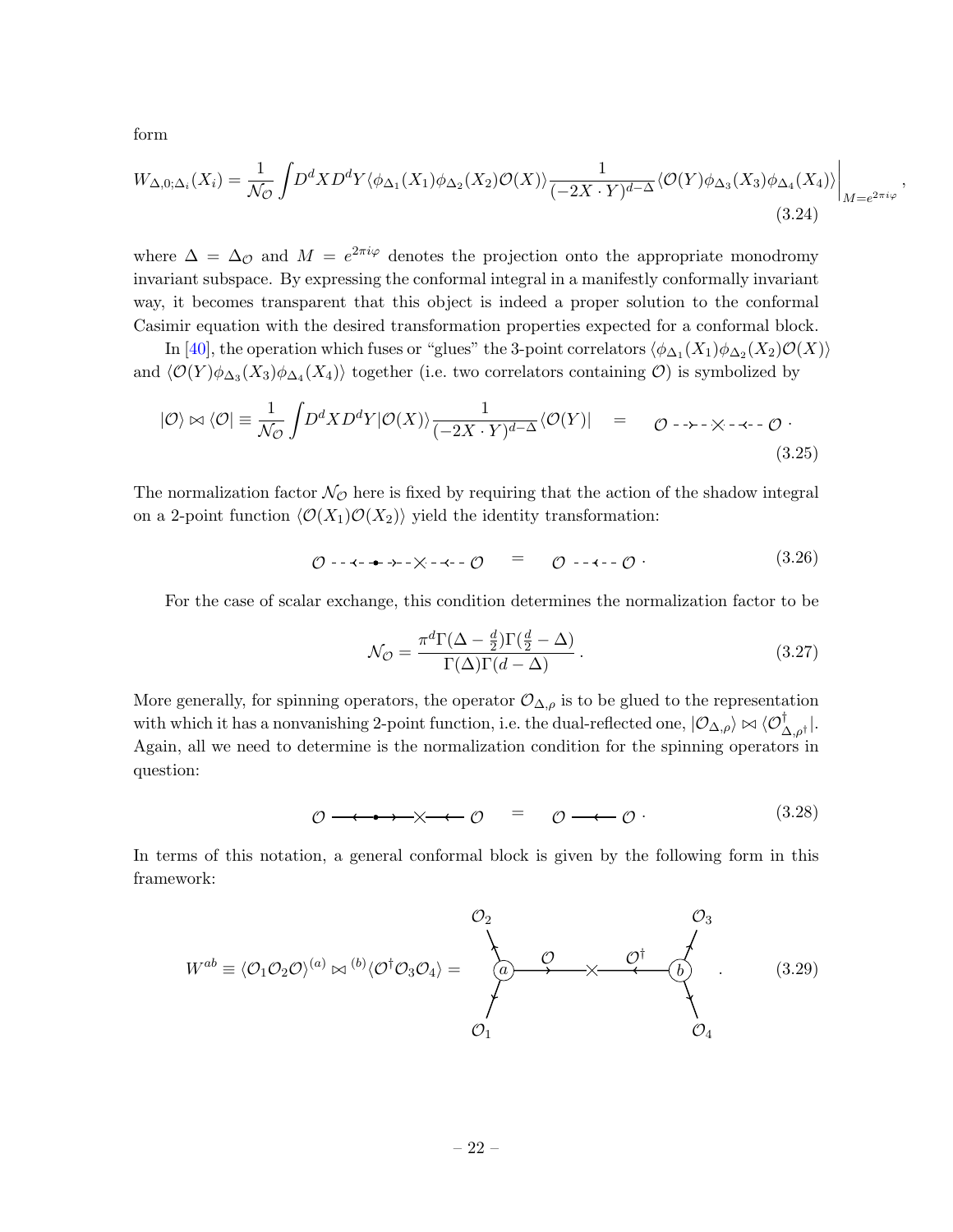In a nutshell, the weight-shifting technique involves acting with specific combinations of weight-shifting operators on a given conformal block and then applying the two- and threepoint crossing relations as needed in order to re-express the original block in terms of either (1) linear combinations of compositions of differential operators acting on blocks of fixed spin with shifted external scaling dimensions, or  $(2)$  linear combinations of lower-spin blocks with shifted external and, potentially, internal dimensions.

The precise form of the compositions of the weight-shifting operators is determined by the 3-point tensor structures in question. In particular, the results for conformal blocks of the weight-shifting method may be grouped into two broad classes:

(1) 
$$
W_{\Delta,\ell;\Delta_i}^{ab}(X_i) = \sum_j A_j^{ab}(\Delta,\Delta_i,\ell) \mathcal{D}_j W_{\Delta,\ell;\Delta_i+\delta\Delta_{ij}}^{\text{seed}}(X_i),
$$
  
(2) 
$$
W_{\Delta,\ell;\Delta_i}^{ab}(X_i) = \sum_j B_j(\Delta,\Delta_i,\ell) W_{\Delta+\delta\Delta_j,\ell+\delta\ell_j;\Delta_i+\delta\Delta_{ij}}^{ab}(X_i),
$$
(3.30)

where we have focused on 4-point conformal blocks for concreteness. Here  $\delta \Delta_{ij}$ ,  $\delta \Delta_j$ , and δ $\ell_j$  denote finite shifts in  $\Delta_i$ ,  $\Delta$ , and  $\ell$ , respectively, while  $A_j$  and  $B_j$  are coefficients built from products of 6j symbols. The first relation re-expresses a generic block in some arbitrary representation in terms of a set of differential operators  $\mathcal{D}_i$  acting on a seed block with shifted external dimensions but fixed spin, e.g. a block with spin- $\ell$  exchange. Here  $\mathcal{D}_j$  would be built out of the operators  $\mathcal{D}_{X_i}^{(m)A}$  $X_i^{(m)}$ . Meanwhile, the second relation expands a higher-spin block in terms of lower-spin ones (assuming  $\delta\ell_j < 0$ ) with shifted external and possibly exchanged dimensions. This kind of expression is a recursion relation for conformal blocks.

To implement these types of forms, we require a mechanism for moving differential operators onto the other side of the shadow integral, that is, effectively for integrating by parts. For this, there exists a convenient rule that naturally arises in the context of this formalism. Diagrammatically, this is the statement that

$$
\mathcal{O} \longrightarrow \underset{\begin{array}{c}\n\circ \\
\downarrow \\
\downarrow \\
\downarrow \\
\downarrow\n\end{array}}{\mathcal{O}'}
$$
\n
$$
= \sum_{m} \left\{ \underset{\mathcal{O}'}{\mathcal{O}^{\dagger}} \mathbb{1} \ \underset{\mathcal{O}'}{\mathcal{O}^{\dagger}} \right\} \cdot \underset{\mathcal{O}}{\cdot \text{co}} \longrightarrow \underset{\begin{array}{c}\n\circ \\
\downarrow \\
\downarrow \\
\downarrow \\
\downarrow \\
\downarrow\n\end{array}}{\mathcal{O}^{\dagger}} \longrightarrow \underset{\begin{array}{c}\n\circ \\
\downarrow \\
\downarrow \\
\downarrow \\
\downarrow\n\end{array}}{\mathcal{O}^{\dagger}} \longrightarrow \underset{\begin{array}{c}\n\circ \\
\circ \\
\downarrow \\
\downarrow \\
\downarrow\n\end{array}}{\mathcal{O}^{\dagger}} \longrightarrow \underset{\begin{array}{c}\n\circ \\
\circ \\
\downarrow \\
\downarrow \\
\downarrow\n\end{array}}{\mathcal{O}^{\dagger}} \longrightarrow \underset{\begin{array}{c}\n\circ \\
\circ \\
\downarrow \\
\downarrow \\
\downarrow\n\end{array}}{\mathcal{O}^{\dagger}} \longrightarrow \underset{\begin{array}{c}\n\circ \\
\circ \\
\downarrow \\
\downarrow \\
\downarrow\n\end{array}}{\mathcal{O}^{\dagger}} \longrightarrow \underset{\begin{array}{c}\n\circ \\
\circ \\
\downarrow \\
\downarrow \\
\downarrow\n\end{array}}{\mathcal{O}^{\dagger}} \longrightarrow \underset{\begin{array}{c}\n\circ \\
\circ \\
\downarrow \\
\downarrow \\
\downarrow\n\end{array}}{\mathcal{O}^{\dagger}} \longrightarrow \underset{\begin{array}{c}\n\circ \\
\circ \\
\downarrow \\
\downarrow \\
\downarrow\n\end{array}}{\mathcal{O}^{\dagger}} \longrightarrow \underset{\begin{array}{c}\n\circ \\
\circ \\
\downarrow \\
\downarrow \\
\downarrow\n\end{array}}{\mathcal{O}^{\dagger}} \longrightarrow \underset{\begin{array}{c}\n\circ \\
\circ \\
\downarrow \\
\downarrow \\
\downarrow\n\end{array}}{\mathcal{O}^{\dagger}} \longrightarrow \underset{\begin{array}{c}\n\circ \\
\circ \\
\downarrow \\
\downarrow \\
\downarrow\n\end{array}}{\mathcal{O}^{\dagger}} \longrightarrow \underset{\begin{array}{c}\n\circ \\
\circ \\
\downarrow \\
\downarrow \\
\downarrow\n\end{array}}{\mathcal{O}^{\dagger}} \longrightarrow \
$$

which essentially encodes two integrations by parts in Eq.  $(3.25)$ , thus empowering us to move the operators from one side of the  $\bowtie$  to the other.

Symbolically, this has the form

<span id="page-23-0"></span>
$$
|\mathcal{D}^{(c)A}\mathcal{O}\rangle \bowtie \langle \mathcal{O}'^{\dagger}| = \sum_{m} \left\{ \begin{matrix} \mathcal{O}^{\dagger} & \mathbb{1} & \mathcal{O}'^{\dagger} \\ \mathcal{O}' & \mathcal{W} & \mathcal{O} \end{matrix} \right\} \cdot (m)}^{(c)} |\mathcal{O}\rangle \bowtie \langle \mathcal{D}^{(m)A}\mathcal{O}'^{\dagger}|.
$$
 (3.32)

This integration-by-parts rule is none other than the aforementioned 2-point crossing relation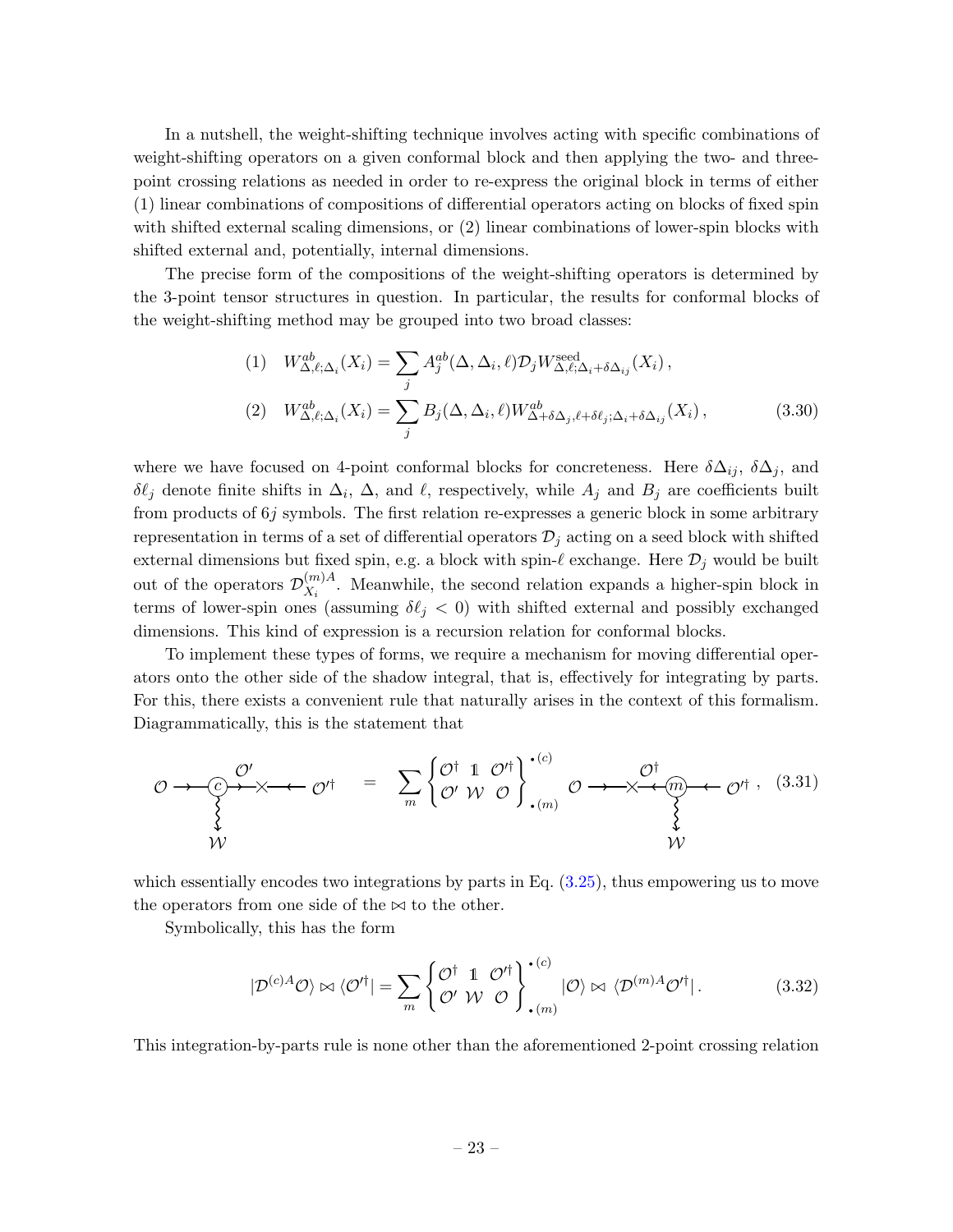Eq. [\(3.8\)](#page-16-0) featuring the operators  $\mathcal O$  and  $\mathcal O'$ . It will prove to be a powerful tool in the analysis that follows.

### <span id="page-24-0"></span>4 Recursion relations in the weight-shifting operator formalism

In this section, we derive a set of recursion relations that enable us to build up the 5-point conformal block for the exchange of a pair of arbitrary symmetric traceless operators  $\mathcal{O}_{\Delta,\ell}, \mathcal{O}'_{\Delta',\ell'}$ in terms of the blocks for the exchange of scalar operators  $\mathcal{O}_{\Delta+m}, \mathcal{O}_{\Delta'+n}$  with shifted dimensions. We begin by describing the procedure for extracting recursion relations within the context of the weight-shifting operator formalism.

#### <span id="page-24-1"></span>4.1 Recursion relations for 4-point conformal blocks

To begin, let us review how to derive the familiar recursion relation for scalar conformal blocks originally obtained by Dolan and Osborn in [\[39\]](#page-103-2). The derivation using weight-shifting operators was given in  $[40]$ . The 4-point scalar conformal block is defined as

$$
\langle \phi_{\Delta_1}(X_1)\phi_{\Delta_2}(X_2)|\mathcal{O}_{\Delta,\ell}|\phi_{\Delta_3}(X_3)\phi_{\Delta_4}(X_4)\rangle = \frac{1}{(X_{12})^{\frac{1}{2}(\Delta_1+\Delta_2)}(X_{34})^{\frac{1}{2}(\Delta_3+\Delta_4)}}
$$

$$
\times \left(\frac{X_{24}}{X_{14}}\right)^{\Delta_{12}/2} \left(\frac{X_{14}}{X_{13}}\right)^{\Delta_{34}/2} G_{\Delta,\ell}(u,v), \tag{4.1}
$$

where  $X_{ij} = -2X_i \cdot X_j$  and  $\Delta_{ij} = \Delta_i - \Delta_j$ .

We now consider acting on Eq.  $(4.1)$  with the combination of operators

<span id="page-24-2"></span>
$$
-2(\mathcal{D}_{X_1}^{(-0)} \cdot \mathcal{D}_{X_4}^{(-0)}) = -2X_1 \cdot X_4 = X_{14}, \qquad (4.2)
$$

which is formed by contracting  $\mathcal{D}_{X_1}^{(-0)}$  $X_1^{(-0)}$  with  $\mathcal{D}_{X_4}^{(-0)}$  *A*.

This yields a 4-point function with the operator scaling dimensions at positions 1 and 4 shifted by  $-1$ , that is,  $\Delta_1 \rightarrow \Delta_1 - 1$  and  $\Delta_4 \rightarrow \Delta_4 - 1$ . These shifts in  $\Delta_1$  and  $\Delta_4$  in turn require a shifted external prefactor. In order to work out the action of the operator  $-2(\mathcal{D}_{X_1}^{(-0)})$  $\chi_1^{(-0)} \cdot \mathcal{D}_{X_4}^{(-0)}$  on the block  $G_{\Delta,\ell}(u, v)$ , we may accordingly first multiply by  $X_{14}$  and then remove the external prefactor for the new set of scaling dimensions. This leads to a new function of cross-ratios given by  $u^{-1/2}G_{\Delta,\ell}(u, v)$ , which can in turn be expanded in conformal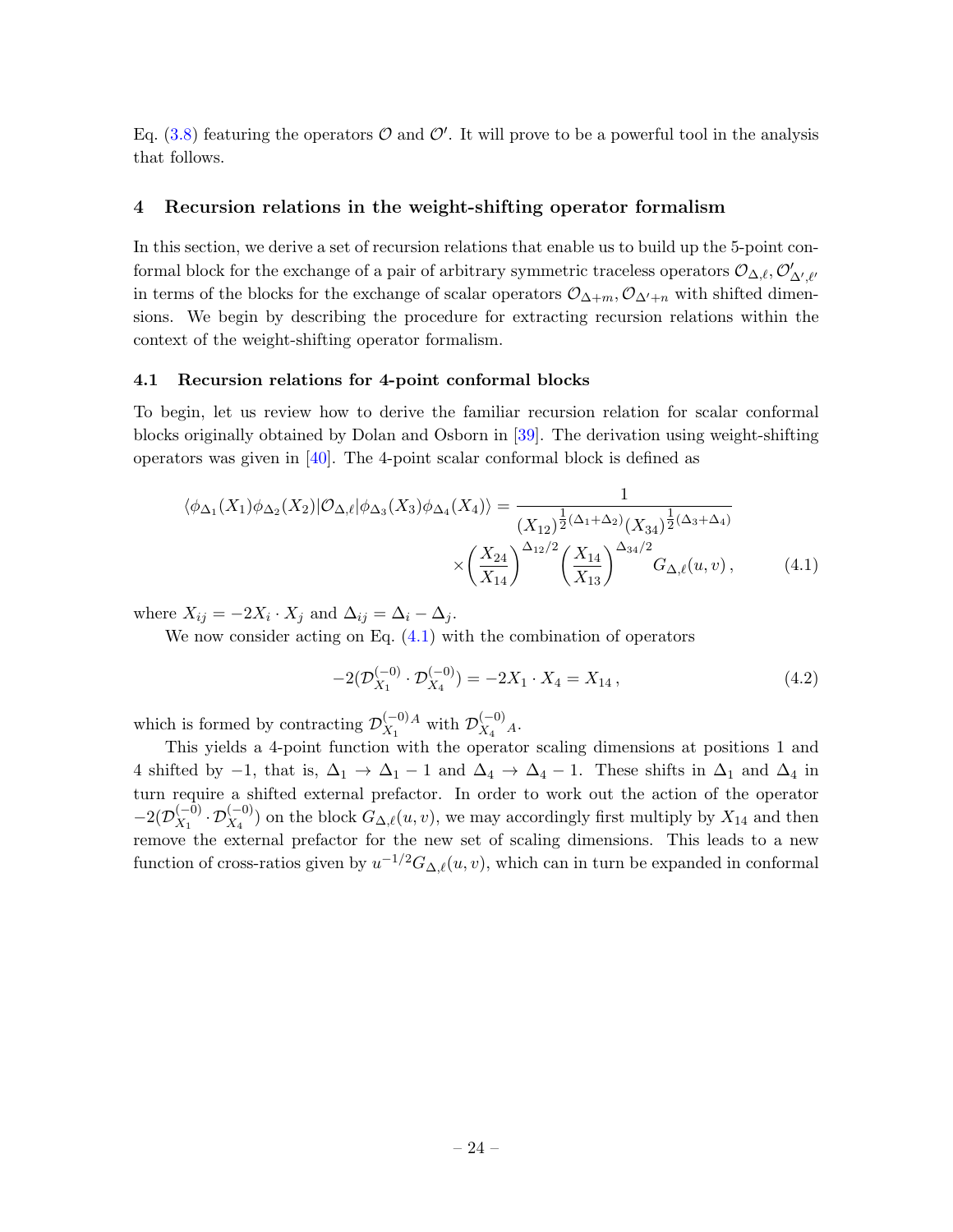blocks with shifted weights. This operation can be represented diagramatically by

$$
[\Delta_2, 0] \qquad [\Delta_3, 0]
$$
\n
$$
\uparrow \qquad [\Delta, \ell] \qquad \uparrow
$$
\n
$$
[\Delta_1, 0] \qquad \qquad [\Delta_2, 0]
$$
\n
$$
\qquad \qquad [\Delta_1, 0]
$$
\n
$$
\qquad \qquad [\Delta_2, 0]
$$
\n
$$
\qquad \qquad [\Delta_3, 0]
$$
\n
$$
\qquad \qquad [\Delta_4 - 1, 0]
$$
\n
$$
[\Delta_4 - 1, 0]
$$
\n
$$
(4.3)
$$

It is evident that the weight-shifting operators "dress" the conformal block such that a component of the tensor product  $W \otimes \mathcal{O}_{\Delta,\ell} = \square \otimes \mathcal{O}_{\Delta,\ell}$  propagates from left to right. With this, one finds that the spin- $\ell$  block may be expanded in terms of scalar conformal blocks with shifted dimensions and spins, where the internal representations that appear are the symmetric traceless tensors appearing in the tensor product decomposition

<span id="page-25-1"></span>
$$
\Box \otimes [\Delta, \ell] = [\Delta - 1, \ell] \oplus [\Delta, \ell + 1] \oplus [\Delta, \ell - 1] \oplus [\Delta + 1, \ell] \oplus \ldots \tag{4.4}
$$

An application of the three- and two-point crossing relations then gives rise to the following recursion relation:

$$
G_{\Delta,\ell}(u,v) = \frac{1}{s^{(14)}} \left( u^{-1/2} G_{\Delta,\ell-1}(u,v) \Big|_{\Delta_1 \to \Delta_1 + 1, \Delta_4 \to \Delta_4 + 1} - G_{\Delta-1,\ell-1}(u,v) - t^{(14)} G_{\Delta,\ell-2}(u,v) - u^{(14)} G_{\Delta+1,\ell-1}(u,v) \right), \tag{4.5}
$$

where the coefficients  $s^{(14)}$ ,  $t^{(14)}$ ,  $u^{(14)}$  are formed from appropriate combinations of 6j symbols and are explicitly given by

$$
s^{(14)} = \frac{(\Delta - \Delta_{12} + \ell) (\Delta + \Delta_{34} + \ell)}{2(\Delta + \ell - 1)(\Delta + \ell)},
$$
  
\n
$$
t^{(14)} = \frac{\ell(d + \ell - 3) (d - \Delta + \Delta_{12} + \ell - 2) (d - \Delta - \Delta_{34} + \ell - 2)}{2(d + 2\ell - 4)(d + 2\ell - 2)(d - \Delta + \ell - 2)(d - \Delta + \ell - 1)},
$$
  
\n
$$
u^{(14)} = -\frac{(\Delta - 1)(d - \Delta - 2) (\Delta - \Delta_{12} + \ell) (\Delta + \Delta_{34} + \ell) (d - \Delta + \Delta_{12} + \ell - 2) (d - \Delta - \Delta_{34} + \ell - 2)}{4(\Delta + \ell)(\Delta + \ell - 1)(d - 2\Delta)(d - 2(\Delta + 1))(d - \Delta + \ell - 2)(d - \Delta + \ell - 1)}.
$$
  
\n(4.6)

After converting to the same conventions,  $5 \text{ we find agreement with the classical result Eq. (4.18)}$  $5 \text{ we find agreement with the classical result Eq. (4.18)}$ in  $[39]$ . In their analysis, Dolan and Osborn determine the values of the parameters s, t, and

<span id="page-25-0"></span> ${}^{5}$ To match Eq. (4.18) in [\[39\]](#page-103-2), we need to change to their conformal block normalization conventions, which introduces a factor  $\mathcal{N}_{\delta\ell} = \frac{(-2)^{-\delta\ell}(d+\ell-2)\delta\ell}{(d+\ell-1)}$  $\left(\frac{d}{2} + \ell - 1\right)_{\delta\ell}$ . This gives  $s = \mathcal{N}_1 s^{(14)}$ ,  $t = \mathcal{N}_{-1} t^{(14)}$ ,  $u = \mathcal{N}_0 u^{(14)}$ .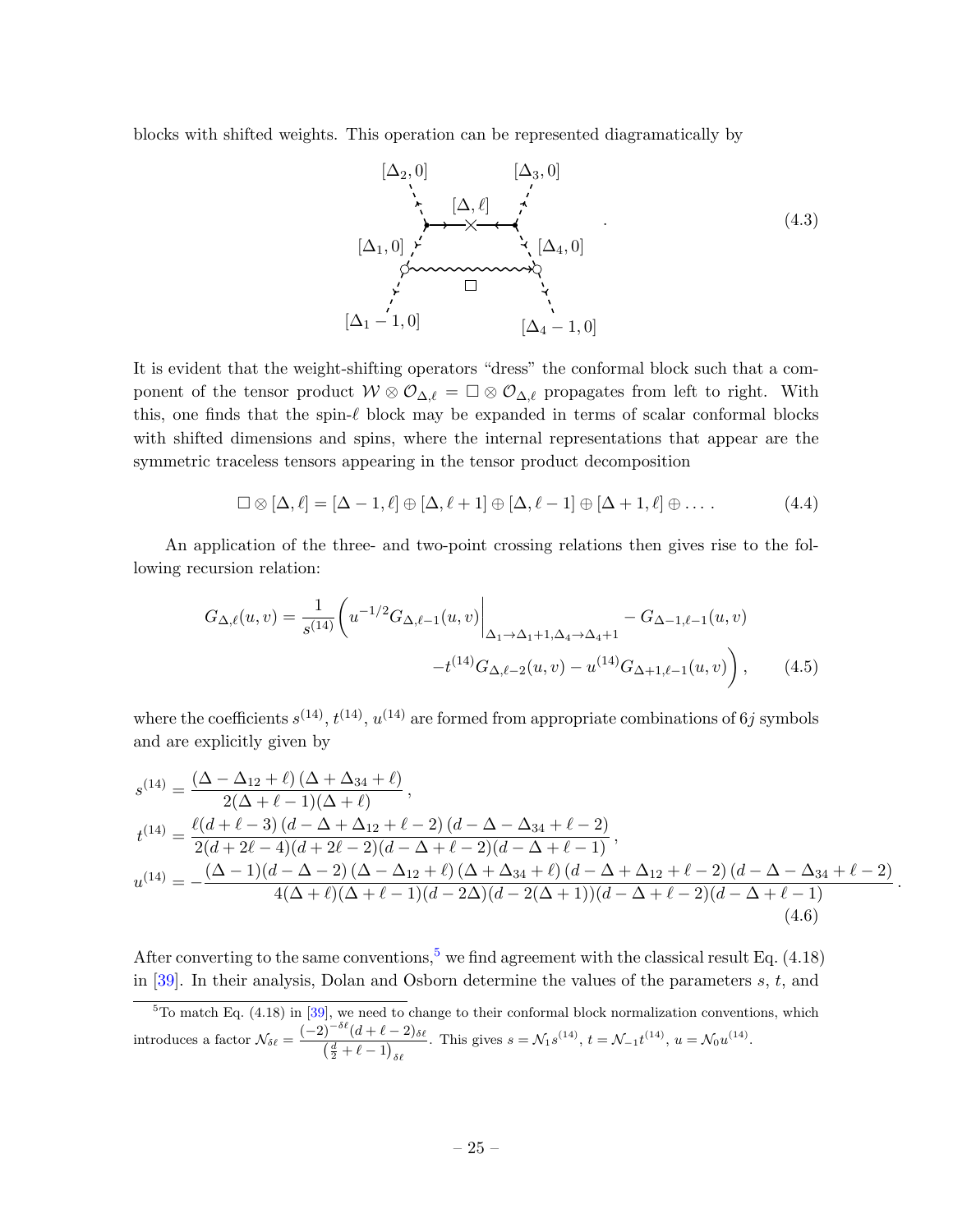u (which are proportional to the  $s^{(14)}$ ,  $t^{(14)}$ ,  $u^{(14)}$  shown here) with  $r = 1$  in Eq. (4.18) by examining the conformal block's behavior in the OPE limit  $u \to 0$  and  $v \to 1$ . Meanwhile, here they arise directly as products of the appropriate expansion coefficients in the two- and 3-point crossing relations.

The above discussion serves as a concise demonstration of the procedure for deriving recursion relations for conformal blocks in the context of the weight-shifting operator formalism. In the analysis that follows, we will apply an analogous method for establishing recursion relations for conformal blocks for symmetric traceless tensor exchange in purely scalar 5-point functions. Indeed, our final results represent natural generalizations of the above relation Eq.  $(4.5)$ .

#### <span id="page-26-0"></span>4.2 Recursion relations for 5-point conformal blocks

In this section, we derive a variety of recursion relations applicable to the case of symmetric traceless tensor exchange in a 5-point function of scalar operators. The basic idea is that such a set of relations would allow one to express the block for  $([\Delta, \ell], [\Delta', \ell'])$  exchange in terms of lower-spin blocks.

#### <span id="page-26-1"></span>4.2.1 Recursion relations from weight-shifting operators

To begin, we consider acting on the scalar 5-point function

$$
\langle \phi_{\Delta_1}(X_1)\phi_{\Delta_2}(X_2)|\mathcal{O}_{\Delta,\ell}|\Phi_{\Delta_3}(X_3)|\mathcal{O}'_{\Delta',\ell'}|\phi_{\Delta_4}(X_4)\phi_{\Delta_5}(X_5)\rangle \n= \langle \phi_{\Delta_1}(X_1)\phi_{\Delta_2}(X_2)\mathcal{O}_{\Delta,\ell}\rangle \bowtie \langle \mathcal{O}_{\Delta,\ell}\Phi_{\Delta_3}(X_3)\mathcal{O}'_{\Delta',\ell'}\rangle \bowtie \langle \mathcal{O}'_{\Delta',\ell'}\phi_{\Delta_4}(X_4)\phi_{\Delta_5}(X_5)\rangle \n= \sum_a \sum_{\mathcal{O}_{\Delta,\ell}} \sum_{\mathcal{O}'_{\Delta',\ell'}} \lambda_{\phi_{\Delta_1}\phi_{\Delta_2}\mathcal{O}_{\Delta,\ell}} \lambda_{\mathcal{O}_{\Delta,\ell}\Phi_{\Delta_3}\mathcal{O}'_{\Delta',\ell'}} \lambda_{\phi_{\Delta_4}\phi_{\Delta_5}\mathcal{O}'_{\Delta',\ell'}} W_{\Delta,\ell,\Delta',\ell';\Delta_i}^{(a)}(X_i), \quad (4.7)
$$

where  $W^{(a)}_{\Lambda \ \ell}$  $\Delta,\ell,\Delta',\ell';\Delta_i(X_i)$  has the convention-free form

<span id="page-26-2"></span>
$$
W_{\Delta,\ell,\Delta',\ell';\Delta_i}^{(a)}(X_i) = P_{\Delta_i}(X_i) G_{\Delta,\ell,\Delta',\ell'}^{(a)}(u_i) ,
$$
\n(4.8)

with the following combination of weight-shifting operators:

$$
-2(\mathcal{D}_{X_1}^{(-0)} \cdot \mathcal{D}_{X_3}^{(-0)})\langle \phi_{\Delta_1}(X_1)\phi_{\Delta_2}(X_2)|\mathcal{O}_{\Delta,\ell}|\Phi_{\Delta_3}(X_3)|\mathcal{O}_{\Delta',\ell'}'|\phi_{\Delta_4}(X_4)\phi_{\Delta_5}(X_5)\rangle
$$
  
=  $X_{13}\langle \phi_{\Delta_1}(X_1)\phi_{\Delta_2}(X_2)|\mathcal{O}_{\Delta,\ell}|\Phi_{\Delta_3}(X_3)|\mathcal{O}_{\Delta',\ell'}'|\phi_{\Delta_4}(X_4)\phi_{\Delta_5}(X_5)\rangle.$  (4.9)

We set off the procedure by applying the 3-point crossing relation to the leftmost 3-point structure:

$$
\mathcal{D}_{X_1}^{(-0)A} \langle \phi_{\Delta_1}(X_1) \phi_{\Delta_2}(X_2) \mathcal{O}_{\Delta,\ell}(X_I) \rangle = \sum_n \mathcal{A}_{(n)}^{(-0)} \mathcal{D}_{X_I}^{(n)A} \langle \phi_{\Delta_1-1}(X_1) \phi_{\Delta_2}(X_2) \mathcal{O}_{\Delta-\delta\Delta_n,\ell-\delta\ell_n}(X_I) \rangle ,
$$
\n(4.10)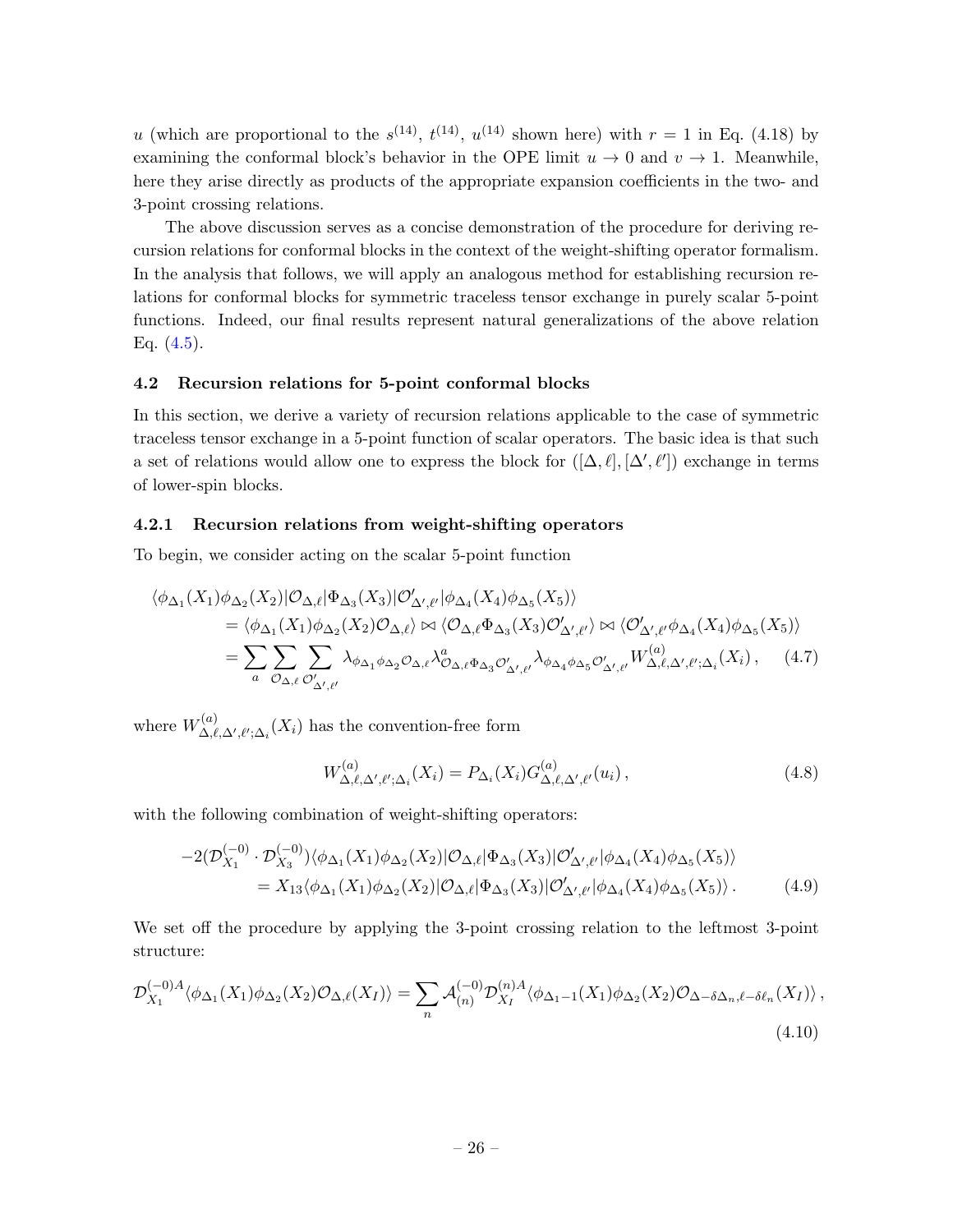where the relevant  $6j$  symbol is given by

<span id="page-27-0"></span>
$$
\mathcal{A}_{(n)}^{(-0)} \equiv \begin{cases} \mathcal{O}_{\Delta,\ell} & \phi_{\Delta_2} \ \mathcal{O}_{\Delta-\delta\Delta_n,\ell-\delta\ell_n} \\ \phi_{\Delta_1-1} & \mathcal{V} \end{cases} \begin{cases} \mathcal{O}_{\Delta_n,\ell} & \text{if } (4.11) \\ \phi_{\Delta_1} & \phi_{\Delta_1} \end{cases}
$$

with the shifted dimensions  $[\Delta - \delta \Delta_n, \ell - \delta \ell_n]$  taking on values in the tensor product

$$
\Box \otimes [\Delta, \ell] = [\Delta - 1, \ell] \oplus [\Delta, \ell + 1] \oplus [\Delta, \ell - 1] \oplus [\Delta + 1, \ell] \oplus \dots
$$
 (4.12)

The dots refer to all non-symmetric traceless contributions, which are irrelevant here, as we are considering exclusively scalar external operators. As before,  $\mathcal V$  denotes the vector representation  $\mathcal{V} = \Box$ .

Upon applying the 3-point crossing relation Eq. [\(3.15\)](#page-18-0), we find that the action of  $\mathcal{D}_{X_1}^{(-0)A}$  $X_1$ unwraps into the contributions

$$
\mathcal{D}_{X_1}^{(-0)A} \langle \phi_{\Delta_1}(X_1) \phi_{\Delta_2}(X_2) \mathcal{O}_{\Delta,\ell}(X_I) \rangle = \mathcal{A}_{(+0)}^{(-0)} \mathcal{D}_{X_I}^{(+0)A} \langle \phi_{\Delta_1-1}(X_1) \phi_{\Delta_2}(X_2) \mathcal{O}_{\Delta-1,\ell}(X_I) \rangle \n+ \mathcal{A}_{(0-)}^{(-0)} \mathcal{D}_{X_I}^{(0)-A} \langle \phi_{\Delta_1-1}(X_1) \phi_{\Delta_2}(X_2) \mathcal{O}_{\Delta,\ell+1}(X_I) \rangle \n+ \mathcal{A}_{(0+)}^{(-0)} \mathcal{D}_{X_I}^{(0+)A} \langle \phi_{\Delta_1-1}(X_1) \phi_{\Delta_2}(X_2) \mathcal{O}_{\Delta,\ell-1}(X_I) \rangle \n+ \mathcal{A}_{(-0)}^{(-0)A} \mathcal{D}_{X_I}^{(-0)A} \langle \phi_{\Delta_1-1}(X_1) \phi_{\Delta_2}(X_2) \mathcal{O}_{\Delta+1,\ell}(X_I) \rangle, \quad (4.13)
$$

where  $X_I$  denotes the position of the exchanged operator  $\mathcal{O}_{\Delta,\ell}(X_I)$ , which is an internal coordinate that is integrated over.

We may extract a given 6j symbol  $\mathcal{A}_{(n)}^{(-0)}$  $\binom{(-0)}{(n)}$  by acting on both sides of Eq. [\(4.13\)](#page-27-0) with the weight-shifting operator  $\mathcal{D}_{X_{I}}^{(\bar{n})}$  $X_{I}^{(n)}$ , which carries a shift opposite to *n*, and then isolating the coefficient. To give an example, let us consider acting with the simplest operator that can isolate a term on the right-hand side, namely  $\mathcal{D}_{X_I A}^{(-0)} = X_{I A}$ . With this, we find

$$
\mathcal{D}_{X_I A}^{(-0)} \mathcal{D}_{X_I}^{(-0)A} \langle \phi_{\Delta_1}(X_1) \phi_{\Delta_2}(X_2) \mathcal{O}_{\Delta,\ell}(X_I) \rangle = \mathcal{A}_{(+0)}^{(-0)} \mathcal{D}_{X_I A}^{(-0)} \mathcal{D}_{X_I}^{(+0)A} \langle \phi_{\Delta_1 - 1}(X_1) \phi_{\Delta_2}(X_2) \mathcal{O}_{\Delta - 1,\ell}(X_I) \rangle \n+ \mathcal{A}_{(0-)}^{(-0)} \mathcal{D}_{X_I A}^{(-0)} \mathcal{D}_{X_I}^{(0-)} \langle \phi_{\Delta_1 - 1}(X_1) \phi_{\Delta_2}(X_2) \mathcal{O}_{\Delta,\ell+1}(X_I) \rangle \n+ \mathcal{A}_{(0+)}^{(-0)} \mathcal{D}_{X_I A}^{(-0)} \mathcal{D}_{X_I}^{(0+)A} \langle \phi_{\Delta_1 - 1}(X_1) \phi_{\Delta_2}(X_2) \mathcal{O}_{\Delta,\ell-1}(X_I) \rangle \n+ \mathcal{A}_{(-0)}^{(-0)} \mathcal{D}_{X_I A}^{(-0)} \mathcal{D}_{X_I}^{(-0)A} \langle \phi_{\Delta_1 - 1}(X_1) \phi_{\Delta_2}(X_2) \mathcal{O}_{\Delta + 1,\ell}(X_I) \rangle ,
$$
\n(4.14)

where the right-hand side now involves the bubble coefficients for  $\mathcal{V}$ , which can be referenced in Eq. [\(3.20\)](#page-20-0).

The only nonzero bubble coefficient is given by

$$
b_{\Delta,\ell}^{(-0)(+0)} \equiv \begin{pmatrix} \mathcal{O}_{\Delta-1,\ell} \\ \mathcal{O}_{\Delta,\ell} \end{pmatrix}^{(-0)(+0)} = (\Delta - 2)(2\Delta - d)(\Delta + \ell - 1)(d - \Delta + \ell - 1). \tag{4.15}
$$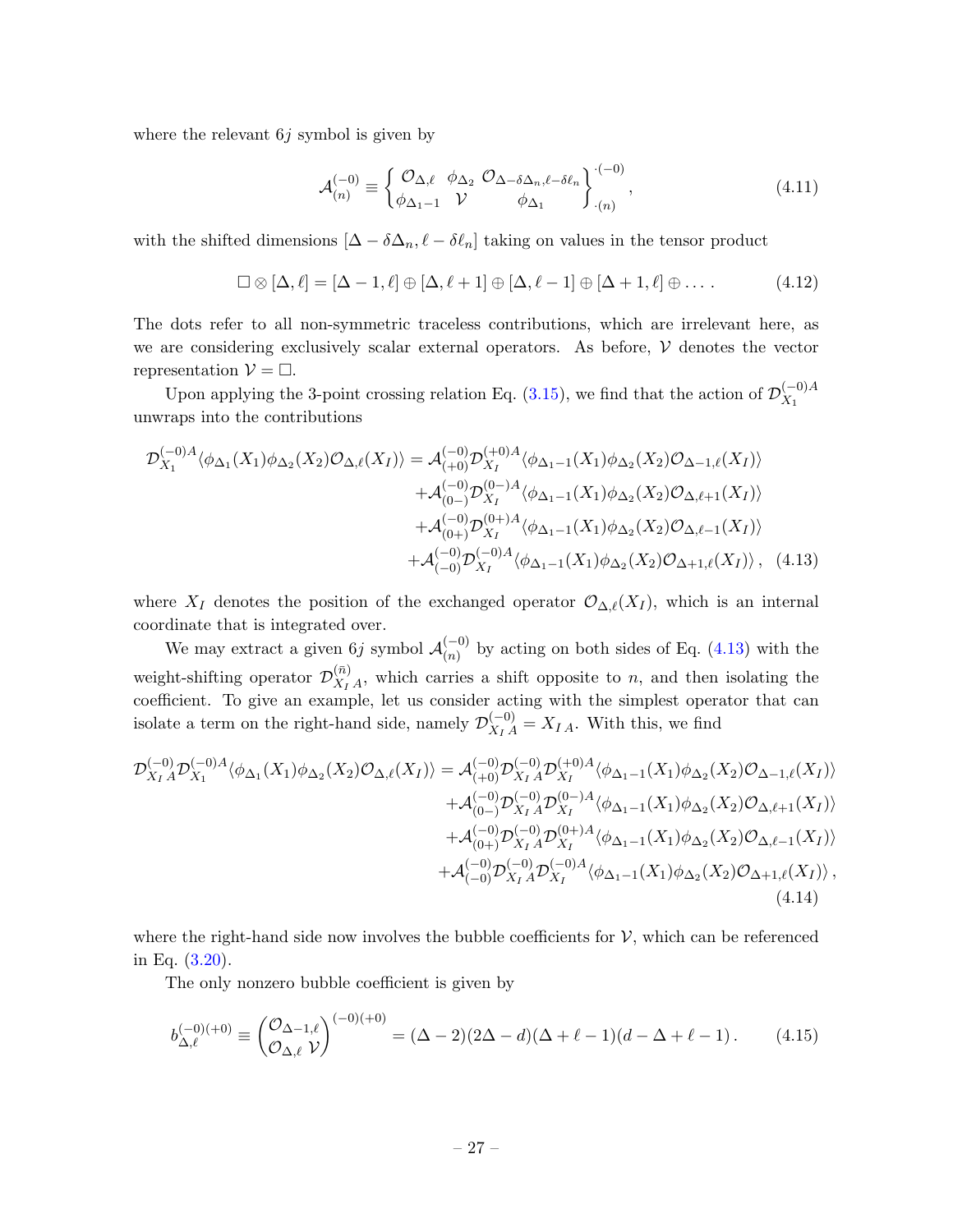As discussed above, the other three coefficients that do not involve opposite shifts vanish, i.e.

$$
b_{\Delta,\ell}^{(-0)(0-)} = 0\,, \quad b_{\Delta,\ell}^{(-0)(0+)} = 0\,, \quad b_{\Delta,\ell}^{(-0)(-0)} = 0\,.
$$
 (4.16)

With this, we arrive at the statement

$$
\mathcal{D}_{X_I A}^{(-0)} \mathcal{D}_{X_1}^{(-0)A} \langle \phi_{\Delta_1}(X_1) \phi_{\Delta_2}(X_2) \mathcal{O}_{\Delta,\ell}(X_I) \rangle = \mathcal{A}_{(+0)}^{(-0)} b_{\Delta,\ell}^{(-0)(+0)} \langle \phi_{\Delta_1 - 1}(X_1) \phi_{\Delta_2}(X_2) \mathcal{O}_{\Delta - 1,\ell}(X_I) \rangle. \tag{4.17}
$$

We may now use this equation to determine the 6*j* symbol  $\mathcal{A}_{(+0)}^{(-0)}$  by invoking the explicit form of the 3-point structures. This then elucidates the procedure for extracting the  $\mathcal{A}_{(n)}^{(-0)}$  $(n)$ coefficients. Proceeding in this fashion and solving for the respective  $6j$  symbols, we ultimately obtain

$$
\mathcal{A}_{(+0)}^{(-0)} = \frac{1}{2(\Delta - 2)(d - 2\Delta)(\Delta + \ell - 1)(d - \Delta + \ell - 1)},
$$
\n
$$
\mathcal{A}_{(0-)}^{(-0)} = \frac{\Delta_{12} - (\Delta + \ell)}{2(\ell + 1)(d + 2\ell - 2)(\Delta + \ell - 1)(d - \Delta + \ell - 1)},
$$
\n
$$
\mathcal{A}_{(0+)}^{(-0)} = \frac{\ell(d - \Delta + \Delta_{12} + \ell - 2)}{2(d + 2\ell - 2)(\Delta + \ell - 1)(d - \Delta + \ell - 1)},
$$
\n
$$
\mathcal{A}_{(-0)}^{(-0)} = \frac{(\Delta - 1)(\Delta_{12} - (\Delta + \ell))(d - \Delta + \Delta_{12} + \ell - 2)}{2(d - 2\Delta)(\Delta + \ell - 1)(d - \Delta + \ell - 1)}.
$$
\n(4.18)

The next step in our algorithm is to push each of the operators  $\mathcal{D}_{X_{\tau}}^{(n)A}$  $\chi_I^{(n)A}$  in Eq. [\(4.13\)](#page-27-0) through the shadow integral. To do so, we invoke the integration-by-parts rule in Eq.  $(3.32)$ to move the operator in question across  $\bowtie$ . For example, for the case of  $\mathcal{D}_{X}^{(+0)A}$  $\chi_I^{(\pm 0)A}$ , the rule in Eq. [\(3.32\)](#page-23-0) reads

$$
|\mathcal{D}_{X_I}^{(+0)A}\mathcal{O}_{\Delta-1,\ell}\rangle \bowtie \langle \mathcal{O}_{\Delta,\ell}| = B_{(+0)(-0)}|\mathcal{O}_{\Delta-1,\ell}\rangle \bowtie \langle \mathcal{D}_{X_I}^{(-0)A}\mathcal{O}_{\Delta,\ell}|,\tag{4.19}
$$

where  $B_{(+0)(-0)}$  is the 2-point 6j symbol

$$
B_{(+0)(-0)} \equiv \begin{Bmatrix} \mathcal{O}_{\Delta-1,\ell} \\ \mathcal{O}_{\Delta,\ell} \end{Bmatrix}_{(-0)}^{(+0)}.
$$
\n(4.20)

As mentioned above, the 2-point 6j symbols for the vector representation are given by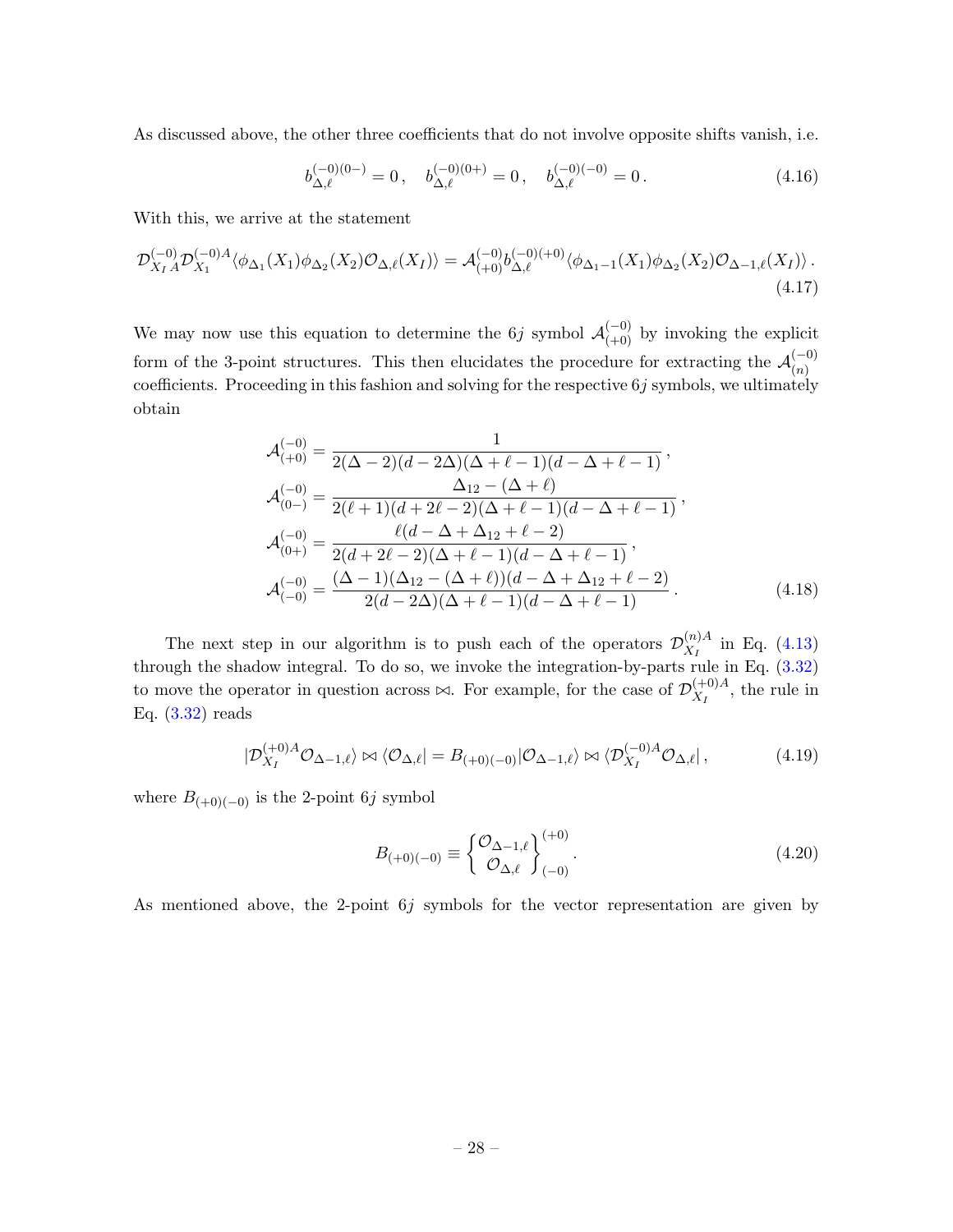Eq.  $(3.10)$ . We thus have the respective coefficients

$$
B_{(+0)(-0)} \equiv \begin{cases} \mathcal{O}_{\Delta-1,\ell} \\ \mathcal{O}_{\Delta,\ell} \end{cases}^{(+0)}_{(-0)} = 2(\Delta - 2)(d - 2\Delta)(\Delta + \ell - 1)(d - \Delta + \ell - 1),
$$
  
\n
$$
B_{(0-)(0+)} \equiv \begin{cases} \mathcal{O}_{\Delta,\ell+1} \\ \mathcal{O}_{\Delta,\ell} \end{cases}^{(0-)}_{(0+)} = \frac{(\ell+1)(d + 2(\ell-1))(-d + \Delta - \ell + 1)}{\Delta + \ell},
$$
  
\n
$$
B_{(0+)(0-)} \equiv \begin{cases} \mathcal{O}_{\Delta,\ell-1} \\ \mathcal{O}_{\Delta,\ell} \end{cases}^{(0+)}_{(0-)} = \frac{\Delta + \ell - 1}{\ell(d + 2(\ell - 2))(2 - d + \Delta - \ell)},
$$
  
\n
$$
B_{(-0)(+0)} \equiv \begin{cases} \mathcal{O}_{\Delta+1,\ell} \\ \mathcal{O}_{\Delta,\ell} \end{cases}^{(-0)}_{(+0)} = \frac{1}{2(\Delta - 1)(\Delta + \ell)(d - 2(\Delta + 1))(d - \Delta + \ell - 2)}.
$$
(4.21)

With these coefficients in hand, at this point, we arrive at

$$
\mathcal{D}_{X_1}^{(-0)A} \langle \phi_{\Delta_1}(X_1) \phi_{\Delta_2}(X_2) \mathcal{O}_{\Delta,\ell}(X_I) \rangle \bowtie \langle \mathcal{O}_{\Delta,\ell}(X_I) \Phi_{\Delta_3}(X_3) \mathcal{O}'_{\Delta',\ell'}(X_J) \rangle^{(a)} =
$$
\n
$$
\mathcal{A}_{(+0)}^{(-0)} B_{(+0)(-0)} \langle \phi_{\Delta_1-1}(X_1) \phi_{\Delta_2}(X_2) \mathcal{O}_{\Delta-1,\ell}(X_I) \rangle \bowtie \mathcal{D}_{X_I}^{(-0)A} \langle \mathcal{O}_{\Delta,\ell}(X_I) \Phi_{\Delta_3}(X_3) \mathcal{O}'_{\Delta',\ell'}(X_J) \rangle^{(a)}
$$
\n
$$
+ \mathcal{A}_{(0-)}^{(-0)} B_{(0-)(0+)} \langle \phi_{\Delta_1-1}(X_1) \phi_{\Delta_2}(X_2) \mathcal{O}_{\Delta,\ell+1}(X_I) \rangle \bowtie \mathcal{D}_{X_I}^{(0+)A} \langle \mathcal{O}_{\Delta,\ell}(X_I) \Phi_{\Delta_3}(X_3) \mathcal{O}'_{\Delta',\ell'}(X_J) \rangle^{(a)}
$$
\n
$$
+ \mathcal{A}_{(0+)}^{(-0)} B_{(0+)(0-)} \langle \phi_{\Delta_1-1}(X_1) \phi_{\Delta_2}(X_2) \mathcal{O}_{\Delta,\ell-1}(X_I) \rangle \bowtie \mathcal{D}_{X_I}^{(0-)} A \langle \mathcal{O}_{\Delta,\ell}(X_I) \Phi_{\Delta_3}(X_3) \mathcal{O}'_{\Delta',\ell'}(X_J) \rangle^{(a)}
$$
\n
$$
+ \mathcal{A}_{(-0)}^{(-0)} B_{(-0)(+0)} \langle \phi_{\Delta_1-1}(X_1) \phi_{\Delta_2}(X_2) \mathcal{O}_{\Delta+1,\ell}(X_I) \rangle \bowtie \mathcal{D}_{X_I}^{(+0)A} \langle \mathcal{O}_{\Delta,\ell}(X_I) \Phi_{\Delta_3}(X_3) \mathcal{O}'_{\Delta',\ell'}(X_J) \rangle^{(a)}
$$
\n
$$
(4.22)
$$

We next exploit the 3-point crossing relation Eq.  $(3.15)$  once again, this time to express each of the 3-point structures  $\mathcal{D}_{X}^{(b)A}$  $\frac{\partial^{(b)}_A}{\partial X_I}(\mathcal{O}_{\Delta,\ell}(X_I)\Phi_{\Delta_3}(X_3)\mathcal{O}'_{\Delta',\ell'}(X_J))^{(a)}$  in terms of a linear combination of objects  $\mathcal{D}_{X_2}^{(n)A}$  $X_3^{(n)A}\langle \mathcal{O}_{\Delta+\delta\Delta_b,\ell+\delta\ell_b}(X_I)\Phi_{\Delta_3-\delta\Delta_n,-\delta\ell_n}(X_3)\mathcal{O}'_{\Delta',\ell'}(X_J)\rangle^{(m)}$ . The intention is to transform the action of a differential operator at an internal point  $(X_I)$  into the appropriate action at an external point  $(X_3)$ . That is,

$$
\mathcal{D}_{X_I}^{(b)A} \langle \mathcal{O}_{\Delta,\ell}(X_I) \Phi_{\Delta_3}(X_3) \mathcal{O}'_{\Delta',\ell'}(X_J) \rangle^{(a)} \n= \sum_{m,n} \left\{ \begin{matrix} \Phi_{\Delta_3} & \mathcal{O}'_{\Delta',\ell'} \ \Phi_{\Delta_3-\delta\Delta_n,-\delta\ell_n} \end{matrix} \right\}^{(a)(b)}_{(m)(n)} \n\times \mathcal{D}_{X_3}^{(n)A} \langle \mathcal{O}_{\Delta+\delta\Delta_b,\ell+\delta\ell_b}(X_I) \Phi_{\Delta_3-\delta\Delta_n,-\delta\ell_n}(X_3) \mathcal{O}'_{\Delta',\ell'}(X_J) \rangle^{(m)},
$$
\n(4.23)

where the shifts  $[\Delta_3 - \delta \Delta_n, -\delta \ell_n]$  take on values in the tensor product

$$
\Box \otimes [\Delta_3, 0] = [\Delta_3 - 1, 0] \oplus [\Delta_3, 1] \oplus [\Delta_3 + 1, 0]. \tag{4.24}
$$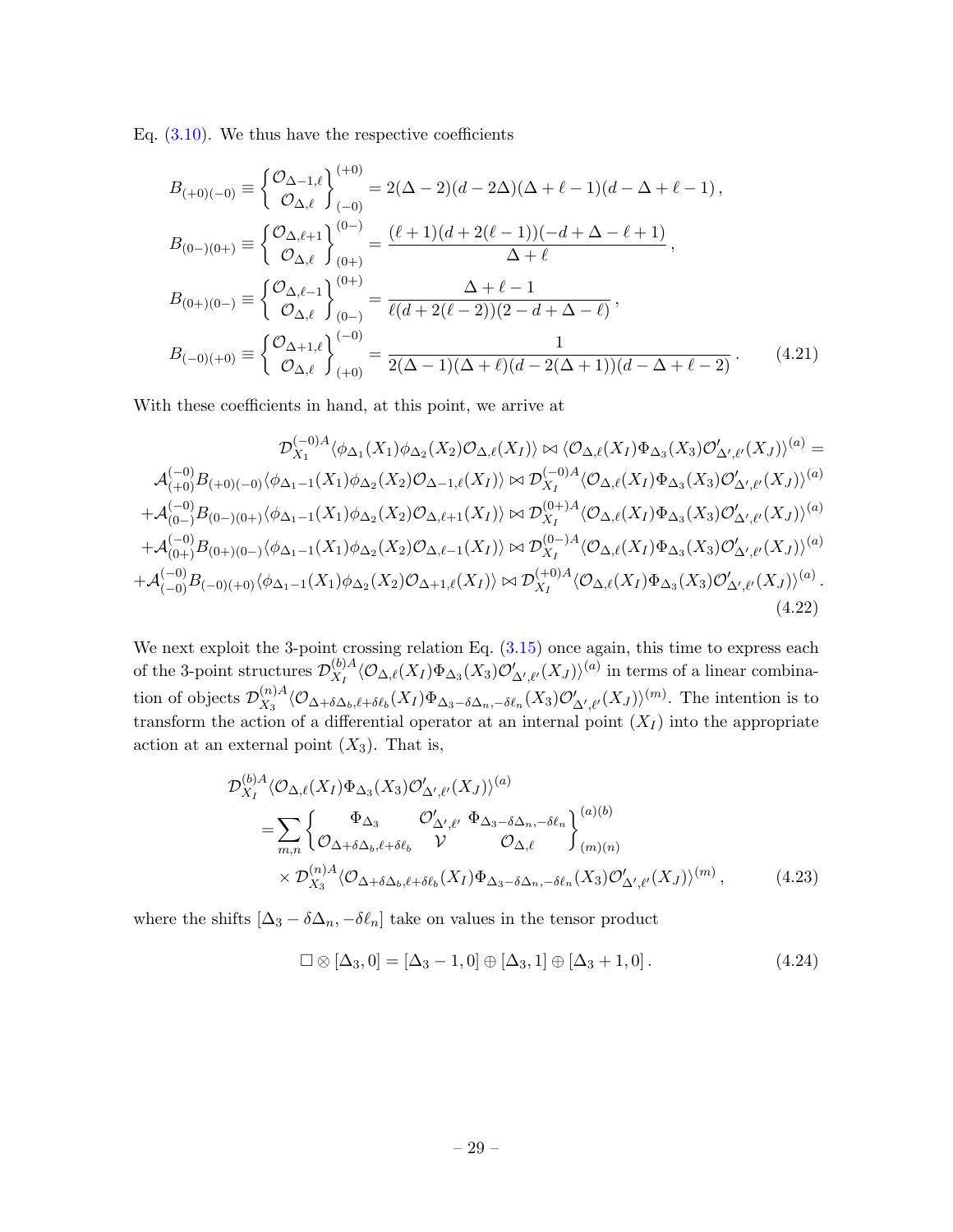Explicitly, we have

$$
\mathcal{D}_{X_{I}}^{(b)A} \langle \mathcal{O}_{\Delta,\ell}(X_{I}) \Phi_{\Delta_{3}}(X_{3}) \mathcal{O}_{\Delta',\ell'}'(X_{J}) \rangle^{(a)} \n= \sum_{m} \left\{ \frac{\Phi_{\Delta_{3}}}{\mathcal{O}_{\Delta+\delta\Delta_{b},\ell+\delta\ell_{b}}} \frac{\mathcal{O}_{\Delta',\ell'}'}{\mathcal{V}} \frac{\Phi_{\Delta_{3}-1}}{\mathcal{O}_{\Delta,\ell}} \right\}_{(m)(+0)}^{(a)(b)} \mathcal{D}_{X_{3}}^{(+0)A} \langle \mathcal{O}_{\Delta+\delta\Delta_{b},\ell+\delta\ell_{b}}(X_{I}) \Phi_{\Delta_{3}-1}(X_{3}) \mathcal{O}_{\Delta',\ell'}'(X_{J}) \rangle^{(m)} \n+ \sum_{m} \left\{ \frac{\Phi_{\Delta_{3}}}{\mathcal{O}_{\Delta+\delta\Delta_{b},\ell+\delta\ell_{b}}} \frac{\mathcal{O}_{\Delta',\ell'}'}{\mathcal{V}} \frac{\Phi_{\Delta_{3},1}}{\mathcal{O}_{\Delta,\ell}} \right\}_{(m)(0-)}^{(a)(b)} \mathcal{D}_{X_{3}}^{(0)-)A} \langle \mathcal{O}_{\Delta+\delta\Delta_{b},\ell+\delta\ell_{b}}(X_{I}) \Phi_{\Delta_{3},1}(X_{3}) \mathcal{O}_{\Delta',\ell'}'(X_{J}) \rangle^{(m)} \n+ \sum_{m} \left\{ \frac{\Phi_{\Delta_{3}}}{\mathcal{O}_{\Delta+\delta\Delta_{b},\ell+\delta\ell_{b}}} \frac{\mathcal{O}_{\Delta',\ell'}'}{\mathcal{V}} \frac{\Phi_{\Delta_{3}+1}}{\mathcal{O}_{\Delta,\ell}} \right\}_{(m)(-0)}^{(a)(b)} \mathcal{D}_{X_{3}}^{(-0)A} \langle \mathcal{O}_{\Delta+\delta\Delta_{b},\ell+\delta\ell_{b}}(X_{I}) \Phi_{\Delta_{3}+1}(X_{3}) \mathcal{O}_{\Delta',\ell'}'(X_{J}) \rangle^{(m)}.
$$
\n(4.25)

<span id="page-30-0"></span>At this stage, we recall that the operator  $\mathcal{D}_{X}^{(-0)}{}^{A}$  $\chi_{X_1}^{(-0)A}$  is contracted with  $\mathcal{D}_{X_3}^{(-0)}$  $\chi_{3A}^{(-0)}$  in our operator combination of choice Eq. [\(4.9\)](#page-26-2). We therefore act on Eq. [\(4.25\)](#page-30-0) with  $\mathcal{D}_{X_2}^{(-0)}$  $\chi_{3A}^{(-0)}$ . This leads us to

$$
\mathcal{D}_{X_3 A}^{(-0)} \mathcal{D}_{X_I}^{(b)A} \langle \mathcal{O}_{\Delta,\ell}(X_I) \Phi_{\Delta_3}(X_3) \mathcal{O}_{\Delta',\ell'}'(X_J) \rangle^{(a)} \n= \sum_m \left\{ \mathcal{O}_{\Delta+\delta\Delta_b,\ell+\delta\ell_b} \right\}^{\Phi_{\Delta_3}} \mathcal{O}_{\Delta,\ell}^{\prime} \left\{ \mathcal{O}_{\Delta,\ell}^{(-0)} \mathcal{D}_{X_3 A}^{(-0)} \mathcal{D}_{X_3}^{(+0)A} \langle \mathcal{O}_{\Delta+\delta\Delta_b,\ell+\delta\ell_b}(X_I) \Phi_{\Delta_3-1}(X_3) \mathcal{O}_{\Delta',\ell'}^{\prime}(X_J) \rangle^{(m)} \right. \n+ \sum_m \left\{ \mathcal{O}_{\Delta+\delta\Delta_b,\ell+\delta\ell_b} \right\}^{\Phi_{\Delta_3}} \mathcal{O}_{\Delta,\ell}^{\prime} \left\{ \mathcal{O}_{\Delta,\ell}^{(-0)} \mathcal{D}_{X_3 A}^{(-0)(b)} \mathcal{D}_{X_3 A}^{(-0)} \mathcal{D}_{X_3}^{(0)-)A} \langle \mathcal{O}_{\Delta+\delta\Delta_b,\ell+\delta\ell_b}(X_I) \Phi_{\Delta_3,1}(X_3) \mathcal{O}_{\Delta',\ell'}^{\prime}(X_J) \rangle^{(m)} \right. \n+ \sum_m \left\{ \mathcal{O}_{\Delta+\delta\Delta_b,\ell+\delta\ell_b} \right\}^{\Phi_{\Delta_3}} \mathcal{O}_{\Delta',\ell'}^{\prime} \left\{ \mathcal{O}_{\Delta,\ell} \right\}^{(a)(b)}_{(m)(0-)} \mathcal{D}_{X_3 A}^{(-0)} \mathcal{D}_{X_3}^{(-0)A} \langle \mathcal{O}_{\Delta+\delta\Delta_b,\ell+\delta\ell_b}(X_I) \Phi_{\Delta_3+1}(X_3) \mathcal{O}_{\Delta',\ell'}^{\prime}(X_J) \rangle^{(m)} \cdot (4.26)
$$

As before, we now observe that all of the bubble coefficients on the right-hand side vanish with the exception of a single one, namely

<span id="page-30-1"></span>
$$
b_{\Phi}^{(-0)(+0)} \equiv \begin{pmatrix} \Phi_{\Delta_3 - 1} \\ \Phi_{\Delta_3} \end{pmatrix}^{(-0)(+0)} = (\Delta_3 - 2)(2\Delta_3 - d)(\Delta_3 - 1)(d - \Delta_3 - 1), \tag{4.27}
$$

which leaves us with

$$
\mathcal{D}_{X_3A}^{(-0)}\mathcal{D}_{X_I}^{(b)A}\langle\mathcal{O}_{\Delta,\ell}(X_I)\Phi_{\Delta_3}(X_3)\mathcal{O}_{\Delta',\ell'}'(X_J)\rangle^{(a)} = \sum_m \begin{cases} \Phi_{\Delta_3} & \mathcal{O}_{\Delta',\ell'}'\Phi_{\Delta_3-1} \\ \mathcal{O}_{\Delta+\delta\Delta_b,\ell+\delta\ell_b} & \mathcal{V} \end{cases} \begin{pmatrix} b^{(-0)(+0)} \\ b^{(-0)(+0)} \langle \mathcal{O}_{\Delta+\delta\Delta_b,\ell+\delta\ell_b}(X_I)\Phi_{\Delta_3-1}(X_3)\mathcal{O}_{\Delta',\ell'}'(X_J)\rangle^{(m)} \end{pmatrix}.
$$
\n(4.28)

Here the label  $a$  enumerates the possible constituent 3-point tensor structures in the conformal 3-point function  $\langle \mathcal{O}_{\Delta,\ell} \Phi_{\Delta_3} \mathcal{O}'_{\Delta',\ell'} \rangle$ .

Here we will focus on the case where this 3-point structure is even under parity, in which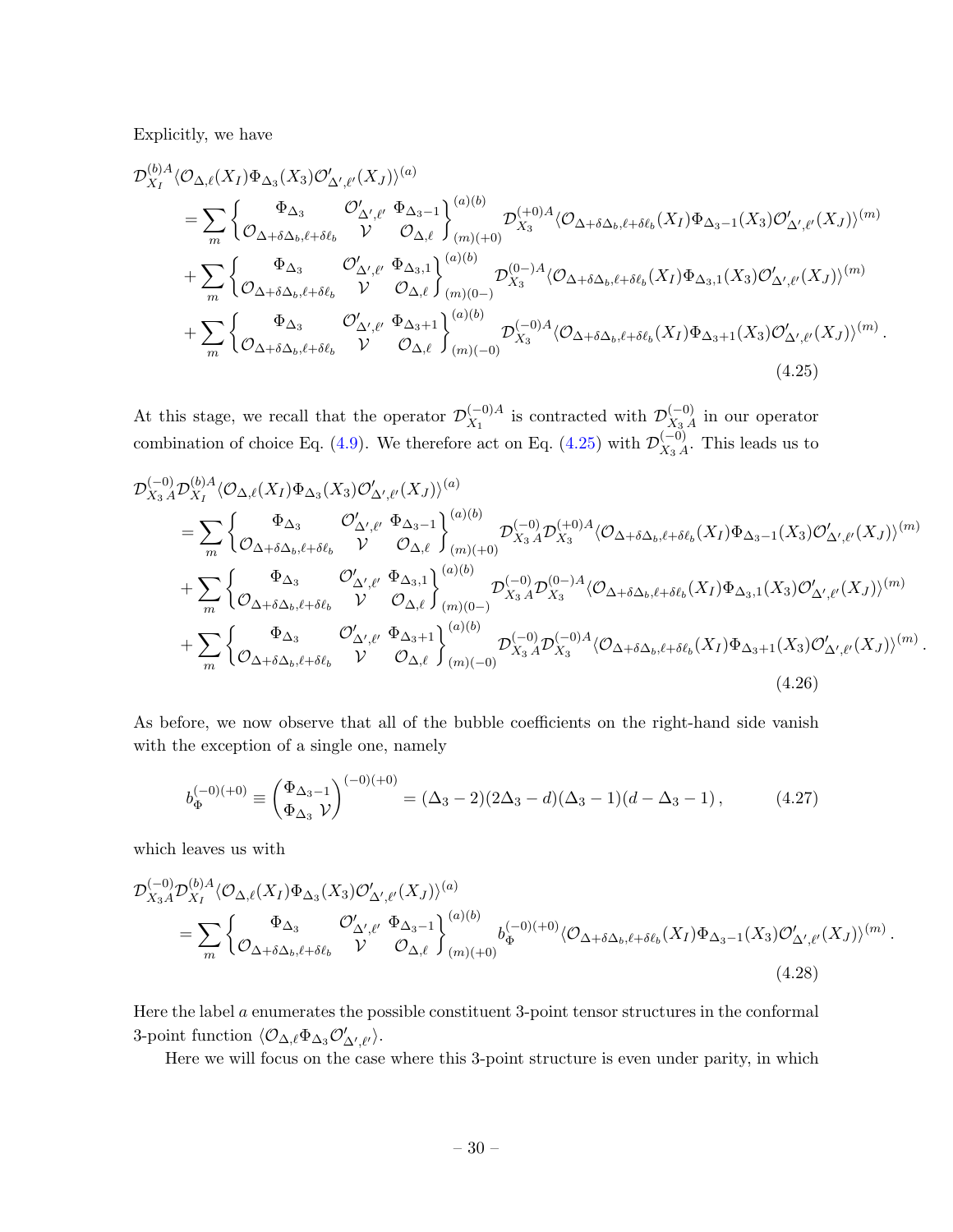case we can describe the structures using monomials of  $V_{ij,k}$ ,  $H_{ij}$  in the box tensor basis (see Appendix [A\)](#page-78-0). We may parameterize these structures by the index  $n_{IJ}$ , which takes on values in the range  $0 \leq n_{IJ} \leq \min(\ell, \ell')$ . The label m can be similarly parameterized by some  $m_{IJ}$ . We further remark that each of the 3-point structures that appears here is a (spin)-(scalar)-(spin) structure. This means that we can label these structures by their respective  $n_{IJ}$  and  $m_{IJ}$  parameters.

To illustrate this, let us restrict attention to just one of the contributions in Eq. [\(4.28\)](#page-30-1), namely the one with  $(b) = (0+)$ :

$$
\mathcal{D}_{X_3}^{(-0)} \mathcal{D}_{X_I}^{(0+)A} \langle \mathcal{O}_{\Delta,\ell}(X_I) \Phi_{\Delta_3}(X_3) \mathcal{O}_{\Delta',\ell'}'(X_J) \rangle^{(n_{IJ})} \n= \sum_{m_{IJ}=0}^{\min(\ell+1,\ell')} \mathcal{B}_{m_{IJ}^{-1}(0)}^{n_{IJ}(0+)} b_{\Phi}^{(-0)(+0)} \langle \mathcal{O}_{\Delta,\ell+1}(X_I) \Phi_{\Delta_3-1}(X_3) \mathcal{O}_{\Delta',\ell'}'(X_J) \rangle^{(m_{IJ})}, \qquad (4.29)
$$

where we have defined

$$
\mathcal{B}_{m_{IJ}(+0)}^{n_{IJ}(0+)} \equiv \begin{cases} \Phi_{\Delta_3} & \mathcal{O}'_{\Delta',\ell'} \ \Phi_{\Delta_3-1} \\ \mathcal{O}_{\Delta,\ell+1} & \mathcal{V} \end{cases} \xrightarrow[\mathcal{O}_{\Delta,\ell}]{(n_{IJ})(0+)}. \tag{4.30}
$$

We next select a particular 3-point structure labeled by  $n_{IJ} = n$ , where *n* is some nonnegative integer  $n \in (0, \min(\ell, \ell'))$ :

$$
\mathcal{D}_{X_3 A}^{(-0)} \mathcal{D}_{X_I}^{(0+)A} \langle \mathcal{O}_{\Delta,\ell}(X_I) \Phi_{\Delta_3}(X_3) \mathcal{O}_{\Delta',\ell'}'(X_J) \rangle^{(n)} \n= \sum_{m_I J=0}^{n-1} \mathcal{B}_{m_I J(+)0}^{n(0+)} b_{\Phi}^{(-0)(+0)} \langle \mathcal{O}_{\Delta,\ell+1}(X_I) \Phi_{\Delta_3-1}(X_3) \mathcal{O}_{\Delta',\ell'}'(X_J) \rangle^{(m_I J)} \n+ \mathcal{B}_{n(+0)}^{n(0+)} b_{\Phi}^{(-0)(+0)} \langle \mathcal{O}_{\Delta,\ell+1}(X_I) \Phi_{\Delta_3-1}(X_3) \mathcal{O}_{\Delta',\ell'}'(X_J) \rangle^{(n)} \n+ \sum_{m_I J=n+1}^{m(n+1,\ell')} \mathcal{B}_{m_I J(+)0}^{n(0+)} b_{\Phi}^{(-0)(+0)} \langle \mathcal{O}_{\Delta,\ell+1}(X_I) \Phi_{\Delta_3-1}(X_3) \mathcal{O}_{\Delta',\ell'}'(X_J) \rangle^{(m_I J)}.
$$
\n(4.31)

Evaluating the left-hand side explicitly and matching coefficients, we find that only two of these 6j symbols are nonvanishing. They are given by

$$
\mathcal{B}_{n(+)}^{n(0+)} = \frac{\Delta_3 - 2n - (\Delta + \ell) - (\Delta' - \ell')}{2(\Delta_3 - 2)(\Delta_3 - 1)(d - 2\Delta_3)(d - \Delta_3 - 1)},
$$
  
\n
$$
\mathcal{B}_{n+1(+)}^{n(0+)} = \frac{\ell' - n}{2(\Delta_3 - 2)(\Delta_3 - 1)(d - 2\Delta_3)(d - \Delta_3 - 1)}.
$$
\n(4.32)

In particular, all other 6*j* symbols for which  $m_{IJ} \neq n, n + 1$  are identically zero, since the corresponding structures do not appear on the left-hand side. That is,

<span id="page-31-0"></span>
$$
\mathcal{B}_{m_{IJ}(+0)}^{n(0+)} = 0, \qquad m_{IJ} \neq n, n+1.
$$
 (4.33)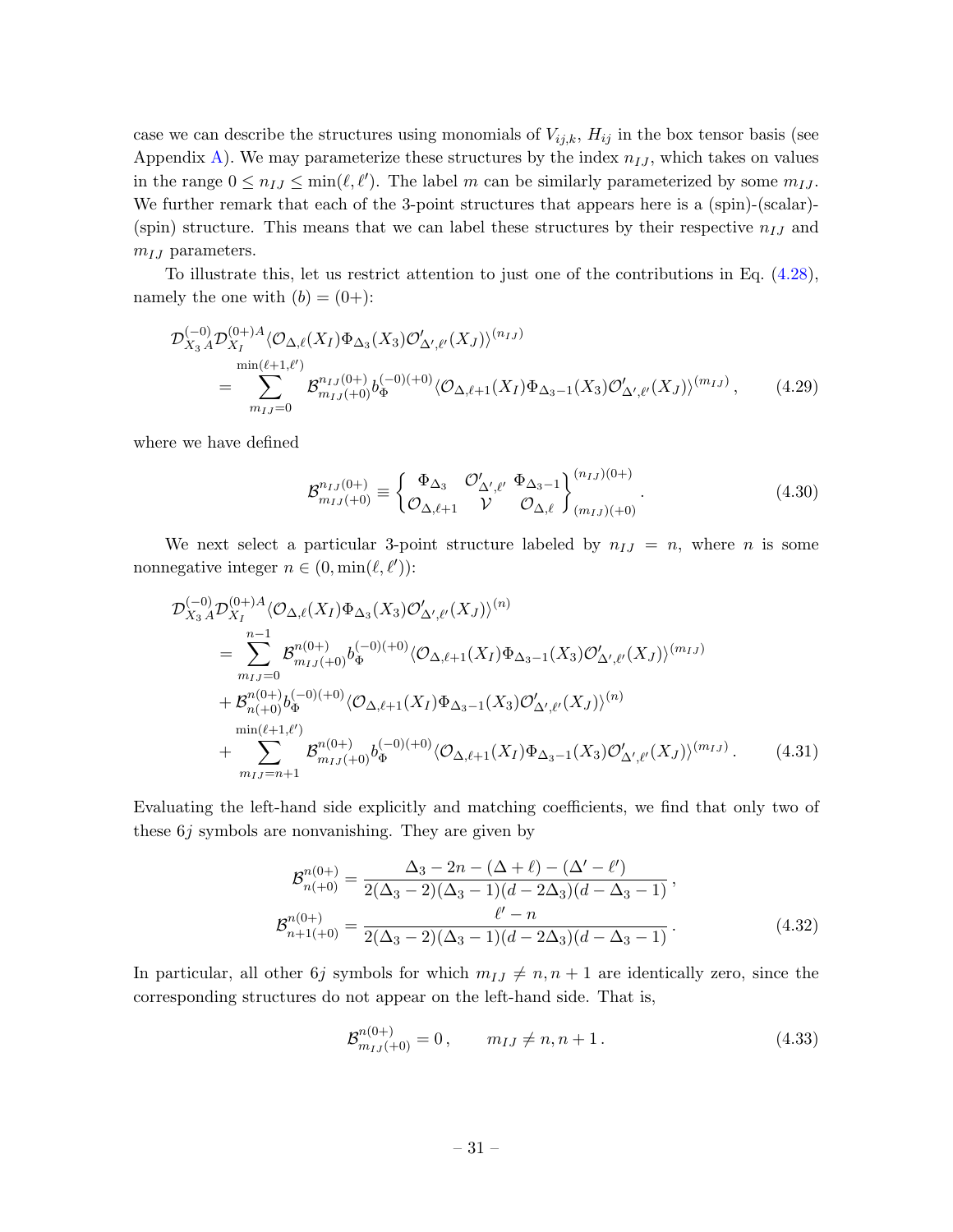We now proceed to check the endpoint values,  $n_{IJ} = 0$  and  $n_{IJ} = \min(\ell, \ell')$ . For  $n_{IJ} = 0$ , the nonzero coefficients are  $\mathcal{B}_{0(+)}^{0(0+)}$  and  $\mathcal{B}_{1(+0)}^{0(0+)}$ . Next, we observe that for  $n_{IJ} = \min(\ell, \ell')$ , there are two cases:

(1) If  $\ell' \leq \ell$ , then  $n_{IJ} = \ell'$ . Since the sum over  $m_{IJ}$  ranges from 0 to  $\min(\ell + 1, \ell')$ , we expect the symbol  $\mathcal{B}_{m_{IJ}^{-1}(+0)}^{n_{IJ}(0+)} = \mathcal{B}_{n_{IJ}+1(+0)}^{n_{IJ}(0+)}$  to vanish, since in that case  $m_{IJ} = \ell' + 1$ . From the form of  $\mathcal{B}_{n+1(+0)}^{n(0+)}$  in Eq. [\(4.32\)](#page-31-0), we find that this is indeed the case for  $n=\ell'$ . (2) If  $\ell' > \ell$ , then  $n_{IJ} = \ell$ . In this case, we expect the value of  $\mathcal{B}_{\ell+1(+0)}^{\ell(0+)}$  to be nonvanishing,

which is in fact true.

We may now continue in the same style for the remaining three equations, thus obtaining all the relevant  $6j$  symbols. In particular, it transpires that only the following ones are nonzero a priori:

$$
\mathcal{B}_{n_{IJ}(+0)}^{n_{IJ}(0)},
$$
\n
$$
\mathcal{B}_{n_{IJ}(+0)}^{n_{IJ}(0+)},
$$
\n
$$
\mathcal{B}_{n_{IJ}(+0)}^{n_{IJ}(0+)},
$$
\n
$$
\mathcal{B}_{n_{IJ}-1(+0)}^{n_{IJ}(0-)},
$$
\n
$$
\mathcal{B}_{n_{IJ}(+0)}^{n_{IJ}(0-)},
$$
\n
$$
\mathcal{B}_{n_{IJ}(+0)}^{n_{IJ}(+0)},
$$
\n
$$
\mathcal{B}_{n_{IJ}+1(+0)}^{n_{IJ}(+0)},
$$
\n
$$
\mathcal{B}_{n_{IJ}+1(+0)}^{n_{IJ}(+0)},
$$
\n
$$
\mathcal{B}_{n_{IJ}+1(+0)}^{n_{IJ}(+0)},
$$
\n
$$
\mathcal{B}_{n_{IJ}+2(+0)}^{n_{IJ}(+0)}.
$$
\n(4.34)

Here the parameter  $n_{IJ}$  takes on values within the interval  $[0, \min(\ell, \ell')]$ , while  $m_{IJ}$  takes on values within  $[0, \min(\ell + 1, \ell')]$ . It follows that the 6j symbols  $\mathcal{B}_{m_{IJ}(k)}^{n_{IJ}(a)}$  $\binom{n_{IJ}(a)}{m_{IJ}(b)}$  are nonvanishing provided that for any allowed value of  $n_{IJ}$ , the parameter  $m_{IJ}$  satisfies  $m_{IJ} \in [0, \min(\ell+1, \ell')]$ , i.e. it does not fall outside its range of definition. Otherwise, the 6j symbol vanishes. For example, if  $\ell < \ell'$ , then for  $n_{IJ} = \min(\ell, \ell') = \ell$ , the symbol  $\mathcal{B}_{n_{IJ}+2(+0)}^{n_{IJ}(+0)} = \mathcal{B}_{\ell+2(+0)}^{\ell(+0)}$  must be forced to vanish by definition, since  $m_{IJ} = \ell + 2 \notin [0, \min(\ell + 1, \ell')]$ , even if it is nonzero for  $n_{IJ} = \ell$  a priori.

Combining all of the above results, we ultimately arrive at the following relation:

<span id="page-32-0"></span>
$$
-2(\mathcal{D}_{X_{1}}^{(-0)} \cdot \mathcal{D}_{X_{3}}^{(-0)})W_{\Delta,\ell,\Delta',\ell';\Delta_{1},\Delta_{2},\Delta_{3},\Delta_{4},\Delta_{5}}^{(n_{IJ})} =
$$
\n
$$
-2b_{\Phi}^{(-0)(+0)}\left(\mathcal{A}_{(+0)}^{(-0)}B_{(+0)(-0)}\mathcal{B}_{n_{IJ}(+0)}^{n_{IJ}(-0)}W_{\Delta-1,\ell,\Delta',\ell';\Delta_{1}-1,\Delta_{2},\Delta_{3}-1,\Delta_{4},\Delta_{5}}^{(n_{IJ}+1)}\right) + \sum_{\substack{n_{IJ}=n_{IJ} \\ n_{IJ}=n_{IJ}}}^{n_{IJ}+1} \mathcal{A}_{(0-)}^{(-0)}B_{(0-)(0+)}\mathcal{B}_{m_{IJ}(+0)}^{n_{IJ}(0+)}W_{\Delta,\ell+1,\Delta',\ell';\Delta_{1}-1,\Delta_{2},\Delta_{3}-1,\Delta_{4},\Delta_{5}}^{(n_{IJ}+1)} + \sum_{\substack{n_{IJ}=n_{IJ}-1}^{n_{IJ}+1} }^{n_{IJ}+1} \mathcal{A}_{(0+)}^{(-0)}B_{(0+)(0-)}\mathcal{B}_{m_{IJ}(+0)}^{n_{IJ}(0-)}W_{\Delta,\ell-1,\Delta',\ell';\Delta_{1}-1,\Delta_{2},\Delta_{3}-1,\Delta_{4},\Delta_{5}}^{(n_{IJ}+2)} + \sum_{\substack{n_{IJ}=n_{IJ}-1}^{n_{IJ}+2} }^{n_{IJ}+2} \mathcal{A}_{(-0)}^{(-0)}B_{(-0)(+0)}\mathcal{B}_{m_{IJ}(+0)}^{n_{IJ}(+0)}W_{\Delta+1,\ell,\Delta',\ell';\Delta_{1}-1,\Delta_{2},\Delta_{3}-1,\Delta_{4},\Delta_{5}}^{(n_{IJ})},
$$
\n(4.35)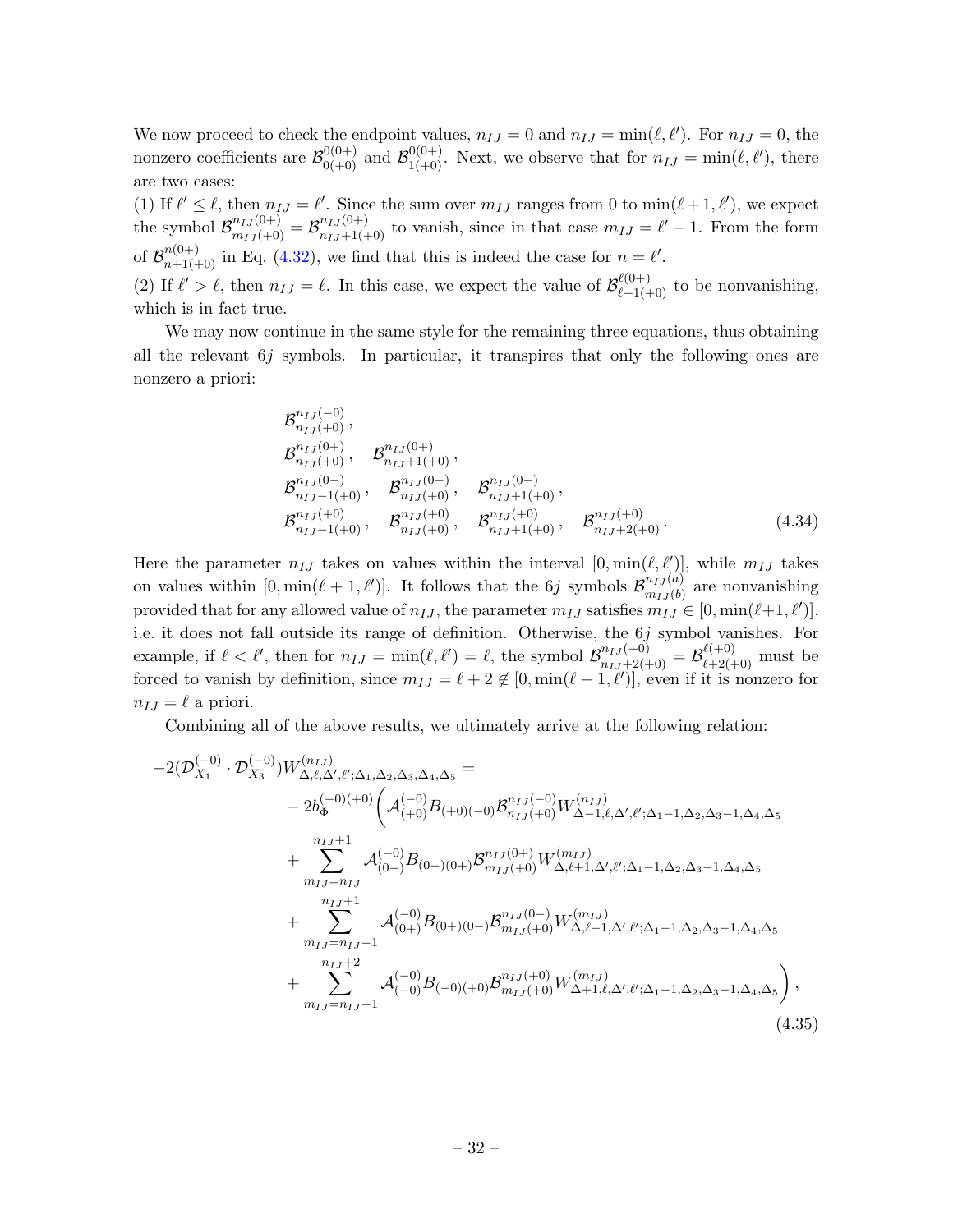which is evidently a recursion relation in the spin  $\ell$ , with the spin  $\ell'$  held fixed. We note that the scaling dimension of the exchanged operator  $\mathcal{O}_{\Delta,\ell}$  shifts as well, as is clear from the presence of terms involving  $\Delta + 1$  and  $\Delta - 1$ .

Just like in the case of the 4-point function, the action of the operator combination  $-2(\mathcal{D}_{X_1}^{(-0)})$  $(X_1^{(-0)} \cdot \mathcal{D}_{X_3}^{(-0)}) = X_{13}$  on the 5-point function results in another 5-point function with scaling dimensions at positions 1 and 3 shifted by  $-1$ , that is,  $\Delta_1 \to \Delta_1 - 1$  and  $\Delta_3 \to \Delta_3 - 1$ . We may accordingly extract the relevant external-dimension-dependent prefactor for these shifted scaling dimensions. The resulting prefactor depends on the conformal cross-ratios and is determined by our choice of the external prefactor  $P_{\Delta_i}(X_i)$  and the basis of cross-ratios.

We next proceed to apply an exactly analogous approach to the other spin, this time keeping  $\ell$  (and  $\Delta$ ) fixed and varying  $\ell'$  (and  $\Delta'$ ). To this end, we consider acting on the 5-point function with the combination of operators:

$$
-2(\mathcal{D}_{X_3}^{(-0)} \cdot \mathcal{D}_{X_5}^{(-0)})\langle \phi_{\Delta_1}(X_1)\phi_{\Delta_2}(X_2)|\mathcal{O}_{\Delta,\ell}|\Phi_{\Delta_3}(X_3)|\mathcal{O}_{\Delta',\ell'}'|\phi_{\Delta_4}(X_4)\phi_{\Delta_5}(X_5)\rangle
$$
  
=  $X_{35}\langle \phi_{\Delta_1}(X_1)\phi_{\Delta_2}(X_2)|\mathcal{O}_{\Delta,\ell}|\Phi_{\Delta_3}(X_3)|\mathcal{O}_{\Delta',\ell'}'|\phi_{\Delta_4}(X_4)\phi_{\Delta_5}(X_5)\rangle.$  (4.36)

The procedure is in fact the mirror image of the above algorithm and leads to the direct analog of Eq.  $(4.35)$ , but this time with the spin  $\ell$  held fixed, while the spin  $\ell'$  (as well as the exchanged operator dimension  $\Delta'$ ) is allowed to vary. This analogous relation is identical in form to Eq. [\(4.35\)](#page-32-0) up to the replacements  $\Delta \leftrightarrow \Delta', \ell \leftrightarrow \ell', \Delta_{12} \to -\Delta_{45}$ . In this case, acting with the operators  $\mathcal{D}_{X_2}^{(-0)A}$  $\chi_3^{(-0)A}$  and  $\mathcal{D}_{X_5}^{(-0)A}$  $\chi_5^{(-0)A}$  again shifts the external operator dimensions  $\Delta_3$  and  $\Delta_5$  down by 1, resulting in an overall external prefactor.

We now examine the relations Eq.  $(4.35)$  and its spin- $\ell'$  analog as a unit. For convenience, we implement several shifts in the spins and dimensions. In particular, we take  $\Delta_1 \rightarrow \Delta_1 + 1$ in Eq. [\(4.35\)](#page-32-0) and  $\Delta_5 \to \Delta_5 + 1$  in the spin- $\ell'$  analog, as well as  $\Delta_3 \to \Delta_3 + 1$  in both relations. Further, in order to place the two relations on an equal footing, we shift  $\ell \to \ell-1$  in Eq. [\(4.35\)](#page-32-0) and  $\ell' \to \ell' - 1$  in the spin- $\ell'$  relation. For convenience, we adopt some shorthand notation:

<span id="page-33-0"></span>
$$
G^{(n)}_{(\ell,\ell';\delta_0,\delta'_0)} \equiv G^{(n)}_{\Delta+\delta_0,\ell,\Delta'+\delta'_0,\ell'}(u_i) \,. \tag{4.37}
$$

With this, we are left with the following two recursion relations for the 5-point conformal blocks for  $([\Delta, \ell], [\Delta', \ell'])$  exchange:

$$
G_{(\ell,\ell',0,0)}^{(n_{IJ})} = \frac{1}{s_{n_{IJ}}} \Biggl( f(u_i) G_{(\ell-1,\ell';0,0)}^{(n_{IJ})} \Biggr|_{\Delta_1 \to \Delta_1 + 1, \Delta_3 \to \Delta_3 + 1} - G_{(\ell-1,\ell';-1,0)}^{(n_{IJ})} - s_{n_{IJ}+1} G_{(\ell,\ell';0,0)}^{(n_{IJ}+1)} - t_{n_{IJ}-1} G_{(\ell-2,\ell';0,0)}^{(n_{IJ}-1)} - t_{n_{IJ}} G_{(\ell-2,\ell';0,0)}^{(n_{IJ})} - t_{n_{IJ}+1} G_{(\ell-2,\ell';0,0)}^{(n_{IJ}+1)} - u_{n_{IJ}-1} G_{(\ell-1,\ell';1,0)}^{(n_{IJ}-1)} - u_{n_{IJ}} G_{(\ell-1,\ell';1,0)}^{(n_{IJ})} - u_{n_{IJ}+1} G_{(\ell-1,\ell';1,0)}^{(n_{IJ}+1)} - u_{n_{IJ}+2} G_{(\ell-1,\ell';1,0)}^{(n_{IJ}+2)} \Biggr),
$$
\n(4.38)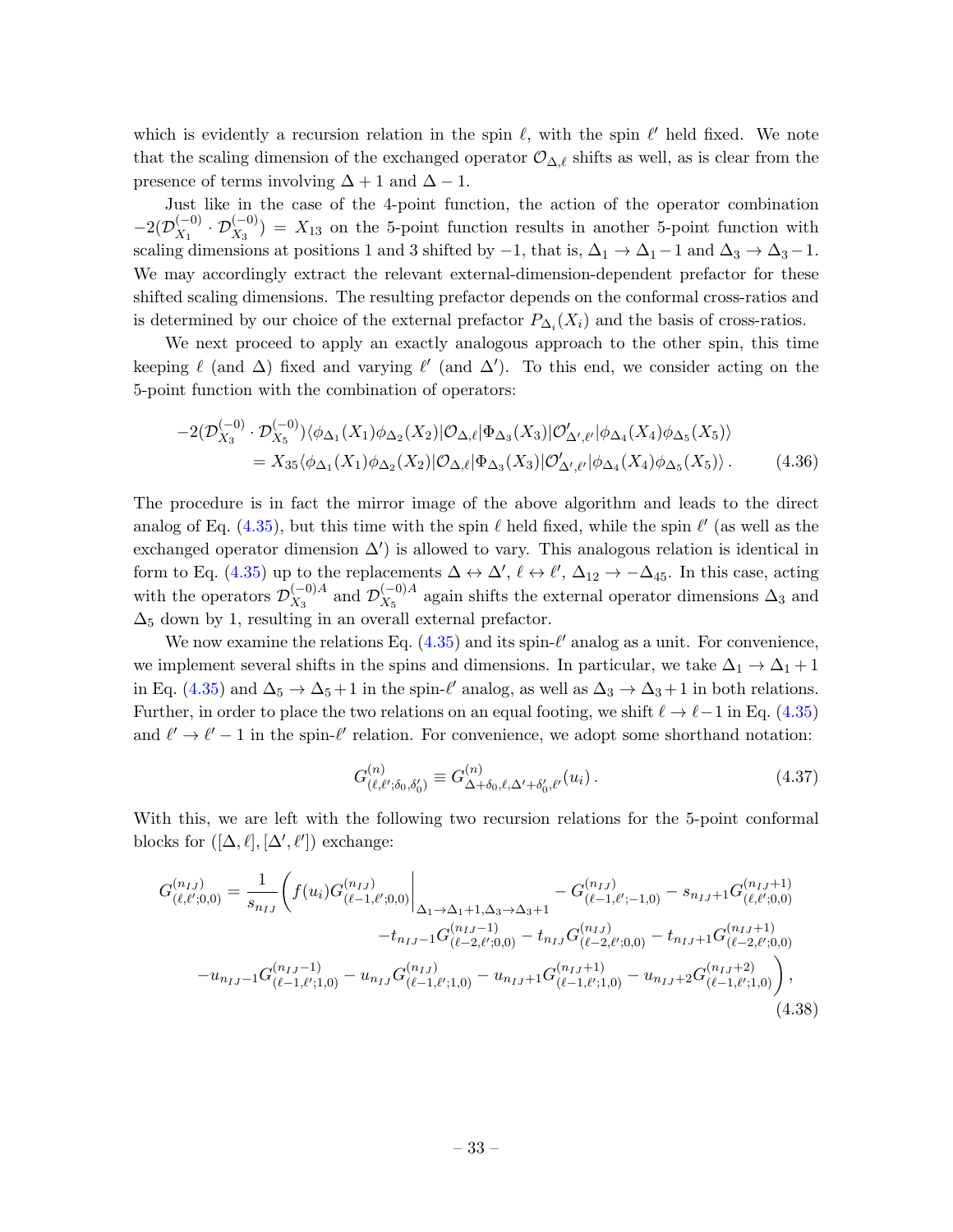and

$$
G_{(\ell,\ell';0,0)}^{(n_{IJ})} = \frac{1}{s'_{n_{IJ}}} \Biggl( f'(u_i) G_{(\ell,\ell'-1;0,0)}^{(n_{IJ})} \Biggr|_{\Delta_3 \to \Delta_3 + 1, \Delta_5 \to \Delta_5 + 1} - G_{(\ell,\ell'-1;0,-1)}^{(n_{IJ})} - s'_{n_{IJ}+1} G_{(\ell,\ell';0,0)}^{(n_{IJ}+1)} - t'_{n_{IJ}-1} G_{(\ell,\ell'-2;0,0)}^{(n_{IJ}-1)} - t'_{n_{IJ}} G_{(\ell,\ell'-2;0,0)}^{(n_{IJ})} - t'_{n_{IJ}+1} G_{(\ell,\ell'-2;0,0)}^{(n_{IJ}+1)} - u'_{n_{IJ}-1} G_{(\ell,\ell'-1;0,1)}^{(n_{IJ}-1)} - u'_{n_{IJ}} G_{(\ell,\ell'-1;0,1)}^{(n_{IJ}-1)} - u'_{n_{IJ}+1} G_{(\ell,\ell'-1;0,1)}^{(n_{IJ}+1)} - u'_{n_{IJ}+2} G_{(\ell,\ell'-1;0,1)}^{(n_{IJ}+2)} \Biggr).
$$
\n(4.39)

Both recursion relations are defined in a convention-independent way, where  $f(u_i)$  and  $f'(u_i)$ represent the leftover cross-ratio-dependent prefactors that arise upon removing the external prefactor for the relevant shifted scaling dimensions. We expect each of these prefactors to be built from powers of the  $u_i$ . We may readily determine the form of the  $f(u_i)$  and  $f'(u_i)$ for the three different sets of conventions mentioned above. For the set  $(2.10, 2.11)$  $(2.10, 2.11)$ , we find

<span id="page-34-0"></span>
$$
f(u_i) = (u_1)^{-1/2}, \quad f'(u_i) = (u_2)^{-1/2}
$$
\n(4.40)

Further, for the set  $(2.12, 2.13)$  $(2.12, 2.13)$ , we have

<span id="page-34-1"></span>
$$
f(u_i) = (u'_1)^{-1/2}, \quad f'(u_i) = (u'_2)^{-1/2}
$$
\n(4.41)

Lastly, for the set  $(2.14, 2.15)$  $(2.14, 2.15)$ , we find

$$
f(u_i) = v_{12}^5 (u_1^5)^{-1/2} (u_2^5)^{-1/2}, \quad f'(u_i) = (u_1^5)^{-1/2} (u_2^5)^{-1/2}.
$$
 (4.42)

The coefficients in Eq.  $(4.38)$  are built from products of the various 6j symbols. In particular, we have

$$
s_{m_{IJ}} \equiv -2\mathcal{A}_{(0-)}^{(-0)} B_{(0-)(0+)} \mathcal{B}_{m_{IJ}(+0)}^{n_{IJ}(0+)} b_{\Phi}^{(-0)(+0)} \Big|_{\Delta_1 \to \Delta_1 + 1, \Delta_3 \to \Delta_3 + 1, \ell \to \ell-1},
$$
  
\n
$$
t_{m_{IJ}} \equiv -2\mathcal{A}_{(0+)}^{(-0)} B_{(0+)(0-)} \mathcal{B}_{m_{IJ}(+0)}^{n_{IJ}(0-)} b_{\Phi}^{(-0)(+0)} \Big|_{\Delta_1 \to \Delta_1 + 1, \Delta_3 \to \Delta_3 + 1, \ell \to \ell-1},
$$
  
\n
$$
u_{m_{IJ}} \equiv -2\mathcal{A}_{(-0)}^{(-0)} B_{(-0)(+0)} \mathcal{B}_{m_{IJ}(+0)}^{n_{IJ}(+0)} b_{\Phi}^{(-0)(+0)} \Big|_{\Delta_1 \to \Delta_1 + 1, \Delta_3 \to \Delta_3 + 1, \ell \to \ell-1},
$$
\n(4.43)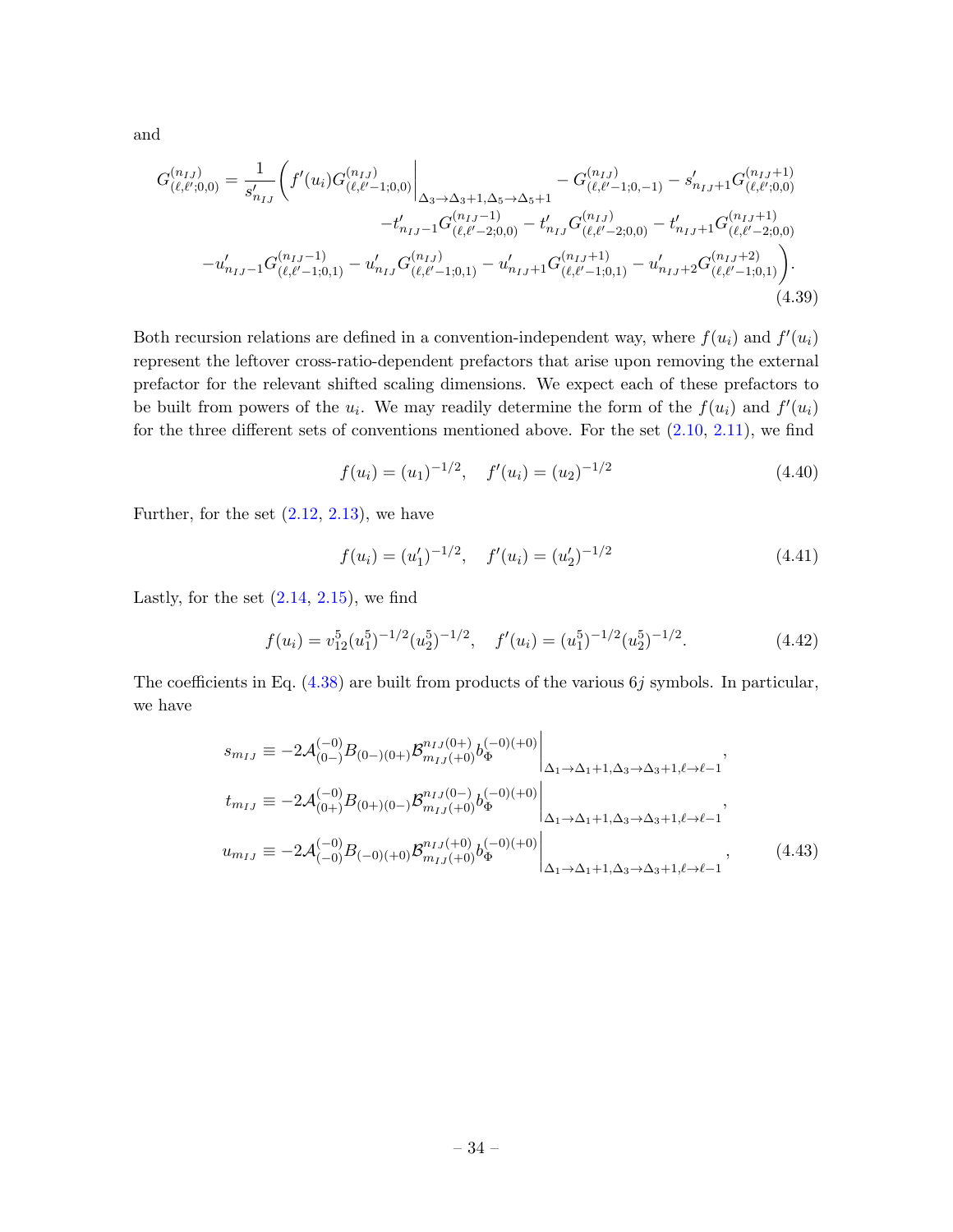while in Eq.  $(4.39)$ , the respective coefficients are given by

$$
s'_{m_{IJ}} = s_{m_{IJ}} \Big|_{\Delta \leftrightarrow \Delta', \ell \leftrightarrow \ell', \Delta_{12} \to -\Delta_{45}},
$$
  
\n
$$
t'_{m_{IJ}} = t_{m_{IJ}} \Big|_{\Delta \leftrightarrow \Delta', \ell \leftrightarrow \ell', \Delta_{12} \to -\Delta_{45}},
$$
  
\n
$$
u'_{m_{IJ}} = u_{m_{IJ}} \Big|_{\Delta \leftrightarrow \Delta', \ell \leftrightarrow \ell', \Delta_{12} \to -\Delta_{45}},
$$
\n(4.44)

where  $\Delta_{ij} \equiv \Delta_i - \Delta_j$ .

The explicit form of the coefficients in Eq. [\(4.43\)](#page-34-1) can be found in Appendix [B.](#page-80-0) When used in conjunction, the two recursion relations Eq.  $(4.38)$  and Eq.  $(4.39)$  enable us to construct the 5-point blocks for general symmetric traceless tensor exchange in the comb channel, with the exception of the block  $G^{(n_{IJ}+1)}_{(\ell,\ell;0,0)} = G^{(\ell)}_{(\ell,\ell;0,0)}$ , where  $\ell = \ell'$  and  $n_{IJ} = \ell - 1$ . This special case will be treated separately below. The relations Eq.  $(4.38)$  and Eq.  $(4.39)$  may be regarded as two independent results. One re-expresses a given block for  $[\Delta, \ell], [\Delta', \ell']$  exchange in terms of a linear combination of  $(\ell, \ell'), (\ell - 1, \ell'),$  and  $(\ell - 2, \ell')$  blocks with  $\ell'$  held fixed, and the other does the same for spin- $\ell'$ , with  $\ell$  held fixed.

Note that the contributions on the right-hand side of the relations Eq. [\(4.38\)](#page-33-0) and Eq. [\(4.39\)](#page-34-0) all feature terms involving lower spins with the exception of the ones labeled by the coefficients  $s_{n_{IJ}+1}$  and  $s'_{n_{IJ}+1}$ . The latter terms carry the same spins  $(\ell, \ell')$  as the conformal block we are after. However, at the same time, they exhibit a larger value of the 3-point structure index, namely  $n_{IJ} + 1$ . Closer inspection reveals that the coefficients of these blocks in fact vanish when  $n_{IJ}$  takes on a particular maximum value and are nonzero otherwise. To be precise, this is  $\max(n_{IJ}) = \ell'$  for Eq. [\(4.38\)](#page-33-0) and  $\max(n_{IJ}) = \ell$  for Eq. [\(4.39\)](#page-34-0).

We now describe how to use these recursion relations to generate conformal blocks. For concreteness, let us consider the spin- $\ell$  relation Eq. [\(4.38\)](#page-33-0). When deriving this form, we shifted  $\ell \to \ell - 1$  everywhere, which implies that the range of allowed values of the structure label  $n_{IJ}$  is  $0 \leq n_{IJ} \leq \min(\ell - 1, \ell')$ . It follows that there are two possible cases here: (1)  $\ell' \leq \ell - 1$  so that  $\max(n_{IJ}) = \ell'$  and (2)  $\ell - 1 < \ell'$  so that  $\max(n_{IJ}) = \ell - 1$ . For case (1), we find that if we set  $n_{IJ}$  to its maximum value, namely  $\max(n_{IJ}) = \ell'$ , then  $s_{n_{IJ}+1} = s_{\ell'+1} = 0$ . Hence, the block  $G_{(\ell,\ell',0)}^{(\ell'+1)}$  $(\ell, \ell+1)$  is absent, exactly as desired, since the corresponding structure is unphysical. Since in this case the range of  $n_{IJ}$  is  $0 \leq n_{IJ} \leq \ell'$ , we can iteratively apply Eq.  $(4.38)$  to increase the value of  $n_{IJ}$  and eventually relate the block to a sum of blocks with smaller values of  $\ell$ .

We next remark that this is the only scenario in which  $s_{n_I}$ +1 vanishes. In particular, for all other possible values of  $n_{IJ}$ , it turns out that  $s_{n_{IJ}+1} \neq 0$ . This implies that for case (2), we have that  $\max(n_{IJ}) = \ell - 1$  and  $s_{n_{IJ}+1} = s_{(\ell-1)+1} \neq 0$ . Although the block structure  $G^{(\ell)}_{\ell\ell}$  $(\ell,\ell',0,0)$  is physical in this case, the resulting relation now involves a linear combination of two different structures of the highest spin  $(G_{\ell}^{(\ell)})$  $\overset{(\ell)}{\underset{(\ell,\ell';0,0)}{\scriptstyle(0)}}$  and  $G_{(\ell,\ell';0)}^{(\ell-1)}$  $(\ell^{(-1)}_{(\ell,\ell';0,0)}),$  which prevents us from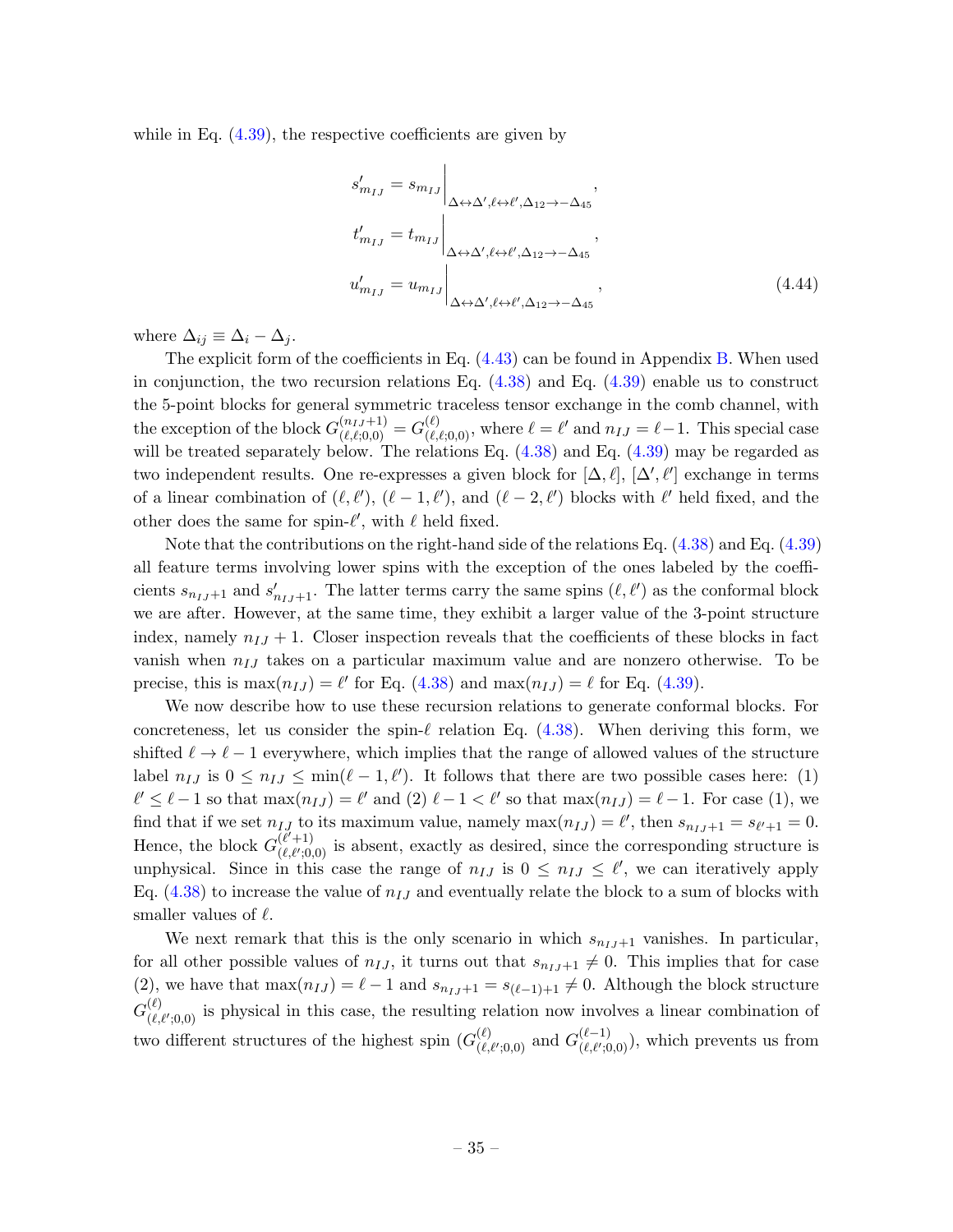expressing  $G_{(\ell,\ell')}^{(\ell-1)}$  $\binom{(\ell-1)}{(\ell,\ell';0,0)}$  purely in terms of lower-spin blocks.

The upshot of these observations is that the recursion relation Eq.  $(4.38)$  can always be usefully applied for spins subject to  $\ell' < \ell$ . Similarly, we can always apply the relation Eq. [\(4.39\)](#page-34-0) for blocks with  $\ell < \ell'$ . More precisely, if  $\ell' < \ell$  at the outset, we can iteratively apply Eq. [\(4.38\)](#page-33-0) to raise the value of  $n_{IJ}$  and eventually lower the spin  $\ell$  of all generated blocks. When we reach the case  $\ell = \ell'$  the two relations degenerate. We can still use the recursion relation to increase  $n_{IJ}$  until we evaluate the block with  $n_{IJ} = \ell - 1 = \ell' - 1$ , in which case we will need another relation to express  $G_{(\ell,\ell;0,0)}^{(\ell)}$  in terms of lower-spin blocks. This will be described in Eq. [\(4.101\)](#page-51-0) below. For blocks with  $\ell < \ell'$  we can similarly iteratively apply Eq. [\(4.39\)](#page-34-0) to lower  $\ell'$  until we evaluate the block with  $n_{IJ} = \ell - 1 = \ell' - 1$ , where we would again use Eq. [\(4.101\)](#page-51-0). This process can continue until both  $\ell$  and  $\ell'$  have been brought down to 0, and  $n_{IJ}$  has also been reduced to its minimum value of 0.

In this fashion, these two relations, coupled with Eq. [\(4.101\)](#page-51-0), ultimately yield the desired block for spin- $\ell$ , spin- $\ell'$  exchange in the form  $\sum_{ij} \beta_{ij} G_{(0)}^{(0)}$  $(0,0,0,\delta_{0_i},\delta'_{0_j})$  for all values of the spins  $\ell$ and  $\ell'$ . Note that for the case of  $\ell = 0$ ,  $n_{IJ} = 0$  ( $\ell' = 0$ ,  $n_{IJ} = 0$ ), the coefficients  $t_{n_{IJ}-1}$ ,  $t_{n_{IJ}}$ , and  $t_{n_{IJ}+1}$  ( $t'_{n_{IJ}-1}$ ,  $t'_{n_{IJ}} = 0$ , and  $t'_{n_{IJ}+1} = 0$ ) all vanish, exactly as expected.

We remark that the above method treats the middle operator  $\Phi$  as special, while the pairs  $\{\phi_{\Delta_1}(X_1), \phi_{\Delta_2}(X_2)\}\$ and  $\{\phi_{\Delta_4}(X_4), \phi_{\Delta_5}(X_5)\}\$ are considered on an equal footing. From our choice of the weight-shifting operator combinations  $(\mathcal{D}_{X_1}^{(-0)})$  $\mathcal{D}_{X_1}^{(-0)}.\mathcal{D}_{X_3}^{(-0)})$  and  $(\mathcal{D}_{X_3}^{(-0)})$  $X_3^{(-0)}\cdot {\cal D}^{(-0)}_{X_5}),$  it is evident that  $X_3$  serves as a "junction point", with the two resulting relations obviously symmetric with respect to each other. This symmetry is reflected in the structure of the coefficients. In particular, if we relabel the external and exchanged spins and dimensions appropriately, we obtain the coefficients  $\{s'_{m_{IJ}}, t'_{m_{IJ}}, u'_{m_{IJ}}\}$  from the coefficients  $\{s_{m_{IJ}}, t_{m_{IJ}}, u_{m_{IJ}}\}$ , as is apparent from Eq. [\(4.44\)](#page-35-0).

It is straightforward to implement the recursion relations Eq. [\(4.38\)](#page-33-0) and Eq. [\(4.39\)](#page-34-0) as well as Eq. [\(4.101\)](#page-51-0) within a symbolic computing environment, e.g. Mathematica. Doing so enables us to effortlessly generate any symmetric traceless conformal block of interest by specifying a handful of input parameters, namely  $\{n_{IJ}, \ell, \ell'\}$ . To sum up, at this point, we have given an explicit prescription for deriving the spin- $\ell$ , spin- $\ell'$  exchange blocks in a purely scalar 5-point function.

Next we will examine if we can further simplify the recursion relations by eliminating terms involving shifts in the exchanged operator dimensions. In order to achieve such a simplification, it is useful to first establish some identities describing how the blocks transform under various permutations.

# 4.2.2 Exchange symmetries

The 5-point conformal blocks for  $([\Delta, \ell], [\Delta', \ell'])$  exchange satisfy some simple symmetry relations under the exchanges  $1 \leftrightarrow 2$  and  $4 \leftrightarrow 5$ . For concreteness, let us follow the conventions Eq. [\(2.10\)](#page-8-0) and Eq. [\(2.11\)](#page-8-1) for the external prefactor and basis of cross-ratios, respectively.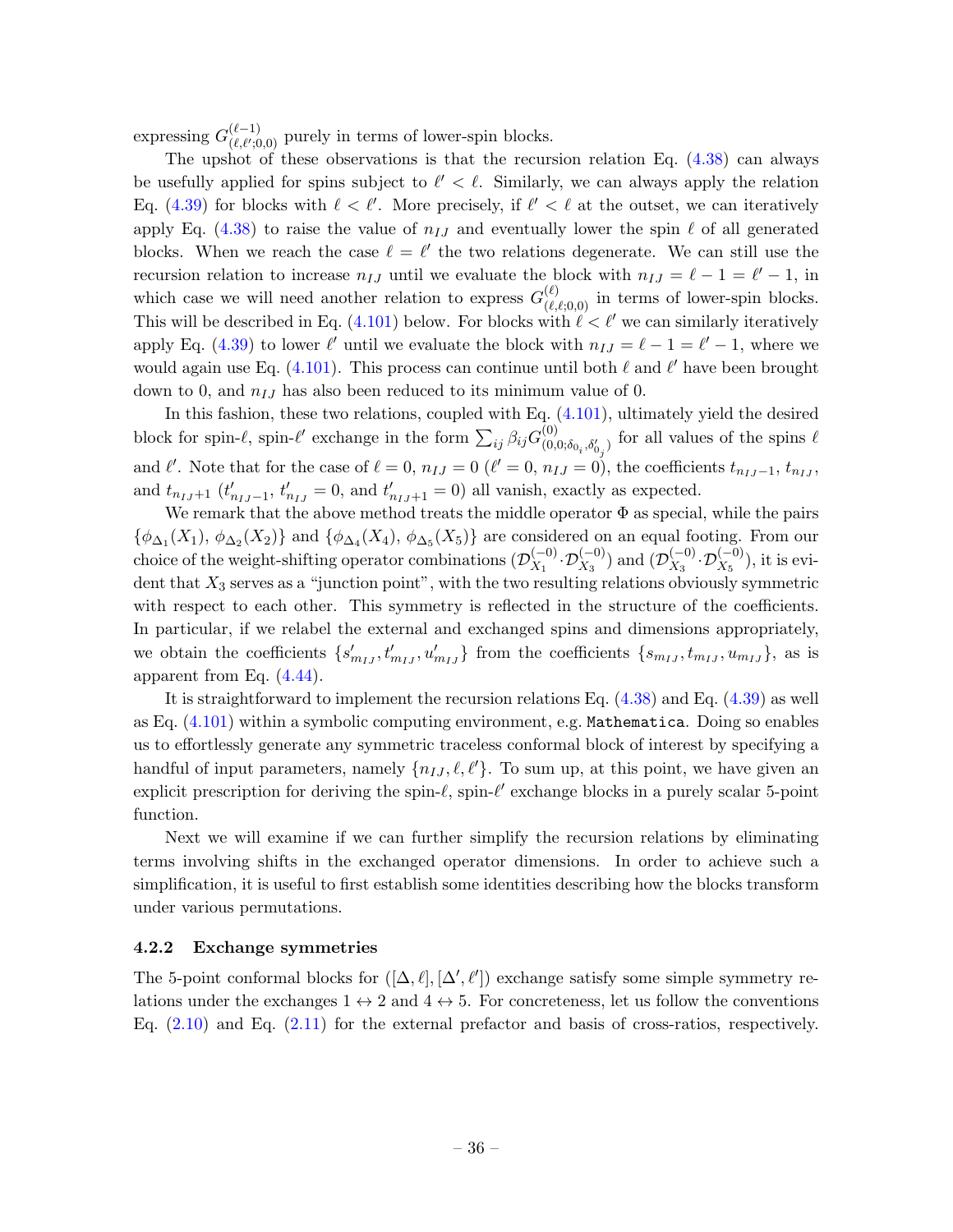With these choices, we find that the symmetry relations assume the form

$$
G_{\Delta,\ell,\Delta',\ell'}^{(n_{IJ})}(u_1, u_2, w_{2,3}, w_{2,4}, w_{3,4})
$$
  
=  $(-1)^{\ell} w_{2,3}^{-\Delta_3/2} w_{2,4}^{\frac{1}{2}(-\Delta_4+\Delta_5)} G_{\Delta,\ell,\Delta',\ell'}^{(n_{IJ})} \left(\frac{u_1}{w_{2,3}}, \frac{u_2 w_{2,3}}{w_{2,4}}, \frac{1}{w_{2,3}}, \frac{u_3}{w_{2,4}}, \frac{w_{3,4}}{w_{2,4}}\right)\Big|_{\Delta_1 \leftrightarrow \Delta_2},$   
(4.45)

$$
G_{\Delta,\ell,\Delta',\ell'}^{(n_{IJ})}(u_1, u_2, w_{2;3}, w_{2;4}, w_{3;4})
$$
  
=  $(-1)^{\ell'} w_{2;4}^{\frac{1}{2}(\Delta_1 - \Delta_2)} w_{3;4}^{-\Delta_3/2} G_{\Delta,\ell,\Delta',\ell'}^{(n_{IJ})}\left(\frac{u_1 w_{3;4}}{w_{2;4}}, \frac{u_2}{w_{3;4}}, \frac{w_{2;3}}{w_{2;4}}, \frac{1}{w_{2;4}}, \frac{1}{w_{3;4}}\right)\Big|_{\Delta_4 \leftrightarrow \Delta_5}$   
(4.46)

and

$$
G_{\Delta,\ell,\Delta',\ell'}^{(n_{IJ})}(u_1, u_2, w_{2,3}, w_{2,4}, w_{3,4})
$$
  
=  $(-1)^{\ell+\ell'} w_{2,3}^{-\Delta_3/2} w_{2,4}^{\frac{1}{2}(\Delta_1-\Delta_2+\Delta_3-\Delta_4+\Delta_5)} w_{3,4}^{-\Delta_3/2}$   
 $\times G_{\Delta,\ell,\Delta',\ell'}^{(n_{IJ})}\left(\frac{u_1w_{3,4}}{w_{2,3}}, \frac{u_2w_{2,3}}{w_{3,4}}, \frac{w_{2,4}}{w_{2,3}}, w_{2,4}, \frac{w_{2,4}}{w_{3,4}}\right)\Big|_{\Delta_1 \leftrightarrow \Delta_2, \Delta_4 \leftrightarrow \Delta_5}$  (4.47)

Moreover, we have the following symmetry relations under  $1 \leftrightarrow 5$ ,  $2 \leftrightarrow 4$ :

$$
G_{\Delta,\ell,\Delta',\ell'}^{(n_{IJ})}(u_1,u_2,w_{2;3},w_{2;4},w_{3;4}) = G_{\Delta,\ell,\Delta',\ell'}^{(n_{IJ})}(u_2,u_1,w_{3;4},w_{2;4},w_{2;3})\Big|_{\Delta_1 \leftrightarrow \Delta_5, \Delta_2 \leftrightarrow \Delta_4}, \quad (4.48)
$$

<span id="page-37-3"></span><span id="page-37-2"></span><span id="page-37-1"></span><span id="page-37-0"></span>l.

$$
G_{\Delta,\ell,\Delta',\ell'}^{(n_{IJ})}(u_1,u_2,w_{2;3},w_{2;4},w_{3;4}) = (u_1u_2)^{\frac{\Delta_1+\Delta_5}{2}} G_{\Delta,\ell,\Delta',\ell'}^{(n_{IJ})}\left(\frac{1}{u_1},\frac{1}{u_2},\frac{w_{2;3}}{u_1},\frac{w_{2;4}}{u_{1}u_2},\frac{w_{3;4}}{u_2}\right)\Big|_{\Delta_1\leftrightarrow\Delta_5},\tag{4.49}
$$

$$
G_{\Delta,\ell,\Delta',\ell'}^{(n_{IJ})}(u_1,u_2,w_{2;3},w_{2;4},w_{3;4}) = (u_1u_2)^{\frac{\Delta_1+\Delta_5}{2}} G_{\Delta,\ell,\Delta',\ell'}^{(n_{IJ})} \left(\frac{1}{u_2},\frac{1}{u_1},\frac{w_{3;4}}{u_2},\frac{w_{2;4}}{u_1u_2},\frac{w_{2;3}}{u_1}\right) \Big|_{\Delta_2 \leftrightarrow \Delta_4}.
$$
\n(4.50)

In deriving the above relations, we recalled that the 5-point block of interest is related to the conformal integral

$$
G_{\Delta,\ell,\Delta',\ell'}^{(n_{IJ})} (u_i) \propto \langle \phi_{\Delta_1}(X_1)\phi_{\Delta_2}(X_2)\mathcal{O}_{\Delta,\ell} \rangle \bowtie \langle \mathcal{O}_{\Delta,\ell}\Phi_{\Delta_3}(X_3)\mathcal{O}_{\Delta',\ell'}' \rangle^{(n_{IJ})} \bowtie \langle \mathcal{O}_{\Delta',\ell'}' \phi_{\Delta_4}(X_4)\phi_{\Delta_5}(X_5) \rangle ,
$$
\n(4.51)

along with our knowledge of the transformation properties of the 3-point functions. In partic-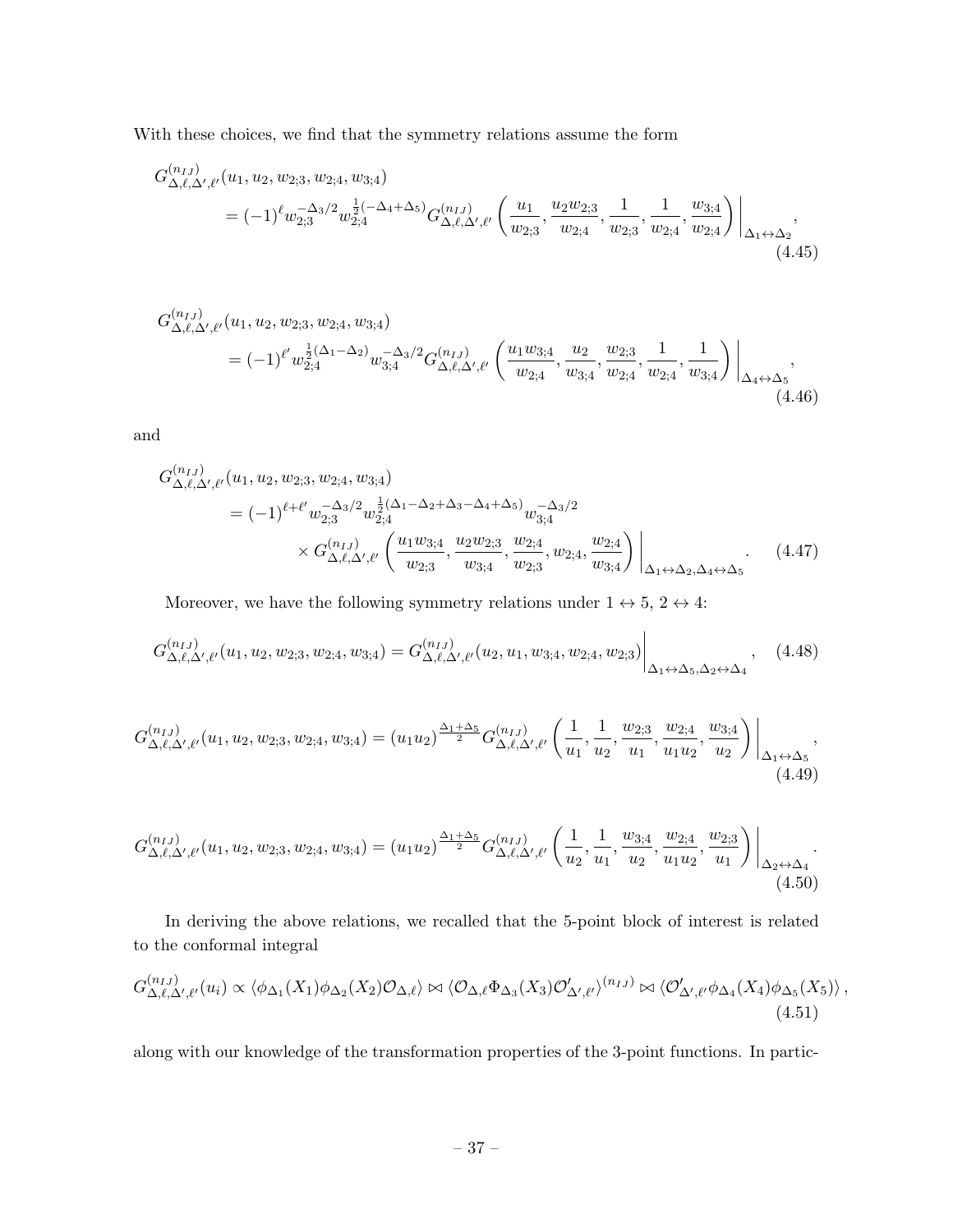ular, one may readily apply the known properties of 3-point functions under permutations to conclude that the three-point functions of the type (scalar)-(scalar)-(spin- $\ell$ ) pick up a factor of  $(-1)^{\ell}$  upon interchanging the two scalar operators. It is then trivial to assign the appropriate factors of  $(-1)^{\ell}$  and  $(-1)^{\ell'}$  as needed for the exchanges  $1 \leftrightarrow 2$ ;  $4 \leftrightarrow 5$ ; and  $1 \leftrightarrow 2$ ,  $4 \leftrightarrow 5$ .

Further, it is immediately apparent that the blocks are invariant under the simultaneous interchanges  $1 \leftrightarrow 5$ ,  $2 \leftrightarrow 4$ , which corresponds to a simple relabeling of the operators. That is, under  $1 \leftrightarrow 5$ ,  $2 \leftrightarrow 4$  we have that

$$
G_{\Delta,\ell,\Delta',\ell'}^{(n_{IJ})}(u_i) \Big|_{1 \leftrightarrow 5,2 \leftrightarrow 4} \tag{4.52}
$$
  

$$
\propto \langle \phi_{\Delta_5}(X_5)\phi_{\Delta_4}(X_4)\mathcal{O}_{\Delta,\ell} \rangle \bowtie \langle \mathcal{O}_{\Delta,\ell}\Phi_{\Delta_3}(X_3)\mathcal{O}_{\Delta',\ell'} \rangle^{(n_{IJ})} \bowtie \langle \mathcal{O}_{\Delta',\ell'}\phi_{\Delta_2}(X_2)\phi_{\Delta_1}(X_1) \rangle.
$$

Furthermore, we observe that we may reduce this conformal integral to the original one in Eq. [\(4.51\)](#page-37-0) if we also relabel  $[\Delta, \ell] \leftrightarrow [\Delta', \ell']$ .

In addition, the symmetry relation Eq. [\(4.48\)](#page-37-1) makes it manifest why the coefficients of the recursion relation Eq.  $(4.39)$  coincide with those featured in Eq.  $(4.38)$  up to the replacements  $\Delta \leftrightarrow \Delta', \ell \leftrightarrow \ell', \Delta_{12} \to -\Delta_{45}$ , as exemplified in Eq. [\(4.44\)](#page-35-0). That is, the relation Eq. (4.44) between the two sets of coefficients arises precisely due to the symmetry Eq. [\(4.48\)](#page-37-1). Moreover, we note that the interchanges  $1 \leftrightarrow 5$ ,  $2 \leftrightarrow 4$  indeed exchange  $f(u_i) \leftrightarrow f'(u_i)$ , which allows us to map Eq.  $(4.38)$  to Eq.  $(4.39)$ . It therefore emerges that we may obtain Eq.  $(4.39)$  from Eq. [\(4.38\)](#page-33-0) via Eq. [\(4.39\)](#page-34-0) = Eq. (4.38)  $\Big|_{\Delta \leftrightarrow \Delta', \ell \leftrightarrow \ell', \Delta_{12} \to -\Delta_{45}}$ .

Now, in light of the symmetry relations Eq. [\(4.45\)](#page-37-2) - Eq. [\(4.46\)](#page-37-3), we proceed to write down additional recursion relations similar to Eq. [\(4.38\)](#page-33-0) and Eq. [\(4.39\)](#page-34-0) in the same spirit as in [\[39\]](#page-103-0). To begin with, we rewrite Eq.  $(4.38)$  and Eq.  $(4.39)$  in a form analogous to that of Eq.  $(4.18)$ for 4-point symmetric traceless blocks in [\[39\]](#page-103-0). To emphasize the dependence of the blocks on the external scaling dimensions, we include the explicit dependence next to each block in parentheses, e.g.  $(\Delta_{12}, \Delta_3, \Delta_{45})$ . We obtain

<span id="page-38-0"></span>
$$
u_1^{-1/2}G_{(\ell-1,\ell';0,0)}^{(n_{IJ})}(\Delta_{12}+1,\Delta_3+1,\Delta_{45})
$$
  
\n
$$
=G_{(\ell-1,\ell';-1,0)}^{(n_{IJ})}(\Delta_{12},\Delta_3,\Delta_{45})+s_{n_{IJ}}G_{(\ell,\ell';0,0)}^{(n_{IJ})}(\Delta_{12},\Delta_3,\Delta_{45})
$$
  
\n
$$
+s_{n_{IJ}+1}G_{(\ell,\ell';0,0)}^{(n_{IJ}+1)}(\Delta_{12},\Delta_3,\Delta_{45})+t_{n_{IJ}-1}G_{(\ell-2,\ell';0,0)}^{(n_{IJ}-1)}(\Delta_{12},\Delta_3,\Delta_{45})
$$
  
\n
$$
+t_{n_{IJ}}G_{(\ell-2,\ell';0,0)}^{(n_{IJ})}(\Delta_{12},\Delta_3,\Delta_{45})+t_{n_{IJ}+1}G_{(\ell-2,\ell';0,0)}^{(n_{IJ}+1)}(\Delta_{12},\Delta_3,\Delta_{45})
$$
  
\n
$$
+u_{n_{IJ}-1}G_{(\ell-1,\ell';1,0)}^{(n_{IJ}-1)}(\Delta_{12},\Delta_3,\Delta_{45})+u_{n_{IJ}}G_{(\ell-1,\ell';1,0)}^{(n_{IJ})}(\Delta_{12},\Delta_3,\Delta_{45})
$$
  
\n
$$
+u_{n_{IJ}+1}G_{(\ell-1,\ell';1,0)}^{(n_{IJ}+1)}(\Delta_{12},\Delta_3,\Delta_{45})+u_{n_{IJ}+2}G_{(\ell-1,\ell';1,0)}^{(n_{IJ}+2)}(\Delta_{12},\Delta_3,\Delta_{45})
$$
  
\n
$$
(4.53)
$$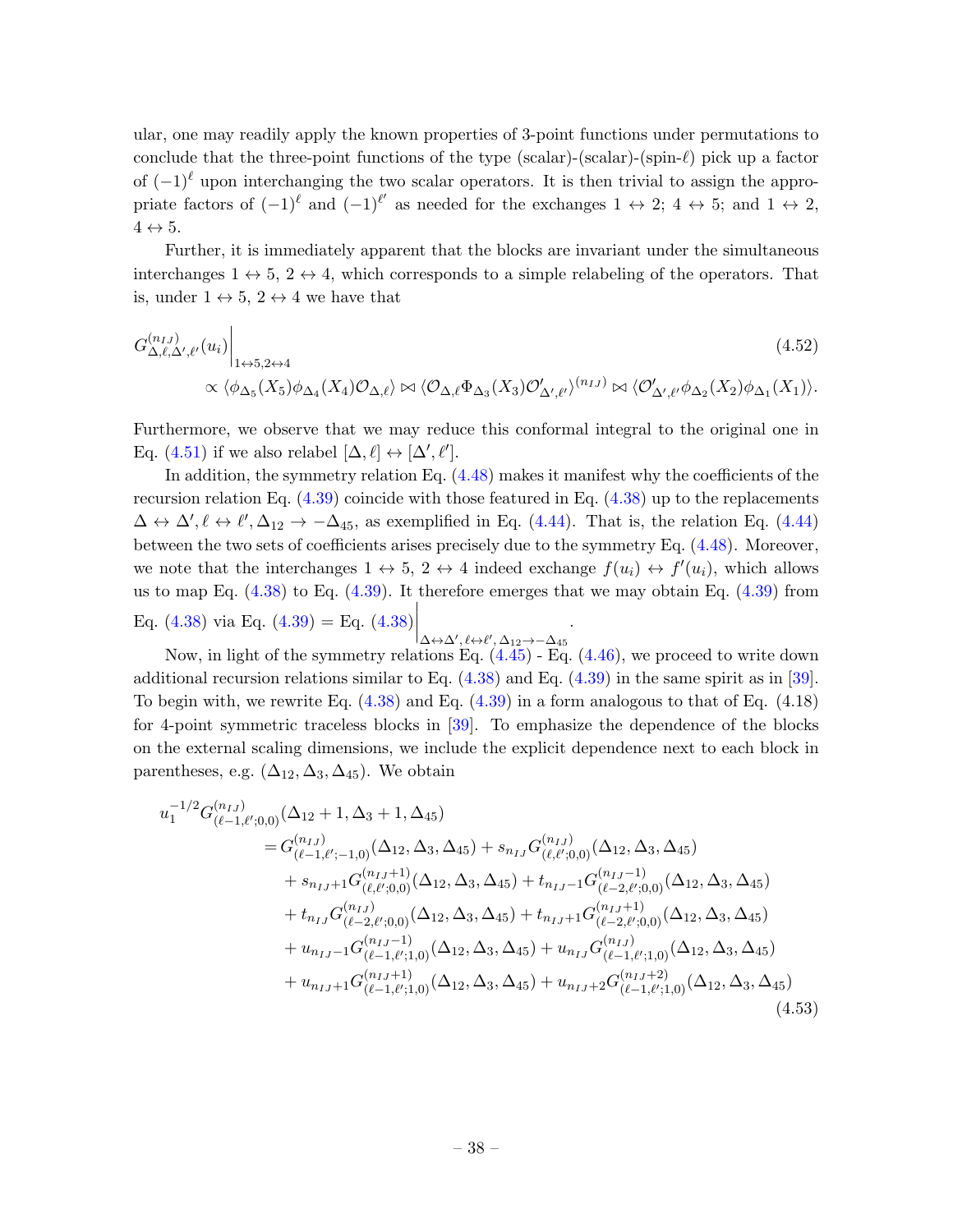and

$$
u_2^{-1/2} G_{(\ell,\ell'-1;0,0)}^{(n_{IJ})}(\Delta_{12}, \Delta_3 + 1, \Delta_{45} - 1)
$$
  
\n
$$
= G_{(\ell,\ell'-1;0,-1)}^{(n_{IJ})}(\Delta_{12}, \Delta_3, \Delta_{45}) + s'_{n_{IJ}} G_{(\ell,\ell';0,0)}^{(n_{IJ})}(\Delta_{12}, \Delta_3, \Delta_{45})
$$
  
\n
$$
+ s'_{n_{IJ}+1} G_{(\ell,\ell';0,0)}^{(n_{IJ}+1)}(\Delta_{12}, \Delta_3, \Delta_{45}) + t'_{n_{IJ}-1} G_{(\ell,\ell'-2;0,0)}^{(n_{IJ}-1)}(\Delta_{12}, \Delta_3, \Delta_{45})
$$
  
\n
$$
+ t'_{n_{IJ}} G_{(\ell,\ell'-2;0,0)}^{(n_{IJ})}(\Delta_{12}, \Delta_3, \Delta_{45}) + t'_{n_{IJ}+1} G_{(\ell,\ell'-2;0,0)}^{(n_{IJ}+1)}(\Delta_{12}, \Delta_3, \Delta_{45})
$$
  
\n
$$
+ u'_{n_{IJ}-1} G_{(\ell,\ell'-1;0,1)}^{(n_{IJ}-1)}(\Delta_{12}, \Delta_3, \Delta_{45}) + u'_{n_{IJ}} G_{(\ell,\ell'-1;0,1)}^{(n_{IJ})}(\Delta_{12}, \Delta_3, \Delta_{45})
$$
  
\n
$$
+ u'_{n_{IJ}+1} G_{(\ell,\ell'-1;0,1)}^{(n_{IJ}+1)}(\Delta_{12}, \Delta_3, \Delta_{45}) + u'_{n_{IJ}+2} G_{(\ell,\ell'-1;0,1)}^{(n_{IJ}+2)}(\Delta_{12}, \Delta_3, \Delta_{45}).
$$
  
\n(4.54)

With this, we now consider interchanging  $X_1 \leftrightarrow X_2$ , which takes

<span id="page-39-0"></span>
$$
u_1 \to \frac{u_1}{w_{2;3}}, \quad u_2 \to \frac{u_2 w_{2;3}}{w_{2;4}}, \quad w_{2;3} \to \frac{1}{w_{2;3}}, \quad w_{2;4} \to \frac{1}{w_{2;4}}, \quad w_{3;4} \to \frac{w_{3;4}}{w_{2;4}}.\tag{4.55}
$$

This means that each of the conformal block terms of the type  $G_{(\ell,\ell)}^{(m)}$  $\chi^{(m)}_{(\ell,\ell';0,0)}(u_1,u_2,w_{2;3},w_{2;4},w_{3;4})$ in the above two equations gets mapped to

$$
G_{(\ell,\ell';0,0)}^{(m)}(u_1, u_2, w_{2;3}, w_{2;4}, w_{3;4}) \to G_{(\ell,\ell';0,0)}^{(m)}\left(\frac{u_1}{w_{2;3}}, \frac{u_2w_{2;3}}{w_{2;4}}, \frac{1}{w_{2;3}}, \frac{1}{w_{2;4}}, \frac{w_{3;4}}{w_{2;4}}\right). \tag{4.56}
$$

We next observe that according to Eq.  $(4.45)$ , we have

$$
G_{(\ell,\ell',0,0)}^{(m)}\left(\frac{u_1}{w_{2;3}},\frac{u_2w_{2;3}}{w_{2;4}},\frac{1}{w_{2;3}},\frac{1}{w_{2;4}},\frac{w_{3;4}}{w_{2;4}}\right) = (-1)^{\ell}w_{2;3}^{2s/2}w_{2;4}^{245/2}G_{(\ell,\ell',0,0)}^{(m)}(u_1,u_2,w_{2;3},w_{2;4},w_{3;4})\Big|_{\Delta_1\leftrightarrow\Delta_2}.
$$
 (4.57)

Lastly, we relabel  $\Delta_{12} \rightarrow -\Delta_{12}$ . Noting that the  $\{s_{m_{IJ}}, t_{m_{IJ}}, u_{m_{IJ}}\}$  coefficients depend on  $\Delta_{12}$  but not on  $\Delta_{45}$ , while the  $\{s'_{m_{IJ}}, t'_{m_{IJ}}, u'_{m_{IJ}}\}$  coefficients only feature  $\Delta_{45}$ , we just need to explicitly exhibit the dependence on  $\Delta_{12}$  or  $\Delta_{45}$  in the respective sets. In this way, we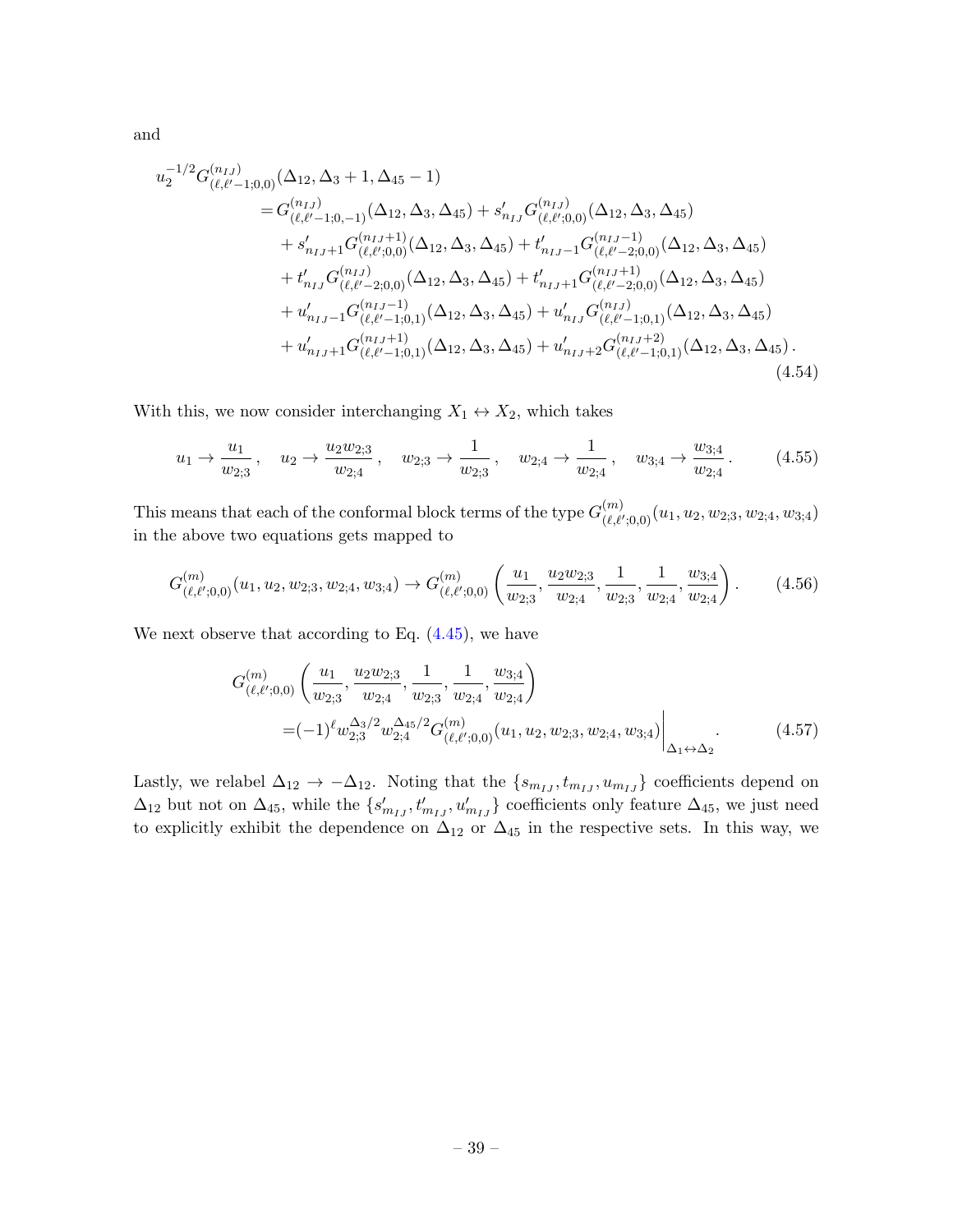arrive at

$$
-u_1^{-1/2}w_{2;3}G_{(\ell-1,\ell';0,0)}^{(n_{IJ})}(\Delta_{12}-1,\Delta_3+1,\Delta_{45})
$$
\n
$$
= -G_{(\ell-1,\ell';-1,0)}^{(n_{IJ})}(\Delta_{12},\Delta_3,\Delta_{45})
$$
\n
$$
+ s_{n_{IJ}}(-\Delta_{12})G_{(\ell,\ell';0,0)}^{(n_{IJ})}(\Delta_{12},\Delta_3,\Delta_{45}) + s_{n_{IJ}+1}(-\Delta_{12})G_{(\ell,\ell';0,0)}^{(n_{IJ}+1)}(\Delta_{12},\Delta_3,\Delta_{45})
$$
\n
$$
+ t_{n_{IJ}-1}(-\Delta_{12})G_{(\ell-2,\ell';0,0)}^{(n_{IJ}-1)}(\Delta_{12},\Delta_3,\Delta_{45}) + t_{n_{IJ}}(-\Delta_{12})G_{(\ell-2,\ell';0,0)}^{(n_{IJ})}(\Delta_{12},\Delta_3,\Delta_{45})
$$
\n
$$
+ t_{n_{IJ}+1}(-\Delta_{12})G_{(\ell-2,\ell';0,0)}^{(n_{IJ}+1)}(\Delta_{12})G_{(\ell-2,\ell';0,0)}^{(n_{IJ}-1)}(\Delta_{12})G_{(\ell-1,\ell';1,0)}^{(n_{IJ}-1)}(\Delta_{12},\Delta_3,\Delta_{45})
$$
\n
$$
- u_{n_{IJ}}(-\Delta_{12})G_{(\ell-1,\ell';1,0)}^{(n_{IJ})}(\Delta_{12},\Delta_3,\Delta_{45}) - u_{n_{IJ}+1}(-\Delta_{12})G_{(\ell-1,\ell';1,0)}^{(n_{IJ}+1)}(\Delta_{12},\Delta_3,\Delta_{45})
$$
\n
$$
- u_{n_{IJ}+2}(-\Delta_{12})G_{(\ell-1,\ell';1,0)}^{(n_{IJ}+2)}(\Delta_{12},\Delta_3,\Delta_{45}). \qquad (4.58)
$$

We next repeat the identical procedure for the interchange  $X_4 \leftrightarrow X_5$  using the associated symmetry relation Eq. [\(4.46\)](#page-37-3) and the coordinate map

<span id="page-40-0"></span>
$$
u_1 \to \frac{u_1 w_{3;4}}{w_{2;4}}, \quad u_2 \to \frac{u_2}{w_{3;4}}, \quad w_{2;3} \to \frac{w_{2;3}}{w_{2;4}}, \quad w_{2;4} \to \frac{1}{w_{2;4}}, \quad w_{3;4} \to \frac{1}{w_{3;4}}.
$$
 (4.59)

We find

$$
-u_2^{-1/2}w_{3;4}G_{(\ell,\ell'-1;0,0)}^{(n_{IJ})}(\Delta_{12},\Delta_3+1,\Delta_{45}+1)
$$
\n
$$
= -G_{(\ell,\ell'-1;0,-1)}^{(n_{IJ})}(\Delta_{12},\Delta_3,\Delta_{45})
$$
\n
$$
+ s'_{n_{IJ}}(-\Delta_{45})G_{(\ell,\ell';0,0)}^{(n_{IJ})}(\Delta_{12},\Delta_3,\Delta_{45}) + s'_{n_{IJ}+1}(-\Delta_{45})G_{(\ell,\ell';0,0)}^{(n_{IJ}+1)}(\Delta_{12},\Delta_3,\Delta_{45})
$$
\n
$$
+ t'_{n_{IJ}-1}(-\Delta_{45})G_{(\ell,\ell'-2;0,0)}^{(n_{IJ}-1)}(\Delta_{12},\Delta_3,\Delta_{45}) + t'_{n_{IJ}}(-\Delta_{45})G_{(\ell,\ell'-2;0,0)}^{(n_{IJ})}(\Delta_{12},\Delta_3,\Delta_{45})
$$
\n
$$
+ t'_{n_{IJ}+1}(-\Delta_{45})G_{(\ell,\ell'-2;0,0)}^{(n_{IJ}+1)}(\Delta_{12},\Delta_3,\Delta_{45}) - u'_{n_{IJ}-1}(-\Delta_{45})G_{(\ell,\ell'-1;0,1)}^{(n_{IJ}-1)}(\Delta_{12},\Delta_3,\Delta_{45})
$$
\n
$$
- u'_{n_{IJ}}(-\Delta_{45})G_{(\ell,\ell'-1;0,1)}^{(n_{IJ})}(\Delta_{12},\Delta_3,\Delta_{45}) - u'_{n_{IJ}+1}(-\Delta_{45})G_{(\ell,\ell'-1;0,1)}^{(n_{IJ}+1)}(\Delta_{12},\Delta_3,\Delta_{45})
$$
\n
$$
- u'_{n_{IJ}+2}(-\Delta_{45})G_{(\ell,\ell'-1;0,1)}^{(n_{IJ}+2)}(\Delta_{12},\Delta_3,\Delta_{45}). \qquad (4.60)
$$

<span id="page-40-1"></span>These respective relations are directly analogous to the second line in Eq. (4.22) of [\[39\]](#page-103-0).

Armed with the additional recursion relations Eq. [\(4.58\)](#page-40-0) - Eq. [\(4.60\)](#page-40-1), we may use them to eliminate the  $[\Delta - 1, \ell], [\Delta' - 1, \ell']$  or the  $[\Delta + 1, \ell], [\Delta' + 1, \ell']$  contributions from Eq. [\(4.53\)](#page-38-0) and Eq. [\(4.54\)](#page-39-0). In particular, we can consider the sums of Eq. [\(4.53\)](#page-38-0) and Eq. [\(4.58\)](#page-40-0) as well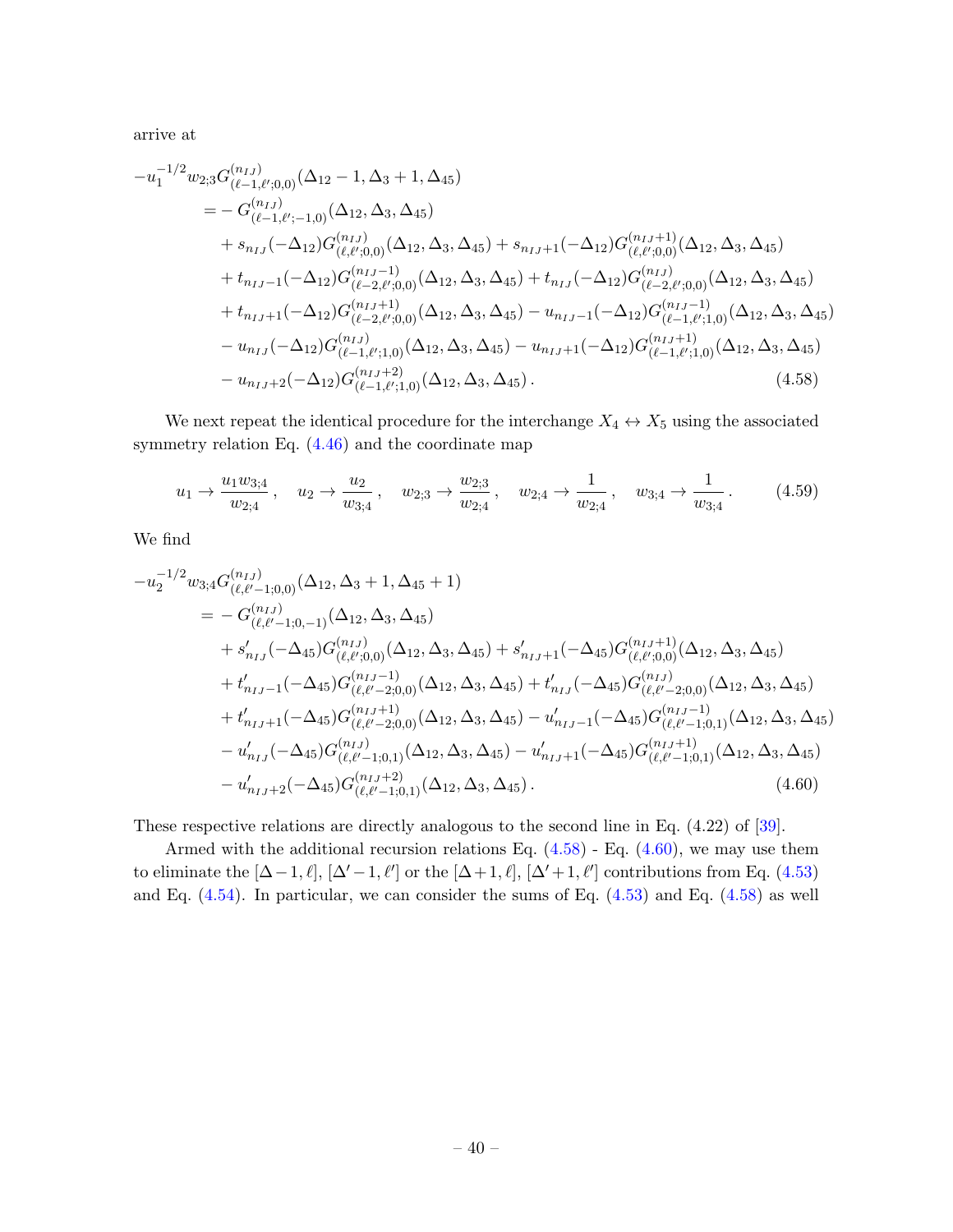as of Eq.  $(4.54)$  and Eq.  $(4.60)$ , which give

$$
u_1^{-1/2}(G_{(\ell-1,\ell';0,0)}^{(n_{IJ})}(\Delta_{12}+1,\Delta_3+1,\Delta_{45})-w_{2;3}G_{(\ell-1,\ell';0,0)}^{(n_{IJ})}(\Delta_{12}-1,\Delta_3+1,\Delta_{45}))
$$
\n
$$
=\left(s_{n_{IJ}}+s_{n_{IJ}}\big|_{\Delta_{12}\to-\Delta_{12}}\right)G_{(\ell,\ell';0,0)}^{(n_{IJ})}+\left(s_{n_{IJ}+1}+s_{n_{IJ}+1}\big|_{\Delta_{12}\to-\Delta_{12}}\right)G_{(\ell,\ell';0,0)}^{(n_{IJ}+1)} +\left(t_{n_{IJ}-1}+t_{n_{IJ}-1}\big|_{\Delta_{12}\to-\Delta_{12}}\right)G_{(\ell-2,\ell';0,0)}^{(n_{IJ}-1)} +\left(t_{n_{IJ}+1}+t_{n_{IJ}-1}\big|_{\Delta_{12}\to-\Delta_{12}}\right)G_{(\ell-2,\ell';0,0)}^{(n_{IJ}-1)} +\left(t_{n_{IJ}+1}+t_{n_{IJ}+1}\big|_{\Delta_{12}\to-\Delta_{12}}\right)G_{(\ell-2,\ell';0,0)}^{(n_{IJ}+1)} +\left(u_{n_{IJ}-1} - u_{n_{IJ}-1}\big|_{\Delta_{12}\to-\Delta_{12}}\right)G_{(\ell-1,\ell';1,0)}^{(n_{IJ}+1)} +\left(u_{n_{IJ}-1} - u_{n_{IJ}-1}\big|_{\Delta_{12}\to-\Delta_{12}}\right)G_{(\ell-1,\ell';1,0)}^{(n_{IJ}-1)} +\left(u_{n_{IJ}+2} - u_{n_{IJ}+2}\big|_{\Delta_{12}\to-\Delta_{12}}\right)G_{(\ell-1,\ell';1,0)}^{(n_{IJ}+1)},
$$
\n
$$
+ \left(u_{n_{IJ}+2} - u_{n_{IJ}+2}\big|_{\Delta_{12}\to-\Delta_{12}}\right)G_{(\ell-1,\ell';1,0)}^{(n_{IJ}+2)},
$$
\n(4.61)

where the blocks' dependence on  $(\Delta_{12}, \Delta_3, \Delta_{45})$  has been suppressed for the unshifted terms. Further, we have

<span id="page-41-0"></span>
$$
u_2^{-1/2} (G_{(\ell,\ell'-1;0,0)}^{(n_{IJ})}(\Delta_{12}, \Delta_3+1, \Delta_{45}-1) - w_{3;4} G_{(\ell,\ell'-1;0,0)}^{(n_{IJ})}(\Delta_{12}, \Delta_3+1, \Delta_{45}+1))
$$
\n
$$
= \left(s'_{n_{IJ}} + s'_{n_{IJ}}\right|_{\Delta_{45}\to-\Delta_{45}} G_{(\ell,\ell';0,0)}^{(n_{IJ})} + \left(s'_{n_{IJ}+1} + s'_{n_{IJ}+1}\right|_{\Delta_{45}\to-\Delta_{45}} G_{(\ell,\ell';0,0)}^{(n_{IJ}+1)} + \left(t'_{n_{IJ}-1} + t'_{n_{IJ}-1}\right|_{\Delta_{45}\to-\Delta_{45}} G_{(\ell,\ell'-2;0,0)}^{(n_{IJ}-1)} + \left(t'_{n_{IJ}+1} + t'_{n_{IJ}-1}\right|_{\Delta_{45}\to-\Delta_{45}} G_{(\ell,\ell'-2;0,0)}^{(n_{IJ}-1)} + \left(t'_{n_{IJ}+1} + t'_{n_{IJ}+1}\right|_{\Delta_{45}\to-\Delta_{45}} G_{(\ell,\ell'-2;0,0)}^{(n_{IJ}+1)} + \left(u'_{n_{IJ}-1} - u'_{n_{IJ}-1}\right|_{\Delta_{45}\to-\Delta_{45}} G_{(\ell,\ell'-1;0,1)}^{(n_{IJ}-1)} + \left(u'_{n_{IJ}-1} - u'_{n_{IJ}-1}\right|_{\Delta_{45}\to-\Delta_{45}} G_{(\ell,\ell'-1;0,1)}^{(n_{IJ}-1)} + \left(u'_{n_{IJ}-1} - u'_{n_{IJ}+1}\right|_{\Delta_{45}\to-\Delta_{45}} G_{(\ell,\ell'-1;0,1)}^{(n_{IJ}+1)} + \left(u'_{n_{IJ}+2} - u'_{n_{IJ}+2}\right|_{\Delta_{45}\to-\Delta_{45}} G_{(\ell,\ell'-1;0,1)}^{(n_{IJ}+2)}.
$$
\n(4.62)

<span id="page-41-1"></span>The two relations Eq. [\(4.61\)](#page-41-0) - Eq. [\(4.62\)](#page-41-1) involve blocks with exchanged dimensions  $\Delta, \Delta + 1$ or  $\Delta'$ ,  $\Delta'$  + 1 alone. The block contributions carrying dimensions  $\Delta - 1$  and  $\Delta' - 1$  have been eliminated.

Alternatively, we may consider taking combinations Eq.  $(4.53) + c_1$  Eq.  $(4.58)$  and Eq.  $(4.54) + c_2$  Eq.  $(4.60)$ , with  $c_1$  and  $c_2$  chosen such that block pieces carrying exchanged dimensions  $\Delta + 1$  and  $\Delta' + 1$ , specifically terms of the type  $G_{(\ell-1)}^{(m_{IJ})}$  $(\binom{(m_{IJ})}{(\ell-1,\ell';1,0)} (\Delta_{12}, \Delta_3, \Delta_{45})$  and  $G_{(\ell,\ell'-1;0,1)}^{(m_{IJ})}(\Delta_{12},\Delta_3,\Delta_{45}),$  are eliminated. We ultimately find

$$
u_1^{-1/2} \left( G^{(n_{IJ})}_{(\ell-1,\ell';0,0)}(\Delta_{12}+1,\Delta_3+1,\Delta_{45}) - c_1 w_{2;3} G^{(n_{IJ})}_{(\ell-1,\ell';0,0)}(\Delta_{12}-1,\Delta_3+1,\Delta_{45}) \right)
$$
  
=  $(1-c_1)G^{(n_{IJ})}_{(\ell-1,\ell';-1,0)} + \left( s_{n_{IJ}} + c_1 s_{n_{IJ}} \right)_{\Delta_{12} \to -\Delta_{12}} G^{(n_{IJ})}_{(\ell,\ell';0,0)} + \left( s_{n_{IJ}+1} + c_1 s_{n_{IJ}+1} \right)_{\Delta_{12} \to -\Delta_{12}} G^{(n_{IJ}+1)}_{(\ell,\ell';0,0)} + \left( t_{n_{IJ}-1} + c_1 t_{n_{IJ}-1} \right)_{\Delta_{12} \to -\Delta_{12}} G^{(n_{IJ}-1)}_{(\ell-2,\ell';0,0)} + \left( t_{n_{IJ}} + c_1 t_{n_{IJ}} \right)_{\Delta_{12} \to -\Delta_{12}} G^{(n_{IJ})}_{(\ell-2,\ell';0,0)} + \left( t_{n_{IJ}+1} + c_1 t_{n_{IJ}+1} \right)_{\Delta_{12} \to -\Delta_{12}} G^{(n_{IJ}+1)}_{(\ell-2,\ell';0,0)},$ (4.63)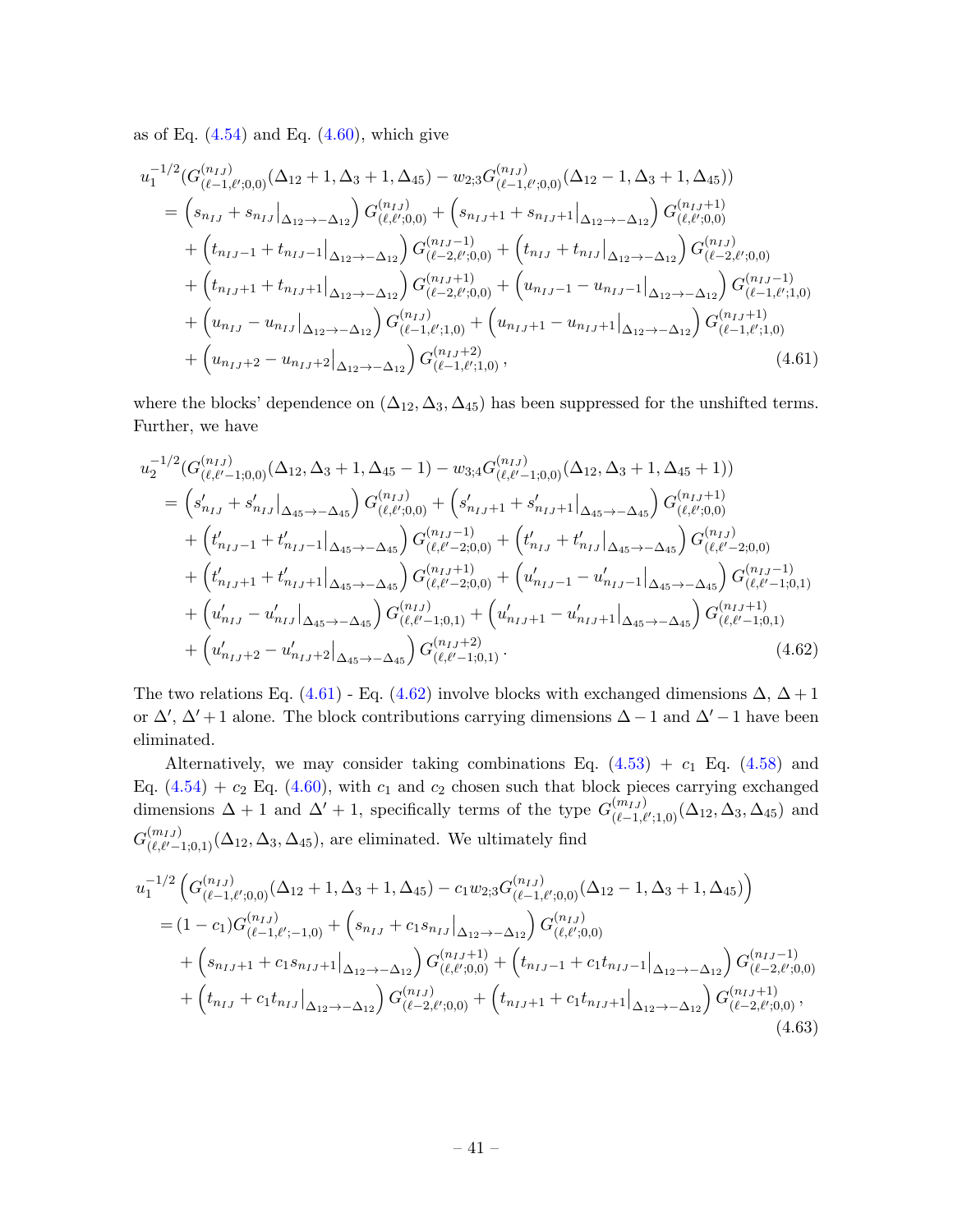where

$$
c_1 = \frac{(\Delta - \Delta_{12} + \ell - 2) (d - \Delta + \Delta_{12} + \ell - 2)}{(\Delta + \Delta_{12} + \ell - 2) (d - \Delta - \Delta_{12} + \ell - 2)},
$$
(4.64)

and

$$
u_2^{-1/2} \left( G^{(n_{IJ})}_{(\ell,\ell'-1;0,0)}(\Delta_{12},\Delta_3+1,\Delta_{45}-1) - c_2 w_{3;4} G^{(n_{IJ})}_{(\ell,\ell'-1;0,0)}(\Delta_{12},\Delta_3+1,\Delta_{45}+1) \right)
$$
  
=  $(1-c_2)G^{(n_{IJ})}_{(\ell,\ell'-1;0,-1)} + \left( s'_{n_{IJ}} + c_2 s'_{n_{IJ}} \right) \Delta_{45 \to -\Delta_{45}} G^{(n_{IJ})}_{(\ell,\ell';0,0)} + \left( s'_{n_{IJ}+1} + c_2 s'_{n_{IJ}+1} \right) \Delta_{45 \to -\Delta_{45}} G^{(n_{IJ}+1)}_{(\ell,\ell';0,0)} + \left( t'_{n_{IJ}-1} + c_2 t'_{n_{IJ}-1} \right) \Delta_{45 \to -\Delta_{45}} G^{(n_{IJ}-1)}_{(\ell,\ell'-2;0,0)} + \left( t'_{n_{IJ}} + c_2 t'_{n_{IJ}} \right) \Delta_{45 \to -\Delta_{45}} G^{(n_{IJ})}_{(\ell,\ell'-2;0,0)} + \left( t'_{n_{IJ}+1} + c_2 t'_{n_{IJ}+1} \right) \Delta_{45 \to -\Delta_{45}} G^{(n_{IJ}+1)}_{(\ell,\ell'-2;0,0)},$ (4.65)

with

$$
c_2 = \frac{(\Delta' + \Delta_{45} + \ell' - 2)(d - \Delta' - \Delta_{45} + \ell' - 2)}{(\Delta' - \Delta_{45} + \ell' - 2)(d - \Delta' + \Delta_{45} + \ell' - 2)}.
$$
\n(4.66)

It turns out that the simplest set of recursion relations we are able to write down only involve the exchanged operators  $\{[\Delta, \ell], [\Delta - 1, \ell], [\Delta, \ell - 1], [\Delta, \ell - 2]\}$  and  $\{[\Delta', \ell'], [\Delta' [1, \ell'], [\Delta', \ell' - 1], [\Delta', \ell' - 2] \},$  without any blocks carrying the exchanged dimensions  $\Delta + 1$ and  $\Delta'$  + 1. This result only partially achieves the goal of eliminating shifts in the exchanged operator dimensions. Although we would ideally like to obtain a set of recursion relations purely involving the exchanged operators  $\{[\Delta, \ell], [\Delta, \ell - 1], [\Delta, \ell - 2]\}$  and  $\{[\Delta', \ell'], [\Delta', \ell' 1, [\Delta', \ell' - 2]$ , we find that, unlike in the 4-point case, this is not possible with the current approach.

Ultimately, we find that the simplest form for the first recursion relation Eq.  $(4.53)$  is as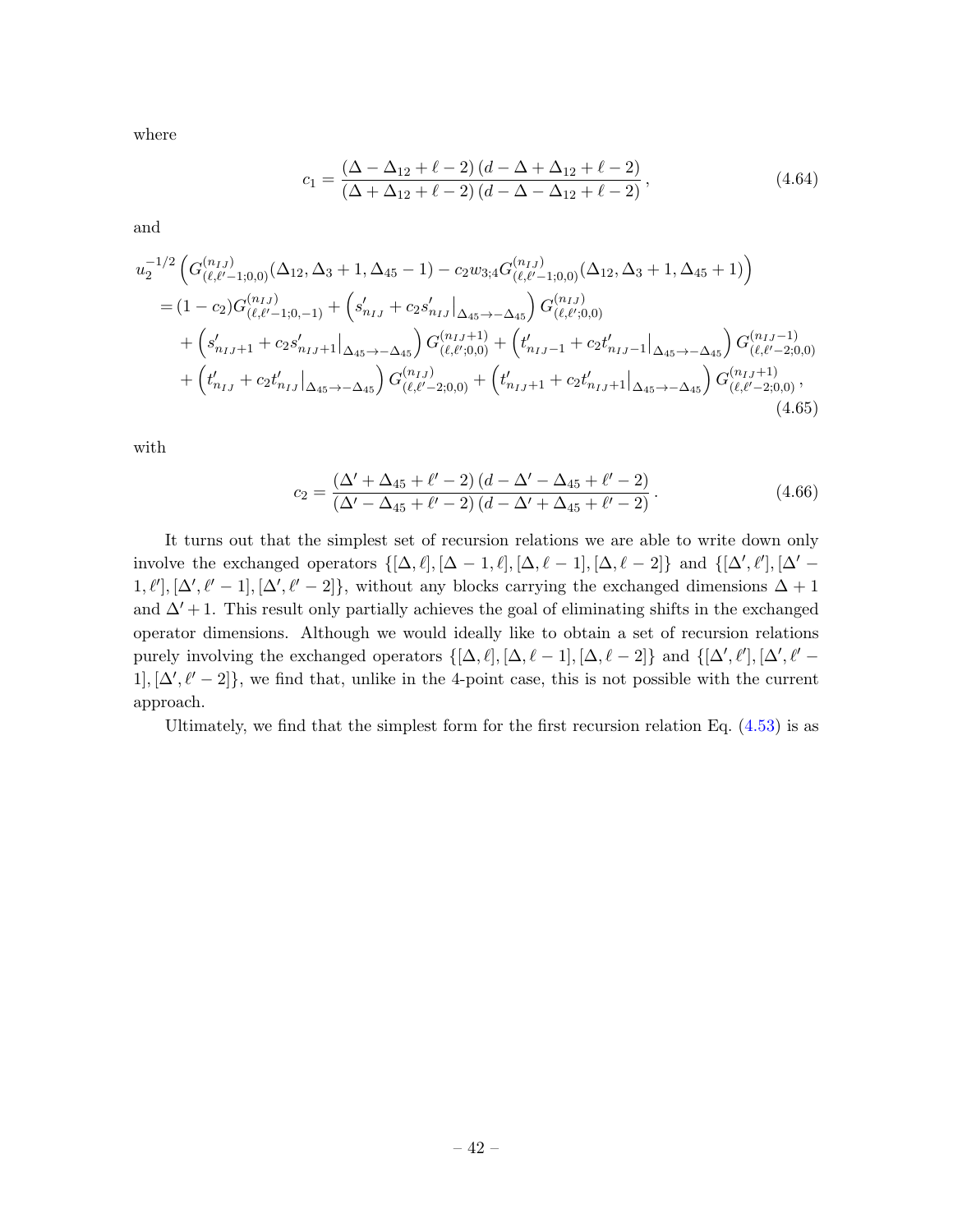follows:[6](#page-43-0)

$$
G_{(\ell,\ell';0,0)}^{(n_{IJ})} = \frac{(\Delta + \ell - 2)(\Delta + \ell - 1)(d - \Delta - \Delta_{12} + \ell - 2)}{(\Delta - \Delta_{12} + \ell - 2)(d - \Delta + \ell - 2)(\Delta' + \Delta - \Delta_{3} + 2n_{IJ} - \ell' + \ell - 2)} \times - u_1^{-1/2} G_{(\ell-1,\ell';0,0)}^{(n_{IJ})}(\Delta_{12} + 1, \Delta_3 + 1, \Delta_4 5) + \frac{(\Delta - \Delta_{12} + \ell - 2)(d - \Delta + \Delta_{12} + \ell - 2)}{(\Delta + \Delta_{12} + \ell - 2)(d - \Delta - \Delta_{12} + \ell - 2)} u_1^{-1/2} w_{2;3} G_{(\ell-1,\ell';0,0)}^{(n_{IJ})}(\Delta_{12} - 1, \Delta_3 + 1, \Delta_4 5) + \frac{2\Delta_{12}(d - 2\Delta)}{(\Delta + \Delta_{12} + \ell - 2)(d - \Delta - \Delta_{12} + \ell - 2)} G_{(\ell-1,\ell';-1,0)}^{(n_{IJ})} + \frac{(\Delta - \Delta_{12} + \ell - 2)(d - \Delta + \ell - 2)(\ell' - n_{IJ})}{(\Delta + \ell - 2)(\Delta + \ell - 1)(d - \Delta - \Delta_{12} + \ell - 2)} G_{(\ell,\ell';0,0)}^{(n_{IJ}+1)} + \frac{n_{IJ}(d + 2n_{IJ} - 4)(\Delta + \ell - 2)(d - \Delta + \Delta_{12} + \ell - 2)}{(d + 2\ell - 6)(d + 2\ell - 4)(\Delta + \Delta_{12} + \ell - 2)(d - \Delta + \ell - 3)(d - \Delta + \ell - 2)} \times (2d - \Delta' - \Delta + \Delta_3 - 2n_{IJ} + \ell' + 3\ell - 6) G_{(\ell-2;\ell';0,0)}^{(n_{IJ}-1)} - \frac{(-n_{IJ} + \ell - 1)(\Delta + \ell - 2)(d - \Delta + \ell - 3)(d - \Delta + \ell - 2)}{(d + 2\ell - 6)(d + 2\ell - 4)(\Delta + \Delta_{12} + \ell - 2)} \times (d^2 + d(-\Delta' - \Delta + \Delta_3 + n
$$

We may then make the replacements  $\Delta \leftrightarrow \Delta', \ell \leftrightarrow \ell', \Delta_{12} \to -\Delta_{45}$  as well as  $u_1 \to u_2$  and  $w_{2;3} \rightarrow w_{3;4}$ , inside this result to obtain the corresponding form for the second relation, which holds the spin  $\ell$  fixed while varying  $\ell'$ .

In the following subsection, we derive a different recursion relation for the symmetric traceless five-point blocks  $G_{\Lambda \ell \Lambda}^{(n_{IJ})}$  $\Delta_{\ell,\Delta',\ell'}^{(u_{IJ})}$ . As we will see, this relation involves blocks with shifted external dimensions  $\Delta_1$  and  $\Delta_5$  only, while  $\Delta_3$  is held fixed. This feature makes it possible to analyze the "natural" 4-point limit  $\Delta_3 \to 0$  in the context of such a relation. This relation will also be needed in order for us to lower the spin of blocks in the special case  $n_{IJ} = \ell = \ell'.$ 

### 4.2.3 Recursion relations at fixed  $\Delta_3$

We may proceed to write down an alternative recursion relation which holds  $\Delta_3$  fixed as follows. We consider acting on the 5-point function with the combination of operators

$$
(\mathcal{D}_{X_1}^{(-0)} \cdot \mathcal{D}_{X_5}^{(-0)}) W_{\Delta,\ell,\Delta',\ell';\Delta_1,\Delta_2,\Delta_3,\Delta_4,\Delta_5}^{(n_{IJ})}.
$$
 (4.68)

<span id="page-43-0"></span> $6$ We are grateful to Petar Tadić for identifying some mistakes in the previous derivation of this formula and for verifying that the current version agrees numerically with Eq. [\(4.38\)](#page-33-0).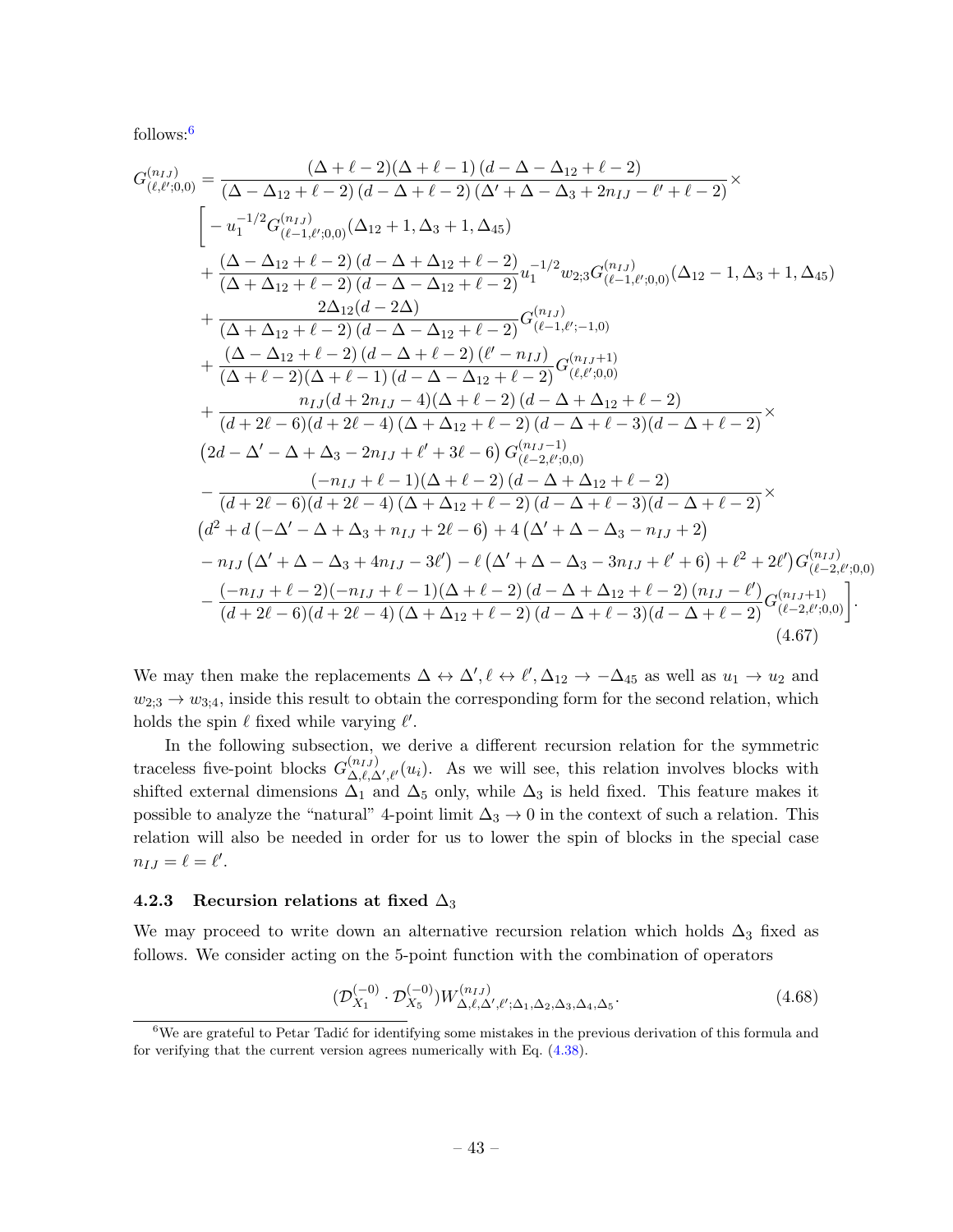The calculations are identical to the above analysis through Eq. [\(4.22\)](#page-29-0). We subsequently use the crossing relation for 3-point structures to move the operators  $\mathcal{D}_{X_{\tau}}^{(b)A}$  $\chi_I^{(0)A}$  in each of the middle 3-point structures  $\mathcal{D}_{X_r}^{(b)A}$  $\frac{\partial^{(b)}_A}{\partial X_I}(\mathcal{O}_{\Delta,\ell}(X_I)\Phi_{\Delta_3}(X_3)\mathcal{O}_{\Delta',\ell'}(X_J))^{(a)}$  onto the  $\mathcal{O}_{\Delta',\ell'}(X_J)$  via

$$
\mathcal{D}_{X_I}^{(b)A} \langle \mathcal{O}_{\Delta,\ell}(X_I) \Phi_{\Delta_3}(X_3) \mathcal{O}'_{\Delta',\ell'}(X_J) \rangle^{(a)} \n= \sum_{m,n} \left\{ \begin{matrix} \mathcal{O}'_{\Delta',\ell'} & \Phi_{\Delta_3} \ \mathcal{O}'_{\Delta'-\delta\Delta_n,\ell'-\delta\ell_n} & \mathcal{O}'_{(m)(n)} \end{matrix} \right\}^{(a)(b)}_{(m)(n)} \n\times \mathcal{D}_{X_J}^{(n)} \langle \mathcal{O}_{\Delta+\delta\Delta_b,\ell+\delta\ell_b}(X_I) \Phi_{\Delta_3}(X_3) \mathcal{O}'_{\Delta'-\delta\Delta_n,\ell'-\delta\ell_n}(X_J) \rangle^{(m)}.
$$
\n(4.69)

Upon expanding the  $n$  sum and labeling the structures using the box tensor basis, we obtain

$$
\mathcal{D}_{X_{I}}^{(b)A} \langle \mathcal{O}_{\Delta,\ell}(X_{I}) \Phi_{\Delta_{3}}(X_{3}) \mathcal{O}_{\Delta',\ell'}'(X_{J}) \rangle^{(n_{IJ})} \n= \sum_{m_{IJ}=0}^{\min(\ell+\delta\ell_{b},\ell')} \mathcal{E}_{m_{IJ}^{-1}(b)}^{n_{IJ}(b)} \mathcal{D}_{X_{J}}^{(+0)A} \langle \mathcal{O}_{\Delta+\delta\Delta_{b},\ell+\delta\ell_{b}}(X_{I}) \Phi_{\Delta_{3}}(X_{3}) \mathcal{O}_{\Delta'-1,\ell'}'(X_{J}) \rangle^{(m_{IJ})} \n+ \sum_{m_{IJ}=0}^{\min(\ell+\delta\ell_{b},\ell'+1)} \mathcal{E}_{m_{IJ}(0)}^{n_{IJ}(b)} \mathcal{D}_{X_{J}}^{(0)-)A} \langle \mathcal{O}_{\Delta+\delta\Delta_{b},\ell+\delta\ell_{b}}(X_{I}) \Phi_{\Delta_{3}}(X_{3}) \mathcal{O}_{\Delta',\ell'+1}^{'}(X_{J}) \rangle^{(m_{IJ})} \n+ \sum_{m_{IJ}=0}^{\min(\ell+\delta\ell_{b},\ell'-1)} \mathcal{E}_{m_{IJ}(0+)}^{n_{IJ}(b)} \mathcal{D}_{X_{J}}^{(0)+)A} \langle \mathcal{O}_{\Delta+\delta\Delta_{b},\ell+\delta\ell_{b}}(X_{I}) \Phi_{\Delta_{3}}(X_{3}) \mathcal{O}_{\Delta',\ell'-1}^{'}(X_{J}) \rangle^{(m_{IJ})} \n+ \sum_{m_{IJ}=0}^{\min(\ell+\delta\ell_{b},\ell')} \mathcal{E}_{m_{IJ}^{-1}(b)}^{n_{IJ}(b)} \mathcal{D}_{X_{J}}^{(-0)A} \langle \mathcal{O}_{\Delta+\delta\Delta_{b},\ell+\delta\ell_{b}}(X_{I}) \Phi_{\Delta_{3}}(X_{3}) \mathcal{O}_{\Delta'+1,\ell'}^{'}(X_{J}) \rangle^{(m_{IJ})}, \quad (4.70)
$$

where the  $\mathcal E$  coefficients label the relevant 3-point 6j symbols.

The next step is to integrate by parts using the rule Eq. [\(3.32\)](#page-23-0) in order to move the  $\mathcal{D}_{X}^{(c)A}$  $X_J$ onto the rightmost 3-point structure exactly as before. Once we collect the entire resulting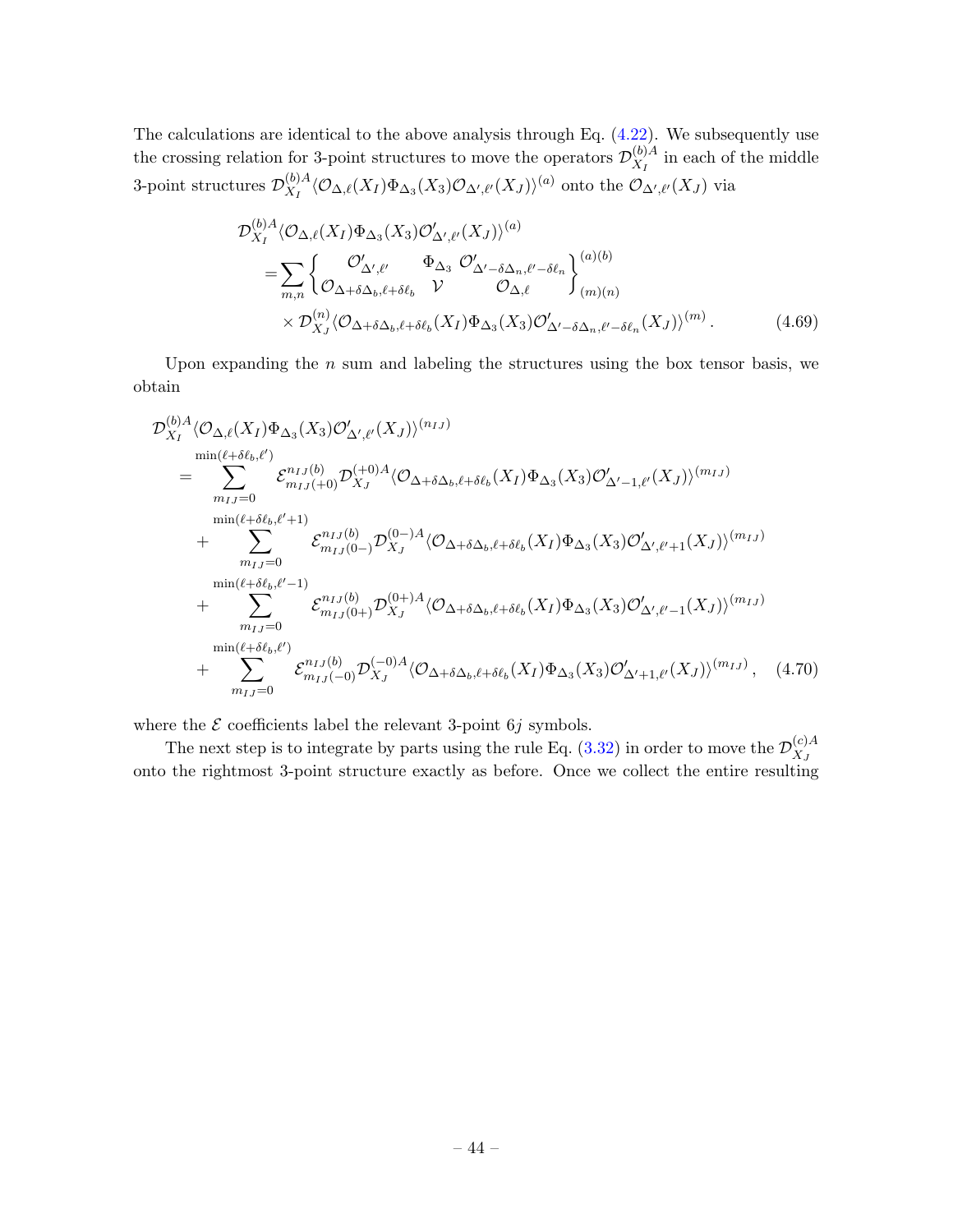expression, we reach the following result:

$$
\begin{split} G_{(\ell,\ell',0,0)}^{(n_{IJ}+1)} &= \frac{1}{s_{2n_{IJ}+1}^{(0+)}} \bigg( \tilde{f}(u_i) G_{(\ell-1,\ell'-1;0,0)}^{(n_{IJ})} \bigg|_{\Delta_1 \rightarrow \Delta_1 + 1, \Delta_5 \rightarrow \Delta_5 + 1} - \bigg[ G_{(\ell-1,\ell'-1;-1,-1)}^{(n_{IJ})} \\ & + \sum_{m_{IJ}=n_{IJ}}^{n_{IJ}+1} r_{1m_{IJ}}^{(-0)} G_{(\ell-1,\ell'-1;0,0)}^{(m_{IJ})} + \sum_{m_{IJ}=n_{IJ}-1}^{n_{IJ}+1} r_{2m_{IJ}}^{(-0)} G_{(\ell-1,\ell'-2;-1,0)}^{(m_{IJ})} + \sum_{m_{IJ}=n_{IJ}-1}^{n_{IJ}+2} r_{3m_{IJ}}^{(-0)} G_{(\ell-1,\ell'-1;-1,1)}^{(m_{IJ})} \\ & + \sum_{m_{IJ}=n_{IJ}}^{n_{IJ}+1} s_{1m_{IJ}}^{(0+)} G_{(\ell,\ell'-1;0,-1)}^{(m_{IJ})} + s_{2n_{IJ}}^{(0+)} G_{(\ell,\ell',0,0)}^{(n_{IJ})} + s_{2n_{IJ}+2}^{(0+)} G_{(\ell,\ell',0,0)}^{(n_{IJ})} + \sum_{m_{IJ}=n_{IJ}-1}^{n_{IJ}+2} s_{3m_{IJ}}^{(0+)} G_{(\ell,\ell'-2;0,0)}^{(m_{IJ})} \\ & + \sum_{m_{IJ}=n_{IJ}-1}^{n_{IJ}+3} s_{4m_{IJ}}^{(0+)} G_{(\ell,\ell'-1;0,1)}^{(m_{IJ})} + \sum_{m_{IJ}=n_{IJ}-1}^{n_{IJ}+1} t_{1m_{IJ}}^{(0-)} G_{(\ell-2,\ell'-1;0,-1)}^{(m_{IJ})} + \sum_{m_{IJ}=n_{IJ}-1}^{n_{IJ}+2} t_{2m_{IJ}}^{(0-)} G_{(\ell-2,\ell',0,0)}^{(m_{IJ})} \\ & + \sum_{m_{IJ}=n_{IJ}-2}^{n_{IJ}+3} t_{3m_{IJ}}^{(0-)} G_{(\ell-2,\ell'-2;0,0)}^{(m_{IJ})} + \sum_{m_{IJ}=n_{IJ}-2}^{n_{IJ}+3} t_{4m_{IJ}}^{(0-)} G_{(\ell-1,\ell'-2;1,0)}^{(m_{IJ})} +
$$

where  $\tilde{f}(u_i)$  is again a convention-dependent prefactor. Here both spins vary simultaneously, while  $\Delta_3$  is held fixed.

For the set of conventions Eq.  $(2.10)$ -Eq.  $(2.11)$ , this prefactor is given by

<span id="page-45-0"></span>
$$
\tilde{f}(u_i) = (u_1 u_2)^{-1/2},\tag{4.72}
$$

while for the set Eq.  $(2.12)$ -Eq.  $(2.13)$ , we have

$$
\tilde{f}(u_i) = w'(u'_1 u'_2)^{-1/2} \,. \tag{4.73}
$$

Lastly, for the set Eq.  $(2.14)$ -Eq.  $(2.15)$ , we find

$$
\tilde{f}(u_i) = 1.\tag{4.74}
$$

In contrast to the previous set of relations Eq. [\(4.38\)](#page-33-0) and Eq. [\(4.39\)](#page-34-0), this recursion relation treats the spins  $\ell$  and  $\ell'$  on an equal footing, allowing both of them to shift. The coefficients appearing in this recursion relation are somewhat cumbersome, but they are all given explicitly in an associated Mathematica file.

As we did previously, we may combine Eq. [\(4.71\)](#page-45-0) with the symmetry relations Eq. [\(4.45\)](#page-37-2) - Eq. [\(4.46\)](#page-37-3) to construct a set of similar equations with different shifts. We write these explicitly in Appendix [C.](#page-83-0)

In the next subsection, we perform several checks in order to verify that these relations collapse to the expected forms in various 4-point limits.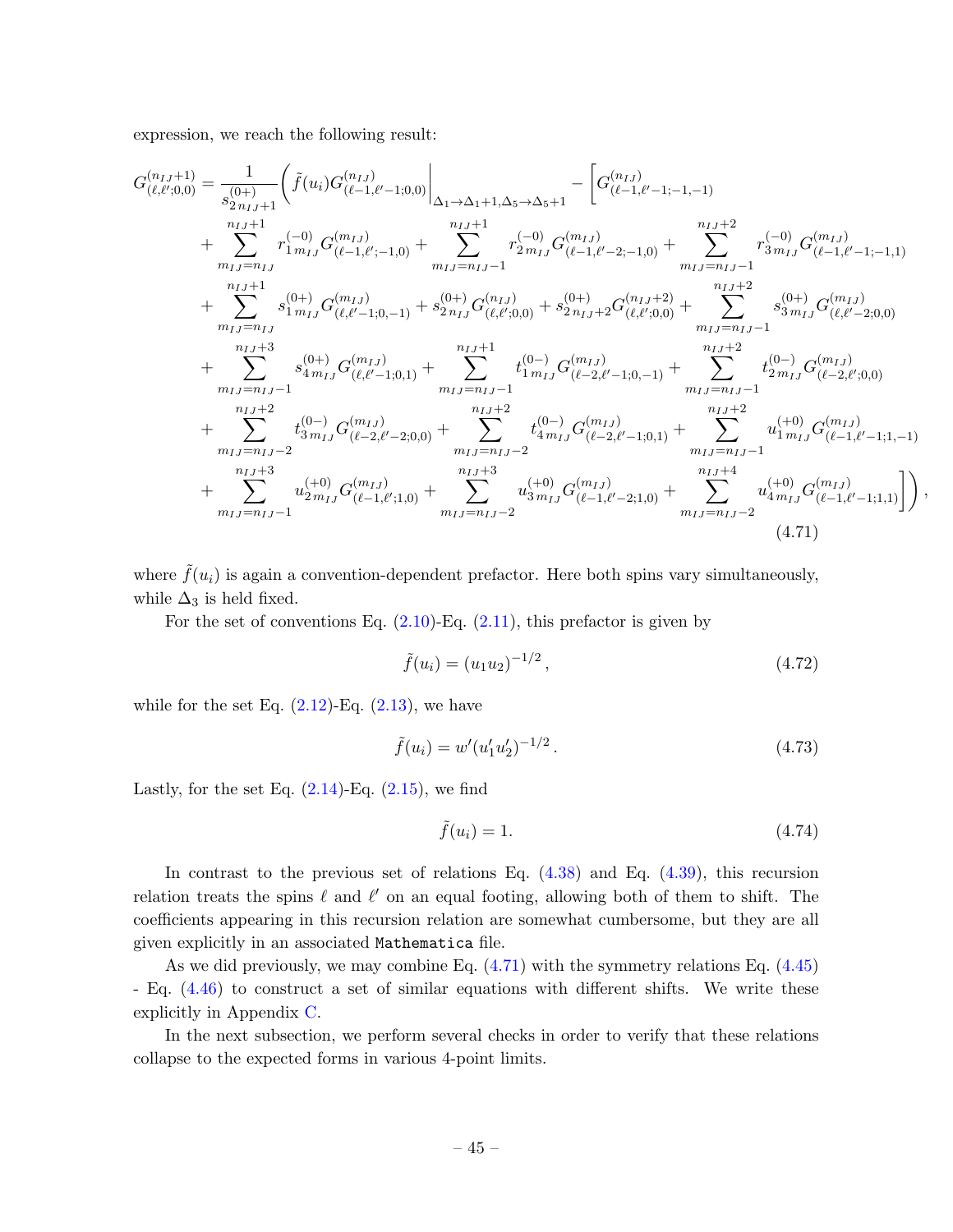## 4.2.4 Checks: 4-point limits

Due to the symmetry of the 5-point function under the interchanges  $1 \leftrightarrow 2$  and  $4 \leftrightarrow 5$ , we expect that there are only three independent four-point limits to consider. In particular, we first check the simple cases of  $\phi_{\Delta_2} \to 1 \ (\Delta_2 \to 0, X_2 \to X_3)$  and  $\phi_{\Delta_4} \to 1 \ (\Delta_4 \to 0, X_4 \to \mathbb{R})$ X<sub>3</sub>). Further, we seek to analyze the "natural" 4-point function limit  $\Phi_{\Delta_3} \to \mathbb{1}$  (so that  $\Delta_3 \rightarrow 0, X_3 \rightarrow X_4$ . However, since the relations Eq. [\(4.38\)](#page-33-0) and Eq. [\(4.39\)](#page-34-0) both involve 5-point blocks with shifted dimension  $\Delta_3$  in one of the terms, taking this limit is less natural in the context of these relations. On the other hand, it is straightforward to apply it to Eq.  $(4.71)$ .

We begin by considering the case  $\phi_{\Delta_2} \to \mathbb{1}$ :

$$
\lim_{\phi_{\Delta_2} \to 1, X_2 \to X_3} \langle \phi_{\Delta_1}(X_1) \phi_{\Delta_2}(X_2) \Phi_{\Delta_3}(X_3) \phi_{\Delta_4}(X_4) \phi_{\Delta_5}(X_5) \rangle = \langle \phi_{\Delta_1}(X_1) \Phi_{\Delta_3}(X_3) \phi_{\Delta_4}(X_4) \phi_{\Delta_5}(X_5) \rangle.
$$
\n(4.75)

To directly derive the recursion relation for the 4-point function  $\langle \phi_{\Delta_1}(X_1)\Phi_{\Delta_3}(X_3)\phi_{\Delta_4}(X_4)\phi_{\Delta_5}(X_5)\rangle$ , we simply act on the correlator with the combination  $\mathcal{D}_{X_2}^{(-0)}$  $\mathcal{D}_{X_3}^{(-0)}$  ·  $\mathcal{D}_{X_5}^{(-0)}$  (at positions 2 and 4). This leads to the result

$$
G_{\Delta,\ell}(u,v) = \frac{1}{s^{(24)}} \left( u^{-1/2} G_{\Delta,\ell-1}(u,v) \Big|_{\Delta_3 \to \Delta_3 + 1, \Delta_5 \to \Delta_5 + 1} - G_{\Delta-1,\ell-1}(u,v) - t^{(24)} G_{\Delta,\ell-2}(u,v) - u^{(24)} G_{\Delta+1,\ell-1}(u,v) \right),
$$
(4.76)

where we make the replacements  $X_2 \to X_3$ ,  $X_3 \to X_4$ ,  $X_4 \to X_5$  in u and v. Explicitly, in this case, we have that

<span id="page-46-0"></span>
$$
u \to \frac{X_{13}X_{45}}{X_{14}X_{35}}, \quad v \to \frac{X_{15}X_{34}}{X_{14}X_{35}}.\tag{4.77}
$$

It is straightforward to extract the respective coefficients. It turns out that these are related to the coefficients Eq.  $(4.6)$  from the standard relation Eq.  $(4.5)$  in the following way:

$$
s^{(24)} = -\left(s^{(14)}\bigg|_{\Delta_{12}\to-\Delta_{12}}\right)\bigg|_{\Delta_{2}\to\Delta_{3},\Delta_{3}\to\Delta_{4},\Delta_{4}\to\Delta_{5}},\tag{4.78}
$$

$$
t^{(24)} = -\left(t^{(14)}\bigg|_{\Delta_{12} \to -\Delta_{12}}\right)\bigg|_{\Delta_2 \to \Delta_3, \Delta_3 \to \Delta_4, \Delta_4 \to \Delta_5},\tag{4.79}
$$

$$
u^{(24)} = \left(u^{(14)}\Big|_{\Delta_{12} \to -\Delta_{12}}\right)\Big|_{\Delta_2 \to \Delta_3, \Delta_3 \to \Delta_4, \Delta_4 \to \Delta_5}.
$$
 (4.80)

Equipped with this result, we next demonstrate explicitly that the 5-point recursion relations Eq. [\(4.38\)](#page-33-0) and Eq. [\(4.39\)](#page-34-0) indeed reduce to this form in the appropriate limit. We will take  $\phi_{\Delta_2} \to \mathbb{1}$  and  $\mathcal{O}_{\Delta,\ell} \to \phi_{\Delta_1}$  in our 4-point limit of interest so that we should also take  $\Delta_2 \to 0$ ,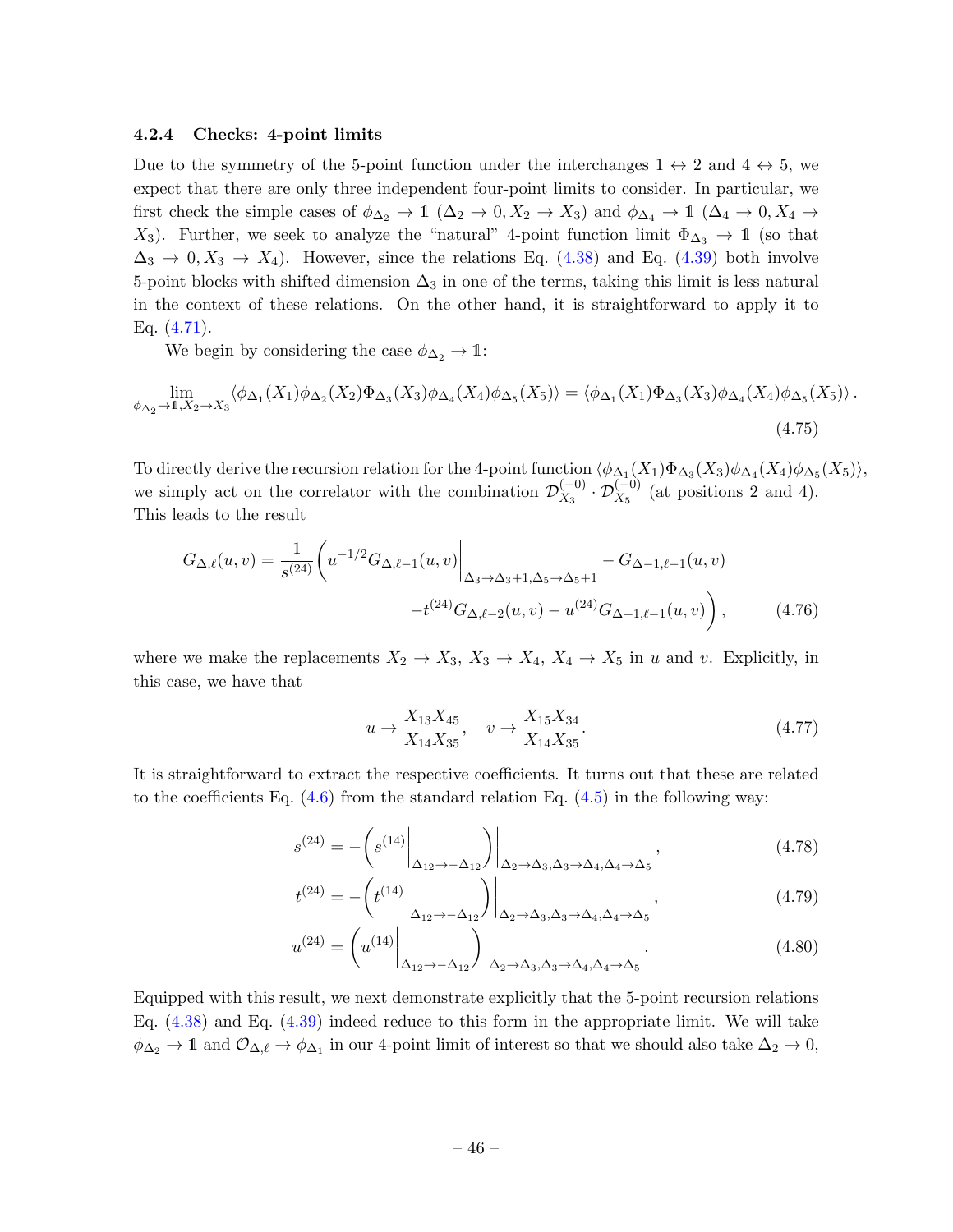$\Delta \to \Delta_1, \, \ell \to 0$ , and  $n_{IJ} \to 0$ .

Upon fixing  $n_{IJ} = 0$  and  $\ell = 0$ , we find that Eq. [\(4.38\)](#page-33-0) is irrelevant, as  $\ell = 0$  already, while Eq. [\(4.39\)](#page-34-0) assumes the form

$$
G_{(0,\ell',0,0)}^{(0)} = \frac{1}{s_0'} \left( u_2^{-1/2} G_{(0,\ell'-1;0,0)}^{(0)}(u_2, w_{3;4}) \Big|_{\Delta_3 \to \Delta_3 + 1, \Delta_5 \to \Delta_5 + 1} - G_{(0,\ell'-1;0,-1)}^{(0)}(u_2, w_{3;4}) - t_0' G_{(0,\ell'-2;0,0)}^{(0)}(u_2, w_{3;4}) - u_0' G_{(0,\ell'-1;0,1)}^{(0)}(u_2, w_{3;4}) \right),
$$
\n(4.81)

where we have fixed the choice of conventions to Eq.  $(2.10)$  - Eq.  $(2.11)$ .

We may now directly compare the two relations Eq. [\(4.76\)](#page-46-0) and Eq. [\(4.81\)](#page-47-0) and conclude that they do in fact match. Further, upon checking the respective coefficients, we may readily verify that

<span id="page-47-0"></span>
$$
s'_0 = s^{(24)}, \quad t'_0 = t^{(24)}, \quad u'_0 = u^{(24)}, \tag{4.82}
$$

after setting  $n_{IJ} = 0$ ,  $\Delta_2 = 0$ ,  $\Delta = \Delta_{1}$ ,  $\ell = 0$ .

Here each of the contributions  $G_{(0)}^{(0)}$  ${}_{(0,\ell',0,0)}^{(0)}$  corresponds to a 4-point block. With this, we have shown directly that the 5-point recursion relations indeed reduce to the 4-point relation Eq. [\(4.76\)](#page-46-0) in the limit  $\phi_{\Delta_2} \to \mathbb{1}$ .

One may examine the case of  $\phi_{\Delta_4} \to \mathbb{1}$  in the exact same manner. This time, we consider the limit

$$
\lim_{\phi_{\Delta_4} \to 1, X_4 \to X_3} \langle \phi_{\Delta_1}(X_1) \phi_{\Delta_2}(X_2) \Phi_{\Delta_3}(X_3) \phi_{\Delta_4}(X_4) \phi_5(X_5) \rangle = \langle \phi_{\Delta_1}(X_1) \phi_{\Delta_2}(X_2) \Phi_{\Delta_3}(X_3) \phi_5(X_5) \rangle.
$$
\n(4.83)

Here the associated recursion relation is directly extracted by acting with  $\mathcal{D}_{X_1}^{(-0)}$  $\chi_1^{(-0)} \cdot \mathcal{D}_{X_3}^{(-0)}$ . It is effortless to obtain

$$
G_{\Delta,\ell}(u,v) = \frac{1}{s^{(13)}} \left( u^{-1/2} G_{\Delta,\ell-1}(u,v) \Big|_{\Delta_1 \to \Delta_1 + 1, \Delta_3 \to \Delta_3 + 1} - G_{\Delta-1,\ell-1}(u,v) - t^{(13)} G_{\Delta,\ell-2}(u,v) - u^{(13)} G_{\Delta+1,\ell-1}(u,v) \right),
$$
(4.84)

where we replace  $X_4 \to X_5$  inside u and v. In particular, we have

<span id="page-47-1"></span>
$$
u \to \frac{X_{12}X_{35}}{X_{13}X_{25}}, \quad v \to \frac{X_{15}X_{23}}{X_{13}X_{25}}.
$$
\n(4.85)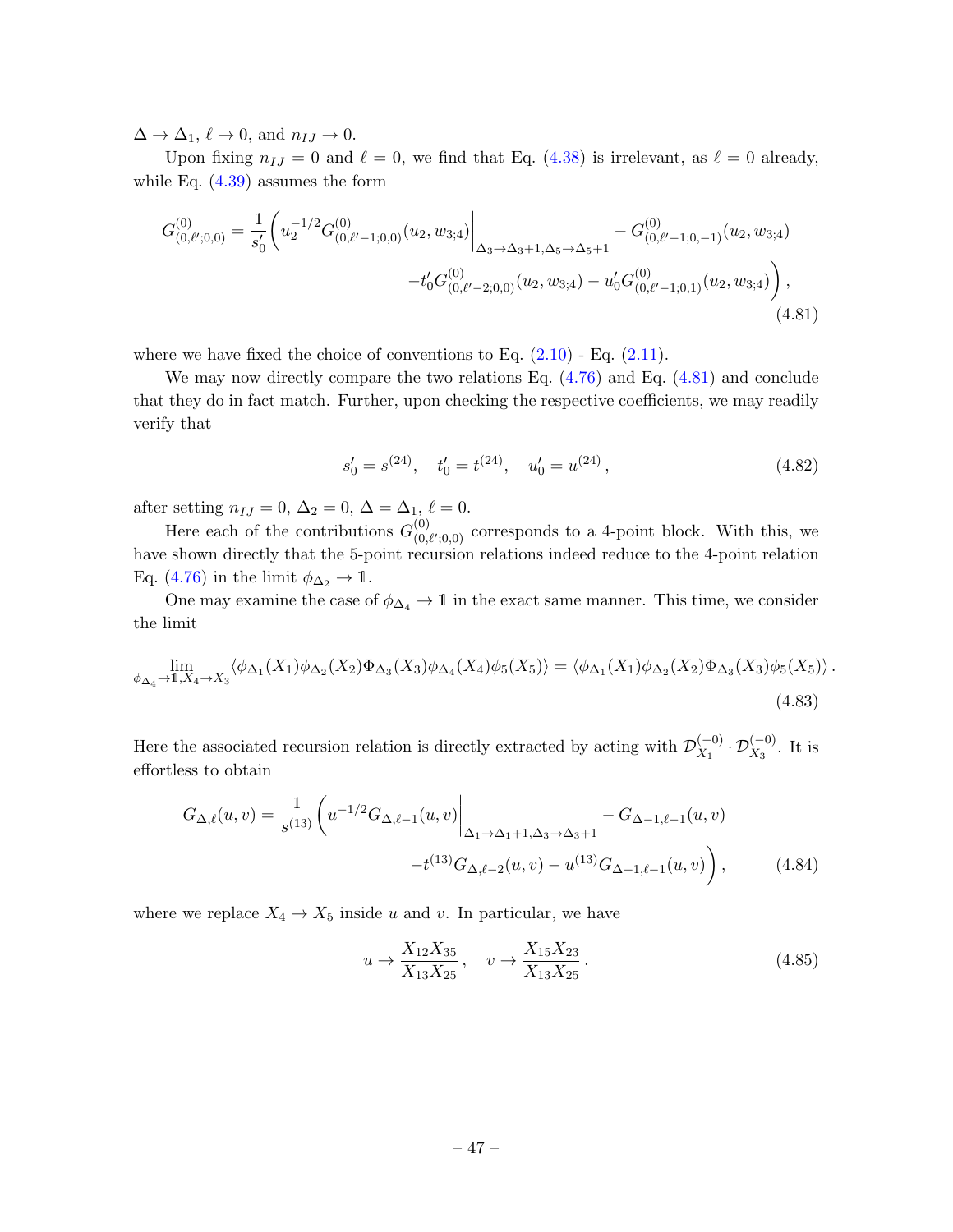Here the coefficients are given by

$$
s^{(13)} = -\left(s^{(14)}\bigg|_{\Delta_{34}\to -\Delta_{34}}\right)\bigg|_{\Delta_4\to\Delta_5},\tag{4.86}
$$

$$
t^{(13)} = -\left(t^{(14)}\bigg|_{\Delta_{34}\to -\Delta_{34}}\right)\bigg|_{\Delta_4\to\Delta_5},\tag{4.87}
$$

$$
u^{(13)} = \left(u^{(14)}\Big|_{\Delta_{34}\to -\Delta_{34}}\right)\Big|_{\Delta_4\to\Delta_5}.\tag{4.88}
$$

Turning to the 5-point relations, we note that we now have  $\phi_{\Delta_4} \to 1$  and  $\mathcal{O}'_{\Delta',\ell'} \to \phi_{\Delta_5}$  so that  $\Delta_4 \to 0$ ,  $\Delta' \to \Delta_5$ ,  $\ell' \to 0$ , and  $n_{IJ} \to 0$ . Taking  $X_4 \to X_3$  inside the cross-ratios, we find that this time Eq.  $(4.39)$  is irrelevant, while Eq.  $(4.38)$  takes on the form

$$
G_{(\ell,0;0,0)}^{(0)} = \frac{1}{s_0} \left( u_1^{-1/2} G_{(\ell-1,0;0,0)}^{(0)}(u_1, w_{2;3}) \Big|_{\Delta_1 \to \Delta_1 + 1, \Delta_3 \to \Delta_3 + 1} - G_{(\ell-1,0;-1,0)}^{(0)}(u_1, w_{2;3}) - t_0 G_{(\ell-2,0;0,0)}^{(0)}(u_1, w_{2;3}) - u_0 G_{(\ell-1,0;1,0)}^{(0)}(u_1, w_{2;3}) \right), \quad (4.89)
$$

where we have again chosen the conventions Eq.  $(2.10)$  - Eq.  $(2.11)$ . It is straightforward to see that the form of the two relations Eq.  $(4.84)$  and Eq.  $(4.89)$  is identical. Upon matching coefficients, we find that indeed

<span id="page-48-1"></span><span id="page-48-0"></span>
$$
s_0 = s^{(13)}, \quad t_0 = t^{(13)}, \quad u_0 = u^{(13)}, \tag{4.90}
$$

as expected and desired. Once again, we see that our 5-point result in fact reduces to the appropriate 4-point relation in this limit.

Lastly, we wish to check that the alternate recursion relation Eq. [\(4.71\)](#page-45-0) reproduces the original 4-point relation due to Dolan and Osborn, namely Eq. [\(4.5\)](#page-25-1) for the 4-point function  $\langle \phi_{\Delta_1} \phi_{\Delta_2} \phi_{\Delta_4} \phi_{\Delta_5} \rangle$  in the limit  $\Phi_{\Delta_3} \to \mathbb{1}$ . That is, we expect that

$$
\lim_{\Phi_{\Delta_3} \to 1, X_3 \to X_2} \langle \phi_{\Delta_1}(X_1) \phi_{\Delta_2}(X_2) \Phi_{\Delta_3}(X_3) \phi_{\Delta_4}(X_4) \phi_{\Delta_5}(X_5) \rangle = \langle \phi_{\Delta_1}(X_1) \phi_{\Delta_2}(X_2) \phi_{\Delta_4}(X_4) \phi_{\Delta_5}(X_5) \rangle.
$$
\n(4.91)

In particular, we expect to verify that the five-point relation reduces to

$$
G_{\Delta,\ell}(u,v) = \frac{1}{s^{(15)}} \left( u^{-1/2} G_{\Delta,\ell-1}(u,v) \Big|_{\Delta_1 \to \Delta_1 + 1, \Delta_5 \to \Delta_5 + 1} - G_{\Delta-1,\ell-1}(u,v) - t^{(15)} G_{\Delta,\ell-2}(u,v) - u^{(15)} G_{\Delta+1,\ell-1}(u,v) \right),
$$
(4.92)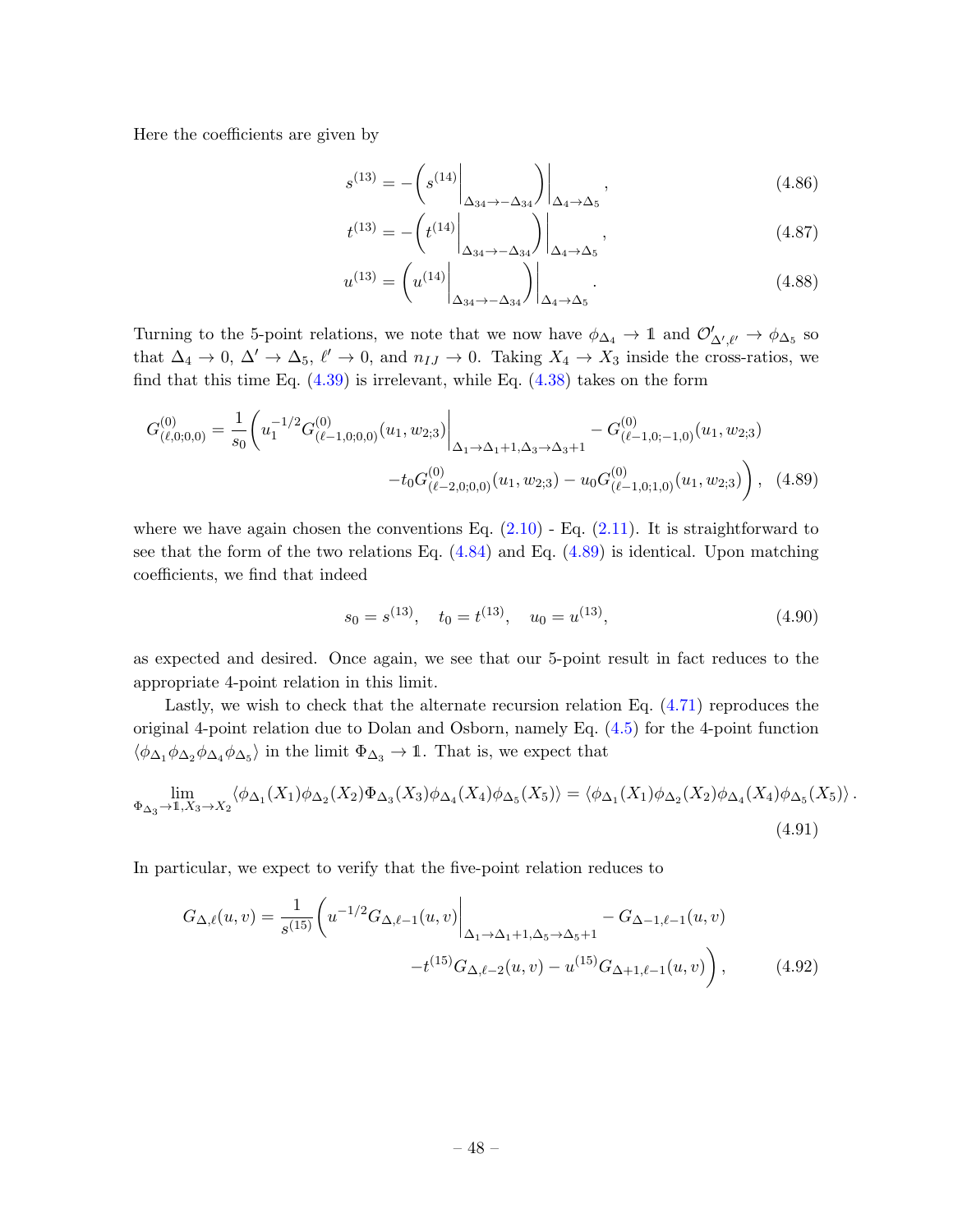where the coefficients are given by

$$
s^{(15)} = s^{(14)} \Big|_{\Delta_3 \to \Delta_4, \Delta_4 \to \Delta_5},
$$
\n(4.93)

$$
t^{(15)} = t^{(14)} \Big|_{\Delta_3 \to \Delta_4, \Delta_4 \to \Delta_5}, \tag{4.94}
$$

$$
u^{(15)} = u^{(14)} \Big|_{\Delta_3 \to \Delta_4, \Delta_4 \to \Delta_5}.
$$
 (4.95)

Further, we make the replacements  $X_3 \to X_4, X_4 \to X_5$  inside u and v. In particular, we have

<span id="page-49-0"></span>
$$
u \to \frac{X_{12}X_{45}}{X_{14}X_{25}}, \quad v \to \frac{X_{15}X_{24}}{X_{14}X_{25}}.
$$
\n(4.96)

We next note that in the 4-point function limit  $\Phi_{\Delta_3} \to \mathbb{1}$ , we have  $X_3 \to X_2$  and  $\Delta_3 = 0$ , while the exchanged operators coincide, i.e.  $\Delta' = \Delta$ ,  $\ell' = \ell$ . Choosing the surviving structure  $n_{IJ} + 1 = \ell$ , the original recursion relation Eq. [\(4.71\)](#page-45-0) reduces to

$$
G_{(\ell,\ell;0,0)}^{(\ell)} = \frac{1}{s_{2\ell}^{(0+)}} \bigg( (u_1 u_2)^{-1/2} G_{(\ell-1,\ell-1;0,0)}^{(\ell-1)} \bigg|_{\Delta_1 \to \Delta_1 + 1, \Delta_5 \to \Delta_5 + 1} (u_1 u_2, w_{2;4}) - G_{(\ell-1,\ell-1;-1,-1)}^{(\ell-1)} (u_1 u_2, w_{2;4}) - t_{3\ell-2}^{(0-)} G_{(\ell-2,\ell-2;0,0)}^{(\ell-2)} (u_1 u_2, w_{2;4}) - u_{4\ell-1}^{(+0)} G_{(\ell-1,\ell-1;1,1)}^{(\ell-1)} (u_1 u_2, w_{2;4}) \bigg), \tag{4.97}
$$

where we have yet again fixed the conventions to Eq.  $(2.10)$  - Eq.  $(2.11)$ . Once again, a direct comparison between the forms of Eq.  $(4.92)$  and Eq.  $(4.97)$  reveals a perfect match. Specifically, we verify that

$$
s_{2\ell}^{(0+)} = s^{(15)}, \quad t_{3\ell-2}^{(0-)} = t^{(15)}, \quad u_{4\ell-1}^{(+0)} = u^{(15)}.
$$
 (4.98)

The above checks help establish the validity of the recursion relations Eq. [\(4.38\)](#page-33-0), Eq. [\(4.39\)](#page-34-0), and Eq. [\(4.71\)](#page-45-0). We have also checked that the five-point blocks obtained by means of these relations indeed reduce to the appropriate four-point blocks in these various four-point limits.

In the next section, we will combine Eq.  $(4.71)$  with Eq.  $(4.38)$  in order to obtain a general recursion relation for the block  $G_{(\ell,\ell;0,0)}^{(\ell)}$ , which was not handled by the single-spin relations Eq. [\(4.38\)](#page-33-0) and Eq. [\(4.39\)](#page-34-0).

#### 4.3 Treating the special case  $G_{(\ell)}^{(\ell)}$  $(\ell,\ell;0,0)$

We next proceed to treat the special case  $G_{(\ell,\ell;0,0)}^{(\ell)}$ . It is straightforward to see that if we set  $\ell = \ell'$  and  $n_{IJ} = \ell - 1$ , then Eq. [\(4.38\)](#page-33-0) and Eq. [\(4.39\)](#page-34-0) collapse to a single relation. In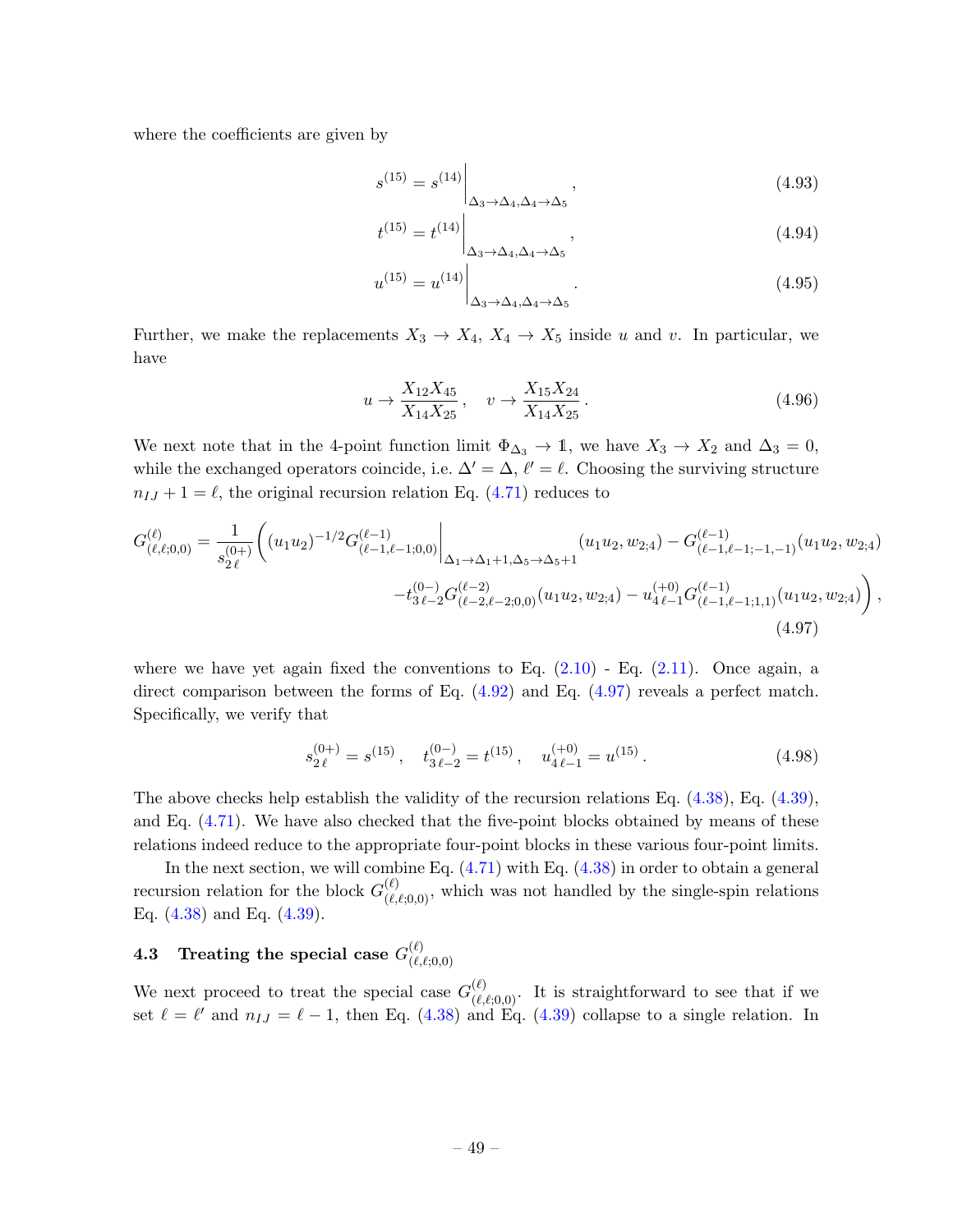particular, we find

<span id="page-50-0"></span>
$$
G_{(\ell,\ell,0,0)}^{(\ell)} = \frac{1}{s_{\ell}} \bigg( f(u_i) G_{(\ell-1,\ell,0,0)}^{(\ell-1)}(\Delta_{12} + 1, \Delta_3 + 1, \Delta_{45}) - G_{(\ell-1,\ell;-1,0)}^{(\ell-1)} - s_{\ell-1} G_{(\ell,\ell,0,0)}^{(\ell-1)} - t_{\ell-2} G_{(\ell-2,\ell,0,0)}^{(\ell-2)} - u_{\ell-2} G_{(\ell-1,\ell;1,0)}^{(\ell-2)} - u_{\ell-1} G_{(\ell-1,\ell;1,0)}^{(\ell-1)} \bigg). \tag{4.99}
$$

It is evident that we require an additional independent relation which may be invoked to replace the extra block  $G_{(\ell,\ell;0,0)}^{(\ell-1)}$  by lower-spin contributions, leaving only our block of interest, i.e.  $G_{(\ell,\ell;0,0)}^{(\ell)}$ , as desired. To this end, we may apply our additional (15) relation Eq. [\(4.71\)](#page-45-0) for the 5-point blocks, which varies both spins simultaneously. Since the latter relation features the structures  $G_{(\ell,\ell;0,0)}^{(\ell)}$  and  $G_{(\ell,\ell;0,0)}^{(\ell-1)}$  inside a different linear combination, we can combine the relations and solve for  $G_{(\ell,\ell;0,0)}^{(\ell)}$ .

In particular, upon setting  $\ell' = \ell$  and  $n_{IJ} = \ell - 1$  inside Eq. [\(4.71\)](#page-45-0), we find

$$
G_{(\ell,\ell;0,0)}^{(\ell)} = \frac{1}{s_{2\ell}^{(0+)}} \Big( \tilde{f}(u_i) G_{(\ell-1,\ell-1;0,0)}^{(\ell-1)}(\Delta_{12} + 1, \Delta_3, \Delta_{45} - 1) - \left[ G_{(\ell-1,\ell-1;-1,-1)}^{(\ell-1)} + r_{1(\ell-1)}^{(-0)} G_{(\ell-1,\ell-1;0,0)}^{(\ell-1)} + r_{2(\ell-1,0)}^{(-0)} G_{(\ell-1,\ell-2;-1,0)}^{(\ell-2)} + r_{3(\ell-2)}^{(-0)} G_{(\ell-1,\ell-1;-1,1)}^{(\ell-1)} + r_{3(\ell-1)}^{(-0)} G_{(\ell-1,\ell-1;-1,1)}^{(\ell-1)} + s_{1(\ell-1)}^{(0+)} G_{(\ell,\ell-1;0,-1)}^{(\ell-1)} + s_{2\ell-1}^{(0+)} G_{(\ell,\ell;0,0)}^{(\ell-1)} + s_{3(\ell-2)}^{(0+)} G_{(\ell,\ell-2;0,0)}^{(\ell-2)} + s_{4(\ell-2)}^{(0+)} G_{(\ell,\ell-1;0,1)}^{(\ell-1)} + s_{4(\ell-1)}^{(0+)} G_{(\ell,\ell-1;0,1)}^{(\ell-1)} + t_{1(\ell-2)}^{(0-)} G_{(\ell-2,\ell-1;0,-1)}^{(\ell-2)} + t_{2(\ell-2)}^{(0-)} G_{(\ell-2,\ell;0,0)}^{(\ell-3)} + t_{3(\ell-3)}^{(0-)} G_{(\ell-3,0)}^{(\ell-3)} + t_{3(\ell-3)}^{(0-)} G_{(\ell-2,\ell-2;0,0)}^{(\ell-3)} + t_{3(\ell-2)}^{(0-)} G_{(\ell-2,\ell-2;0,0)}^{(\ell-3)} + t_{3(\ell-2)}^{(0-)} G_{(\ell-1,\ell-1;1,-1)}^{(-1)} + u_{1(\ell-1)}^{(+0)} G_{(\ell-1,\ell-1;1,-1)}^{(-1)} + u_{1(\ell-2)}^{(+0)} G_{(\ell-1,\ell;1,0)}^{(-2)} + u_{3(\ell-3)}^{(+0)} G_{(\ell-1,\ell-1;1,-1)}^{(-1)} + u_{3(\ell-3)}^{(+0)} G_{(\ell-1,\ell-1;1,1)}^{(-1)} + u_{4(\ell-2)}^{(+0)} G_{(\ell
$$

Upon solving this relation for  $G_{(\ell,\ell;0,0)}^{(\ell-1)}$  and inserting the result inside Eq. [\(4.99\)](#page-50-0), we eventually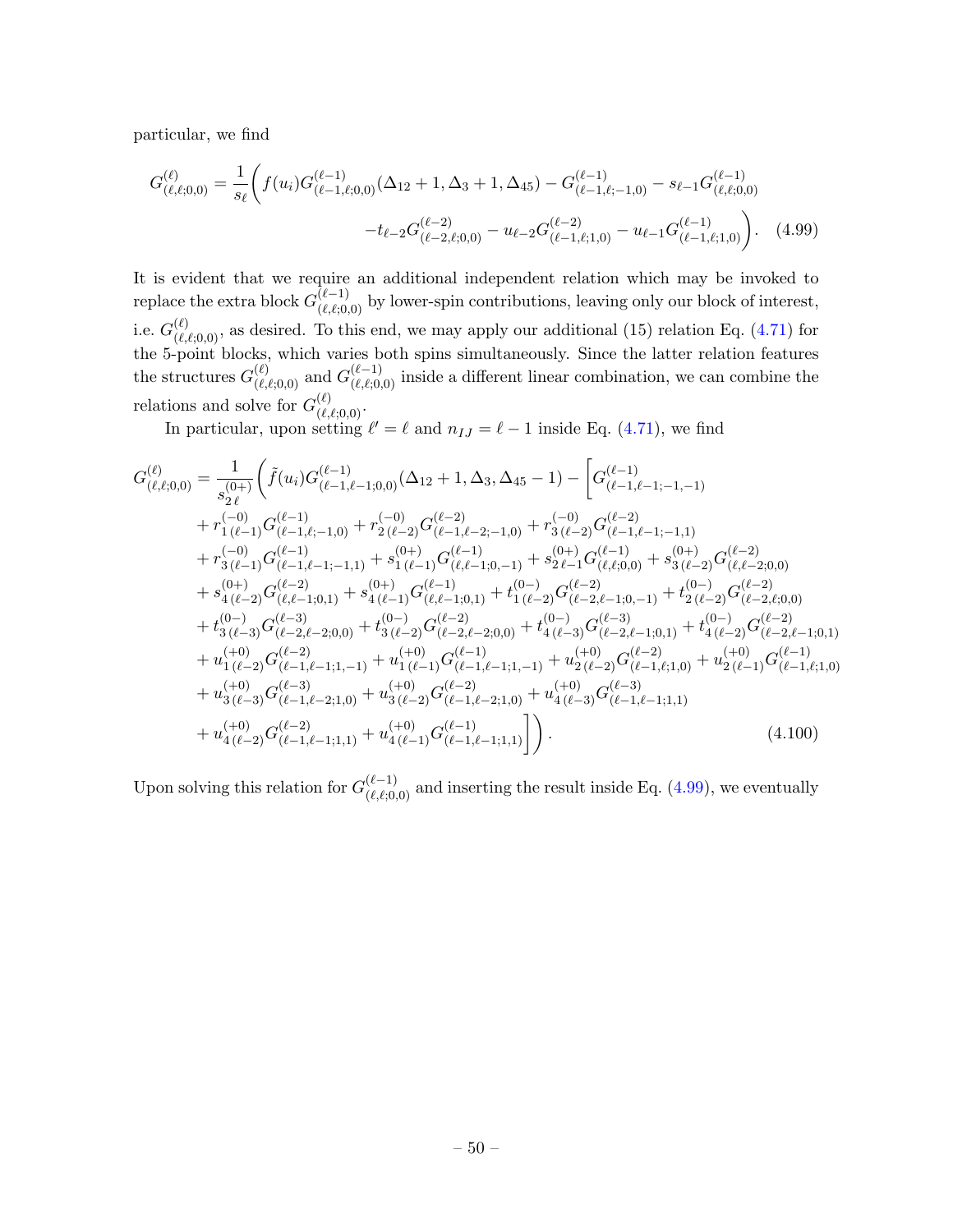obtain our desired relation:

$$
G_{(\ell,\ell;0,0)}^{(\ell)} = (\bar{s}_{2\ell}^{(0+)})^{-1} \Big( f(u_i) G_{(\ell-1,\ell;0,0)}^{(\ell-1)} (\Delta_{12} + 1, \Delta_3 + 1, \Delta_4 5) - s_{\ell-1} (s_{2\ell-1}^{(0+)})^{-1} \tilde{f}(u_i) G_{(\ell-1,\ell-1;0,0)}^{(\ell-1)} (\Delta_{12} + 1, \Delta_3, \Delta_4 5 - 1) + \frac{s_{\ell-1}}{s_{2\ell-1}} \Big[ \bar{r}_{0(\ell-1)}^{(-0)} G_{(\ell-1,\ell-1;-1,-1)}^{(\ell-1)} + \bar{r}_{1(\ell-1)}^{(-0)} G_{(\ell-1,\ell;-1,0)}^{(\ell-1)} + \bar{r}_{2(\ell-2)}^{(-0)} G_{(\ell-1,\ell-2;-1,0)}^{(\ell-2)} + \bar{r}_{3(\ell-2)}^{(-0)} G_{(\ell-1,\ell-1;-1,1)}^{(\ell-1)} + \bar{r}_{3(\ell-1)}^{(-0)} G_{(\ell-1,\ell-1;-1,1)}^{(\ell-1)} + \bar{s}_{1(\ell-1)}^{(0+)} G_{(\ell,\ell-1;0,-1)}^{(\ell-1)} + \bar{s}_{3(\ell-2)}^{(0+)} G_{(\ell,\ell-2;0,0)}^{(\ell-2)} + \bar{s}_{4(\ell-2)}^{(-0)} G_{(\ell,\ell-1;0,1)}^{(\ell-1)} + \bar{s}_{4(\ell-1)}^{(0+)} G_{(\ell,\ell-1;0,1)}^{(\ell-1)} + \bar{s}_{4(\ell-2)}^{(-0)} G_{(\ell-2,\ell-1;0,1)}^{(\ell-2)} + \bar{s}_{4(\ell-1)}^{(-0)} G_{(\ell-2;0,0)}^{(\ell-2)} + \bar{t}_{1(\ell-2)}^{(0-)} G_{(\ell-2,\ell-1;0,-1)}^{(-1)} + \bar{t}_{2(\ell-2)}^{(0-)} G_{(\ell-2,\ell-2;0,0)}^{(\ell-2)} + \bar{t}_{3(\ell-3)}^{(0-)} G_{(\ell-3,\ell-2;0,0)}^{(\ell-3)} + \bar{t}_{3(\ell-2)}^{(0-)} G_{(\ell-2,\ell-2;0,0)}^{(\ell-2)} + \bar{t}_{4(\ell-3)}^{(0-)}
$$

where the coefficients are listed in Appendix [B.1.](#page-82-0) We remark that each block on the RHS of this relation features a downshifted value of the spin, exactly as desired. Note that an alternate version of this equation eliminating some coefficients can also be obtained using Eq. [\(C.7\)](#page-87-0) instead of Eq.  $(4.71)$ .

In the next section, we will apply the results Eq.  $(4.38)$ , Eq.  $(4.39)$  and Eq.  $(4.101)$ to determine the 5-point conformal blocks for various cases of interest involving exchanged conserved operators.

## 4.4 Exchange of conserved operators

Our next objective is to analyze the situation of exchanged conserved operators in the scalar 5-point function. Before examining the 5-point blocks in this context, we first recall some essential features of the treatment of conserved operators in the embedding space formalism.

It is well known that in unitary conformal field theories, the scaling dimensions of spin- $\ell$ primary operators respect the unitarity bound

<span id="page-51-0"></span>
$$
\Delta \ge \ell + d - 2 \quad (\ell \ge 1). \tag{4.102}
$$

If  $\Delta$  saturates this d-dimensional bound for a given  $\ell$ , i.e.  $\Delta = \ell + d - 2$ , the corresponding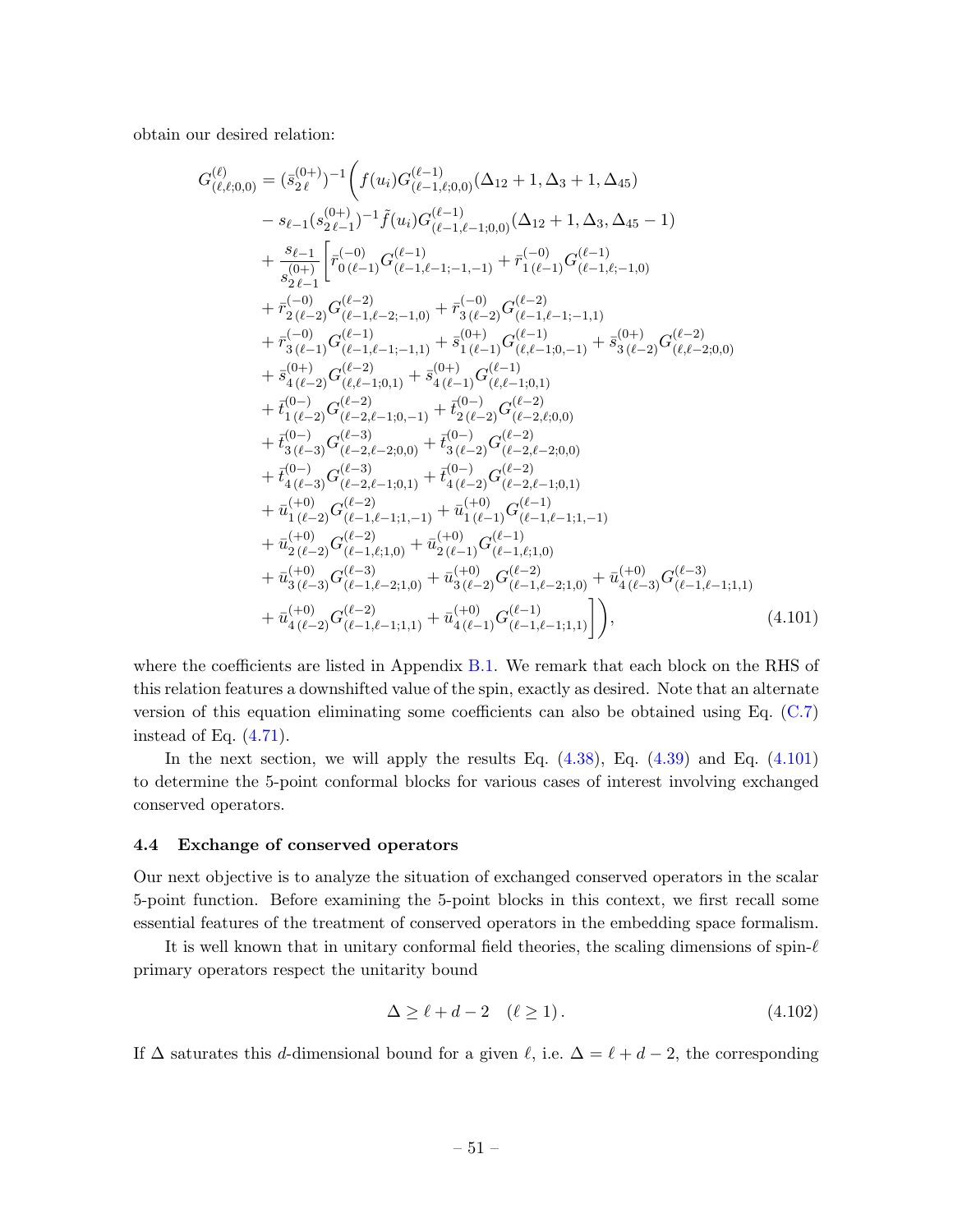operator is a conserved spin- $\ell$  primary. Prominent examples of conserved operators include the energy-momentum tensor (spin-2) and global symmetry currents (spin-1). In these cases, imposing the conservation condition serves to restrict the form of three- and higher-point functions beyond the constraints from conformal symmetry alone. The corresponding unitarity bound for scalars is

$$
\Delta \ge (d-2)/2. \tag{4.103}
$$

However, there is little motivation for analyzing the case of conserved scalars, since this bound is saturated exclusively by free fields.

A convenient consequence of the OPE is that requiring the satisfaction of the full set of 3-point function conservation conditions guarantees the automatic conservation of higherpoint functions. It is therefore sufficient to impose such constraints just at the level of the 3-point functions. Demanding operator conservation has the consequence that some 3-point coefficients  $\lambda_a$  in the sum Eq. [\(3.11\)](#page-17-0) are correlated with each other. Such relations among the coefficients imply that particular elementary structures that are a priori independent ultimately get merged into single overall structures. Subsequently, we convert the resulting constraints into relations among the corresponding structures inside the conformal block decomposition.

It was shown in [\[41\]](#page-103-1) how the conservation conditions could be fruitfully analyzed in the context of the index-free embedding space formalism. Let us assume that the conserved operator in question is at position  $X_i$  (with  $i = 1, 2, \text{ or } 3$ ) inside the 3-point function  $\langle \Phi_1(X_1; Z_1) \Phi_2(X_2; Z_2) \Phi_3(X_3; Z_3) \rangle$ . We define the divergence operator

<span id="page-52-0"></span>
$$
\partial_{X_i} \cdot D \equiv \frac{\partial}{\partial X_{iA}} D_A, \qquad (4.104)
$$

where  $D_A$  is the Todorov operator [\[60,](#page-104-0) [61\]](#page-104-1)

$$
D_A \equiv \left(\frac{d}{2} - 1 + Z_i \cdot \frac{\partial}{\partial Z_i}\right) \frac{\partial}{\partial Z_i^A} - \frac{1}{2} Z_{iA} \frac{\partial^2}{\partial Z_i \cdot \partial Z_i}.
$$
 (4.105)

We may readily accommodate the conservation condition by demanding that the action of the divergence operator  $\partial_{X_i} \cdot D$  on the 3-point function  $\langle \Phi_1(X_1; Z_1) \Phi_2(X_2; Z_2) \Phi_3(X_3; Z_3) \rangle$ given by Eq.  $(A.1)$  yields zero, assuming the presence of a conserved operator at the point  $(X_i; Z_i)$ . The conservation condition acts to restrict the possible structures appearing in a given 3-point function. These types of constraints were investigated in some detail in the embedding space setting in [\[41,](#page-103-1) [42,](#page-103-2) [62\]](#page-104-2).

We expect these constraints to imply that the constituent blocks in the complete linear combination of 5-point blocks are not all independent. A priori, the full contribution of the 5-point blocks for some particular values of  $(\Delta, \ell, \Delta', \ell')$  may be expressed in the following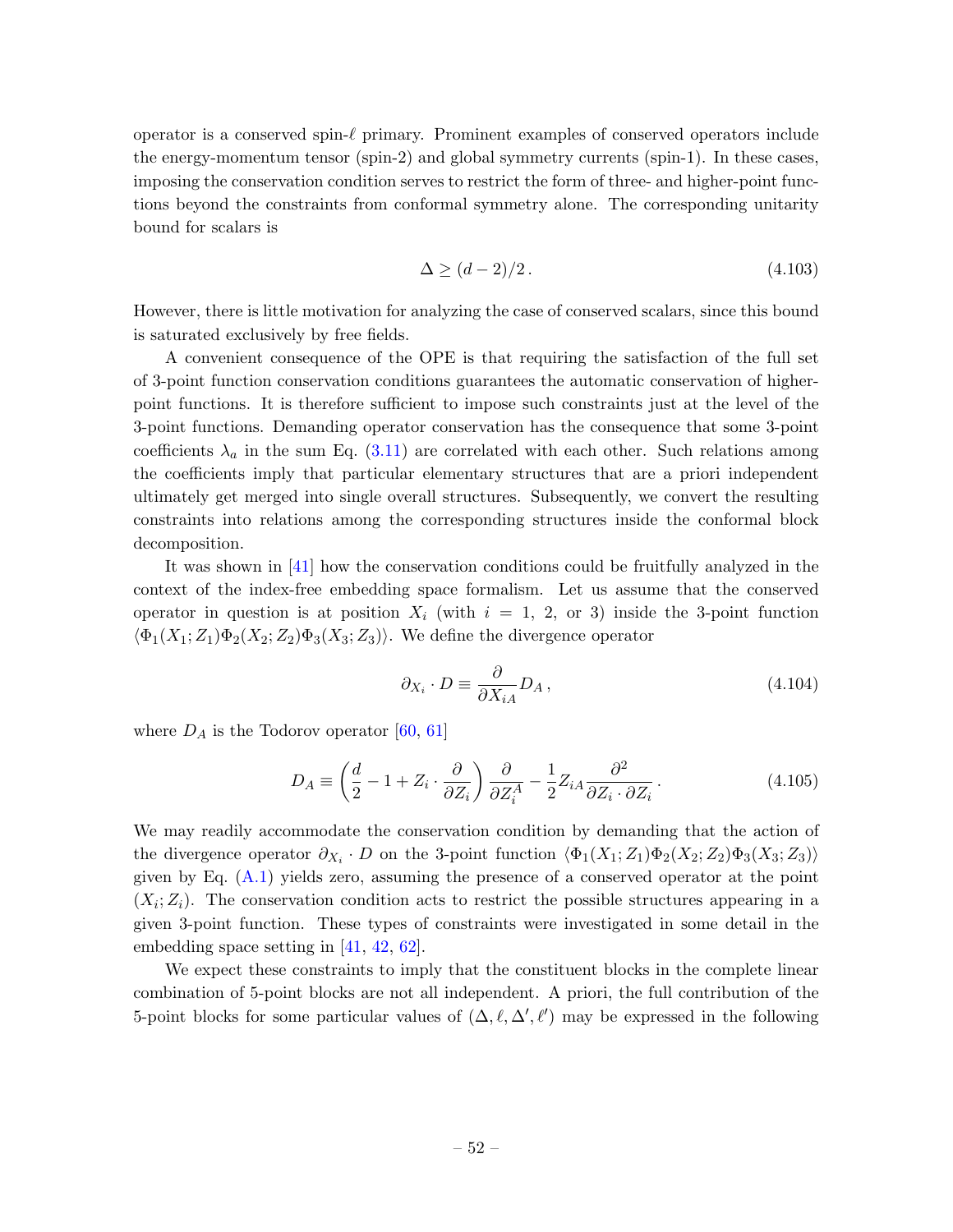$$
\sum_{n_{IJ}=0}^{\min(\ell,\ell')} \alpha_{n_{IJ}} W^{(n_{IJ})}_{\Delta,\ell,\Delta',\ell';\Delta_1,\Delta_2,\Delta_3,\Delta_4,\Delta_5},\tag{4.106}
$$

where  $W^{(n_{IJ})}_{\Lambda \ell \Lambda}$  $\Delta_{\beta,\beta,\Delta',\ell';\Delta_1,\Delta_2,\Delta_3,\Delta_4,\Delta_5}^{(n_{IJ})}(X_i)\propto G_{\Delta,\ell,\Delta'}^{(n_{IJ})}$  $\Delta,\ell,\Delta',\ell'(u_i)$ . Now, if we suppose that one of the exchanged operators is conserved, then there would be relations among the parameters  $\alpha_{n_1}$ , which would force some of these block structures to merge.

With this in mind, we now turn to the 5-point conformal blocks  $G_{\Lambda}^{(a)}$  $\mathcal{L}^{(a)}_{\Delta,\ell,\Delta',\ell'}(u_i)$ . We consider the constituent 3-point correlator  $\langle \mathcal{O}_{\Delta,\ell} \Phi_{\Delta_3} \mathcal{O}'_{\Delta',\ell'} \rangle$  and study various cases of interest. In particular, we take the exchanged operators  $(\mathcal{O}_{\Delta,\ell}, \mathcal{O}'_{\Delta',\ell'})$  to belong to the set  $\{(\phi, v^a), (\phi, T^{ab}), (v^a, v^b), (v^a, T^{bc}), (T^{ab}, T^{cd})\},$  where  $\phi, v^a$ , and  $T^{ab}$  represent scalars, spin-1 currents, and spin-2 tensors, respectively. In our analysis of these cases, we suppose that either one or both of the exchanged operators are conserved. In the examples below, we'll focus exclusively on parity-even structures and we'll adopt the notation  $Q_{(\ell,0,\ell')}(X_i;Z_i)$  for the 3-point functions in contracted form.

As a first example, let us begin by examining the case where both  $\mathcal{O}_{\Delta,\ell}$  and  $\mathcal{O}'_{\Delta',\ell'}$  are spin-1 currents so that  $\ell = 1$ ,  $\ell' = 1$ . For simplicity, we consider the symmetric situation, assuming that the currents are identical. Prior to imposing conservation, we expect to find two independent structures appearing in the 3-point function  $\langle v^a(X_1)\Phi_{\Delta_3}(X_2)v^b(X_3)\rangle$ . In particular, we have the two constituent 3-point structures  ${V_1V_3, H_{13}}$ . With this, the embedding space 3-point function in contracted form is given by

$$
Q_{(1,0,1)}(X_1, X_2, X_3; Z_1, Z_3) = \frac{\alpha V_1 V_3 + \beta H_{13}}{(X_{12})^{\frac{1}{2}(\Delta + \Delta_3 - \Delta')}(X_{13})^{\frac{1}{2}(\Delta + \Delta' - \Delta_3 + 2)}(X_{23})^{\frac{1}{2}(\Delta_3 + \Delta' - \Delta)}},
$$
\n(4.107)

where  $\alpha$  and  $\beta$  are a priori independent coefficients. Hereupon we impose conservation, assuming that both spin-1 currents are conserved so that  $\Delta = d - 1$ ,  $\Delta' = d - 1$ .

By symmetry, it is sufficient to impose conservation at  $X_1$ . Acting with the divergence operator Eq.  $(4.104)$  on the 3-point function Eq.  $(4.107)$ , one obtains

$$
(\partial_{X_1} \cdot D_{Z_1}) Q_{(1,0,1)}(X_1, X_2, X_3; Z_1, Z_3) \to \left(\frac{d}{2} - 1\right) \left(\alpha(d - 1 - \Delta_3) + \beta \Delta_3\right) \frac{V_3}{(X_{12})^{\frac{\Delta_3}{2}} (X_{13})^{d - \frac{\Delta_3}{2}} (X_{23})^{\frac{\Delta_3}{2}}}.
$$
\n(4.108)

After requiring current conservation, namely,

<span id="page-53-0"></span>
$$
(\partial_{X_1} \cdot D_{Z_1}) Q_{(1,0,1)}(X_1, X_2, X_3; Z_1, Z_3) = 0, \qquad (4.109)
$$

way: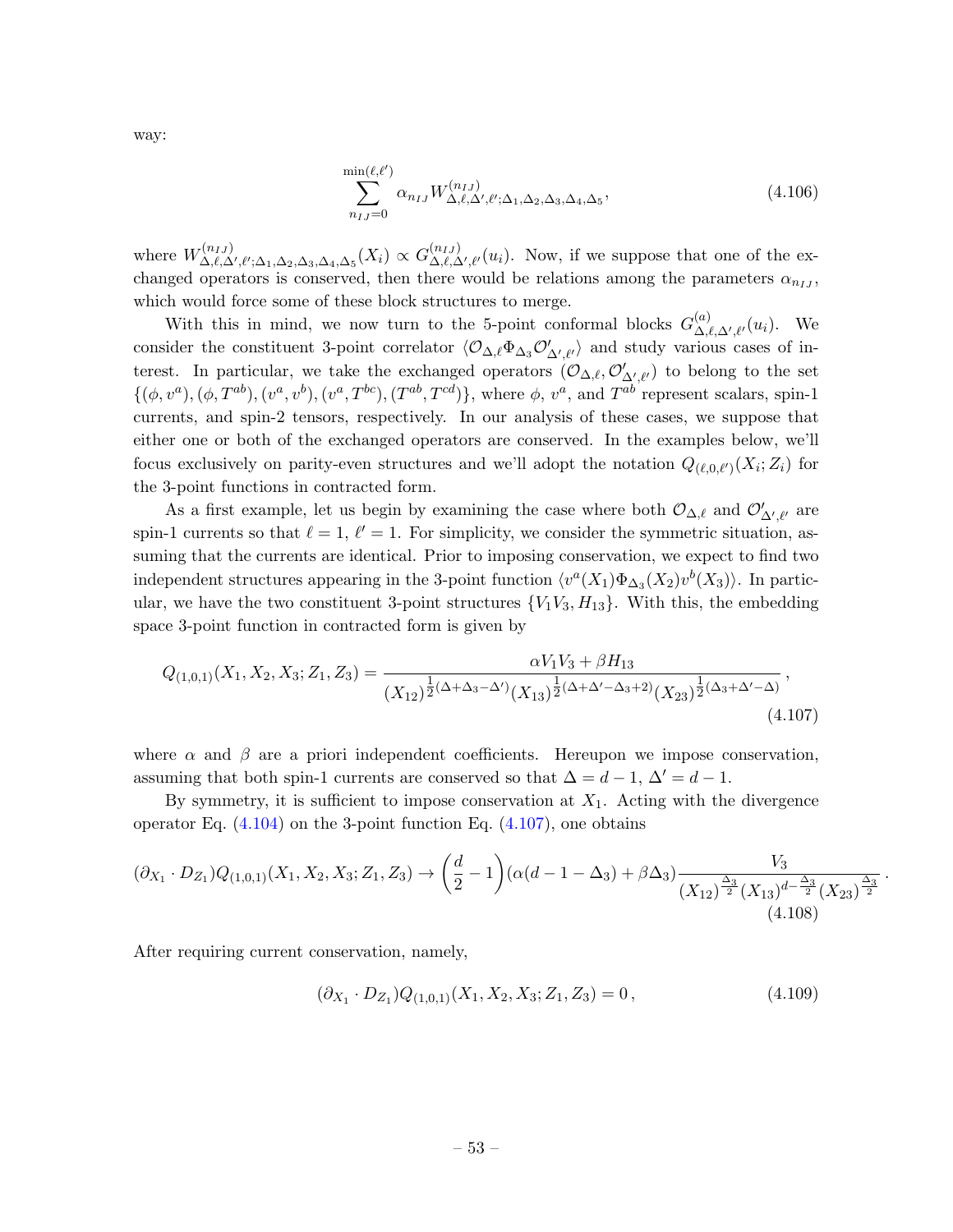it transpires that  $\alpha$  and  $\beta$  must be related to each other in the following way:

<span id="page-54-0"></span>
$$
\alpha(d - 1 - \Delta_3) + \beta \Delta_3 = 0 \Rightarrow \beta = -\frac{(d - 1 - \Delta_3)}{\Delta_3} \alpha.
$$
 (4.110)

At this point, we are left with the single structure

$$
Q_{(1,0,1)}(X_1, X_2, X_3; Z_1, Z_3) = \frac{\alpha \left( V_1 V_3 - \frac{(d-1-\Delta_3)}{\Delta_3} H_{13} \right)}{(X_{12})^{\frac{\Delta_3}{2}} (X_{13})^{d - \frac{\Delta_3}{2}} (X_{23})^{\frac{\Delta_3}{2}}},
$$
(4.111)

so that the number of independent structures drops from two to one. The two allowed structures  ${V_1V_3, H_{13}}$  still both appear, but they are no longer independent. Rather, they merge into one overall structure. If only one of the spin-1 operators is conserved, say  $\mathcal{O}_{\Delta,1}$  =  $\mathcal{O}_{d-1,1}$ , the result is the same, but in this case  $\mathcal{O}_{\Delta',1}$  carries an unrestricted value of the scaling dimension  $\Delta'$ , up to the unitarity bound. It is apparent from this example how the conservation condition can be directly implemented in the embedding space.

The relation Eq. [\(4.110\)](#page-54-0) thus serves to restrict the form of the 5-point conformal block for  $(\ell, \ell') = (1, 1)$  exchange to

$$
\sum_{n_{IJ}=0}^{1} \alpha_{n_{IJ}} W_{\Delta,1,\Delta',1;\Delta_1,\Delta_2,\Delta_3,\Delta_4,\Delta_5}^{(n_{IJ})}(X_i) =
$$
\n
$$
\alpha_0 \left( W_{d-1,1,d-1,1;\Delta_1,\Delta_1,\Delta_3,\Delta_4,\Delta_4}^{(0)}(X_i) - \frac{(d-1-\Delta_3)}{\Delta_3} W_{d-1,1,d-1,1;\Delta_1,\Delta_1,\Delta_3,\Delta_4,\Delta_4}^{(1)}(X_i) \right),
$$
\n(4.112)

where, for convenience we have written our expression in terms of  $W^{(n_{IJ})}_{\Lambda,\ell,\Lambda}$  $\Delta,\ell,\Delta',\ell';\Delta_1,\Delta_2,\Delta_3,\Delta_4,\Delta_5(X_i).$ Moreover, note that we must have  $\Delta_1 = \Delta_2$ ,  $\Delta_4 = \Delta_5$  due to the Ward identity constraints on  $\langle \phi_{\Delta_1} \phi_{\Delta_2} v^a \rangle$  and  $\langle v^b \phi_{\Delta_4} \phi_{\Delta_5} \rangle$ .

Next, we consider the case  $\ell = 0$ ,  $\ell' = 1$ , which gives us a (scalar)-(scalar)-(vector) 3-point function  $\langle \phi(X_1) \Phi_{\Delta_3}(X_2) v^b(X_3) \rangle$ . Clearly, there is only a single allowed structure, namely  $V_3$ . In particular, we have (in contracted form)

$$
Q_{(0,0,1)}(X_1, X_2, X_3; Z_3) = \frac{\alpha V_3}{(X_{12})^{\frac{1}{2}(\Delta + \Delta_3 - \Delta' - 1)} (X_{13})^{\frac{1}{2}(\Delta + \Delta' - \Delta_3 + 1)} (X_{23})^{\frac{1}{2}(\Delta_3 + \Delta' - \Delta + 1)}}.
$$
\n(4.113)

Assuming that the vector is a conserved current then constrains  $\Delta' = d - 1$ ,  $\Delta_3 = \Delta$ , and  $\Delta_4 = \Delta_5$ . In particular, imposing the conservation of  $\phi$  forces the dimension of the middle operator  $\Phi$  to match that of  $\phi$  due to the Ward identity constraint on  $\langle \phi \Phi_{\Delta_3} v^b \rangle$ . The block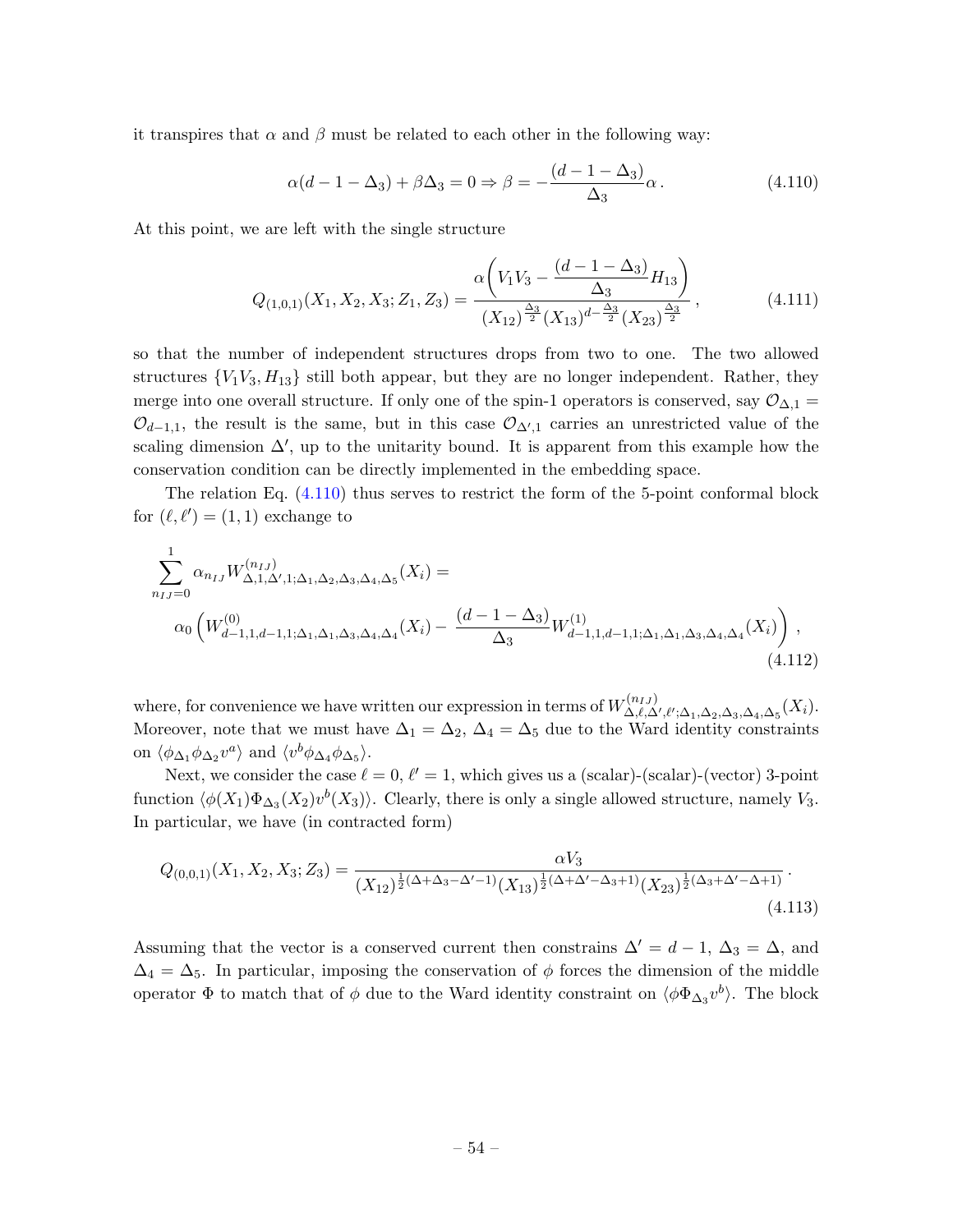is then restricted to the form

$$
\alpha_0 W_{\Delta,0,d-1,1;\Delta_1,\Delta_2,\Delta,\Delta_4,\Delta_4}^{(0)}(X_i). \tag{4.114}
$$

Next, we turn to the case of a (scalar)-(scalar)-(tensor) 3-point function  $\langle \phi(X_1) \Phi_{\Delta_3}(X_2) T^{ab}(X_3) \rangle$ , with  $\ell = 0, \ell' = 2$ . This time, we have the unique structure

$$
Q_{(0,0,2)}(X_1, X_2, X_3; Z_3) = \frac{\alpha V_3^2}{(X_{12})^{\frac{1}{2}(\Delta + \Delta_3 - \Delta' - 2)} (X_{13})^{\frac{1}{2}(\Delta + \Delta' - \Delta_3 + 2)} (X_{23})^{\frac{1}{2}(\Delta_3 + \Delta' - \Delta + 2)}}.
$$
\n(4.115)

If we demand that the tensor is conserved, we require that  $\Delta' = d$ . In addition, Ward identity constraints ensure that  $\Delta_3 = \Delta$  and  $\Delta_4 = \Delta_5$ . The allowed block then takes the form

$$
\alpha_0 W_{\Delta,0,d,2;\Delta_1,\Delta_2,\Delta,\Delta_4,\Delta_4}^{(0)}(X_i). \tag{4.116}
$$

Proceeding to another case of interest, we take  $\ell = 1$  and  $\ell' = 2$ . A priori, we find two independent tensor structures appearing, namely  ${V_1V_3^2, V_3H_{13}}$ . In particular, we have the (vector)-(scalar)-(tensor) 3-point function  $\langle v^A(X_1)\Phi_{\Delta_3}(X_2)T^{ab}(X_3)\rangle$ , which takes the contracted form

$$
Q_{(1,0,2)}(X_1, X_2, X_3; Z_1, Z_3) = \frac{\alpha V_1 V_3^2 + \beta V_3 H_{13}}{(X_{12})^{\frac{1}{2}(\Delta + \Delta_3 - \Delta' - 1)} (X_{13})^{\frac{1}{2}(\Delta + \Delta' - \Delta_3 + 3)} (X_{23})^{\frac{1}{2}(\Delta_3 + \Delta' - \Delta + 1)}}.
$$
\n(4.117)

This time, we find that imposing conservation of the vector  $v^a$  gives  $\Delta = d - 1$  and requires the linear combination

$$
Q_{(1,0,2)}(X_1, X_2, X_3; Z_1, Z_3) = \frac{\alpha}{(X_{12})^{\frac{1}{2}(d+\Delta_3-\Delta'-2)}(X_{13})^{\frac{1}{2}(d+\Delta'-\Delta_3+2)}(X_{23})^{\frac{1}{2}(\Delta_3+\Delta'-d+2)}} \times \left(V_1V_3^2 + \frac{\Delta'-\Delta_3}{\Delta'-\Delta_3-d}V_3H_{13}\right),
$$
\n(4.118)

which corresponds to the block

$$
\sum_{n_{IJ}=0}^{1} \alpha_{n_{IJ}} W_{\Delta,1,\Delta',2;\Delta_1,\Delta_2,\Delta_3,\Delta_4,\Delta_5}^{(n_{IJ})}(X_i) =
$$
\n
$$
\alpha_0 \left( W_{d-1,1\Delta',2;\Delta_1,\Delta_1,\Delta_3,\Delta_4,\Delta_4}^{(0)}(X_i) + \frac{\Delta' - \Delta_3}{\Delta' - \Delta_3 - d} W_{d-1,1,\Delta',2;\Delta_1,\Delta_1,\Delta_3,\Delta_4,\Delta_4}^{(1)}(X_i) \right).
$$
\n(4.119)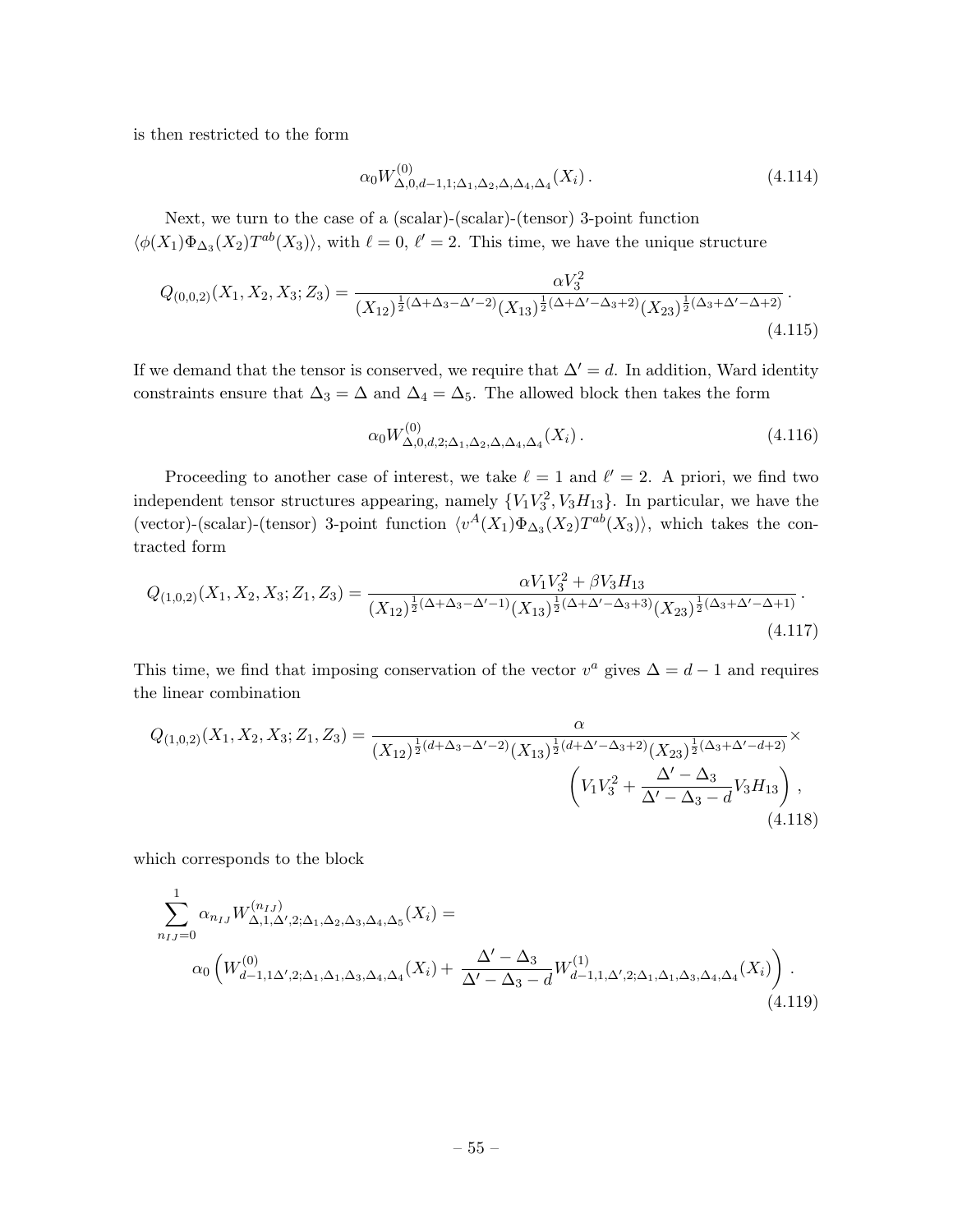On the other hand, demanding that the tensor  $T^{ab}$  is conserved fixes  $\Delta' = d$  and yields

$$
Q_{(1,0,2)}(X_1, X_2, X_3; Z_1, Z_3) = \frac{1}{(X_{12})^{\frac{1}{2}(\Delta + \Delta_3 - d - 1)} (X_{13})^{\frac{1}{2}(\Delta - \Delta_3 + d + 3)} (X_{23})^{\frac{1}{2}(\Delta_3 - \Delta + d + 1)}} \times \alpha \left( V_1 V_3^2 + \frac{2((d-1)(\Delta - \Delta_3) + 1)}{(d-2)(\Delta - \Delta_3 - d - 1)} V_3 H_{13} \right),
$$
\n(4.120)

which corresponds to

$$
\sum_{n_{IJ}=0}^{1} \alpha_{n_{IJ}} W_{\Delta,1,\Delta',1;\Delta_1,\Delta_2,\Delta_3,\Delta_4,\Delta_5}^{(n_{IJ})}(X_i) =
$$
\n
$$
\alpha_0 \left( W_{\Delta,1,d,1;\Delta_1,\Delta_1,\Delta_3,\Delta_4,\Delta_4}^{(0)}(X_i) + \frac{2((d-1)(\Delta-\Delta_3)+1)}{(d-2)(\Delta-\Delta_3-d-1)} W_{\Delta,1,d,1;\Delta_1,\Delta_1,\Delta_3,\Delta_4,\Delta_4}^{(1)}(X_i) \right).
$$
\n(4.121)

Note that requiring both conservation conditions simultaneously is only possible for the special values  $\Delta_3 = 2$  or  $\Delta_3 = d - 2$ .

Finally, we consider the nontrivial special case of  $\ell = 2, \ell' = 2$ , namely  $\langle T^{ab}\Phi_{\Delta_3}T^{cd}\rangle$ . Here  $\mathcal{O}_{\Delta,\ell}$  and  $\mathcal{O}'_{\Delta',\ell'}$  are both spin-2 tensors so that there are three independent tensor structures to begin with. In particular, we have  $\{V_1^2 V_3^2, H_{13} V_1 V_3, H_{13}^2\}$ , as these are the only allowed structures that are symmetric under the exchange of  $\{X_1, Z_1\}$ ,  $\{X_3, Z_3\}$ . In this case, imposing conservation at  $X_1$  (again, this is sufficient, by symmetry) results in the reduction of the three independent structures to just one, namely

$$
Q_{(2,0,2)}(X_1, X_2, X_3; Z_1, Z_3) = \frac{\alpha}{(d-2)(\Delta_3+2)} \frac{1}{(X_{12})^{\frac{\Delta_3}{2}} (X_{13})^{(d+2-\frac{\Delta_3}{2})} (X_{23})^{\frac{\Delta_3}{2}}} \times \left( V_1^2 V_3^2 - 2 (\Delta_3+2+d(d-(\Delta_3+1))) H_{13} V_1 V_3 + \left( (d-1)(\Delta_3-2d) + \frac{d(d-2)(d+1)}{\Delta_3} \right) H_{13}^2 \right), \tag{4.122}
$$

where we have fixed  $\Delta = d$  and  $\Delta' = d$ . Again, if only one of these is conserved, then the scaling dimension of the other is arbitrary (up to unitarity), but the final form of the 3-point function is the same. With both operators conserved, we obtain the block

$$
\sum_{n_{IJ}=0}^{2} \alpha_{n_{IJ}} W_{d,2;d,2;\Delta_1,\Delta_1,\Delta_3,\Delta_4,\Delta_4}^{(n_{IJ})} =
$$
\n
$$
\alpha_0 \left[ W_{d,2;d,2;\Delta_1,\Delta_1,\Delta_3,\Delta_4,\Delta_4}^{(0)} - \frac{2(\Delta_3 + 2 + d(d - (\Delta_3 + 1)))}{(\Delta_3 + 2)(d - 2)} W_{d,2;d,2;\Delta_1,\Delta_1,\Delta_3,\Delta_4,\Delta_4}^{(1)} + \frac{((d - 1)\Delta_3(\Delta_3 - 2d) + d(d - 2)(d + 1))}{\Delta_3(\Delta_3 + 2)(d - 2)} W_{d,2;d,2;\Delta_1,\Delta_1,\Delta_3,\Delta_4,\Delta_4}^{(2)} \right]
$$
\n(4.123)

.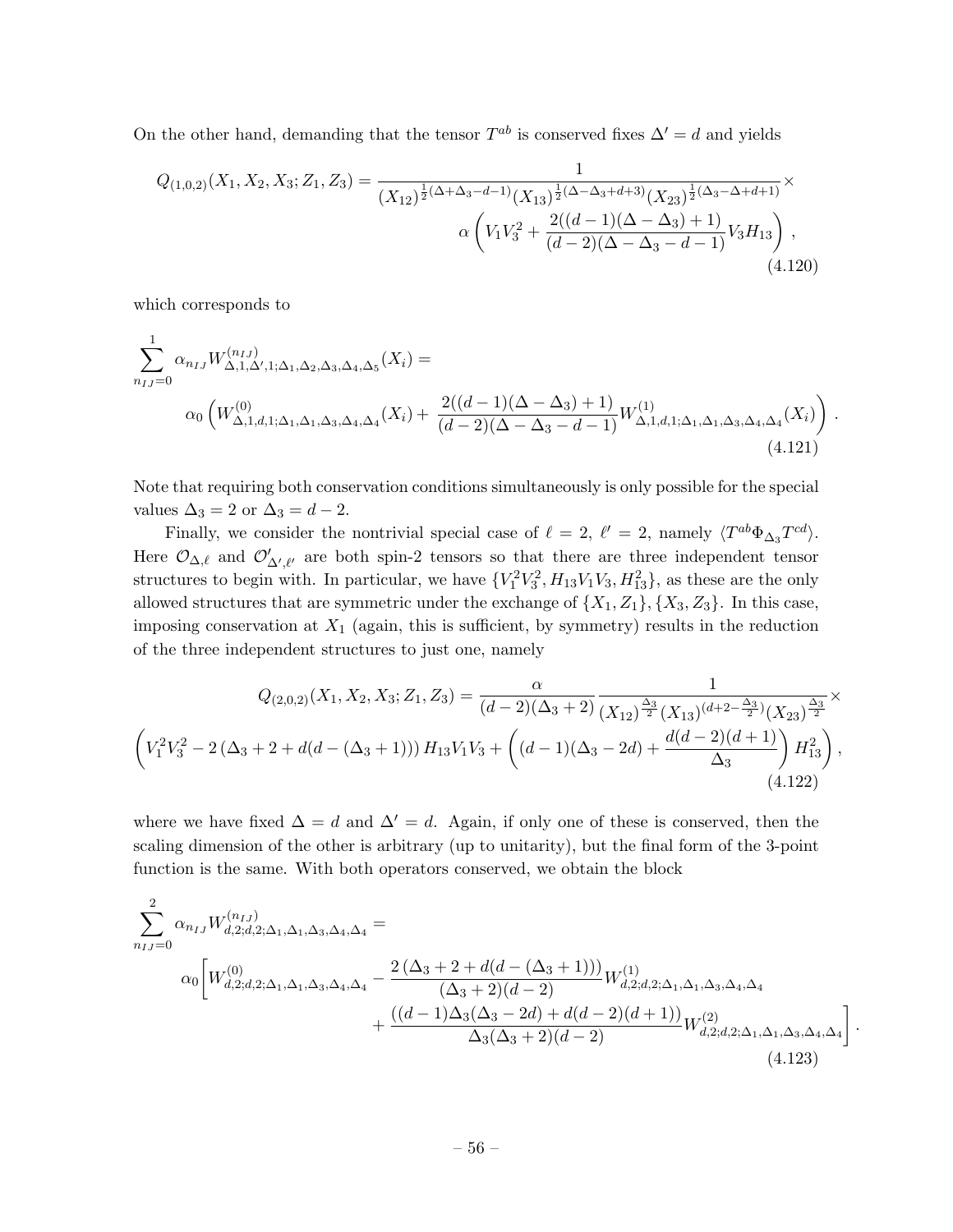In the following two sections, we consider promoting the middle external operator  $\Phi$  in our 5-point function to a spin-1 or a spin-2 operator, respectively. This will allow us to obtain conformal blocks for arbitrary symmetric traceless tensor exchange in the correlators  $\langle \phi_{\Delta_1}(X_1)\phi_{\Delta_2}(X_2)v^A(X_3)\phi_{\Delta_4}(X_4)\phi_{\Delta_5}(X_5)\rangle$  and  $\langle \phi_{\Delta_1}(X_1)\phi_{\Delta_2}(X_2)T^{AB}(X_3)\phi_{\Delta_4}(X_4)\phi_{\Delta_5}(X_5)\rangle$ , where  $v^A$  and  $T^{AB}$  each carries some dimension  $\Delta_3$  a priori. Throughout, we restrict our attention to parity-even correlators which exist in generic dimensions.

# 4.5 Promoting  $\Phi$  to a vector operator

We first undertake the case of the promotion of  $\Phi_{\Delta_3}$  to a vector operator. Our intention is to cast the result for  $(\mathcal{O}_{\Delta,\ell}, \mathcal{O}'_{\Delta',\ell'})$  exchange in this block exclusively in terms of seed blocks we already know, namely those appearing in the scalar 5-point function. In particular, we will write the resulting blocks in terms of a linear combination of some weight-shifting operators acting on the symmetric traceless exchange blocks appearing in scalar 5-point functions with shifted quantum numbers. That is, we expect to cast the final result in a differential basis.

We recall our definition of the 5-point symmetric traceless exchange conformal block, namely

$$
G^{(n_{IJ})}\Delta,\ell,\Delta',\ell'(u_i) \propto W^{(n_{IJ})}_{\Delta,\ell,\Delta',\ell';\Delta_1,\Delta_2,\Delta_3,\Delta_4,\Delta_5}(X_i)
$$
  
=  $\langle \phi_{\Delta_1}(X_1)\phi_{\Delta_2}(X_2)\mathcal{O}_{\Delta,\ell}\rangle \bowtie \langle \mathcal{O}_{\Delta,\ell}\Phi_{\Delta_3}(X_3)\mathcal{O}'_{\Delta',\ell'}\rangle^{(n_{IJ})} \bowtie \langle \mathcal{O}'_{\Delta',\ell'}\phi_{\Delta_4}(X_4)\phi_{\Delta_5}(X_5)\rangle,$   
(4.124)

where  $G_{\Lambda \ell}^{(n_{IJ})}$  $\Delta, \ell, \Delta', \ell'(u_i)$  and  $W^{(n_{IJ})}_{\Delta, \ell, \Delta'}$  $\Delta,\ell,\Delta',\ell';\Delta_1,\Delta_2,\Delta_3,\Delta_4,\Delta_5(X_i)$  are related by a 5-point external leg factor.

If we promote the middle scalar  $\Phi_{\Delta_3}$  to a vector operator  $v^A$ , we will take

$$
\langle \mathcal{O}_{\Delta,\ell}(X_1)\Phi_{\Delta_3}(X_2)\mathcal{O}'_{\Delta',\ell'}(X_3)\rangle \to \langle \mathcal{O}_{\Delta,\ell}(X_1)v^A(X_2)\mathcal{O}'_{\Delta',\ell'}(X_3)\rangle\,,\tag{4.125}
$$

where, for convenience, we have taken the positions of  $\mathcal{O}_{\Delta,\ell}$ ,  $\Phi_{\Delta_3}$ , and  $\mathcal{O}'_{\Delta',\ell'}$  to be  $X_1, X_2$ , and  $X_3$ , respectively.

This tells us that we need to map a (spin)-(scalar)-(spin) 3-point function to a (spin)- (vector)-(spin) one. There are three distinct classes of constituent 3-point tensor structures in this case. In particular, our basis of allowed structures is

$$
Q_{(\ell,1,\ell')}(X_1, X_2, X_3; Z_1, Z_2, Z_3) = \sum_{i=1}^3 \lambda_{i,n_{IJ}} Q_{(\ell,1,\ell')}^{(i,n_{IJ})},
$$
\n(4.126)

where  $n_{IJ}$  is a parameter that enumerates the various tensor structures, with

$$
Q_{(\ell,1,\ell')}^{(i,n_{IJ})} = \frac{q_{(\ell,1,\ell')}^{(i,n_{IJ})}}{(X_{12})^{\frac{1}{2}(\Delta+\Delta_3-\Delta'+\ell-\ell'+1)}(X_{13})^{\frac{1}{2}(\Delta-\Delta_3+\Delta'+\ell+\ell'-1)}(X_{23})^{\frac{1}{2}(-\Delta+\Delta_3+\Delta'-\ell+\ell'+1)}},\tag{4.127}
$$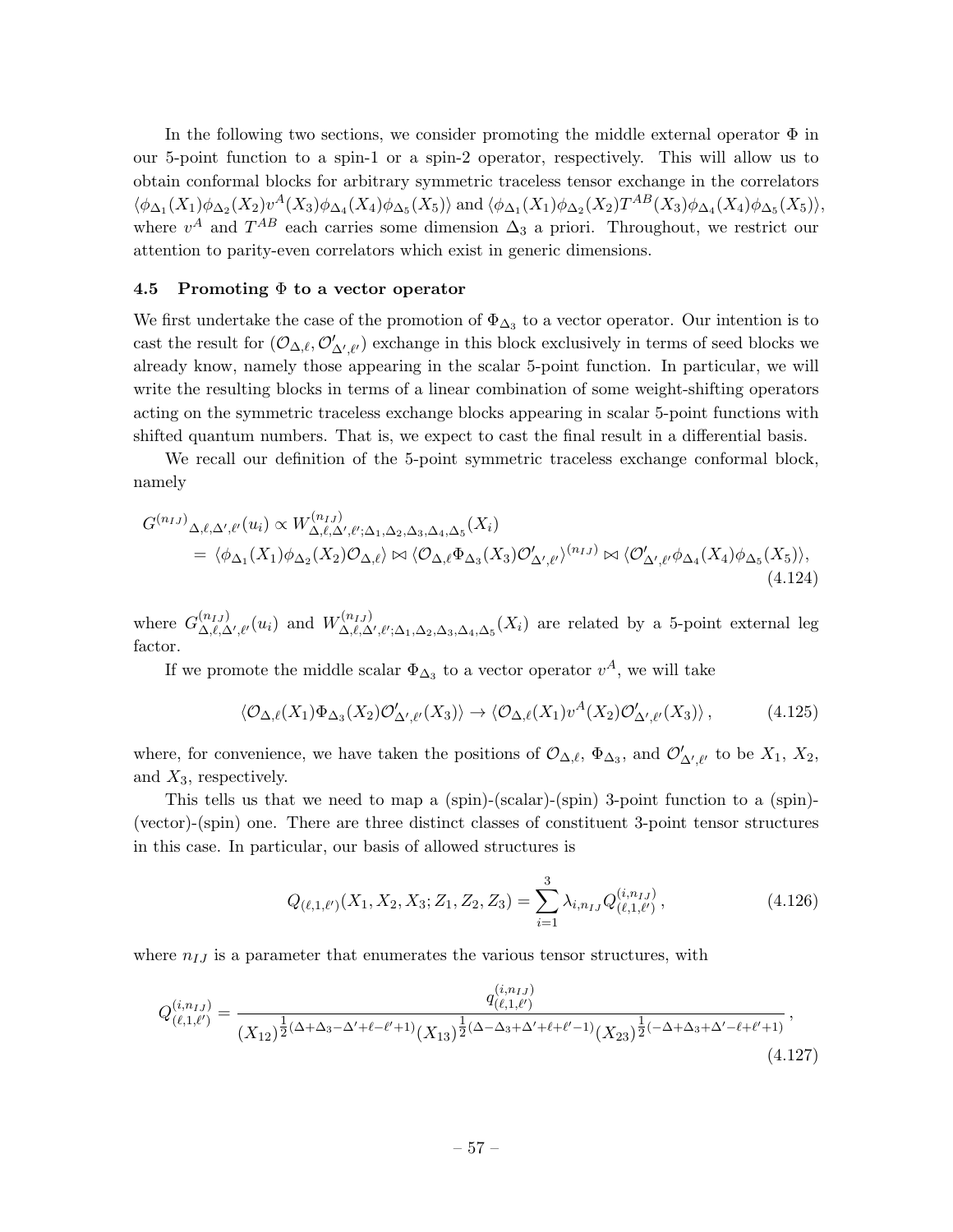where the structures  $q_{(\ell-1,\ell')}^{(i,n_{IJ})}$  $\binom{(i,n_{IJ})}{(\ell,1,\ell')}$  are given by

$$
q_{(\ell,1,\ell')}^{(1,n_{IJ})} = V_1^{\ell-n_{IJ}} V_2 V_3^{\ell'-n_{IJ}} H_{13}^{n_{IJ}},
$$
  
\n
$$
q_{(\ell,1,\ell')}^{(2,n_{IJ})} = V_1^{\ell-n_{IJ}} V_3^{(\ell'-1)-n_{IJ}} H_{13}^{n_{IJ}} H_{23},
$$
  
\n
$$
q_{(\ell,1,\ell')}^{(3,n_{IJ})} = V_1^{(\ell-1)-n_{IJ}} V_3^{\ell'-n_{IJ}} H_{12} H_{13}^{n_{IJ}}.
$$
\n(4.128)

We remark that the structures  $q_{(\ell_1,\ell_2)}^{(1,n_{IJ})}$  $(1,n_{IJ})$ ,  $q^{(2,n_{IJ})}_{(\ell,1,\ell')}$  $_{(\ell,1,\ell')}^{(2,n_{IJ})}$ , and  $q_{(\ell,1,\ell')}^{(3,n_{IJ})}$  $(\ell^{(3,n_{IJ})}_{(\ell,1,\ell')}$  exist for  $n_{IJ} \in [0, \min(\ell, \ell')]$ ,  $n_{IJ} \in [0, \min(\ell, \ell' - 1)],$  and  $n_{IJ} \in [0, \min(\ell - 1, \ell')]$ , respectively.

With this, we consider the quantity

$$
W^{(V)(i,n_{IJ})}_{\Delta,\ell;\Delta',\ell';\Delta_1,\Delta_2,\Delta_3,\Delta_4,\Delta_5} \equiv \langle \phi_{\Delta_1}(X_1)\phi_{\Delta_2}(X_2)\mathcal{O}_{\Delta,\ell} \rangle \bowtie \langle \mathcal{O}_{\Delta,\ell}v(X_3)\mathcal{O}_{\Delta',\ell'} \rangle^{(i,n_{IJ})} \bowtie \langle \mathcal{O}_{\Delta',\ell'}'\phi_{\Delta_4}(X_4)\phi_{\Delta_5}(X_5) \rangle ,
$$
\n(4.129)

where we have suppressed indices for brevity. Here  $i$  enumerates three classes of 3-point tensor structures for  $\langle \mathcal{O}_{\Delta,\ell} v(X_3) \mathcal{O}'_{\Delta',\ell'} \rangle$  and hence runs over  $i = 1, 2, 3$ , while  $n_{IJ}$  parametrizes different possible structures within each class.

We start by expressing the middle 3-point structure for some fixed  $i$  in terms of combinations of weight-shifting operators acting on  $\langle \mathcal{O}_{\Delta,\ell}(X_I) \Phi_{\Delta_3}(X_3) \mathcal{O}_{\Delta',\ell'}(X_J) \rangle^{(n_{IJ})}$ . Since the spin of the middle operator  $v = [\Delta_3, 1]$  is shifted up by 1 with respect to the original scalar  $\Phi = [\Delta_3, 0]$ , we may use either one of the combinations

$$
(\mathcal{D}_{X_I}^{(-0)} \cdot \mathcal{D}_{X_3}^{(0+)}) \text{ or } (\mathcal{D}_{X_J}^{(-0)} \cdot \mathcal{D}_{X_3}^{(0+)}),\n(\mathcal{D}_{X_I}^{(+0)} \cdot \mathcal{D}_{X_3}^{(0+)}) \text{ or } (\mathcal{D}_{X_J}^{(+0)} \cdot \mathcal{D}_{X_3}^{(0+)}),\n(\mathcal{D}_{X_I}^{(0-)} \cdot \mathcal{D}_{X_3}^{(0+)}) \text{ or } (\mathcal{D}_{X_J}^{(0-)} \cdot \mathcal{D}_{X_3}^{(0+)}),\n(\mathcal{D}_{X_I}^{(0+)} \cdot \mathcal{D}_{X_3}^{(0+)}) \text{ or } (\mathcal{D}_{X_J}^{(0+)} \cdot \mathcal{D}_{X_3}^{(0+)}).
$$
\n(4.130)

This list spans all the possible weight-shifting operators for the vector representation given in Eq. [\(3.2\)](#page-14-0). As these four operators form a differential basis for  $W = V$ , we expect to be able to construct the complete solution purely in terms of these objects. Note that it makes no difference whether we act with one of the operators of a given combination  $(\mathcal{D}_{X}^{(m)} \cdot \mathcal{D}_{X_3}^{(n)})$ at  $X = X_I$  or  $X = X_J$ . Both choices give equivalent results.

For example, for  $X = X_I$ , acting with each of the four independent combinations on the appropriately shifted 3-point structure, we straightforwardly obtain

<span id="page-58-0"></span>
$$
\begin{split} (\mathcal{D}_{X_3}^{(0+)} \cdot \mathcal{D}_{X_I}^{(-0)}) \langle \mathcal{O}_{\Delta+1,\ell}(X_I) \Phi_{\Delta_3}(X_3) \mathcal{O}_{\Delta',\ell'}(X_J) \rangle^{(n_{IJ})} \\ = \alpha_1 Q_{(\ell,1,\ell')}^{(1,n_{IJ})} + \beta_1 Q_{(\ell,1,\ell')}^{(2,n_{IJ})} + \gamma_1 Q_{(\ell,1,\ell')}^{(3,n_{IJ})}, \end{split} \tag{4.131}
$$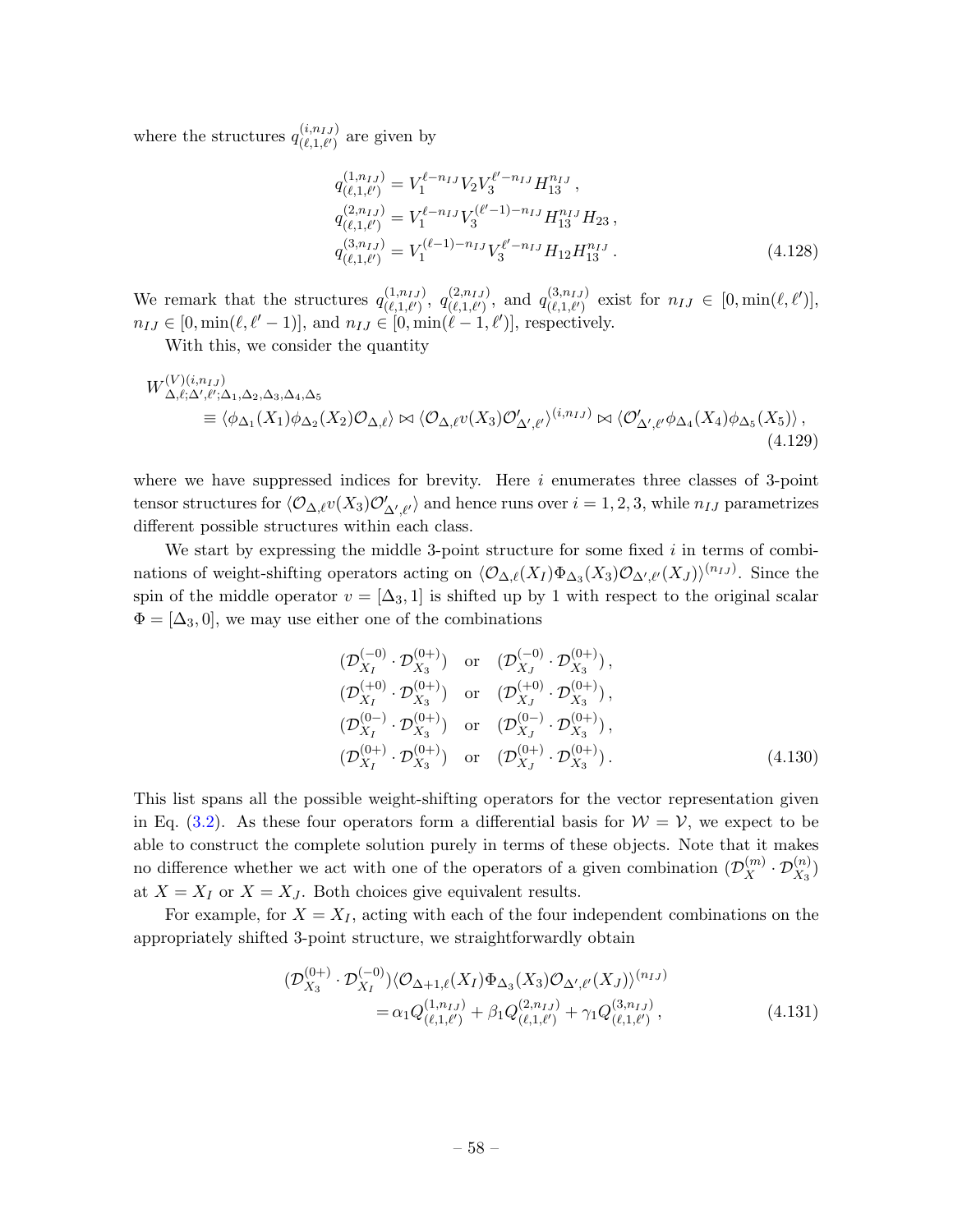<span id="page-59-1"></span>
$$
\begin{split} (\mathcal{D}_{X_3}^{(0+)} \cdot \mathcal{D}_{X_I}^{(0+)}) \langle \mathcal{O}_{\Delta,\ell-1}(X_I) \Phi_{\Delta_3}(X_3) \mathcal{O}_{\Delta',\ell'}(X_J) \rangle^{(n_{IJ})} \\ &= \alpha_2 Q_{(\ell,1,\ell')}^{(1,n_{IJ})} + \alpha_3 Q_{(\ell,1,\ell')}^{(1,n_{IJ}+1)} + \beta_2 Q_{(\ell,1,\ell')}^{(2,n_{IJ})} \\ &+ \beta_3 Q_{(\ell,1,\ell')}^{(2,n_{IJ}+1)} + \gamma_2 Q_{(\ell,1,\ell')}^{(3,n_{IJ})} + \gamma_3 Q_{(\ell,1,\ell')}^{(3,n_{IJ}+1)}, \end{split} \tag{4.132}
$$

<span id="page-59-0"></span>
$$
\begin{split} (\mathcal{D}_{X_3}^{(0+)} \cdot \mathcal{D}_{X_I}^{(0-)}) \langle \mathcal{O}_{\Delta,\ell+1}(X_I) \Phi_{\Delta_3}(X_3) \mathcal{O}_{\Delta',\ell'}(X_J) \rangle^{(n_{IJ})} \\ &= \alpha_4 Q_{(\ell,1,\ell')}^{(1,n_{IJ}-1)} + \alpha_5 Q_{(\ell,1,\ell')}^{(1,n_{IJ})} + \alpha_6 Q_{(\ell,1,\ell')}^{(1,n_{IJ}+1)} \\ &+ \beta_4 Q_{(\ell,1,\ell')}^{(2,n_{IJ}-1)} + \beta_5 Q_{(\ell,1,\ell')}^{(2,n_{IJ})} + \beta_6 Q_{(\ell,1,\ell')}^{(2,n_{IJ}+1)} \\ &+ \gamma_4 Q_{(\ell,1,\ell')}^{(3,n_{IJ}-1)} + \gamma_5 Q_{(\ell,1,\ell')}^{(3,n_{IJ})} + \gamma_6 Q_{(\ell,1,\ell')}^{(3,n_{IJ}+1)}, \end{split} \tag{4.133}
$$

and

$$
\begin{split} (\mathcal{D}_{X_3}^{(0+)} \cdot \mathcal{D}_{X_I}^{(+0)}) \langle \mathcal{O}_{\Delta-1,\ell}(X_I) \Phi_{\Delta_3}(X_3) \mathcal{O}_{\Delta',\ell'}(X_J) \rangle^{(n_{IJ})} \\ &= \alpha_7 Q_{(\ell,1,\ell')}^{(1,n_{IJ}-1)} + \alpha_8 Q_{(\ell,1,\ell')}^{(1,n_{IJ})} + \alpha_9 Q_{(\ell,1,\ell')}^{(1,n_{IJ}+1)} + \alpha_{10} Q_{(\ell,1,\ell')}^{(1,n_{IJ}+2)} \\ &+ \beta_7 Q_{(\ell,1,\ell')}^{(2,n_{IJ}-1)} + \beta_8 Q_{(\ell,1,\ell')}^{(2,n_{IJ})} + \beta_9 Q_{(\ell,1,\ell')}^{(2,n_{IJ}+1)} + \beta_{10} Q_{(\ell,1,\ell')}^{(2,n_{IJ}+2)} \\ &+ \gamma_7 Q_{(\ell,1,\ell')}^{(3,n_{IJ}-1)} + \gamma_8 Q_{(\ell,1,\ell')}^{(3,n_{IJ})} + \gamma_9 Q_{(\ell,1,\ell')}^{(3,n_{IJ}+1)} + \gamma_{10} Q_{(\ell,1,\ell')}^{(3,n_{IJ}+2)}, \end{split} \tag{4.134}
$$

where  $\alpha_i$ ,  $\beta_i$ ,  $\gamma_i$  are 6*j* coefficients that are functions of the parameters  $\{\Delta, \ell, \Delta', \ell', \Delta_3, n_{IJ}\}.$ 

Since there are only three independent 3-point structures, we just need three equations. For simplicity, we choose to restrict attention to the set Eq. [\(4.131\)](#page-58-0) - Eq. [\(4.133\)](#page-59-0). The relevant coefficients  $\alpha_j$ ,  $\beta_j$ ,  $\gamma_j$  for  $j = 1, \ldots, 6$  are listed in Appendix [D.](#page-88-0) We may now reuse these multiple times to generate a system of equations involving  $Q_{(\ell_1,\ell_1)}^{(i,n_{IJ}-1)}$  $(a_{i,n_I,J}-1), Q_{(\ell,1,\ell')}^{(i,n_{IJ})}$ , and  $Q_{(\ell,1,\ell')}^{(i,n_{IJ}+1)}$  $\frac{(i, n_{IJ}+1)}{(\ell,1,\ell')}$ where  $i = 1, 2, 3$ .

In particular, we have three equations from Eq. [\(4.131\)](#page-58-0). These feature

$$
Q_{(\ell,1,\ell')}^{(i,n_{IJ}-1)}; \quad Q_{(\ell,1,\ell')}^{(i,n_{IJ})}; \quad Q_{(\ell,1,\ell')}^{(i,n_{IJ}+1)}.
$$
\n(4.135)

Further, from Eq. [\(4.132\)](#page-59-1) we have two equations containing

$$
Q_{(\ell,1,\ell')}^{(i,n_{IJ}-1)}, Q_{(\ell,1,\ell')}^{(i,n_{IJ})}; \quad Q_{(\ell,1,\ell')}^{(i,n_{IJ})}, Q_{(\ell,1,\ell')}^{(i,n_{IJ}+1)}.
$$
\n(4.136)

Next, from Eq. [\(4.133\)](#page-59-0), we have just one equation involving

$$
Q_{(\ell,1,\ell')}^{(i,n_{IJ}-1)}, Q_{(\ell,1,\ell')}^{(i,n_{IJ})}, Q_{(\ell,1,\ell')}^{(i,n_{IJ}+1)}.
$$
\n(4.137)

We note that there are nine 3-point structures appearing here, namely

$$
Q_{(\ell,1,\ell')}^{(i,n_{IJ}-1)}, Q_{(\ell,1,\ell')}^{(i,n_{IJ})}, Q_{(\ell,1,\ell')}^{(i,n_{IJ}+1)}, \qquad i = 1,2,3.
$$
 (4.138)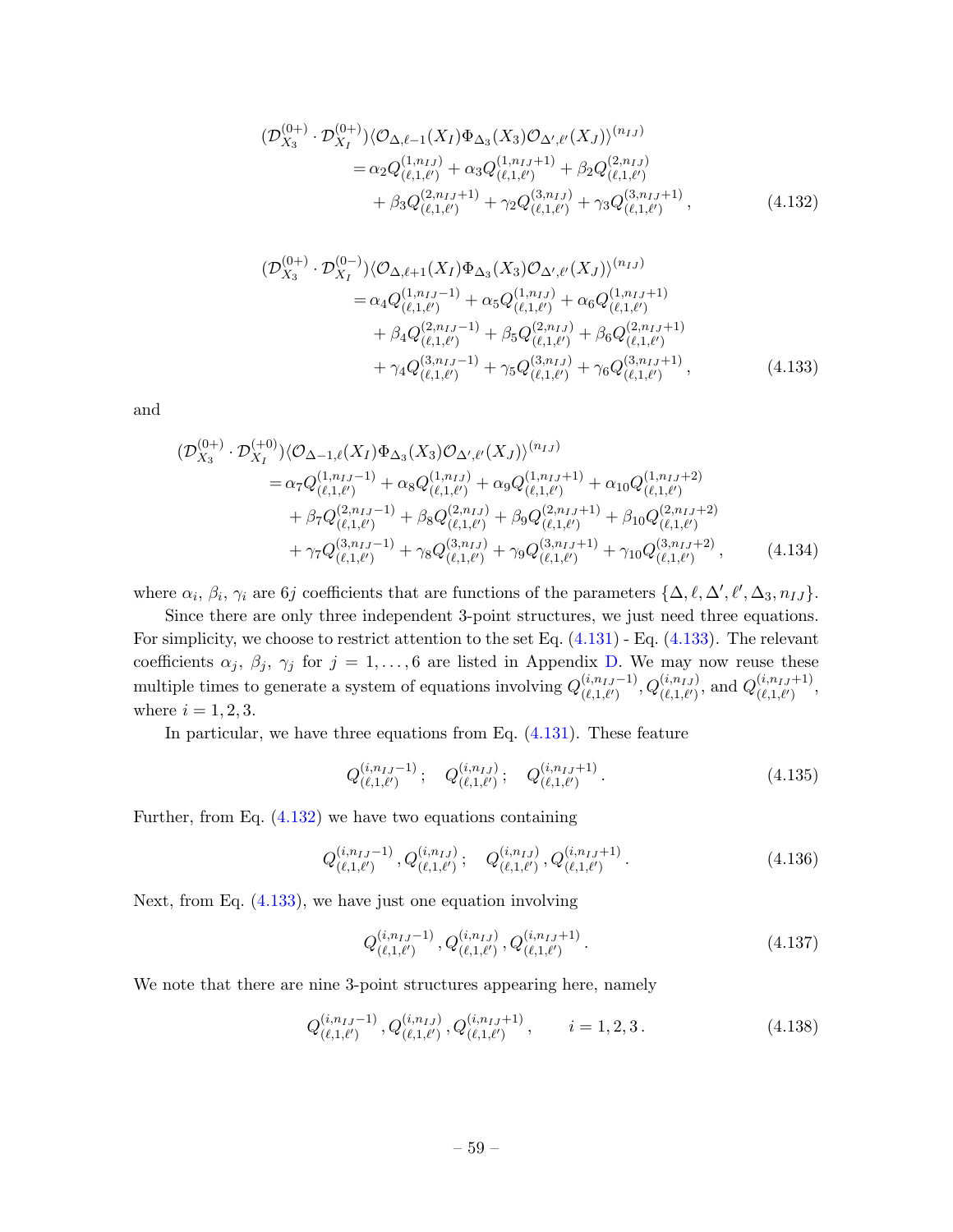To determine the structures of interest, we first apply Eq. [\(4.131\)](#page-58-0) to solve for  $Q_{(\ell_1,\ell_1)}^{(1,n_{IJ})}$  $\overset{(1, n_{IJ})}{(\ell, 1, \ell')}$ We then generate the corresponding relations for  $Q_{(\ell_1,\ell_1)}^{(1,n_{IJ}-1)}$  $\binom{(1,n_{IJ}-1)}{(\ell,1,\ell')}$  and  $Q^{(1,n_{IJ}+1)}_{(\ell,1,\ell')}$  $\begin{bmatrix} (1,n_I J+1) \\ (l,1,l') \end{bmatrix}$ . Upon inserting these relations inside Eq. [\(4.132\)](#page-59-1), many cancellations occur and we are left with an explicit expression for  $Q^{(3,n_{IJ})}_{(\ell+1,\ell')}$  $(\ell,1,\ell')$  in terms of the structures where  $\Phi$  is a scalar.

Further, we may then substitute these results inside the last equation, namely Eq.  $(4.133)$ , which leads to a recursive relation for  $Q^{(2,n_{IJ})}_{(\ell_1,\ell_1)}$  $(2,n_{IJ})$  in terms of  $Q^{(2,n_{IJ}+1)}_{(\ell,1,\ell')}$  $(\ell,1,\ell')^{(2,n_{IJ}+1)}$ , which terminates at  $n_{IJ} = \min(\ell, \ell'-1)$ . Thereafter, we may apply this equation to recursively determine  $Q_{(\ell,1,\ell')}^{(2,n_{IJ})}$  $\overset{(\mathcal{L},n_{IJ})}{(\ell,1,\ell')}$ In particular, we find

$$
Q_{(\ell,1,\ell')}^{(1,n_{IJ})} = \frac{(\ell'-n_{IJ})}{\Delta' - \Delta + \Delta_3 - \ell' + \ell - 1} Q_{(\ell,1,\ell')}^{(2,n_{IJ})} + a_1(\mathcal{D}_{X_3}^{(0+)}\cdot \mathcal{D}_{X_I}^{(0+)})\langle \mathcal{O}_{\Delta,\ell-1}(X_I)\Phi_{\Delta_3}(X_3)\mathcal{O}_{\Delta',\ell'}(X_J)\rangle^{(n_{IJ})} + a_2(\mathcal{D}_{X_3}^{(0+)}\cdot \mathcal{D}_{X_I}^{(-0)})\langle \mathcal{O}_{\Delta+1,\ell}(X_I)\Phi_{\Delta_3}(X_3)\mathcal{O}_{\Delta',\ell'}(X_J)\rangle^{(n_{IJ}+1)} + a_3(\mathcal{D}_{X_3}^{(0+)}\cdot \mathcal{D}_{X_I}^{(-0)})\langle \mathcal{O}_{\Delta+1,\ell}(X_I)\Phi_{\Delta_3}(X_3)\mathcal{O}_{\Delta',\ell'}(X_J)\rangle^{(n_{IJ})}.
$$
(4.139)

Next, we have

<span id="page-60-1"></span>
$$
Q_{(\ell,1,\ell')}^{(3,n_{IJ})} = c_1(\mathcal{D}_{X_3}^{(0+)} \cdot \mathcal{D}_{X_I}^{(-0)}) \langle \mathcal{O}_{\Delta+1,\ell}(X_I) \Phi_{\Delta_3}(X_3) \mathcal{O}_{\Delta',\ell'}(X_J) \rangle^{(n_{IJ})} + c_2(\mathcal{D}_{X_3}^{(0+)} \cdot \mathcal{D}_{X_I}^{(-0)}) \langle \mathcal{O}_{\Delta+1,\ell}(X_I) \Phi_{\Delta_3}(X_3) \mathcal{O}_{\Delta',\ell'}(X_J) \rangle^{(n_{IJ}+1)} + c_3(\mathcal{D}_{X_3}^{(0+)} \cdot \mathcal{D}_{X_I}^{(0+)}) \langle \mathcal{O}_{\Delta,\ell-1}(X_I) \Phi_{\Delta_3}(X_3) \mathcal{O}_{\Delta',\ell'}(X_J) \rangle^{(n_{IJ})}.
$$
(4.140)

Finally, we have

<span id="page-60-0"></span>
$$
Q_{(\ell,1,\ell')}^{(2,n_{IJ})} = \frac{(n_{IJ} - \ell) (n_{IJ} - \ell' + 1)}{(n_{IJ} + 1) (\Delta' - \Delta + \Delta_3 - 2n_{IJ} + \ell' + \ell - 1)} Q_{(\ell,1,\ell')}^{(2,n_{IJ}+1)} + b_1 (\mathcal{D}_{X_3}^{(0+)}\cdot \mathcal{D}_{X_I}^{(-0)}) \langle \mathcal{O}_{\Delta+1,\ell}(X_I)\Phi_{\Delta_3}(X_3)\mathcal{O}_{\Delta',\ell'}(X_J) \rangle^{(n_{IJ}+2)} + b_2 (\mathcal{D}_{X_3}^{(0+)}\cdot \mathcal{D}_{X_I}^{(0-)}) \langle \mathcal{O}_{\Delta,\ell+1}(X_I)\Phi_{\Delta_3}(X_3)\mathcal{O}_{\Delta',\ell'}(X_J) \rangle^{(n_{IJ}+1)} + b_3 (\mathcal{D}_{X_3}^{(0+)}\cdot \mathcal{D}_{X_I}^{(0+)}) \langle \mathcal{O}_{\Delta,\ell-1}(X_I)\Phi_{\Delta_3}(X_3)\mathcal{O}_{\Delta',\ell'}(X_J) \rangle^{(n_{IJ})} + b_4 (\mathcal{D}_{X_3}^{(0+)}\cdot \mathcal{D}_{X_I}^{(0+)}) \langle \mathcal{O}_{\Delta,\ell-1}(X_I)\Phi_{\Delta_3}(X_3)\mathcal{O}_{\Delta',\ell'}(X_J) \rangle^{(n_{IJ}+1)} + b_5 (\mathcal{D}_{X_3}^{(0+)}\cdot \mathcal{D}_{X_I}^{(-0)}) \langle \mathcal{O}_{\Delta+1,\ell}(X_I)\Phi_{\Delta_3}(X_3)\mathcal{O}_{\Delta',\ell'}(X_J) \rangle^{(n_{IJ})} + b_6 (\mathcal{D}_{X_3}^{(0+)}\cdot \mathcal{D}_{X_I}^{(-0)}) \langle \mathcal{O}_{\Delta+1,\ell}(X_I)\Phi_{\Delta_3}(X_3)\mathcal{O}_{\Delta',\ell'}(X_J) \rangle^{(n_{IJ}+1)}.
$$
(4.141)

The coefficients in these formulas are all given explicitly in Appendix [E.](#page-92-0)

We observe that this is an increasing recursion relation in  $n_{IJ}$  for  $Q_{(\ell,1,\ell')}^{(2,n_{IJ})}$  $\binom{(2,n_{IJ})}{(\ell,1,\ell')}$ . It is evident that the coefficient of  $Q_{(\ell_1,\ell_2)}^{(2,n_{IJ}+1)}$  $(\ell,1,\ell')$  vanishes identically for  $n_{IJ} = \min(\ell, \ell' - 1)$ . Hence, we may first determine the form of  $Q_{(\ell_1,\ell)}^{(2,\min(\ell,\ell'-1))}$  $(\ell,1,\ell')$  and then apply Eq. [\(4.141\)](#page-60-0) to extract the remaining structures  $Q^{(2,n_{IJ})}_{(\ell-1,\ell\ell')}$  $\sum_{(\ell,1,\ell')}^{(2,n_{IJ})}$  for  $0 \leq n_{IJ} < \min(\ell, \ell'-1)$ .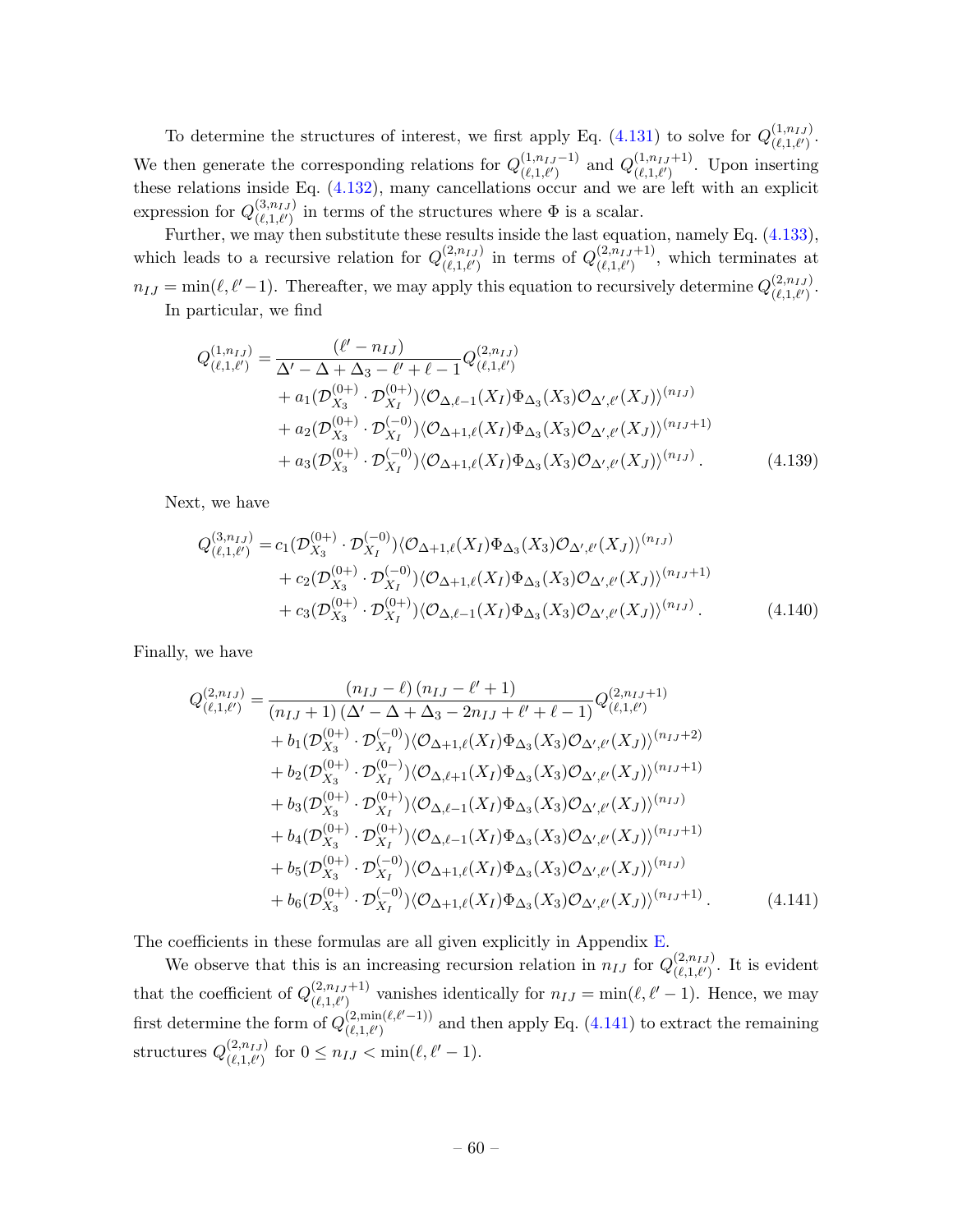At this stage, we have expressed each of  $Q_{(\ell_1,\ell_1)}^{(1,n_{IJ})}$  $_{(\ell,1,\ell')}^{(1,n_{IJ})},\ Q_{(\ell,1,\ell')}^{(2,n_{IJ})}$  $_{(\ell,1,\ell')}^{(2,n_{IJ})}$ , and  $Q_{(\ell,1,\ell')}^{(3,n_{IJ})}$  $\binom{(3,n_{IJ})}{(\ell,1,\ell')}$  in terms of the structures

$$
\begin{array}{ll}\n(\mathcal{D}_{X_3}^{(0+)} \cdot \mathcal{D}_{X_I}^{(-0)}) \langle \mathcal{O}_{\Delta+1,\ell}(X_I) \Phi_{\Delta_3}(X_3) \mathcal{O}_{\Delta',\ell'}(X_J) \rangle^{(n_{IJ})}, \\
(\mathcal{D}_{X_3}^{(0+)} \cdot \mathcal{D}_{X_I}^{(0+)}) \langle \mathcal{O}_{\Delta,\ell-1}(X_I) \Phi_{\Delta_3}(X_3) \mathcal{O}_{\Delta',\ell'}(X_J) \rangle^{(n_{IJ})}, \\
(\mathcal{D}_{X_3}^{(0+)} \cdot \mathcal{D}_{X_I}^{(0-)}) \langle \mathcal{O}_{\Delta,\ell+1}(X_I) \Phi_{\Delta_3}(X_3) \mathcal{O}_{\Delta',\ell'}(X_J) \rangle^{(n_{IJ})}.\n\end{array} \tag{4.142}
$$

We next remark that we may invoke the integration-by-parts rule Eq.  $(3.32)$  to rewrite each of these as

$$
\langle \phi_{\Delta_1}(X_1)\phi_{\Delta_2}(X_2)\mathcal{O}_{\Delta,\ell} \rangle \bowtie (\mathcal{D}_{X_3}^{(0+)} \cdot \mathcal{D}_{X_1}^{(-0)}) \langle \mathcal{O}_{\Delta+1,\ell}(X_I)\Phi_{\Delta_3}(X_3)\mathcal{O}_{\Delta',\ell'}(X_J) \rangle^{(n_{IJ})}
$$
  
=  $C_{(-0)(+0)}\mathcal{D}_{X_3}^{(0+)}\langle \phi_{\Delta_1}(X_1)\phi_{\Delta_2}(X_2)\mathcal{D}_{X_I}^{(+0)A}\mathcal{O}_{\Delta,\ell}(X_I) \rangle \bowtie \langle \mathcal{O}_{\Delta+1,\ell}\Phi_{\Delta_3}(X_3)\mathcal{O}_{\Delta',\ell'} \rangle^{(n_{IJ})},$   
(4.143)

$$
\langle \phi_{\Delta_1}(X_1)\phi_{\Delta_2}(X_2)\mathcal{O}_{\Delta,\ell} \rangle \bowtie (\mathcal{D}_{X_3}^{(0+)} \cdot \mathcal{D}_{X_1}^{(0+)}) \langle \mathcal{O}_{\Delta,\ell-1}(X_I)\Phi_{\Delta_3}(X_3)\mathcal{O}_{\Delta',\ell'}(X_J) \rangle^{(n_{IJ})}
$$
  
=  $C_{(0+)(0-)}\mathcal{D}_{X_3\Lambda}^{(0+)} \langle \phi_{\Delta_1}(X_1)\phi_{\Delta_2}(X_2)\mathcal{D}_{X_I}^{(0-)}\mathcal{O}_{\Delta,\ell}(X_I) \rangle \bowtie \langle \mathcal{O}_{\Delta,\ell-1}\Phi_{\Delta_3}(X_3)\mathcal{O}_{\Delta',\ell'} \rangle^{(n_{IJ})},$   
(4.144)

$$
\langle \phi_{\Delta_1}(X_1)\phi_{\Delta_2}(X_2)\mathcal{O}_{\Delta,\ell} \rangle \bowtie (\mathcal{D}_{X_3}^{(0+)} \cdot \mathcal{D}_{X_I}^{(0-)}) \langle \mathcal{O}_{\Delta,\ell+1}(X_I)\Phi_{\Delta_3}(X_3)\mathcal{O}_{\Delta',\ell'}(X_J) \rangle^{(n_{IJ})}
$$
  
=  $C_{(0-)(0+)}\mathcal{D}_{X_3A}^{(0+)} \langle \phi_{\Delta_1}(X_1)\phi_{\Delta_2}(X_2)\mathcal{D}_{X_I}^{(0+)}\mathcal{O}_{\Delta,\ell}(X_I) \rangle \bowtie \langle \mathcal{O}_{\Delta,\ell+1}\Phi_{\Delta_3}(X_3)\mathcal{O}_{\Delta',\ell'} \rangle^{(n_{IJ})},$   
(4.145)

where the relevant 2-point  $6j$  symbols are given by

$$
C_{(-0)(+0)} = \frac{1}{2(\Delta - 1)(d - 2(\Delta + 1))(\Delta + \ell)(d - \Delta + \ell - 2)},
$$
  
\n
$$
C_{(0+)(0-)} = -\frac{\Delta + \ell - 1}{\ell(d + 2\ell - 4)(d - \Delta + \ell - 2)},
$$
  
\n
$$
C_{(0-)(0+)} = -\frac{(\ell + 1)(d + 2\ell - 2)(d - \Delta + \ell - 1)}{\Delta + \ell}.
$$
\n(4.146)

At this point, one of the weight shifting operators acts on the 3-point structure  $\langle \phi_{\Delta_1}(X_1)\phi_{\Delta_2}(X_2)\mathcal{O}_{\Delta,\ell}\rangle$ , which is of the type (scalar)-(scalar)-(spin) and hence unique. We may therefore use the alter-native crossing relation Eq. [\(3.21\)](#page-20-0) to rewrite each of the pieces  $\mathcal{D}_{X}^{(\delta\Delta,\delta\ell)A}$  $\langle \chi_I^{\mathfrak{b} \Delta,\mathfrak{b} \ell} \rangle^{A} \langle \phi_{\Delta_1}(X_1) \phi_{\Delta_2}(X_2) \mathcal{O}_{\Delta - \delta \Delta, \ell - \delta \ell}(X_I) \rangle$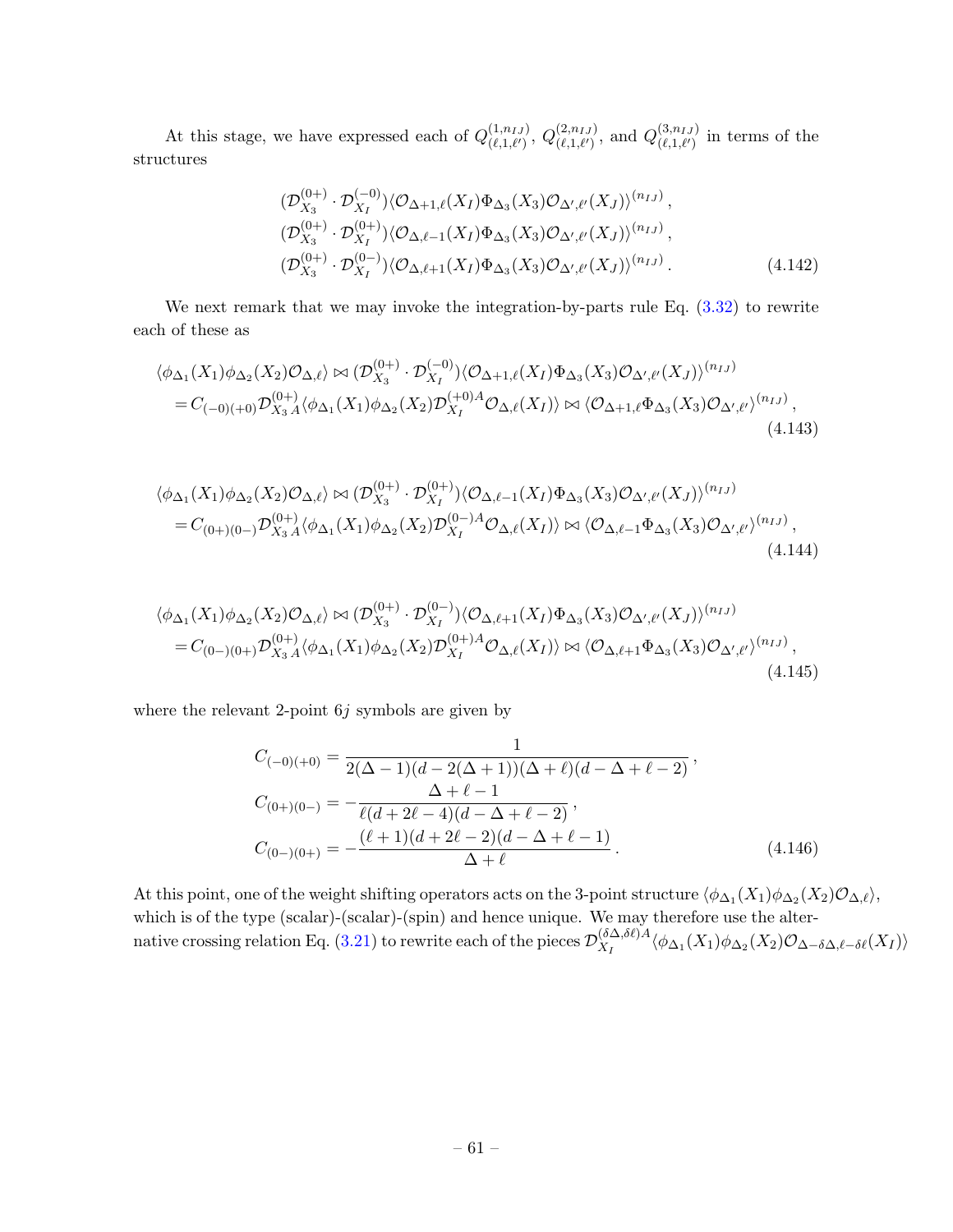in the following way:

$$
\mathcal{D}_{X_I}^{(\delta\Delta,\delta\ell)A}\langle\mathcal{O}_{\Delta_1}(X_1)\mathcal{O}_{\Delta_2}(X_2)\mathcal{O}_{\Delta-\delta\Delta,\ell-\delta\ell}(X_I)\rangle=F_{(+0)}^{(\delta\Delta,\delta\ell)}\big(\mathcal{D}_{X_1}^{(+0)A}\langle\phi_{\Delta_1-1}(X_1)\phi_{\Delta_2}(X_2)\mathcal{O}_{\Delta,\ell}(X_I)\rangle+(-1)^{\delta\ell}\mathcal{D}_{X_2}^{(+0)A}\langle\phi_{\Delta_1}(X_1)\phi_{\Delta_2-1}(X_2)\mathcal{O}_{\Delta,\ell}(X_I)\rangle\big)+F_{(-0)}^{(\delta\Delta,\delta\ell)}\big(\mathcal{D}_{X_1}^{(-0)A}\langle\phi_{\Delta_1+1}(X_1)\phi_{\Delta_2}(X_2)\mathcal{O}_{\Delta,\ell}(X_I)\rangle+(-1)^{\delta\ell}\mathcal{D}_{X_2}^{(-0)A}\langle\phi_{\Delta_1}(X_1)\phi_{\Delta_2+1}(X_2)\mathcal{O}_{\Delta,\ell}(X_I)\rangle\big).
$$
\n(4.147)

Equipped with this, we conclude that in order to obtain the corresponding conformal blocks from Eq.  $(4.139)$  - Eq.  $(4.141)$ , we must make the replacements

$$
\begin{split}\n(\mathcal{D}_{X_3}^{(0+)} \cdot \mathcal{D}_{X_I}^{(-0)}) \langle \mathcal{O}_{\Delta+1,\ell}(X_I) \Phi_{\Delta_3}(X_3) \mathcal{O}_{\Delta',\ell'}(X_J) \rangle^{(n_{IJ})} \\
&\to C_{(-0)(+0)} \bigg[ F_{(+0)}^{(+0)} \bigg( (\mathcal{D}_{X_1}^{(+0)} \cdot \mathcal{D}_{X_3}^{(0+)}) W_{\Delta,\ell,\Delta',\ell';\Delta_1-1,\Delta_2,\Delta_3,\Delta_4,\Delta_5}^{(n_{IJ})} \\
&+ (\mathcal{D}_{X_2}^{(+0)} \cdot \mathcal{D}_{X_3}^{(0+)}) W_{\Delta,\ell,\Delta',\ell';\Delta_1,\Delta_2-1,\Delta_3,\Delta_4,\Delta_5}^{(n_{IJ})} \bigg) \\
&+ F_{(-0)}^{(+0)} \bigg( (\mathcal{D}_{X_1}^{(-0)} \cdot \mathcal{D}_{X_3}^{(0+)}) W_{\Delta,\ell,\Delta',\ell';\Delta_1+1,\Delta_2,\Delta_3,\Delta_4,\Delta_5}^{(n_{IJ})} \\
&+ (\mathcal{D}_{X_2}^{(-0)} \cdot \mathcal{D}_{X_3}^{(0+)}) W_{\Delta,\ell,\Delta',\ell';\Delta_1,\Delta_2+1,\Delta_3,\Delta_4,\Delta_5}^{(n_{IJ})} \bigg) \bigg] \,, \n\end{split} \tag{4.148}
$$

<span id="page-62-0"></span>
$$
(\mathcal{D}_{X_3}^{(0+)} \cdot \mathcal{D}_{X_I}^{(0+)}) \langle \mathcal{O}_{\Delta,\ell-1}(X_I) \Phi_{\Delta_3}(X_3) \mathcal{O}_{\Delta',\ell'}(X_J) \rangle^{(n_{IJ})} \n\rightarrow C_{(0+)(0-)} \bigg[ F_{(+0)}^{(0+)} \bigg( (\mathcal{D}_{X_1}^{(+0)} \cdot \mathcal{D}_{X_3}^{(0+)}) W_{\Delta,\ell,\Delta',\ell';\Delta_1-1,\Delta_2,\Delta_3,\Delta_4,\Delta_5}^{(n_{IJ})} \n- (\mathcal{D}_{X_2}^{(+0)} \cdot \mathcal{D}_{X_3}^{(0+)}) W_{\Delta,\ell,\Delta',\ell';\Delta_1,\Delta_2-1,\Delta_3,\Delta_4,\Delta_5}^{(n_{IJ})} \bigg) \n+ F_{(-0)}^{(0+)} \bigg( (\mathcal{D}_{X_1}^{(-0)} \cdot \mathcal{D}_{X_3}^{(0+)}) W_{\Delta,\ell,\Delta',\ell';\Delta_1+1,\Delta_2,\Delta_3,\Delta_4,\Delta_5}^{(n_{IJ})} \n- (\mathcal{D}_{X_2}^{(-0)} \cdot \mathcal{D}_{X_3}^{(0+)}) W_{\Delta,\ell,\Delta',\ell';\Delta_1,\Delta_2+1,\Delta_3,\Delta_4,\Delta_5}^{(n_{IJ})} \bigg) \bigg],
$$
\n(4.149)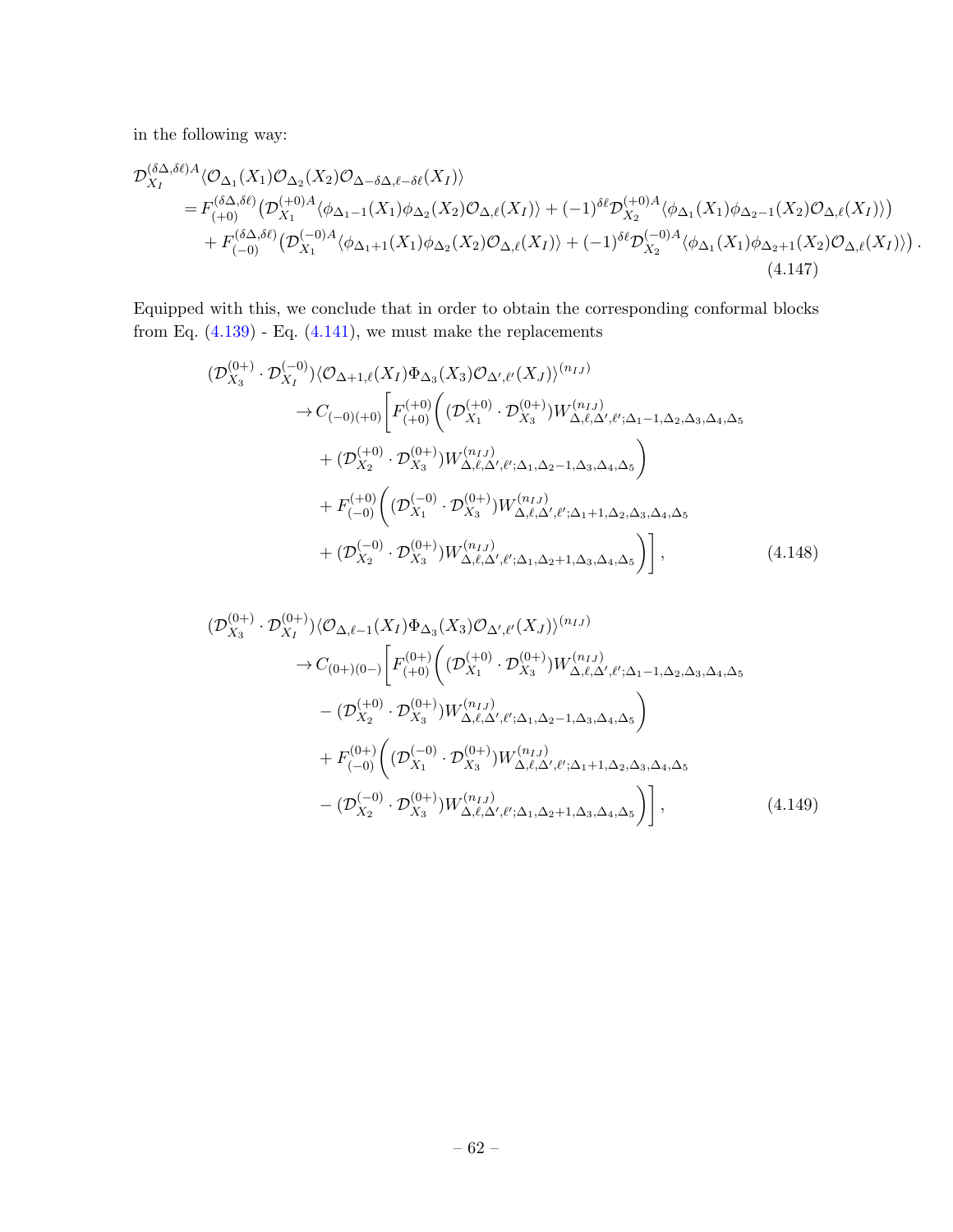<span id="page-63-0"></span>
$$
(\mathcal{D}_{X_3}^{(0+)} \cdot \mathcal{D}_{X_I}^{(0-)}) \langle \mathcal{O}_{\Delta,\ell+1}(X_I) \Phi_{\Delta_3}(X_3) \mathcal{O}_{\Delta',\ell'}(X_J) \rangle^{(n_{IJ})} \rightarrow C_{(0-)(0+)} \bigg[ F_{(+0)}^{(0-)} \bigg( (\mathcal{D}_{X_1}^{(+0)} \cdot \mathcal{D}_{X_3}^{(0+)}) W_{\Delta,\ell,\Delta',\ell';\Delta_1-1,\Delta_2,\Delta_3,\Delta_4,\Delta_5}^{(n_{IJ})} - (\mathcal{D}_{X_2}^{(+0)} \cdot \mathcal{D}_{X_3}^{(0+)}) W_{\Delta,\ell,\Delta',\ell';\Delta_1,\Delta_2-1,\Delta_3,\Delta_4,\Delta_5}^{(n_{IJ})} \bigg) + F_{(-0)}^{(0-)} \bigg( (\mathcal{D}_{X_1}^{(-0)} \cdot \mathcal{D}_{X_3}^{(0+)}) W_{\Delta,\ell,\Delta',\ell';\Delta_1+1,\Delta_2,\Delta_3,\Delta_4,\Delta_5}^{(n_{IJ})} - (\mathcal{D}_{X_2}^{(-0)} \cdot \mathcal{D}_{X_3}^{(0+)}) W_{\Delta,\ell,\Delta',\ell';\Delta_1,\Delta_2+1,\Delta_3,\Delta_4,\Delta_5}^{(n_{IJ})} \bigg) \bigg], \tag{4.150}
$$

where the 3-point  $6j$  symbols for the special crossing relation may be found in Eq.  $(3.23)$ . In our case, they are given by

$$
F_{(+0)}^{(+0)} = \frac{(\Delta - 1) (\Delta - \Delta_1 + \Delta_2 + \ell) (d - \Delta + \Delta_1 - \Delta_2 + \ell - 2)}{2 (\Delta_1 - 2) (d - 2\Delta_1) (d - \Delta_1 - 1)},
$$
  
\n
$$
F_{(-0)}^{(+0)} = -\frac{(\Delta - 1) (\Delta + \Delta_1 - \Delta_2 + \ell) (-d + \Delta + \Delta_1 - \Delta_2 - \ell + 2)}{2 (d - 2\Delta_1)} \times (-2d + \Delta + \Delta_1 + \Delta_2 - \ell + 2) (-d + \Delta + \Delta_1 + \Delta_2 + \ell) ,
$$
  
\n
$$
F_{(+0)}^{(0+)} = \frac{\Delta - \Delta_1 + \Delta_2 + \ell}{2 (\Delta_1 - 2) (\ell + 1) (d - 2\Delta_1) (d - \Delta_1 - 1)},
$$
  
\n
$$
F_{(-0)}^{(0+)} = -\frac{(\Delta + \Delta_1 - \Delta_2 + \ell) (-\Delta + \Delta_1 + \Delta_2 + \ell)}{2 (\ell + 1) (d - 2\Delta_1)} (\Delta + \Delta_1 + \Delta_2 + \ell - d),
$$
  
\n
$$
F_{(+0)}^{(0-)} = \frac{\ell (d - \Delta + \Delta_1 - \Delta_2 + \ell - 2)}{2 (\Delta_1 - 2) (d - 2\Delta_1) (d - \Delta_1 - 1)},
$$
  
\n
$$
F_{(-0)}^{(0-)} = -\frac{(2d - \Delta - \Delta_1 - \Delta_2 + \ell - 2) (d + \Delta - \Delta_1 - \Delta_2 + \ell - 2)}{2 (d - 2\Delta_1)} \times \ell (d - \Delta - \Delta_1 + \Delta_2 + \ell - 2).
$$
  
\n(4.151)

Specifically, we convert the relations Eq.  $(4.139)$  - Eq.  $(4.141)$  into the corresponding relations for the conformal blocks by gluing them between the structures  $\langle \phi_{\Delta_1}(X_1)\phi_{\Delta_2}(X_2)\mathcal{O}_{\Delta,\ell}\rangle$  and  $\langle \mathcal{O}'_{\Delta',\ell'} \phi_{\Delta_4}(X_4) \phi_{\Delta_5}(X_5) \rangle$  via

$$
W_{\Delta,\ell;\Delta',\ell';\Delta_1,\Delta_2,\Delta_3,\Delta_4,\Delta_5}^{(V)(i,n_{IJ})} = \langle \phi_{\Delta_1}(X_1)\phi_{\Delta_2}(X_2)\mathcal{O}_{\Delta,\ell} \rangle \bowtie Q_{(\ell,1,\ell')}^{(i,n_{IJ})} \bowtie \langle \mathcal{O}'_{\Delta',\ell'}\phi_{\Delta_4}(X_4)\phi_{\Delta_5}(X_5) \rangle,
$$
\n(4.152)

for  $i=1,2,3,$  with the replacements Eq. [\(4.148\)](#page-62-0)-Eq. [\(4.150\)](#page-63-0).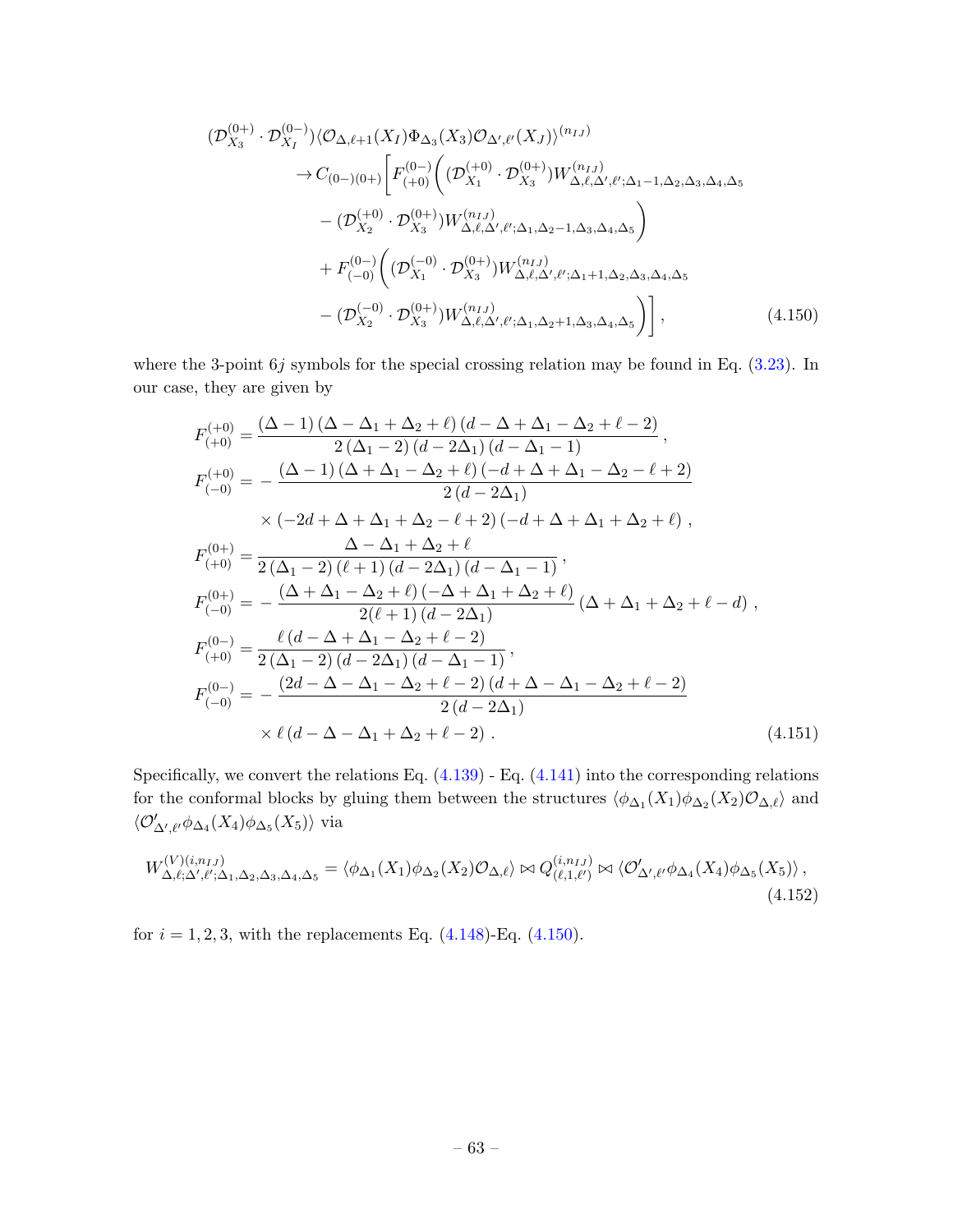Combining everything together, we ultimately arrive at the results

$$
W_{\Delta,\ell;\Delta',\ell';\Delta_{1},\Delta_{2},\Delta_{3},\Delta_{4},\Delta_{5}}^{(V)=(1,n_{IJ})} = \frac{(\ell'-n_{IJ})}{\Delta'-\Delta+\Delta_{3}-\ell'+\ell-1} W_{\Delta,\ell;\Delta',\ell';\Delta_{1},\Delta_{2},\Delta_{3},\Delta_{4},\Delta_{5}}^{(V)(2,n_{IJ})} + \sum_{m=n_{IJ}}^{n_{IJ}+1} A_{(+0)(0+)}^{(1)(m)} (\mathcal{D}_{X_1}^{(+0)} \cdot \mathcal{D}_{X_3}^{(0+)}) W_{\Delta,\ell,\Delta',\ell';\Delta_{1}-1,\Delta_{2},\Delta_{3},\Delta_{4},\Delta_{5}}^{(m)} + \mathcal{A}_{(+0)(0+)}^{(2)(m)} (\mathcal{D}_{X_2}^{(+0)} \cdot \mathcal{D}_{X_3}^{(0+)}) W_{\Delta,\ell,\Delta',\ell';\Delta_{1},\Delta_{2}-1,\Delta_{3},\Delta_{4},\Delta_{5}}^{(m)} + \mathcal{A}_{(-0)(0+)}^{(1)(m)} (\mathcal{D}_{X_1}^{(-0)} \cdot \mathcal{D}_{X_3}^{(0+)}) W_{\Delta,\ell,\Delta',\ell';\Delta_{1}+1,\Delta_{2},\Delta_{3},\Delta_{4},\Delta_{5}}^{(m)} + \mathcal{A}_{(-0)(0+)}^{(2)(m)} (\mathcal{D}_{X_2}^{(-0)} \cdot \mathcal{D}_{X_3}^{(0+)}) W_{\Delta,\ell,\Delta',\ell';\Delta_{1},\Delta_{2}+1,\Delta_{3},\Delta_{4},\Delta_{5}}^{(m)},
$$
(4.153)

$$
W_{\Delta,\ell;\Delta',\ell';\Delta_1,\Delta_2,\Delta_3,\Delta_4,\Delta_5}^{(V)(3,n_{IJ})} = \sum_{m=n_{IJ}}^{n_{IJ}+1} C_{(+0)(0+)}^{(1)(m)} (\mathcal{D}_{X_1}^{(+0)} \cdot \mathcal{D}_{X_3}^{(0+)}) W_{\Delta,\ell,\Delta',\ell';\Delta_1-1,\Delta_2,\Delta_3,\Delta_4,\Delta_5}^{(m)} + C_{(+0)(0+)}^{(2)(m)} (\mathcal{D}_{X_2}^{(+0)} \cdot \mathcal{D}_{X_3}^{(0+)}) W_{\Delta,\ell,\Delta',\ell';\Delta_1,\Delta_2-1,\Delta_3,\Delta_4,\Delta_5}^{(m)} + C_{(-0)(0+)}^{(1)(m)} (\mathcal{D}_{X_1}^{(-0)} \cdot \mathcal{D}_{X_3}^{(0+)}) W_{\Delta,\ell,\Delta',\ell';\Delta_1+1,\Delta_2,\Delta_3,\Delta_4,\Delta_5}^{(m)} + C_{(-0)(0+)}^{(2)(m)} (\mathcal{D}_{X_2}^{(-0)} \cdot \mathcal{D}_{X_3}^{(0+)}) W_{\Delta,\ell,\Delta',\ell';\Delta_1,\Delta_2+1,\Delta_3,\Delta_4,\Delta_5}^{(m)},
$$
(4.154)

and

$$
W_{\Delta,\ell;\Delta',\ell';\Delta_{1},\Delta_{2},\Delta_{3},\Delta_{4},\Delta_{5}}^{(V)(2,n_{IJ})} = \frac{(n_{IJ} - \ell) (n_{IJ} - \ell' + 1)}{(n_{IJ} + 1) (\Delta' - \Delta + \Delta_{3} - 2n_{IJ} + \ell' + \ell - 1)} W_{\Delta,\ell;\Delta',\ell';\Delta_{1},\Delta_{2},\Delta_{3},\Delta_{4},\Delta_{5}^{(V)} + \sum_{m= n_{IJ}}^{n_{IJ} + 2} \mathcal{B}_{(+0)(0+)}^{(1)(m)} (\mathcal{D}_{X_{1}}^{(+0)} \cdot \mathcal{D}_{X_{3}}^{(0+)}) W_{\Delta,\ell,\Delta',\ell';\Delta_{1}-1,\Delta_{2},\Delta_{3},\Delta_{4},\Delta_{5}^{(V)} + \mathcal{B}_{(+0)(0+)}^{(2)(m)} (\mathcal{D}_{X_{2}}^{(+0)} \cdot \mathcal{D}_{X_{3}}^{(0+)}) W_{\Delta,\ell,\Delta',\ell';\Delta_{1},\Delta_{2}-1,\Delta_{3},\Delta_{4},\Delta_{5}^{(V)} + \mathcal{B}_{(-0)(0+)}^{(1)(m)} (\mathcal{D}_{X_{1}}^{(-0)} \cdot \mathcal{D}_{X_{3}}^{(0+)}) W_{\Delta,\ell,\Delta',\ell';\Delta_{1}+1,\Delta_{2},\Delta_{3},\Delta_{4},\Delta_{5}^{(V)} + \mathcal{B}_{(-0)(0+)}^{(2)(m)} (\mathcal{D}_{X_{2}}^{(-0)} \cdot \mathcal{D}_{X_{3}}^{(0+)}) W_{\Delta,\ell,\Delta',\ell';\Delta_{1},\Delta_{2}+1,\Delta_{3},\Delta_{4},\Delta_{5}^{(V)}} \tag{4.155}
$$

The respective  $A$ ,  $B$ , and  $C$  coefficients are all assembled in Appendix  $F$ .

# 4.6 Promoting  $\Phi$  to a tensor operator

Armed with the above results, we next promote  $\Phi$  to a spin-2 operator  $T^{AB}$  by taking

$$
\langle \mathcal{O}_{\Delta,\ell}(X_1)\Phi_{\Delta_3}(X_2)\mathcal{O}'_{\Delta',\ell'}(X_3)\rangle \to \langle \mathcal{O}_{\Delta,\ell}(X_1)T^{AB}(X_2)\mathcal{O}'_{\Delta',\ell'}(X_3)\rangle\,,\tag{4.156}
$$

which again maps a (spin)-(scalar)-(spin) type 3-point function to a (spin)-(spin)-(spin) type one.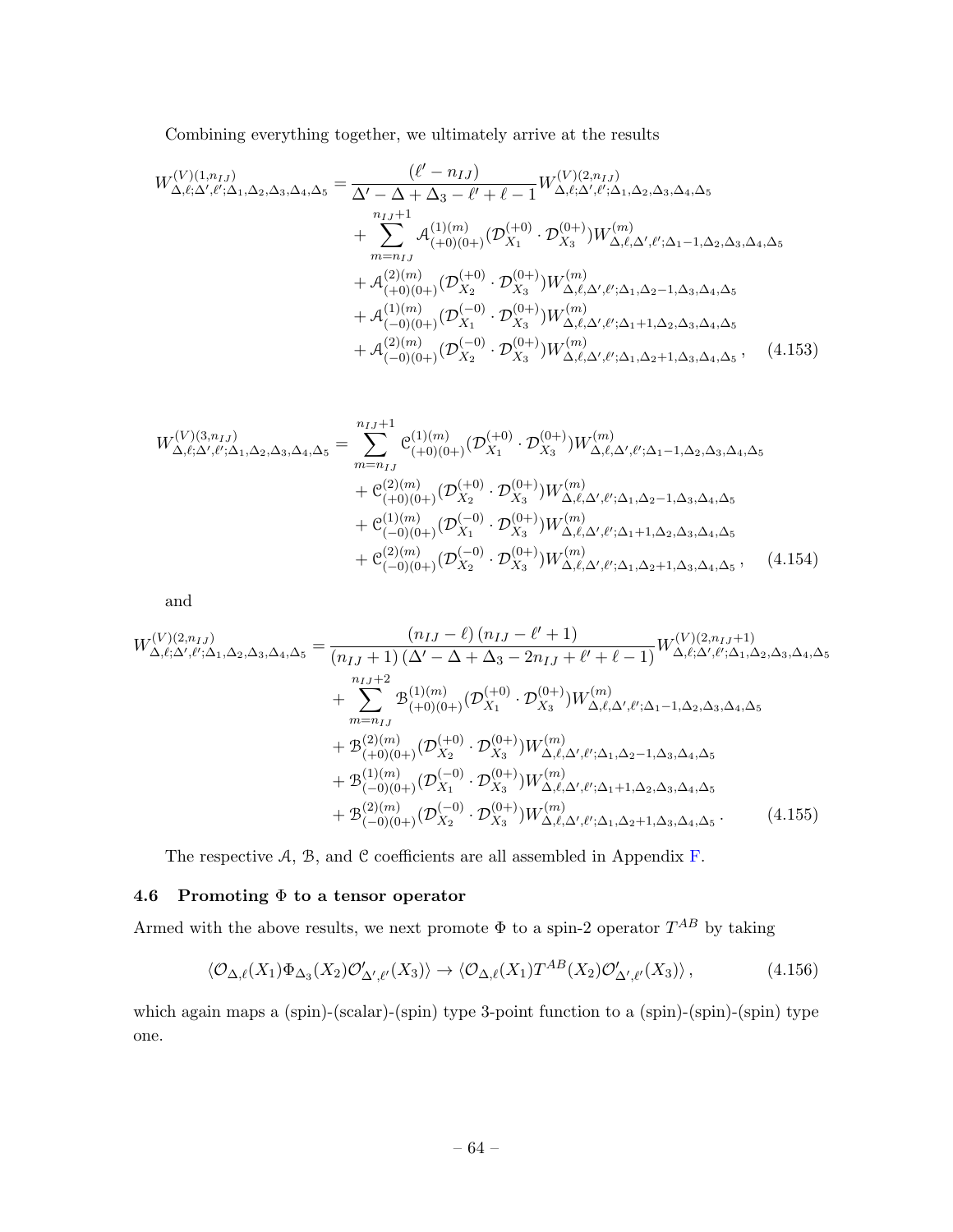In this case, the set of allowed 3-point structures is

$$
Q_{(\ell,2,\ell')}(X_1, X_2, X_3; Z_1, Z_2, Z_3) = \sum_{i=1}^{6} \kappa_{i,n_{IJ}} Q_{(\ell,2,\ell')}^{(i,n_{IJ})}
$$
(4.157)

with

$$
Q_{(\ell,2,\ell')}^{(i,n_{IJ})} = \frac{q_{(\ell,2,\ell')}^{(i,n_{IJ})}}{(X_{12})^{\frac{1}{2}(\Delta+\Delta_3-\Delta'+\ell-\ell'+2)}(X_{13})^{\frac{1}{2}(\Delta-\Delta_3+\Delta'+\ell+\ell'-2)}(X_{23})^{\frac{1}{2}(-\Delta+\Delta_3+\Delta'-\ell+\ell'+2)}},\tag{4.158}
$$

where the six structures  $q_{(\ell, 2\ell')}^{(a, n_{IJ})}$  $\binom{(a,n_I)}{(\ell,2,\ell')}$  are given by

$$
q_{(\ell,2,\ell')}^{(1,n_{IJ})} = V_1^{\ell-n_{IJ}} V_2^2 V_3^{\ell'-n_{IJ}} H_{13}^{n_{IJ}},
$$
  
\n
$$
q_{(\ell,2,\ell')}^{(2,n_{IJ})} = V_1^{\ell-n_{IJ}} V_2 V_3^{(\ell'-1)-n_{IJ}} H_{13}^{n_{IJ}} H_{23},
$$
  
\n
$$
q_{(\ell,2,\ell')}^{(3,n_{IJ})} = V_1^{\ell-n_{IJ}} V_3^{(\ell'-2)-n_{IJ}} H_{13}^{n_{IJ}} H_{23}^2,
$$
  
\n
$$
q_{(\ell,2,\ell')}^{(4,n_{IJ})} = V_1^{(\ell-1)-n_{IJ}} V_2 V_3^{\ell'-n_{IJ}} H_{12} H_{13}^{n_{IJ}},
$$
  
\n
$$
q_{(\ell,2,\ell')}^{(5,n_{IJ})} = V_1^{(\ell-1)-n_{IJ}} V_3^{(\ell'-1)-n_{IJ}} H_{12} H_{13}^{n_{IJ}} H_{23},
$$
  
\n
$$
q_{(\ell,2,\ell')}^{(6,n_{IJ})} = V_1^{(\ell-2)-n_{IJ}} V_3^{\ell'-n_{IJ}} H_{12}^2 H_{13}^{n_{IJ}}.
$$
  
\n(4.159)

The structures  $q_{(\ell_2, \ell')}^{(1, n_{IJ})}$  $\overline{q^{(1,n_{IJ})}_{(\ell,2,\ell')}}, q^{(2,n_{IJ})}_{(\ell,2,\ell')}$  $\binom{(2,n_{IJ})}{(\ell,2,\ell')}, q^{(3,n_{IJ})}_{(\ell,2,\ell')}$  $\left(\begin{smallmatrix} (3,n_{IJ})\ (\ell,2,\ell') \end{smallmatrix}\right), \, q^{(4,n_{IJ})}_{(\ell,2,\ell')}$  $\left(\begin{smallmatrix} (4,n_{IJ})\ (\ell,2,\ell') \end{smallmatrix}\right), \, q^{(5,n_{IJ})}_{(\ell,2,\ell')}$  $_{(\ell,2,\ell')}^{(5,n_{IJ})}$ , and  $q_{(\ell,2,\ell')}^{(6,n_{IJ})}$  $(\ell, 2, \ell')$  exist for  $n_{IJ}$  in the ranges  $[0, \min(\ell, \ell')], [0, \min(\ell, \ell'-1)], [0, \min(\ell, \ell'-2)], [0, \min(\ell-1, \ell')], [0, \min(\ell-1, \ell'-1)],$  and  $[0, \min(\ell - 2, \ell')]$ , respectively.<sup>[7](#page-65-0)</sup>

Our hope is to recycle much of the calculation for the spin-1 case here. In particular, we intend to act with the three distinct weight-shifting operator combinations once again, but this time, on the three structures corresponding to the (spin)-(vector)-(spin) 3-point structures, rather than on the (spin)-(scalar)-(spin) ones. That is, in this case, we take the blocks computed in the previous section with  $\Phi \to v^A$  to be our seed blocks.

Proceeding in a manner analogous to the spin-1 case, we find three sets of equations similar to Eq.  $(4.131)$  - Eq.  $(4.133)$ , corresponding to taking the derivatives

$$
(\mathcal{D}_{X_3}^{(0+)} \cdot \mathcal{D}_{X_I}^{(-0)}) Q_{(\ell,1,\ell')}^{(i,n_{IJ})},
$$
  
\n
$$
(\mathcal{D}_{X_3}^{(0+)} \cdot \mathcal{D}_{X_I}^{(0+)}) Q_{(\ell,1,\ell')}^{(i,n_{IJ})},
$$
  
\n
$$
(\mathcal{D}_{X_3}^{(0+)} \cdot \mathcal{D}_{X_I}^{(0-)}) Q_{(\ell,1,\ell')}^{(i,n_{IJ})},
$$
\n(4.160)

<span id="page-65-0"></span><sup>&</sup>lt;sup>7</sup>Note that in  $d = 3$  there are redundancies between the structures so that  $H_{12}H_{13}H_{23}$  is not indepen-dent [\[41\]](#page-103-1). This means that the structures  $q_{(\ell,2,\ell')}^{(5,n_{IJ})}$  are not independent and this should be taken into account when applying the results in  $d = 3$ .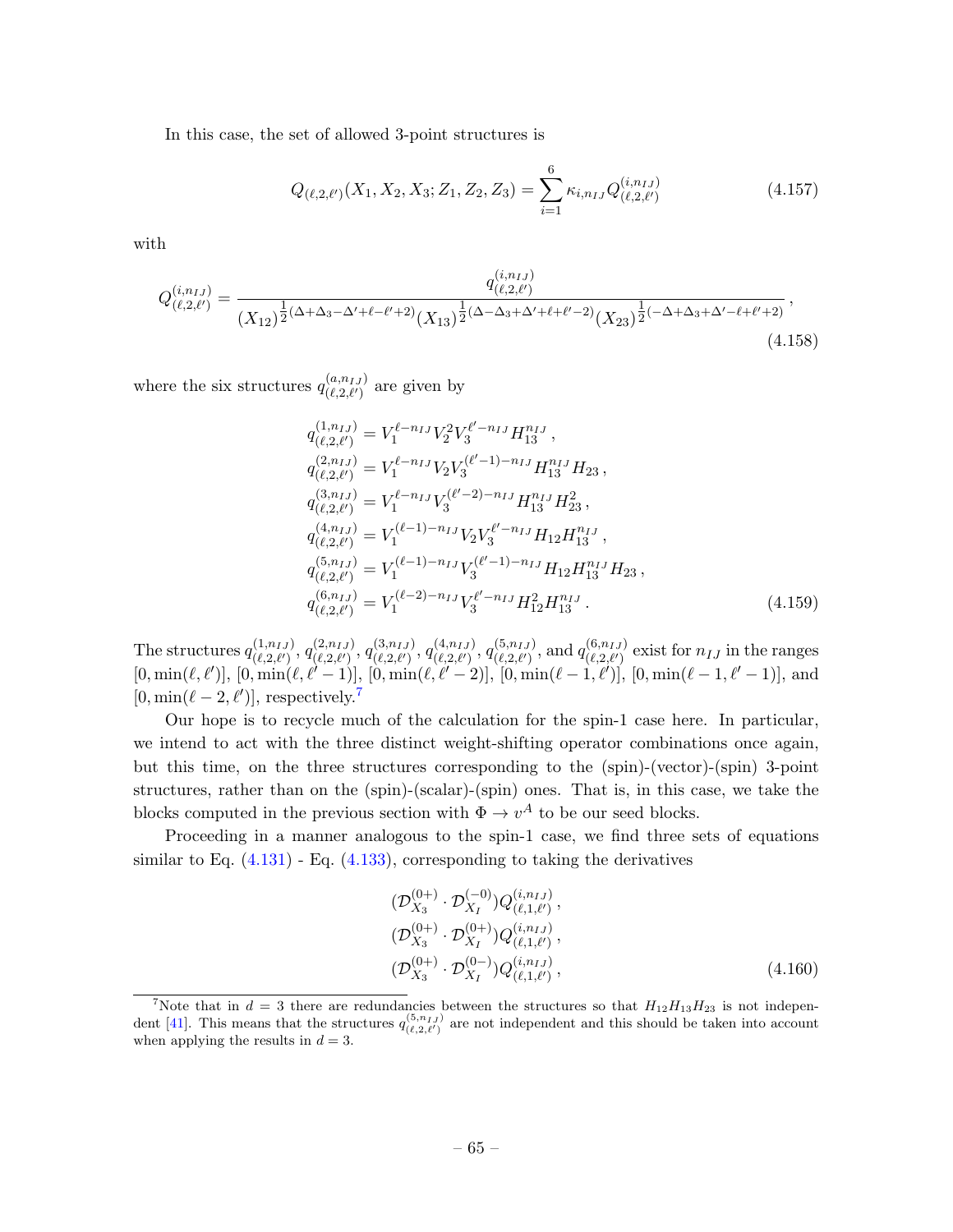for  $i = 1, 2, 3$ .

However, since we have six different structures here, we just require six independent equations. In particular, we find that it is sufficient to consider

<span id="page-66-0"></span>
$$
(\mathcal{D}_{X_3}^{(0+)} \cdot \mathcal{D}_{X_I}^{(-0)}) Q_{(\ell,1,\ell')}^{(1,n_{IJ})} = \xi_{11} Q_{(\ell,2,\ell')}^{(1,n_{IJ})} + \xi_{12} Q_{(\ell,2,\ell')}^{(2,n_{IJ})} + \xi_{14} Q_{(\ell,2,\ell')}^{(4,n_{IJ})}, \qquad (4.161)
$$

$$
(\mathcal{D}_{X_3}^{(0+)} \cdot \mathcal{D}_{X_I}^{(-0)}) Q_{(\ell,1,\ell')}^{(2,n_{IJ})} = \xi_{22} Q_{(\ell,2,\ell')}^{(2,n_{IJ})} + \xi_{23} Q_{(\ell,2,\ell')}^{(3,n_{IJ})} + \xi_{25} Q_{(\ell,2,\ell')}^{(5,n_{IJ})},
$$
(4.162)

<span id="page-66-3"></span><span id="page-66-2"></span><span id="page-66-1"></span>
$$
(\mathcal{D}_{X_3}^{(0+)} \cdot \mathcal{D}_{X_I}^{(-0)}) Q_{(\ell,1,\ell')}^{(3,n_{IJ})} = \xi_{34} Q_{(\ell,2,\ell')}^{(4,n_{IJ})} + \xi_{35} Q_{(\ell,2,\ell')}^{(5,n_{IJ})} + \xi_{36} Q_{(\ell,2,\ell')}^{(6,n_{IJ})},\tag{4.163}
$$

$$
\begin{split} (\mathcal{D}_{X_3}^{(0+)} \cdot \mathcal{D}_{X_I}^{(0+)}) Q_{(\ell,1,\ell')}^{(2,n_{IJ})} &= \kappa_{22} Q_{(\ell,2,\ell')}^{(2,n_{IJ})} + \lambda_{22} Q_{(\ell,2,\ell')}^{(2,n_{IJ}+1)} + \kappa_{23} Q_{(\ell,2,\ell')}^{(3,n_{IJ})} \\ &+ \lambda_{23} Q_{(\ell,2,\ell')}^{(3,n_{IJ}+1)} + \kappa_{25} Q_{(\ell,2,\ell')}^{(5,n_{IJ})} + \lambda_{25} Q_{(\ell,2,\ell')}^{(5,n_{IJ}+1)}, \end{split} \tag{4.164}
$$

$$
\begin{split} (\mathcal{D}_{X_3}^{(0+)} \cdot \mathcal{D}_{X_I}^{(0+)}) Q_{(\ell,1,\ell')}^{(3,n_{IJ})} &= \kappa_{34} Q_{(\ell,2,\ell')}^{(4,n_{IJ})} + \lambda_{34} Q_{(\ell,2,\ell')}^{(4,n_{IJ}+1)} + \kappa_{35} Q_{(\ell,2,\ell')}^{(5,n_{IJ})} \\ &+ \lambda_{35} Q_{(\ell,2,\ell')}^{(5,n_{IJ}+1)} + \kappa_{36} Q_{(\ell,2,\ell')}^{(6,n_{IJ})} + \lambda_{36} Q_{(\ell,2,\ell')}^{(6,n_{IJ}+1)}, \end{split} \tag{4.165}
$$

and

<span id="page-66-4"></span>
$$
\begin{split} (\mathcal{D}_{X_3}^{(0+)} \cdot \mathcal{D}_{X_I}^{(0-)}) Q_{(\ell,1,\ell')}^{(2,n_{IJ})} &= \rho_{22} Q_{(\ell,2,\ell')}^{(2,n_{IJ}-1)} + \sigma_{22} Q_{(\ell,2,\ell')}^{(2,n_{IJ})} + \tau_{22} Q_{(\ell,2,\ell')}^{(2,n_{IJ}+1)} \\ &+ \rho_{23} Q_{(\ell,2,\ell')}^{(3,n_{IJ}-1)} + \sigma_{23} Q_{(\ell,2,\ell')}^{(3,n_{IJ})} + \tau_{23} Q_{(\ell,2,\ell')}^{(3,n_{IJ}+1)} \\ &+ \rho_{25} Q_{(\ell,2,\ell')}^{(5,n_{IJ}-1)} + \sigma_{25} Q_{(\ell,2,\ell')}^{(5,n_{IJ})} + \tau_{25} Q_{(\ell,2,\ell')}^{(5,n_{IJ}+1)} . \end{split} \tag{4.166}
$$

The respective coefficients may be found in Appendix [D.](#page-88-0)

We next adopt a procedure analogous to the one employed for the vector case discussed above. In particular, we first apply the three equations in Eq.  $(4.161)$  - Eq.  $(4.163)$  to solve for  $\{Q^{(2,n_{IJ})}_{(\ell,2,\ell')}$  $(Q_{\ell,2,\ell'}^{(2,n_{IJ})}, Q_{(\ell,2,\ell')}^{(4,n_{IJ})}, Q_{(\ell,2,\ell')}^{(5,n_{IJ})} \}$  in terms of  $\{Q_{(\ell,2,\ell')}^{(1,n_{IJ})}\}$  $_{(\ell,2,\ell')}^{(1,n_{IJ})},\,Q_{(\ell,2,\ell')}^{(3,n_{IJ})}$  $( \overset{(3,n_{IJ})}{_{(\ell,2,\ell')}} , \, Q_{(\ell,2,\ell')}^{(6,n_{IJ})}$  $(\ell, 2, \ell')$ . We may then generate the corresponding equivalent statements for the structures labeled by  $n_{IJ} - 1$  and  $n_{IJ} + 1$ . We subsequently insert these expressions into Eq. [\(4.164\)](#page-66-2) - Eq. [\(4.165\)](#page-66-3) and solve for  $Q_{(\ell, 2, \ell')}^{(1, n_{IJ})}$  $(\ell,2,\ell')$ and  $Q^{(6,n_{IJ})}_{(\ell_2,\ell_1)}$  $\binom{(6,n_{IJ})}{(\ell,2,\ell')}$ . At this point, the structures  $Q_{(\ell,2,\ell')}^{(i,n_{IJ})}$  $\binom{(i,n_{IJ})}{(\ell,2,\ell')}$  for  $i = 1, 2, 4, 5, 6$  are expressed purely in terms of differential operators acting on the spin-1 structures  ${Q_{(\ell_1,\ell_1)}^{(1,n_{IJ})}}$  $\{^{(1,n_{IJ})}_{(\ell,1,\ell')},Q^{(2,n_{IJ})}_{(\ell,1,\ell')},Q^{(3,n_{IJ})}_{(\ell,1,\ell')}\}$ as well as the spin-2 structure  $Q^{(3,n_{IJ})}_{(\ell, 2, \ell')}$  $\binom{(3,n_{IJ})}{(\ell,2,\ell')}$ . This remaining structure  $Q^{(3,n_{IJ})}_{(\ell,2,\ell')}$  may be extracted directly by solving the last of the above equations, namely Eq.  $(4.166)$ . This allows us to express it in the form of a recursion relation, which terminates at  $n_{IJ} = \min(\ell, \ell' - 2)$ .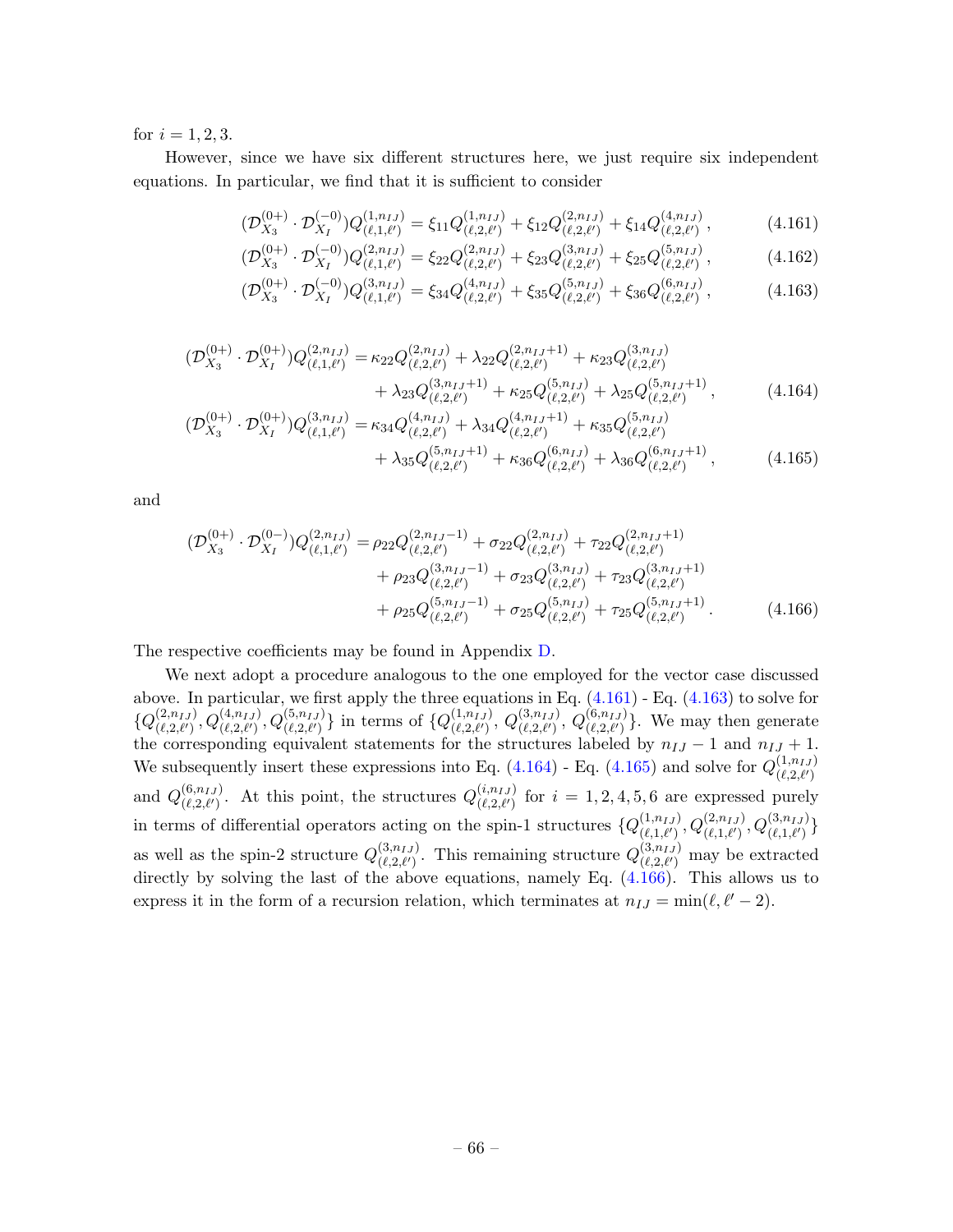The explicit results for the structures  $Q_{(\ell, 2, \ell')}^{(i, n_{IJ})}$  $\begin{bmatrix} (l,n_I) \\ (l,2,l') \end{bmatrix}$  are given below:

$$
Q_{(\ell,2,\ell')}^{(1,n_{IJ})} = \frac{(-n_{IJ} + \ell' - 1)(\ell' - n_{IJ})}{(\Delta' - \Delta + \Delta_3 - \ell' + \ell)(\Delta' - \Delta + \Delta_3 - \ell' + \ell + 2)} Q_{(\ell,2,\ell')}^{(3,n_{IJ})}
$$
  
+  $a'_1(\mathcal{D}_{X_3}^{(0+)}\cdot \mathcal{D}_{X_I}^{(-0)})Q_{(\ell,1,\ell')}^{(1,n_{IJ})} + a'_2(\mathcal{D}_{X_3}^{(0+)}\cdot \mathcal{D}_{X_I}^{(0+)})Q_{(\ell,1,\ell')}^{(3,n_{IJ})}$   
+  $a'_3(\mathcal{D}_{X_3}^{(0+)}\cdot \mathcal{D}_{X_I}^{(-0)})Q_{(\ell,1,\ell')}^{(3,n_{IJ}+1)} + a'_4(\mathcal{D}_{X_3}^{(0+)}\cdot \mathcal{D}_{X_I}^{(0+)})Q_{(\ell,1,\ell')}^{(2,n_{IJ})}$   
+  $a'_5(\mathcal{D}_{X_3}^{(0+)}\cdot \mathcal{D}_{X_I}^{(-0)})Q_{(\ell,1,\ell')}^{(2,n_{IJ}+1)} + a'_6(\mathcal{D}_{X_3}^{(0+)}\cdot \mathcal{D}_{X_I}^{(-0)})Q_{(\ell,1,\ell')}^{(3,n_{IJ})} + a'_7(\mathcal{D}_{X_3}^{(0+)}\cdot \mathcal{D}_{X_I}^{(-0)})Q_{(\ell,1,\ell')}^{(2,n_{IJ})},$   
(4.167)

$$
Q_{(\ell,2,\ell')}^{(2,n_{IJ})} = \frac{(-n_{IJ} + \ell' - 1)}{\Delta' - \Delta + \Delta_3 - \ell' + \ell + 2} Q_{(\ell,2,\ell')}^{(3,n_{IJ})} + b'_1 (\mathcal{D}_{X_3}^{(0+)}\cdot \mathcal{D}_{X_I}^{(0+)}) Q_{(\ell,1,\ell')}^{(2,n_{IJ})} + b'_2 (\mathcal{D}_{X_3}^{(0+)}\cdot \mathcal{D}_{X_I}^{(-0)}) Q_{(\ell,1,\ell')}^{(2,n_{IJ}+1)} + b'_3 (\mathcal{D}_{X_3}^{(0+)}\cdot \mathcal{D}_{X_I}^{(-0)}) Q_{(\ell,1,\ell')}^{(2,n_{IJ})},
$$
\n(4.168)

$$
Q_{(\ell,2,\ell')}^{(3,n_{IJ})} = \frac{(n_{IJ} - \ell) (n_{IJ} - \ell' + 2)}{(n_{IJ} + 1) (\Delta' - \Delta + \Delta_3 - 2n_{IJ} + \ell' + \ell)} Q_{(\ell,2,\ell')}^{(3,n_{IJ}+1)} + c'_1 (\mathcal{D}_{X_3}^{(0+)}\cdot \mathcal{D}_{X_I}^{(-0)}) Q_{(\ell,1,\ell')}^{(2,n_{IJ}+2)} + c'_2 (\mathcal{D}_{X_3}^{(0+)}\cdot \mathcal{D}_{X_I}^{(0+)}) Q_{(\ell,1,\ell')}^{(2,n_{IJ})} + c'_3 (\mathcal{D}_{X_3}^{(0+)}\cdot \mathcal{D}_{X_I}^{(0+)}) Q_{(\ell,1,\ell')}^{(2,n_{IJ}+1)} + c'_4 (\mathcal{D}_{X_3}^{(0+)}\cdot \mathcal{D}_{X_I}^{(0-)}) Q_{(\ell,1,\ell')}^{(2,n_{IJ}+1)} + c'_5 (\mathcal{D}_{X_3}^{(0+)}\cdot \mathcal{D}_{X_I}^{(-0)}) Q_{(\ell,1,\ell')}^{(2,n_{IJ})} + c'_6 (\mathcal{D}_{X_3}^{(0+)}\cdot \mathcal{D}_{X_I}^{(-0)}) Q_{(\ell,1,\ell')}^{(2,n_{IJ}+1)},
$$
(4.169)

$$
Q_{(\ell,2,\ell')}^{(4,n_{IJ})} = d'_1(\mathcal{D}_{X_3}^{(0+)} \cdot \mathcal{D}_{X_I}^{(0+)}) Q_{(\ell,1,\ell')}^{(3,n_{IJ})} + d'_2(\mathcal{D}_{X_3}^{(0+)} \cdot \mathcal{D}_{X_I}^{(-0)}) Q_{(\ell,1,\ell')}^{(3,n_{IJ}+1)} + d'_3(\mathcal{D}_{X_3}^{(0+)} \cdot \mathcal{D}_{X_I}^{(0+)}) Q_{(\ell,1,\ell')}^{(2,n_{IJ})} + d'_4(\mathcal{D}_{X_3}^{(0+)} \cdot \mathcal{D}_{X_I}^{(-0)}) Q_{(\ell,1,\ell')}^{(2,n_{IJ}+1)} + d'_5(\mathcal{D}_{X_3}^{(0+)} \cdot \mathcal{D}_{X_I}^{(-0)}) Q_{(\ell,1,\ell')}^{(2,n_{IJ})} + d'_6(\mathcal{D}_{X_3}^{(0+)} \cdot \mathcal{D}_{X_I}^{(-0)}) Q_{(\ell,1,\ell')}^{(3,n_{IJ})},
$$
\n(4.170)

$$
Q_{(\ell,2,\ell')}^{(5,n_{IJ})} = e'_1(\mathcal{D}_{X_3}^{(0+)} \cdot \mathcal{D}_{X_I}^{(-0)})Q_{(\ell,1,\ell')}^{(2,n_{IJ})} + e'_2(\mathcal{D}_{X_3}^{(0+)} \cdot \mathcal{D}_{X_I}^{(-0)})Q_{(\ell,1,\ell')}^{(2,n_{IJ}+1)} + e'_3(\mathcal{D}_{X_3}^{(0+)} \cdot \mathcal{D}_{X_I}^{(0+)})Q_{(\ell,1,\ell')}^{(2,n_{IJ})},
$$
\n(4.171)

$$
Q_{(\ell,2,\ell')}^{(6,n_{IJ})} = f_1'(\mathcal{D}_{X_3}^{(0+)} \cdot \mathcal{D}_{X_I}^{(-0)}) Q_{(\ell,1,\ell')}^{(3,n_{IJ})} + f_2'(\mathcal{D}_{X_3}^{(0+)} \cdot \mathcal{D}_{X_I}^{(-0)}) Q_{(\ell,1,\ell')}^{(3,n_{IJ}+1)} + f_3'(\mathcal{D}_{X_3}^{(0+)} \cdot \mathcal{D}_{X_I}^{(0+)}) Q_{(\ell,1,\ell')}^{(3,n_{IJ})}.
$$
\n(4.172)

The coefficients can be found in Appendix [E.](#page-92-0)

We can then proceed to convert these relations into the corresponding statements for the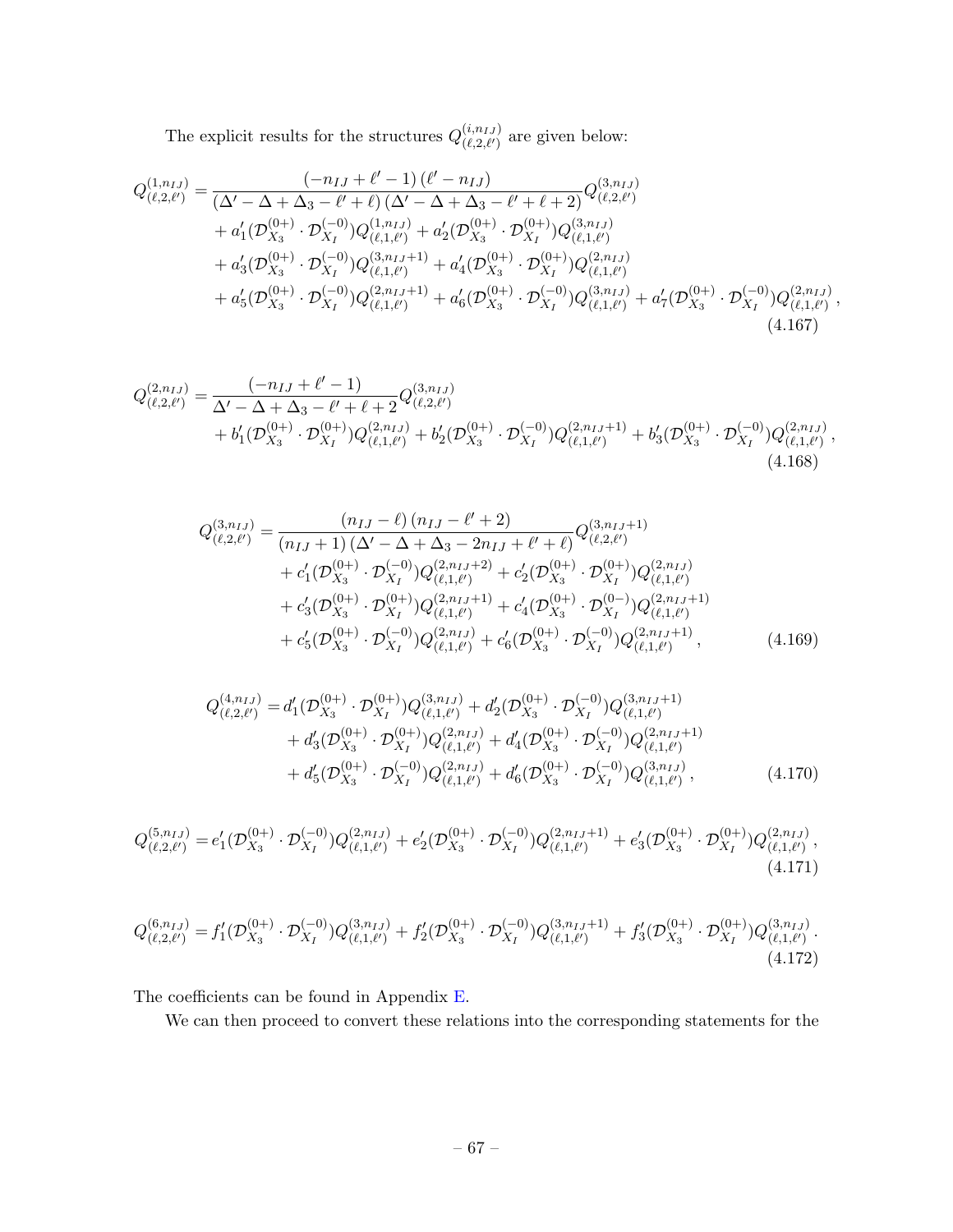conformal blocks exactly as before, this time with

$$
W_{\Delta,\ell;\Delta',\ell';\Delta_1,\Delta_2,\Delta_3,\Delta_4,\Delta_5}^{(T)(a,n_{IJ})} = \langle \phi_{\Delta_1}(X_1)\phi_{\Delta_2}(X_2)\mathcal{O}_{\Delta,\ell} \rangle \bowtie Q_{(\ell,2,\ell')}^{(a,n_{IJ})} \bowtie \langle \mathcal{O}'_{\Delta',\ell'}\phi_{\Delta_4}(X_4)\phi_{\Delta_5}(X_5) \rangle,
$$
\n(4.173)

for each of  $a = 1, \ldots, 6$ . Again, we implement a set of substitutions directly analogous to those in Eq.  $(4.148)$ -Eq.  $(4.150)$ , with the difference that here we map each of

$$
(\mathcal{D}_{X_3}^{(0+)} \cdot \mathcal{D}_{X_I}^{(-0)}) Q_{(\ell,1,\ell')}^{(i,n_{IJ})}, \quad (\mathcal{D}_{X_3}^{(0+)} \cdot \mathcal{D}_{X_I}^{(0+)}) Q_{(\ell,1,\ell')}^{(i,n_{IJ})}, \quad (\mathcal{D}_{X_3}^{(0+)} \cdot \mathcal{D}_{X_I}^{(0-)}) Q_{(\ell,1,\ell')}^{(i,n_{IJ})}, \qquad (4.174)
$$

to the set

$$
\left\{ (\mathcal{D}_{X_1}^{(-4)} \cdot \mathcal{D}_{X_3}^{(0+)}) W_{\Delta,\ell,\Delta',\ell';\Delta_1-1,\Delta_2,\Delta_3,\Delta_4,\Delta_5}^{(V)(i,n_{IJ})}, \quad (\mathcal{D}_{X_2}^{(+0)} \cdot \mathcal{D}_{X_3}^{(0+)}) W_{\Delta,\ell,\Delta',\ell';\Delta_1,\Delta_2-1,\Delta_3,\Delta_4,\Delta_5}^{(V)(i,n_{IJ})},\right.\\ \left. (\mathcal{D}_{X_1}^{(-0)} \cdot \mathcal{D}_{X_3}^{(0+)}) W_{\Delta,\ell,\Delta',\ell';\Delta_1+1,\Delta_2,\Delta_3,\Delta_4,\Delta_5}^{(V)(i,n_{IJ})}, \quad (\mathcal{D}_{X_2}^{(-0)} \cdot \mathcal{D}_{X_3}^{(0+)}) W_{\Delta,\ell,\Delta',\ell';\Delta_1,\Delta_2+1,\Delta_3,\Delta_4,\Delta_5}^{(V)(i,n_{IJ})} \right\},
$$
\n(4.175)

with the selfsame  $6j$  coefficients featured in Eq.  $(4.148)$ -Eq.  $(4.150)$ . That is, these relations are identical to the ones used in the vector case, up to the replacements

$$
\langle \mathcal{O}_{\Delta,\ell}(X_I) \Phi_{\Delta_3}(X_3) \mathcal{O}_{\Delta',\ell'}(X_J) \rangle^{(n_{IJ})} \mapsto Q_{(\ell,1,\ell')}^{(i,n_{IJ})},
$$
\n
$$
W_{\Delta,\ell,\Delta',\ell';\Delta_1,\Delta_2,\Delta_3,\Delta_4,\Delta_5}^{(n_{IJ})} \mapsto W_{\Delta,\ell,\Delta',\ell';\Delta_1,\Delta_2,\Delta_3,\Delta_4,\Delta_5}^{(V)(i,n_{IJ})},
$$
\n
$$
(4.176)
$$

for  $i = 1, 2, 3$ .

With this, it is effortless to write down the expressions for the six distinct conformal block structures for the case where  $\Phi$  is a spin-2 tensor operator. The results take the form:

$$
W_{\Delta,\ell;\Delta',\ell';\Delta_{1},\Delta_{2},\Delta_{3},\Delta_{4},\Delta_{5}} = \frac{(-n_{IJ} + \ell' - 1) (\ell' - n_{IJ})}{(\Delta' - \Delta + \Delta_{3} - \ell' + \ell) (\Delta' - \Delta + \Delta_{3} - \ell' + \ell + 2)} W_{\Delta,\ell;\Delta',\ell';\Delta_{1},\Delta_{2},\Delta_{3},\Delta_{4},\Delta_{5} + \mathcal{A}'_{(+)0)(0+)}(D_{X_{1}}^{(1)} \cdot \mathcal{D}_{X_{3}}^{(0)}) W_{\Delta,\ell,\Delta',\ell';\Delta_{1}-1,\Delta_{2},\Delta_{3},\Delta_{4},\Delta_{5} + \mathcal{A}'_{(+)0)(0+)}(D_{X_{2}}^{(0)} \cdot \mathcal{D}_{X_{3}}^{(0)}) W_{\Delta,\ell,\Delta',\ell';\Delta_{1}-1,\Delta_{2},\Delta_{3},\Delta_{4},\Delta_{5} + \mathcal{A}'_{(+)0)(0+)}(D_{X_{2}}^{(0)} \cdot \mathcal{D}_{X_{3}}^{(0)}) W_{\Delta,\ell,\Delta',\ell';\Delta_{1},\Delta_{2}-1,\Delta_{3},\Delta_{4},\Delta_{5} + \mathcal{A}'_{(0)(0+)}(D_{X_{1}}^{(1)} \cdot \mathcal{D}_{X_{3}}^{(0)}) W_{\Delta,\ell,\Delta',\ell';\Delta_{1}+1,\Delta_{2},\Delta_{3},\Delta_{4},\Delta_{5} + \mathcal{A}'_{(2)(1,n_{IJ})}(D_{X_{1}}^{(0)} \cdot \mathcal{D}_{X_{2}}^{(0)}) W_{\Delta,\ell,\Delta',\ell';\Delta_{1}+1,\Delta_{2},\Delta_{3},\Delta_{4},\Delta_{5} + \mathcal{A}'_{(2)(1,n_{IJ})}(D_{X_{2}}^{(0)} \cdot \mathcal{D}_{X_{3}}^{(0)}) W_{\Delta,\ell,\Delta',\ell';\Delta_{1}+1,\Delta_{2},\Delta_{3},\Delta_{4},\Delta_{5} + \sum_{i=2}^{3} \sum_{m=n_{IJ}}^{\infty} \mathcal{A}'_{(+0)(0+)}(\mathcal{D}_{X_{1}}^{(+)} \cdot \mathcal{D}_{X_{3}}^{(0+)}) W_{\Delta,\ell,\Delta',\ell';\Delta_{1},\Delta_{2}-1,\Delta_{3},\Delta_{4},\Delta_{5} + \mathcal{A}'_{(2)(i,m)}(1)(i,m) + \mathcal{A}'_{(
$$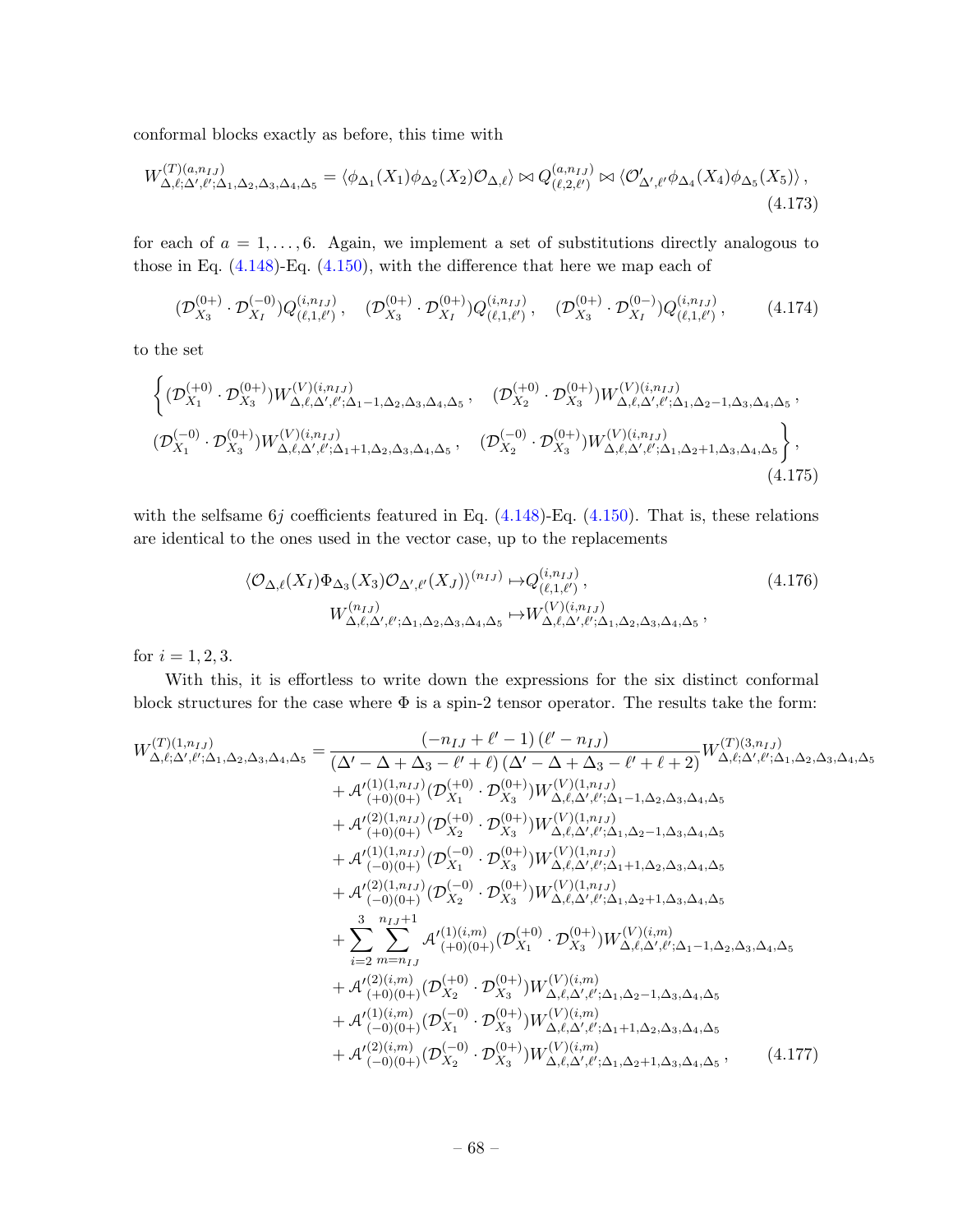$$
W_{\Delta,\ell;\Delta',\ell';\Delta_{1},\Delta_{2},\Delta_{3},\Delta_{4},\Delta_{5}}^{(T)(2,n_{IJ})} = \frac{(-n_{IJ} + \ell' - 1)}{\Delta' - \Delta + \Delta_{3} - \ell' + \ell + 2} W_{\Delta,\ell;\Delta',\ell';\Delta_{1},\Delta_{2},\Delta_{3},\Delta_{4},\Delta_{5}}^{(T)(3,n_{IJ})} + \sum_{m= n_{IJ}}^{n_{IJ}+1} \mathcal{B}'_{(+0)(0+)}^{(1)(2,m)}(\mathcal{D}_{X_{1}}^{(+0)} \cdot \mathcal{D}_{X_{3}}^{(0+)}) W_{\Delta,\ell,\Delta',\ell';\Delta_{1}-1,\Delta_{2},\Delta_{3},\Delta_{4},\Delta_{5}}^{(V)(2,m)} + \mathcal{B}'_{(+0)(0+)}^{(2)(2,m)}(\mathcal{D}_{X_{2}}^{(+0)} \cdot \mathcal{D}_{X_{3}}^{(0+)}) W_{\Delta,\ell,\Delta',\ell';\Delta_{1},\Delta_{2}-1,\Delta_{3},\Delta_{4},\Delta_{5}}^{(V)(2,m)} + \mathcal{B}'_{(-0)(0+)}^{(1)(2,m)}(\mathcal{D}_{X_{1}}^{(-0)} \cdot \mathcal{D}_{X_{3}}^{(0+)}) W_{\Delta,\ell,\Delta',\ell';\Delta_{1}+1,\Delta_{2},\Delta_{3},\Delta_{4},\Delta_{5}}^{(V)(2,m)} + \mathcal{B}'_{(-0)(0+)}^{(2)(2,m)}(\mathcal{D}_{X_{2}}^{(-0)} \cdot \mathcal{D}_{X_{3}}^{(0+)}) W_{\Delta,\ell,\Delta',\ell';\Delta_{1}+1,\Delta_{2},\Delta_{3},\Delta_{4},\Delta_{5}}^{(V)(2,m)},
$$
(4.178)

$$
W_{\Delta,\ell;\Delta',\ell';\Delta_{1},\Delta_{2},\Delta_{3},\Delta_{4},\Delta_{5}}^{(T)(3,n_{IJ})} = \frac{(n_{IJ} - \ell) (n_{IJ} - \ell' + 2)}{(n_{IJ} + 1) (\Delta' - \Delta + \Delta_{3} - 2n_{IJ} + \ell' + \ell)} W_{\Delta,\ell;\Delta',\ell';\Delta_{1},\Delta_{2},\Delta_{3},\Delta_{4},\Delta_{5}^{(N)} + \sum_{m= n_{IJ}}^{n_{IJ}+2} \mathcal{C}'_{(+0)(0+)}^{(1)(2,m)} (\mathcal{D}_{X1}^{(+0)} \cdot \mathcal{D}_{X3}^{(0+)}) W_{\Delta,\ell,\Delta',\ell';\Delta_{1}-1,\Delta_{2},\Delta_{3},\Delta_{4},\Delta_{5}^{(N)} + \mathcal{C}'_{(+0)(0+)}^{(2)(2,m)} (\mathcal{D}_{X2}^{(+0)} \cdot \mathcal{D}_{X3}^{(0+)}) W_{\Delta,\ell,\Delta',\ell';\Delta_{1},\Delta_{2}-1,\Delta_{3},\Delta_{4},\Delta_{5}^{(N)} + \mathcal{C}'_{(-0)(0+)}^{(1)(2,m)} (\mathcal{D}_{X1}^{(-0)} \cdot \mathcal{D}_{X3}^{(0+)}) W_{\Delta,\ell,\Delta',\ell';\Delta_{1}+1,\Delta_{2},\Delta_{3},\Delta_{4},\Delta_{5}^{(N)} + \mathcal{C}'_{(-0)(0+)}^{(2)(2,m)} (\mathcal{D}_{X2}^{(-0)} \cdot \mathcal{D}_{X3}^{(0+)}) W_{\Delta,\ell,\Delta',\ell';\Delta_{1}+1,\Delta_{2},\Delta_{3},\Delta_{4},\Delta_{5}^{(N)},}
$$
\n(4.179)

$$
W_{\Delta,\ell;\Delta',\ell';\Delta_1,\Delta_2,\Delta_3,\Delta_4,\Delta_5}^{(T)(4,n_{IJ})} = \sum_{i=2}^{3} \sum_{m=n_{IJ}}^{n_{IJ}+1} \mathcal{D}'^{(1)(i,m)}_{(+0)(0+)} (\mathcal{D}_{X_1}^{(+0)} \cdot \mathcal{D}_{X_3}^{(0+)}) W_{\Delta,\ell,\Delta',\ell';\Delta_1-1,\Delta_2,\Delta_3,\Delta_4,\Delta_5}^{(V)(i,m)} + \mathcal{D}'^{(2)(i,m)}_{(+0)(0+)} (\mathcal{D}_{X_2}^{(+0)} \cdot \mathcal{D}_{X_3}^{(0+)}) W_{\Delta,\ell,\Delta',\ell';\Delta_1,\Delta_2-1,\Delta_3,\Delta_4,\Delta_5}^{(V)(i,m)} + \mathcal{D}'^{(1)(i,m)}_{(-0)(0+)} (\mathcal{D}_{X_1}^{(-0)} \cdot \mathcal{D}_{X_3}^{(0+)}) W_{\Delta,\ell,\Delta',\ell';\Delta_1+1,\Delta_2,\Delta_3,\Delta_4,\Delta_5}^{(V)(i,m)} + \mathcal{D}'^{(2)(i,m)}_{(-0)(0+)} (\mathcal{D}_{X_2}^{(-0)} \cdot \mathcal{D}_{X_3}^{(0+)}) W_{\Delta,\ell,\Delta',\ell';\Delta_1+1,\Delta_2,\Delta_3,\Delta_4,\Delta_5}^{(V)(i,m)},
$$
(4.180)

$$
W_{\Delta,\ell;\Delta',\ell';\Delta_{1},\Delta_{2},\Delta_{3},\Delta_{4},\Delta_{5}}^{(T)(5,n_{IJ})} = \sum_{m=n_{IJ}}^{n_{IJ}+1} \mathcal{E}'_{(+0)(0+)}^{(1)(2,m)}(\mathcal{D}_{X_{1}}^{(+0)} \cdot \mathcal{D}_{X_{3}}^{(0+)}) W_{\Delta,\ell,\Delta',\ell';\Delta_{1}-1,\Delta_{2},\Delta_{3},\Delta_{4},\Delta_{5}}^{(V)(2,m)} + \mathcal{E}'_{(+0)(0+)}^{(2)(2,m)}(\mathcal{D}_{X_{2}}^{(+0)} \cdot \mathcal{D}_{X_{3}}^{(0+)}) W_{\Delta,\ell,\Delta',\ell';\Delta_{1},\Delta_{2}-1,\Delta_{3},\Delta_{4},\Delta_{5}}^{(V)(2,m)} + \mathcal{E}'_{(-0)(0+)}^{(1)(2,m)}(\mathcal{D}_{X_{1}}^{(-0)} \cdot \mathcal{D}_{X_{3}}^{(0+)}) W_{\Delta,\ell,\Delta',\ell';\Delta_{1}+1,\Delta_{2},\Delta_{3},\Delta_{4},\Delta_{5}}^{(V)(2,m)} + \mathcal{E}'_{(-0)(0+)}^{(2)(2,m)}(\mathcal{D}_{X_{2}}^{(-0)} \cdot \mathcal{D}_{X_{3}}^{(0+)}) W_{\Delta,\ell,\Delta',\ell';\Delta_{1},\Delta_{2}+1,\Delta_{3},\Delta_{4},\Delta_{5}}^{(V)(2,m)},
$$
(4.181)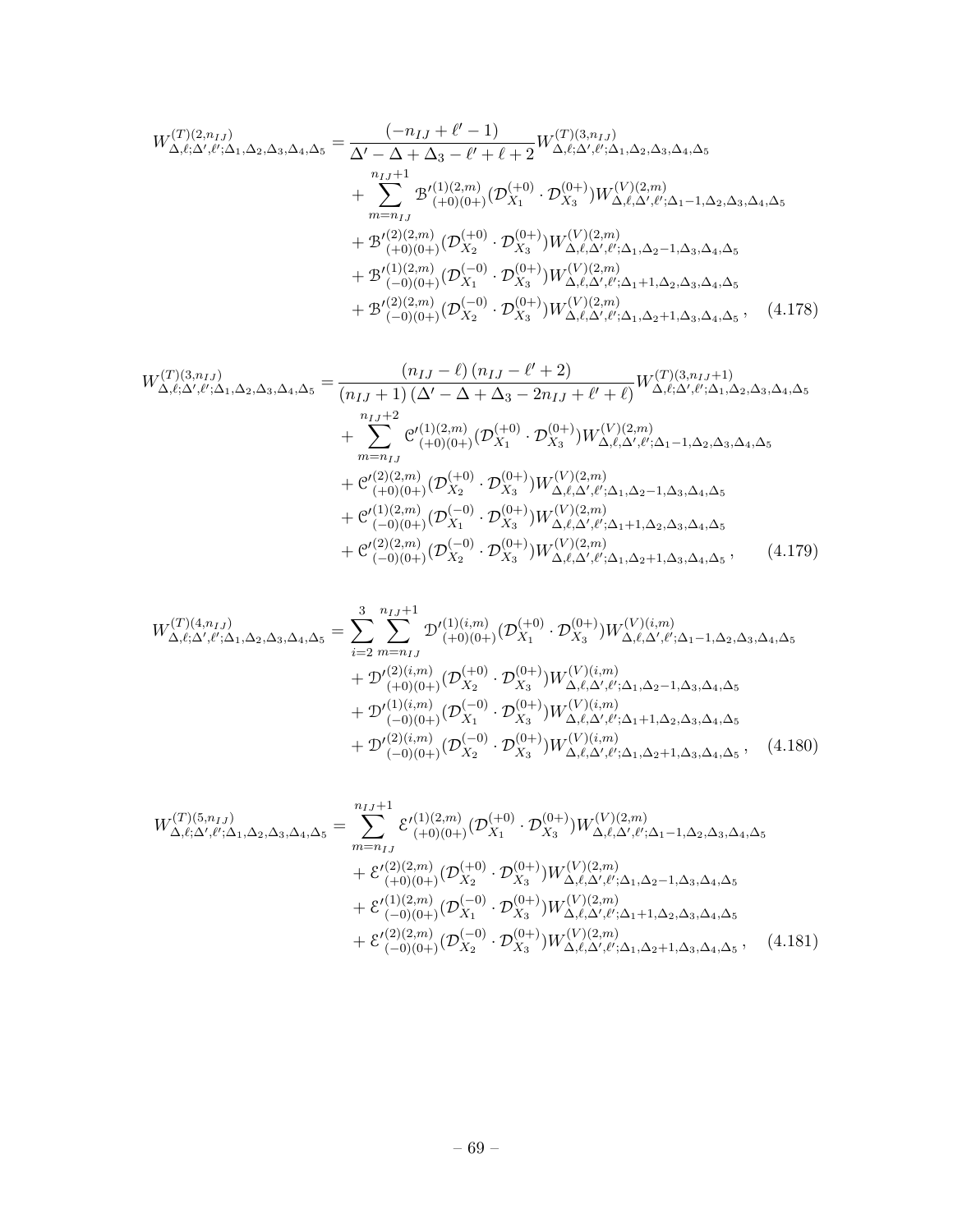$$
W_{\Delta,\ell;\Delta',\ell';\Delta_1,\Delta_2,\Delta_3,\Delta_4,\Delta_5}^{(T)(6,n_{IJ})} = \sum_{m=n_{IJ}}^{n_{IJ}+1} \mathcal{F}_{(+0)(0+)}^{(1)(3,m)}(\mathcal{D}_{X_1}^{(+0)} \cdot \mathcal{D}_{X_3}^{(0+)}) W_{\Delta,\ell,\Delta',\ell';\Delta_1-1,\Delta_2,\Delta_3,\Delta_4,\Delta_5}^{(V)(3,m)} + \mathcal{F}_{(+0)(0+)}^{(2)(3,m)}(\mathcal{D}_{X_2}^{(+0)} \cdot \mathcal{D}_{X_3}^{(0+)}) W_{\Delta,\ell,\Delta',\ell';\Delta_1,\Delta_2-1,\Delta_3,\Delta_4,\Delta_5}^{(V)(3,m)} + \mathcal{F}_{(-0)(0+)}^{(1)(3,m)}(\mathcal{D}_{X_1}^{(-0)} \cdot \mathcal{D}_{X_3}^{(0+)}) W_{\Delta,\ell,\Delta',\ell';\Delta_1+1,\Delta_2,\Delta_3,\Delta_4,\Delta_5}^{(V)(3,m)} + \mathcal{F}_{(-0)(0+)}^{(2)(3,m)}(\mathcal{D}_{X_2}^{(-0)} \cdot \mathcal{D}_{X_3}^{(0+)}) W_{\Delta,\ell,\Delta',\ell';\Delta_1+1,\Delta_2,\Delta_3,\Delta_4,\Delta_5}^{(V)(3,m)}.
$$
(4.182)

The coefficients are given explicitly in Appendix [F.](#page-96-0)

In the next section, we consider applying the above results for the 5-point conformal blocks for the purpose of extracting a set of novel sum rules for the CFT data.

## 5 The averaged null energy condition: an application

All QFTs are now known to respect a special positivity condition known as the averaged null energy condition (ANEC). This condition states that the energy flux operator, defined as

$$
\mathcal{E} = \int_{-\infty}^{\infty} dx^{-} T_{--}(x^-, 0), \qquad (5.1)
$$

where the integral is over a complete null line, has a nonnegative expectation value in any state,  $\langle \Psi | \mathcal{E} | \Psi \rangle \geq 0$ .

This positivity condition was originally explored at length in [\[14\]](#page-102-0) for the purpose of deriving universal bounds on 3-point functions. Since then, the ANEC has been rigorously established by means of two distinct methods, namely through arguments based on causality in [\[20\]](#page-102-1) and through monotonicity of relative entropy in [\[19\]](#page-102-2).

In the context of CFTs, this statement enforces nontrivial bounds on OPE coefficients. For 4d CFTs, demanding that the ANEC hold for the energy flux operator  $\mathcal E$  in wavepacket states of the form

$$
|\Psi\rangle = \int d^4x \ e^{-iqt} e^{-(t^2 + \vec{x}^2)/R^2} \epsilon_{\mu\nu} T^{\mu\nu}(x) |0\rangle \,, \qquad Rq \gg 1 \,, \tag{5.2}
$$

where  $q > 0$  is the state's energy,  $\epsilon_{\mu\nu}$  is a polarization tensor, and  $R \gg q^{-1}$  is a long-distance cutoff, leads to the famous "conformal collider" constraints originally proposed by Hofman and Maldacena [\[14\]](#page-102-0).

The energy flux may be determined by considering the 3-point function of the energymomentum tensor  $\langle TTT \rangle$ . Since  $\langle TTT \rangle$  contains three linearly independent tensor structures by conformal invariance, it may be parameterized in terms of the 3-point structures which appear in a free field theory:

$$
\langle TTT \rangle = n_b \langle TTT \rangle_b + n_f \langle TTT \rangle_f + n_v \langle TTT \rangle_v, \qquad (5.3)
$$

where  $\langle TTT \rangle_b$ ,  $\langle TTT \rangle_f$ , and  $\langle TTT \rangle_v$  correspond to 3-point structures for the free scalar, free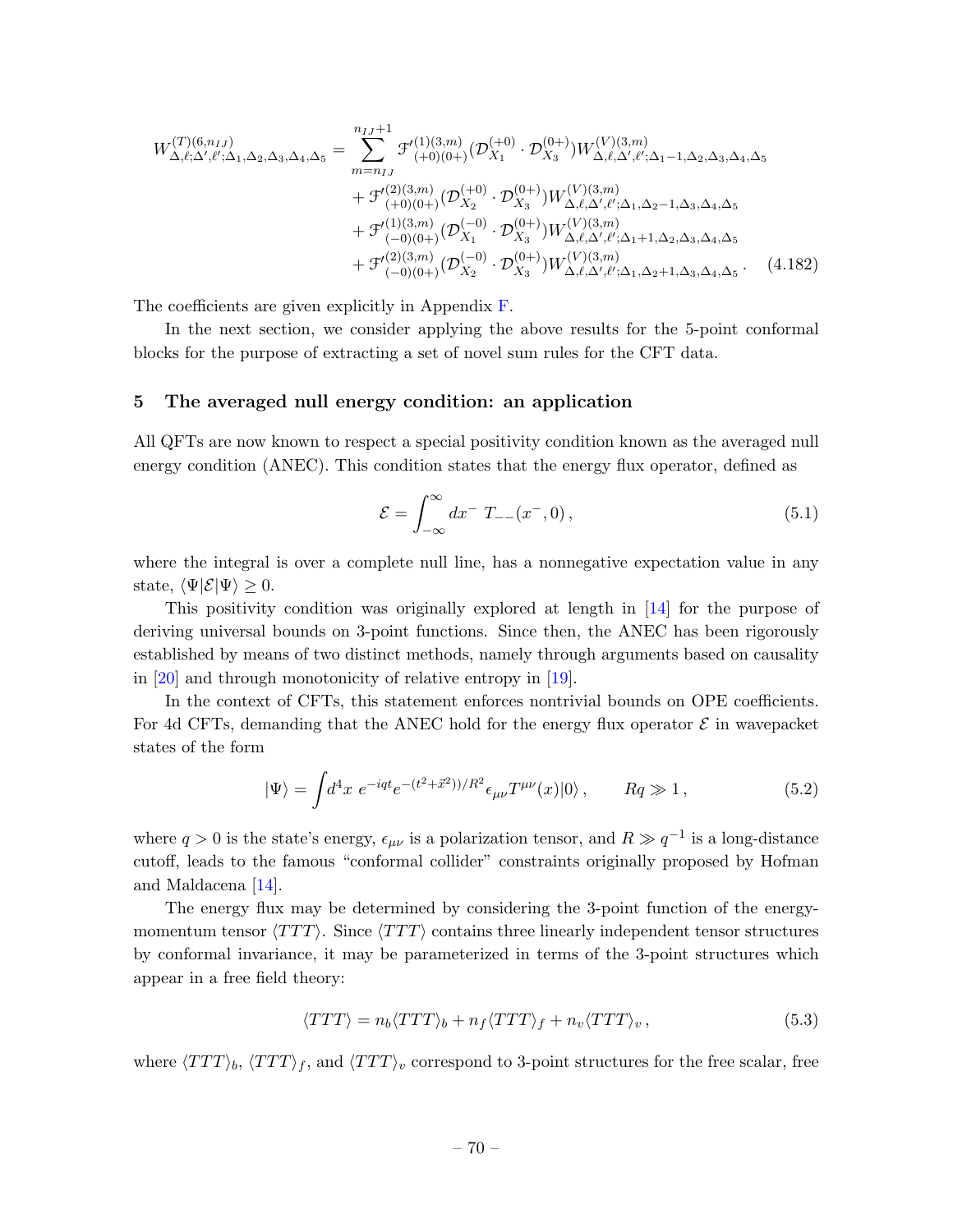Dirac fermion, and free vector theories. Here the OPE coefficients  $n_b$ ,  $n_f$ , and  $n_v$  are the numbers of bosons, fermions, and vectors in a free CFT but are arbitrary parameters in an interacting theory. The collider bounds may be simply and suggestively stated as

$$
n_b, n_f, n_v \ge 0. \tag{5.4}
$$

These bounds are respected by any unitary parity-preserving 4d CFT. Effectively, they are in place to ensure that the energy flux measured by an idealized calorimeter cell at infinity is nonnegative. Such bounds were generalized to other dimensions in [\[15,](#page-102-3) [16,](#page-102-4) [21\]](#page-102-5). An independent proof of the bounds was given in [\[18,](#page-102-6) [24\]](#page-102-7), where they were shown to follow from the conformal bootstrap. More recently, a higher-spin version of the ANEC and corresponding bounds were established in [\[20,](#page-102-1) [23\]](#page-102-8) and a detailed discussion of more general light-ray operators was given in [\[55,](#page-104-3) [63,](#page-104-4) [64\]](#page-104-5).

One obtains these and similar constraints by studying 3-point conformal correlation functions, such as  $\langle \mathcal{O}J^{(s)}\mathcal{O}\rangle$ , where in general  $J^{(s)}$  denotes the lightest even spin-s operator appearing on the Regge trajectory of the stress tensor [\[23\]](#page-102-8). Additional constraints on couplings  $\langle TT\mathcal{O} \rangle$  were shown to arise from considering states corresponding to a superposition of the stress tensor T and a scalar  $\mathcal{O}$  [\[22\]](#page-102-9). Here we wish to explore the question of whether one may derive novel constraints by studying ANEC positivity in higher-point correlation functions. The analysis of the 5-point function, which we sketch in this section, will be a first step in this direction.

Both the ANEC and its higher spin generalizations may be conveniently couched in a Minkowski space setup [\[20\]](#page-102-1) via the notion of Rindler positivity. In particular, one may state the ANEC by invoking the positivity properties of Rindler symmetric correlation functions in Minkowski space.

Correlation functions in Minkowski space restricted to the left and right Rindler wedges satisfy a positivity property akin to reflection positivity in Euclidean space referred to as Rindler positivity. The Rindler reflection for scalar operators is defined by

$$
\bar{x} = \overline{(t, y, \vec{x})} = (-t^*, -y^*, \vec{x}), \quad \bar{\mathcal{O}}(x) = \mathcal{O}^\dagger(\bar{x}), \tag{5.5}
$$

where the transverse coordinate  $\vec{x}$  is taken to be real but we allow complex  $(t, y)$ . For real  $(t, y)$ , its action is to map operators from one Rindler wedge to the other. When acting on a spinning operator  $\mathcal{O}_{\mu\nu...}$ , the Rindler reflection maps

$$
\mathcal{O}_{\mu\nu...}(t, y, \vec{x}) \mapsto \overline{\mathcal{O}_{\mu\nu...}(t, y, \vec{x})} = (-1)^P \mathcal{O}_{\mu\nu...}^{\dagger}(-t^*, -y^*, \vec{x}), \qquad (5.6)
$$

where  $P$  denotes the sum of  $t$ - and  $y$ -indices.

Rindler positivity applied to 4-point functions is then the statement

$$
\langle \bar{\mathcal{O}}_i \bar{\mathcal{O}}_j \mathcal{O}_i \mathcal{O}_j \rangle \ge 0, \qquad (5.7)
$$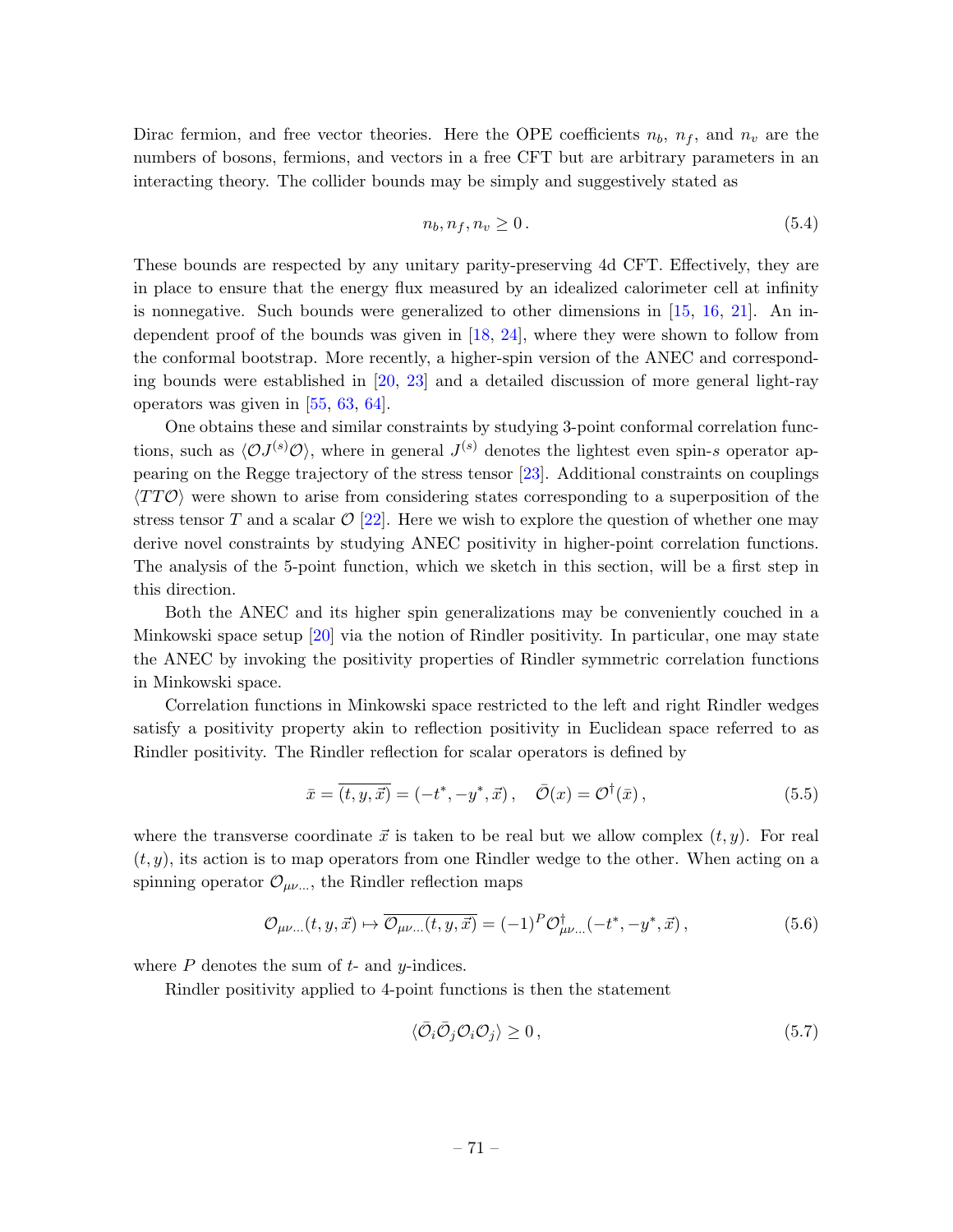where the unbarred operators  $\mathcal{O}_i$  and  $\mathcal{O}_j$  are inserted in the right Rindler wedge, and Rindler reflection leaves the order of the operators unchanged.

Here we consider the expectation value  $\langle \Psi | \mathcal{E} | \Psi \rangle$  for states created by pairs of real (Hermitian) scalar operators. We are then interested in studying the implications of Rindler positivity of the 5-point function

<span id="page-72-1"></span><span id="page-72-0"></span>
$$
\langle \phi_i(\bar{x}_1)\phi_j(\bar{x}_2)\mathcal{E}\phi_i(x_1)\phi_j(x_2)\rangle \ge 0\,,\tag{5.8}
$$

where  $x_1$  and  $x_2$  are taken to be in the right Rindler wedge.

Now, while the energy flux  $\mathcal E$  is traditionally defined as in Eq. [\(5.1\)](#page-70-0), it is convenient to alternatively define it via a covariant form as in [\[23,](#page-102-0) [65\]](#page-104-0):

$$
\mathcal{E}(n) = \int_{-\infty}^{\infty} d(x \cdot n) \lim_{x \cdot \bar{n} \to \infty} (x \cdot \bar{n})^{d-2} T_{\mu\nu}(x \cdot n, x \cdot \bar{n}, \vec{0}) \bar{n}^{\mu} \bar{n}^{\nu}, \qquad n = (1, \vec{n}), \ \bar{n} = (1, -\vec{n}).
$$
\n(5.9)

The advantage of this form is that it is manifestly Lorentz invariant. In CFTs, the two definitions are equivalent, but the form Eq. [\(5.9\)](#page-72-0) turns out to be simpler to handle in practice.

With this definition, we may re-express the positivity condition  $\langle \Psi | \mathcal{E} | \Psi \rangle \geq 0$  as:

$$
0 \leq \int_{-\infty}^{\infty} d(x_3 \cdot n) \lim_{x_3, \bar{n} \to \infty} (x_3 \cdot \bar{n})^{d-2}
$$
  
\$\times \langle \phi\_i(\bar{x}\_1) \phi\_j(\bar{x}\_2) T\_{\mu\nu}(x\_3 \cdot n, x\_3 \cdot \bar{n}, \vec{0}) \bar{n}^{\mu} \bar{n}^{\nu} \phi\_i(x\_1) \phi\_j(x\_2) \rangle\$, \$n = (1, \vec{n}), \ \bar{n} = (1, -\vec{n})\$.

Now we have expressed the condition directly in terms of the 5-point functions studied in the previous sections of this paper, which allow us to compute the integrand in terms of the coordinate differences  $x_{ij}$ .

To calculate the relevant integrals of the type Eq. [\(5.10\)](#page-72-1) in practice, we may follow the approach of [\[66\]](#page-104-1). Since we need to take the limit  $x_3 \cdot \bar{n} \to \infty$ , we can first use that  $x_3 = \frac{x_3 \cdot n}{2} \bar{n} + \frac{x_3 \cdot \bar{n}}{2} n$ , so we have

$$
\lim_{x_3 \cdot \bar{n} \to \infty} x_{13}^2 = -(x_3 \cdot \bar{n})(x_{13} \cdot n), \quad \lim_{x_3 \cdot \bar{n} \to \infty} x_{23}^2 = -(x_3 \cdot \bar{n})(x_{23} \cdot n),
$$
\n
$$
\lim_{x_3 \cdot \bar{n} \to \infty} x_{34}^2 = (x_3 \cdot \bar{n})(x_{34} \cdot n), \quad \lim_{x_3 \cdot \bar{n} \to \infty} x_{35}^2 = (x_3 \cdot \bar{n})(x_{35} \cdot n). \tag{5.11}
$$

To perform the light-ray integrals after taking the limit, we can then make use of the formula:

$$
\int_{-\infty}^{\infty} d(x_3 \cdot n) \frac{1}{(x_{23} \cdot n)^a (x_{34} \cdot n)^b} = \frac{2\pi i}{(x_{24} \cdot n)^{a+b-1}} \frac{\Gamma(a+b-1)}{\Gamma(a)\Gamma(b)}.
$$
(5.12)

Having set the stage, let us take a closer look at the positivity condition for the special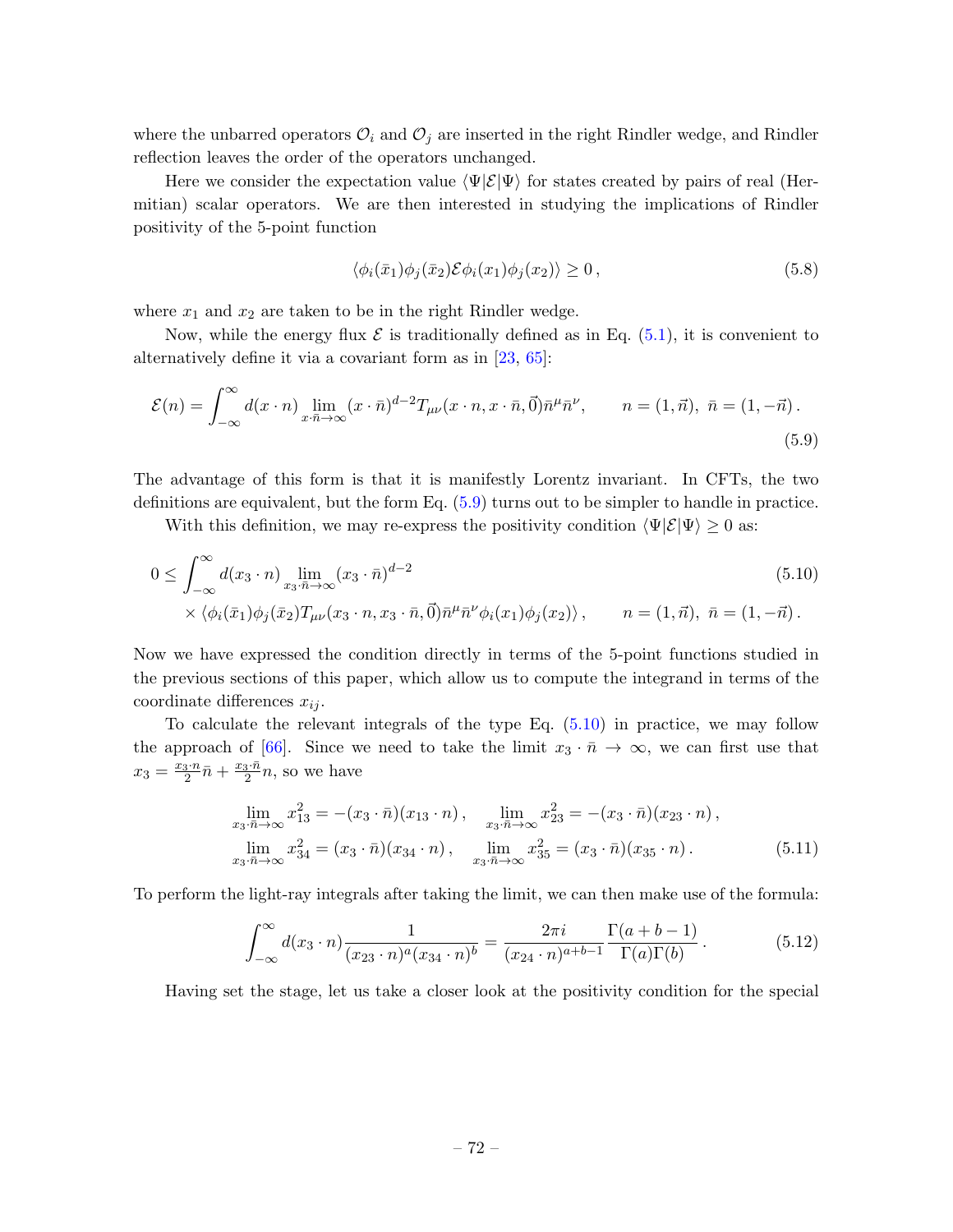case of identical operators  $\phi_i = \phi_j = \phi$ . The  $\phi \times \phi$  OPE is given by

$$
\phi \times \phi = 1 + \sum_{\Delta,\ell \text{ even}} \lambda_{\phi\phi\mathcal{O}_{\Delta,\ell}} \mathcal{O}_{\Delta,\ell}, \qquad (5.13)
$$

where we have separated off the identity contribution and restricted the sum to only even-spin symmetric traceless operators. In fact, identity exchange will give no contribution to the 5 point function  $\langle \phi \phi \mathcal{E} \phi \phi \rangle$  because, as explained in [\[63\]](#page-104-2), light-ray operators such as  $\mathcal{E}$  annihilate the vacuum.

Thus, we generally expect that the OPE limit  $x_{12}, x_{45} \rightarrow 0$  will be dominated by the stress tensor  $T$  or low-dimension scalars. The contribution due to stress energy tensor exchange in both channels takes the form

$$
\langle \phi \phi T \phi \phi \rangle \supset \langle \phi(X_1) \phi(X_2) T \rangle \bowtie \langle TTT \rangle \bowtie \langle T\phi(X_4) \phi(X_5) \rangle
$$
  
=  $|\lambda_{\phi\phi T}|^2 \sum_{a=1}^3 \lambda_{TTT}^{(a)} W_{d,2;d,2;\Delta_{\phi},\Delta_{\phi},d,\Delta_{\phi},\Delta_{\phi}}^{(T)a},$  (5.14)

where we encounter the square of the OPE coefficient  $|\lambda_{\phi\phi T}|^2$  and the OPE coefficients featured in  $\langle TTT \rangle$ . Upon invoking conservation of T and symmetry under the interchange of the three Ts, there are a total of three independent structures corresponding to the exchange of identical stress energy tensors T. In  $d \geq 4$  spacetime dimensions, the 3-point function of stress energy tensors  $\langle TTT \rangle$  may be parameterized in terms of three independent structures, namely the free boson, free fermion, and free  $(d-2)/2$  form 3-point structures as in Eq. [\(5.3\)](#page-70-1). We may therefore equivalently express the coefficients  $\lambda_{TTT}^{(1)}$ ,  $\lambda_{TTT}^{(2)}$ , and  $\lambda_{TTT}^{(3)}$  in terms of  $n_b$ ,  $n_f$ , and  $n_v$ .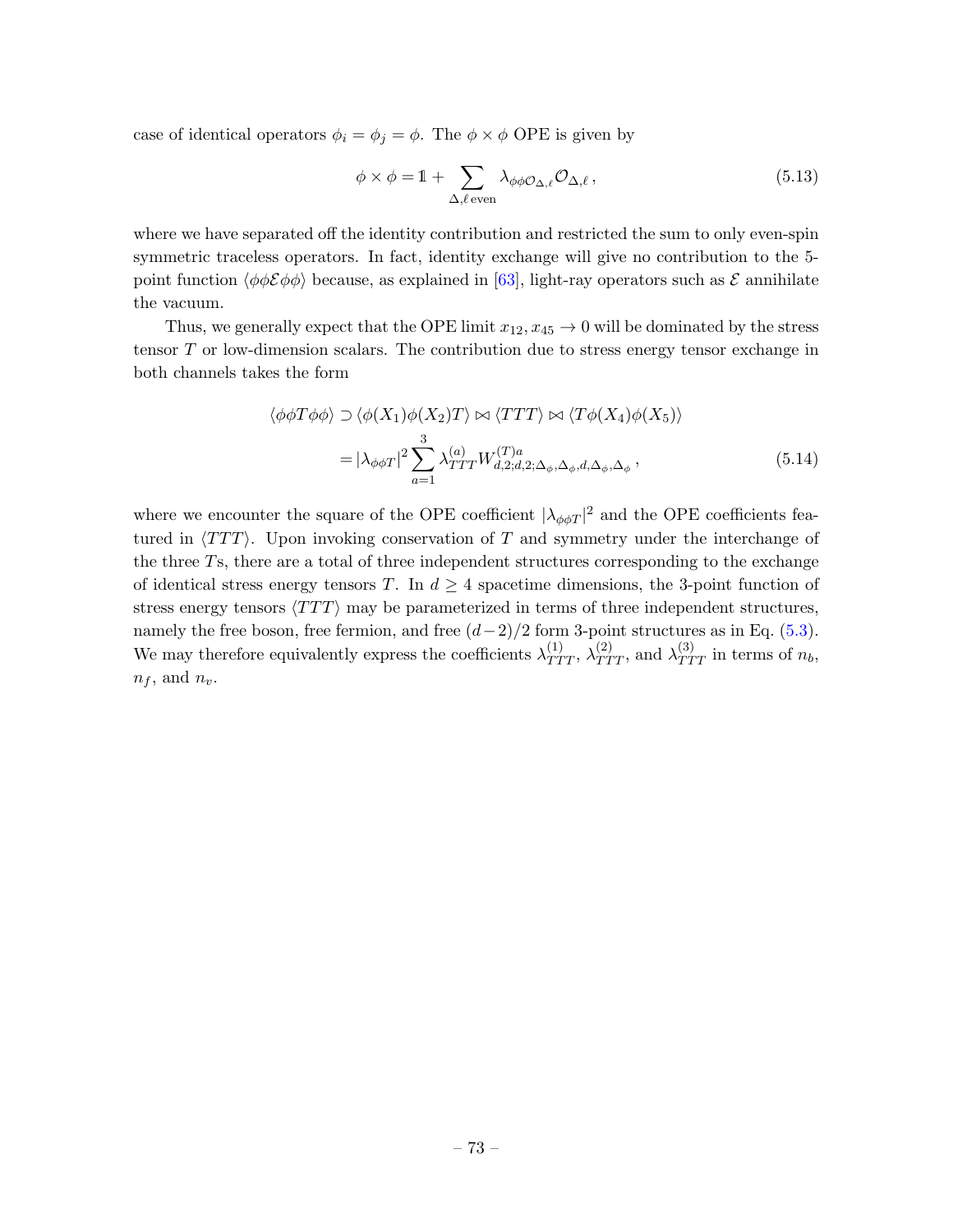Given this, we end up with an inequality

$$
0 \leq |\lambda_{\phi\phi T}|^{2} \int_{-\infty}^{\infty} d(x_{3} \cdot n) \lim_{x_{3} \cdot \overline{n} \to \infty} (x_{3} \cdot \overline{n})^{d-2} \sum_{a=1}^{3} \lambda_{TTT}^{(a)} W_{d,2; d,2; \Delta_{\phi}, \Delta_{\phi}, d, \Delta_{\phi}, \Delta_{\phi}} \Big|_{X_{3}=X_{3}(x_{3} \cdot n, x_{3} \cdot \overline{n}, \overline{0}), Z_{3}=Z_{3}(\overline{n})} + \sum_{\mathcal{O}_{\Delta,\ell}} \sum_{\mathcal{O}'_{\Delta',\ell'}} \lambda_{\phi\phi\mathcal{O}_{\Delta,\ell}} \lambda_{\mathcal{O}'_{\Delta',\ell'}} \phi_{\phi} \int_{-\infty}^{\infty} d(x_{3} \cdot n) \lim_{x_{3} \cdot \overline{n} \to \infty} (x_{3} \cdot \overline{n})^{d-2} \times \left[ \sum_{n_{IJ}=0}^{\min[\ell,\ell']} \lambda_{\mathcal{O}_{\Delta,\ell}T\mathcal{O}'_{\Delta',\ell'}}^{(1)(n_{IJ})} W_{\Delta,\ell;\Delta',\ell';\Delta_{\phi}\Delta_{\phi}, d, \Delta_{\phi}, \Delta_{\phi}}^{(T)(1,n_{IJ})} + \sum_{n_{IJ}=0}^{\min[\ell,\ell'-1]} \lambda_{\mathcal{O}_{\Delta,\ell}T\mathcal{O}'_{\Delta',\ell'}}^{(2)(n_{IJ})} W_{\Delta,\ell;\Delta',\ell';\Delta_{\phi}\Delta_{\phi}, d, \Delta_{\phi}, \Delta_{\phi}}^{(T)(2,n_{IJ})} + \sum_{n_{IJ}=0}^{\min[\ell,-1,\ell']} \lambda_{\mathcal{O}_{\Delta,\ell}T\mathcal{O}'_{\Delta',\ell'}}^{(3)(n_{IJ})} W_{\Delta,\ell;\Delta',\ell';\Delta_{\phi}\Delta_{\phi}, d, \Delta_{\phi}, \Delta_{\phi}}^{(T)(3,n_{IJ})} + \sum_{n_{IJ}=0}^{\min[\ell-1,\ell'-1]} \lambda_{\mathcal{O}_{\Delta,\ell}T\mathcal{O}'_{\Delta',\ell'}}^{(5)(n_{IJ})} W_{\Delta,\ell;\Delta',\ell';\Delta_{\phi}\Delta_{\phi}, d, \Delta_{\phi}, \Delta_{\phi}}^{(T)(5,n_{IJ})} + \sum_{n_{IJ}=0}^{\min[\ell-2,\ell']} \lambda_{\math
$$

<span id="page-74-0"></span>Here the conservation of T imposes constraints on the coefficients  $\lambda_{\mathcal{O}}^{(i)(n_{IJ})}$  $\mathcal{O}_{\Delta,\ell}T\mathcal{O}'_{\Delta',\ell'}$  so that they are not all independent. This statement relates the contributions from  $(T, T)$  exchange to the rest of the expansion. In a limit where the first term dominates, we expect this to reproduce the Hofman-Maldacena bounds, while including the other terms in the OPE gives a more complicated sum rule.

It is likely that the sum rules obtained in this way are not as strong as those obtained using the logic of [\[22,](#page-102-1) [23\]](#page-102-0), which considers states built from arbitrary linear combinations of a certain set of operators. Here we have considered states  $\phi(x_1)\phi(x_2)|0\rangle$ , which correspond to a particular family of linear combinations of operators parametrized by  $(x_1, x_2)$ , motivated by the OPE. On the other hand, they yield a very natural way to incorporate the sum over higher-spin operators into the inequalities. It would be interesting to better understand how the bounds  $(5.15)$  compare with those obtained using the logic of  $[22, 23]$  $[22, 23]$ , and which regions of position space lead to the strongest constraints. We defer exploration of these questions to future work.

Beyond an examination of states of the type  $\phi(x_1)\phi(x_2)|0\rangle$ , one can also consider smeared states:

<span id="page-74-1"></span>
$$
|\Phi\rangle \equiv |\phi_i \phi_j\rangle_f = \int d^d x_1 \int d^d x_2 f(x_1, x_2) \phi_i(x_1) \phi_j(x_2) |0\rangle.
$$
 (5.16)

Here we would want to choose  $f$  to have support in some localized region of the right Rindler wedge such that convergence of the  $\phi_i \times \phi_j$  OPE is preserved, along with other convenient properties. E.g., one might wish to choose  $f(x_1, x_2) \propto e^{-iq(t_1+t_2)}$  to correspond to approx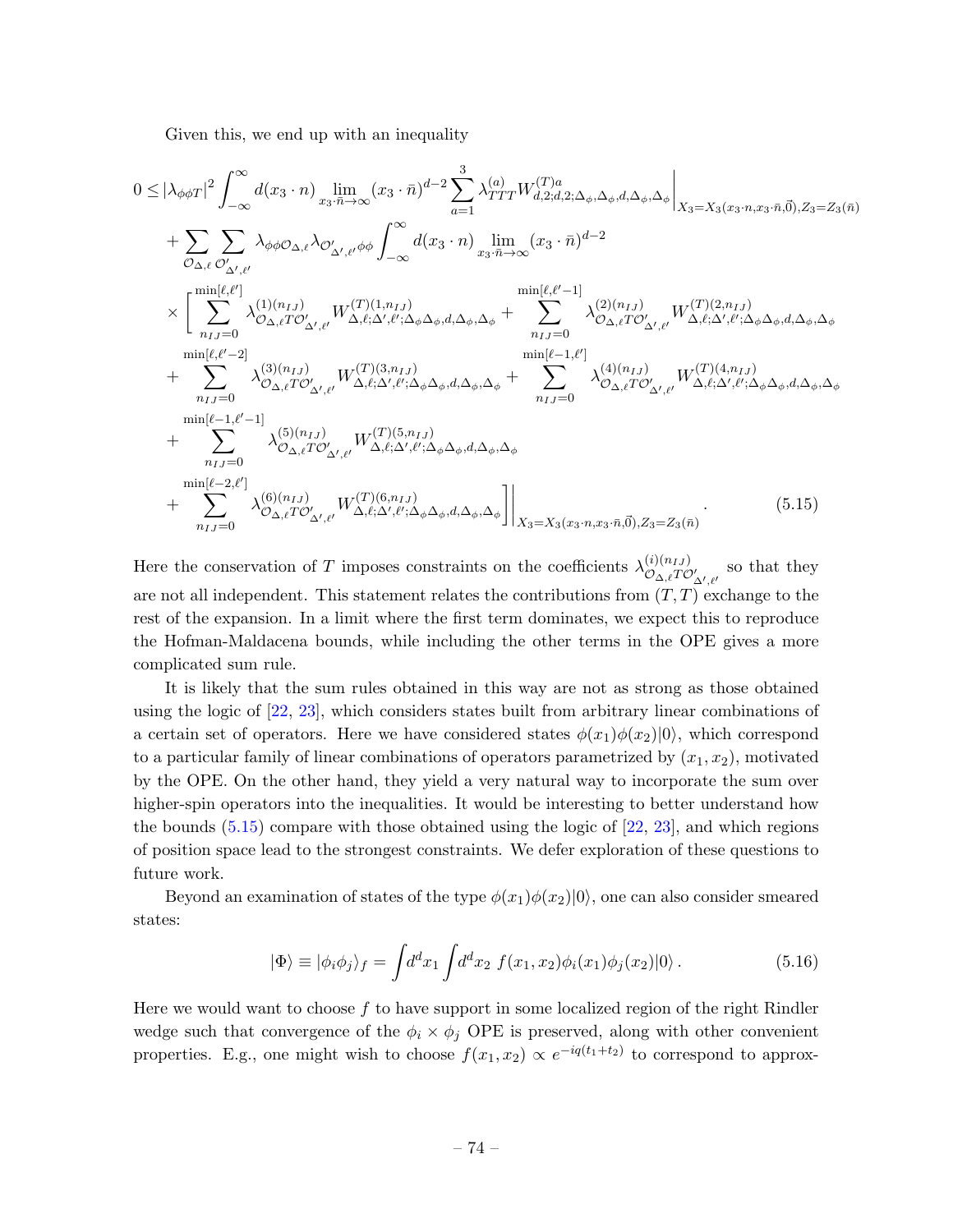imate energy eigenstates. In the discussion below, we will keep  $f$  general, but one could always reproduce the position-localized states discussed above by choosing f to correspond to a product of  $\delta$  functions.

One can also analyze more general mixed states created by linear combinations of operators acting on the vacuum. Here we will give an initial discussion of the kinds of bounds that could arise from considering mixed states which combine the bilocal states of Eq. [\(5.16\)](#page-74-1) with one or more local operators.

For example, we may consider mixing with a state created by the stress tensor

$$
|T(q,\epsilon)\rangle = \mathcal{N} \int d^d x \ e^{-iqt} \epsilon_{\mu\nu} T^{\mu\nu}(x) |0\rangle \tag{5.17}
$$

and superpose it with a state created by a pair of Hermitian scalar operators  $(\phi_i, \phi_j)$ . We remark that the state  $|T(q, \epsilon)\rangle$  is a momentum eigenstate labeled by a particular choice of polarization tensor  $\epsilon_{\mu\nu}$  and the energy q. Different choices of  $\epsilon_{\mu\nu}$  produce different forms of the resulting bound.

We parameterize such a mixed state in terms of normalized coefficients  $\alpha_i$  as

<span id="page-75-0"></span>
$$
\alpha_1 |\phi_i \phi_j \rangle_f + \alpha_2 |T(q, \epsilon) \rangle. \tag{5.18}
$$

Upon evaluating the energy one-point function in this state, we find a  $2 \times 2$  matrix. Imposing the ANEC for all  $\alpha_i$  then translates to the requirement that this matrix must be positive definite:

$$
\begin{pmatrix} f \langle \phi_i \phi_j | \mathcal{E} | \phi_i \phi_j \rangle_f & f \langle \phi_i \phi_j | \mathcal{E} | T(q, \epsilon) \rangle \\ \langle T(q, \epsilon) | \mathcal{E} | \phi_i \phi_j \rangle_f & \langle T(q, \epsilon) | \mathcal{E} | T(q, \epsilon) \rangle \end{pmatrix} \succcurlyeq 0.
$$
\n(5.19)

We expect such a requirement to be a stronger condition than merely demanding that the diagonal entries be nonnegative; hence, it will introduce new restrictions on the OPE coefficients. We note that the above matrix elements all involve known objects. In particular, here we encounter the 3-point function  $\langle TTT \rangle$ , the 4-point functions  $\langle \phi \phi TT \rangle$  and  $\langle TT \phi \phi \rangle$ , and the 5-point function  $\langle \phi \phi T \phi \phi \rangle$ .

By making different choices for the polarization tensor  $\epsilon$ , one can additionally isolate each of the coefficients  $n_b, n_f, n_v$  appearing in  $\langle TTT \rangle$ . If we label the polarizations using their spin under the  $SO(d-2)$  symmetry group which preserves the direction of future null infinity  $\vec{n}$ , they are picked out using the spin zero, one, and two polarizations  $(\epsilon^{(0)}, \epsilon^{(1)}, \epsilon^{(2)}),$ respectively. E.g., in  $[22]$  the authors considered mixed states involving scalars  $\mathcal O$  and the stress tensor T, and used the off-diagonal terms to derive a sum rule constraining the OPE coefficients  $\lambda_{TT\mathcal{O}}$ . In this case, there were nontrivial interference terms for the polarization  $\epsilon^{(0)}$ , which picks out the coefficient  $n_b$ , so the bound is expressed in terms of this quantity.

Now let us turn to the bounds generated by the  $2 \times 2$  matrix in Eq. [\(5.19\)](#page-75-0). In this case,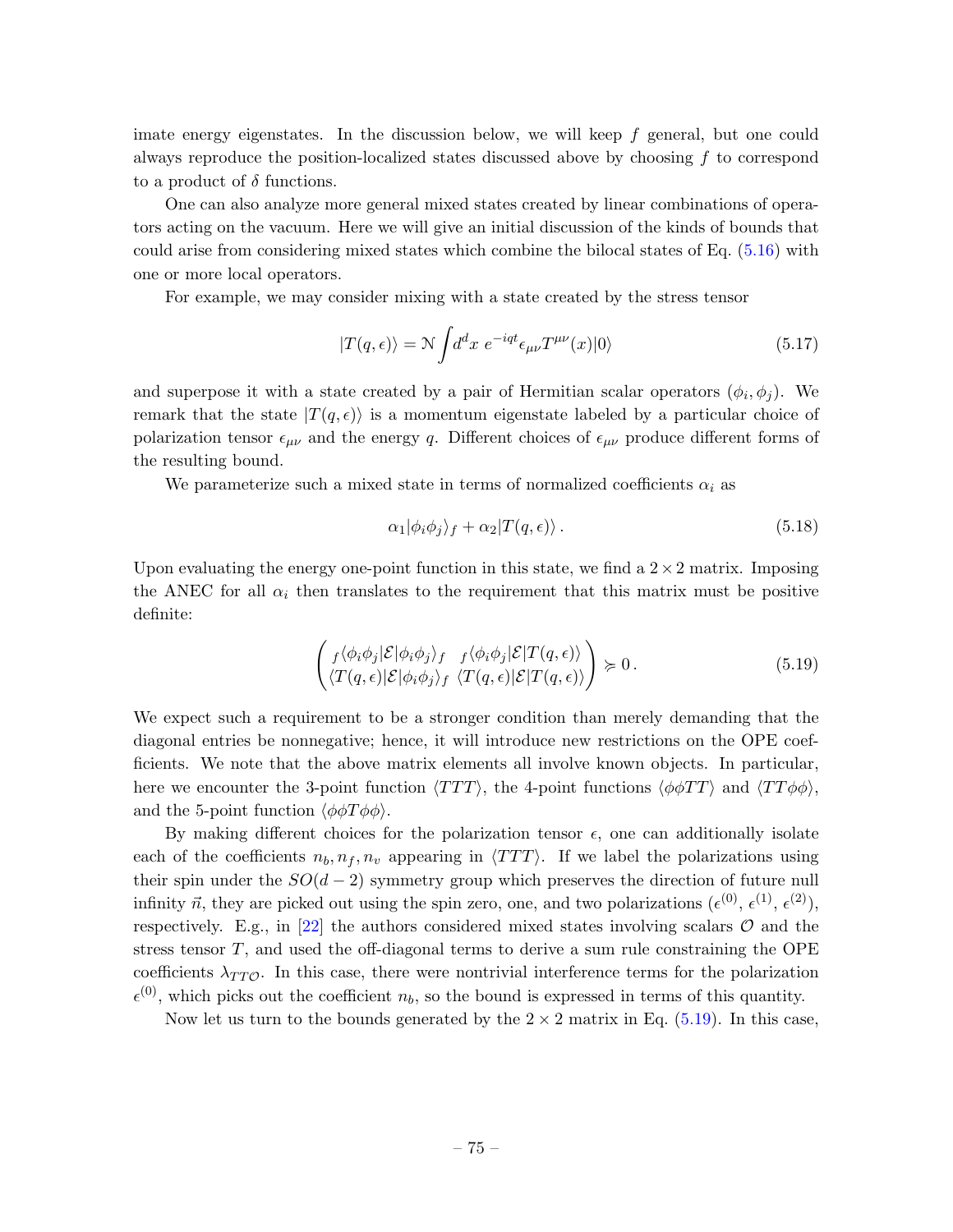we may enforce the requirement that the matrix be positive definite by demanding

<span id="page-76-0"></span>
$$
f \langle \phi_i \phi_j | \mathcal{E} | \phi_i \phi_j \rangle_f \ge 0 \tag{5.20}
$$

along with the determinant condition

$$
f \langle \phi_i \phi_j | \mathcal{E} | \phi_i \phi_j \rangle_f \langle T(q, \epsilon) | \mathcal{E} | T(q, \epsilon) \rangle - | f \langle \phi_i \phi_j | \mathcal{E} | T(q, \epsilon) \rangle |^2 \ge 0. \tag{5.21}
$$

We therefore see that enforcing the ANEC in this special state not only implies Eq. [\(5.20\)](#page-76-0) but also the nonnegativity of the determinant. This additional constraint allows us to improve on the bound coming from Eq. [\(5.20\)](#page-76-0).

We may understand this more explicitly as follows. If we consider taking the polarization tensor to be the spin zero tensor  $\epsilon_{\mu\nu}^{(0)}$ , then we find that the "determinant constraint" is

$$
\frac{n_b}{c_T} \rho_0(d)_f \langle \phi_i \phi_j | \mathcal{E} | \phi_i \phi_j \rangle_f \ge |f \langle \phi_i \phi_j | \mathcal{E} | T(q, \epsilon^{(0)}) \rangle |^2 , \qquad (5.22)
$$

where we have used that  $\langle T(q, \epsilon^{(0)})|\mathcal{E}|T(q, \epsilon^{(0)})\rangle = \rho_0(d)\frac{n_b}{c_T}$  $\frac{n_b}{c_T}$ , where  $\rho(d)$  is a positive function of d, while  $n_b \geq 0$  by the collider constraints and  $c_T \geq 0$  by unitarity. For the case of nonzero  $n_b > 0$ , it is evident that this type of constraint improves upon the bound in Eq. [\(5.20\)](#page-76-0). Then, not only is the matrix element  $\frac{f}{\phi_i \phi_j} \mathcal{E} |\phi_i \phi_j \rangle_f$  nonnegative, but it is also bounded from below by a nonzero quantity related to the 4-point function  $\langle \phi_i \phi_j TT \rangle$ . Unlike the situation in [\[22\]](#page-102-1), here we may also choose the polarization tensors  $\epsilon^{(1)}$  or  $\epsilon^{(2)}$ , such that the constraints involve either  $n_f$  or  $n_v$ , and we still in general expect a nontrivial constraint.

We could also consider studying states of the form

$$
\beta_1 |\phi_i \phi_j \rangle_f + \beta_2 |\chi(q) \rangle , \qquad (5.23)
$$

where we mix with a state created by a scalar  $\chi$ , with

$$
|\chi(q)\rangle = \mathcal{N} \int d^d x \ e^{-iqt} \chi(x) |0\rangle. \tag{5.24}
$$

Once again, upon computing the expectation value of  $\mathcal{E}$ , we expect to find a positive definite  $2 \times 2$  matrix of the form

$$
\begin{pmatrix}\nf\langle\phi_i\phi_j|\mathcal{E}|\phi_i\phi_j\rangle_f & f\langle\phi_i\phi_j|\mathcal{E}|\chi(q)\rangle \\
\langle\chi(q)|\mathcal{E}|\phi_i\phi_j\rangle_f & \langle\chi(q)|\mathcal{E}|\chi(q)\rangle\n\end{pmatrix} \succcurlyeq 0, \qquad (5.25)
$$

which again involves known 5-point, 4-point, and 3-point functions. In addition, it is straightforward to write down the form of the entry  $\langle \chi(q)|E|\chi(q)\rangle$ . This is the expectation value in the scalar state  $|\chi(q)\rangle$ , which gives rise to a uniform energy distribution:

$$
\langle \chi(q)|\mathcal{E}|\chi(q)\rangle = \frac{q}{\Omega_{d-2}}.\tag{5.26}
$$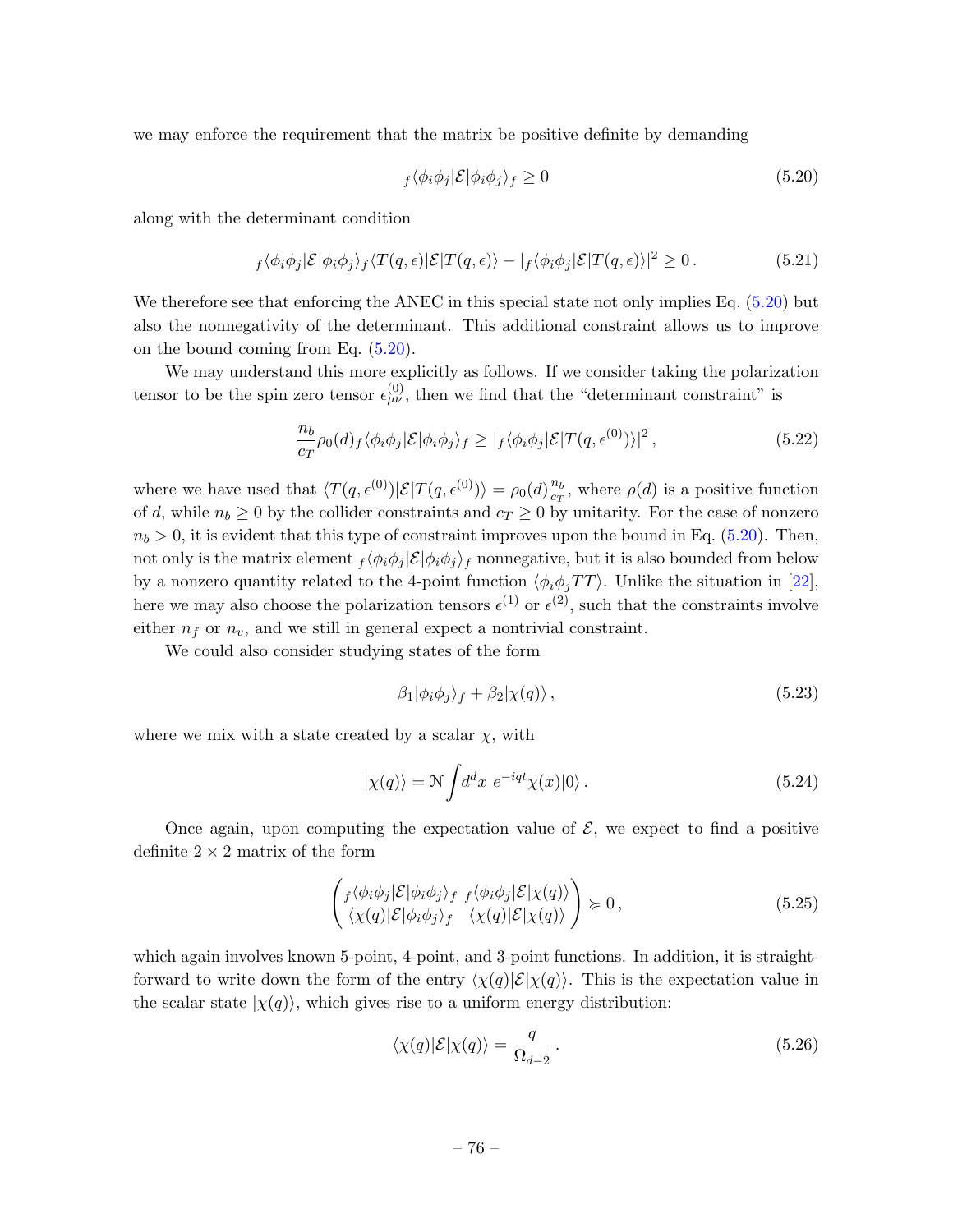Thus, the determinant condition on this matrix will also strengthen the bound [\(5.20\)](#page-76-0) in a nontrivial way, as determined by the matrix elements  $\partial_t \langle \phi_i \phi_j | \mathcal{E} | \chi(q) \rangle$  and  $\langle \chi(q) | \mathcal{E} | \phi_i \phi_j \rangle_f$ .

One may continue on in this vein by considering even more general linear combinations of scalar and stress tensor states. For example, we could try combining the above two cases:

$$
\gamma_1 |\phi_i \phi_j \rangle_f + \gamma_2 |T(q)\rangle + \gamma_3 |\chi(q)\rangle. \tag{5.27}
$$

Such a state would accordingly lead to an even larger set of constraints, namely a  $3 \times 3$  matrix

$$
\begin{pmatrix}\nf\langle\phi_i\phi_j|\mathcal{E}|\phi_i\phi_j\rangle_f & f\langle\phi_i\phi_j|\mathcal{E}|T(q,\epsilon)\rangle & f\langle\phi_i\phi_j|\mathcal{E}|\chi(q)\rangle \\
\langle T(q,\epsilon)|\mathcal{E}|\phi_i\phi_j\rangle_f & \langle T(q,\epsilon)|\mathcal{E}|T(q,\epsilon)\rangle & \langle T(q,\epsilon)|\mathcal{E}|\chi(q)\rangle \\
\langle\chi(q)|\mathcal{E}|\phi_i\phi_j\rangle_f & \langle\chi(q)|\mathcal{E}|T(q,\epsilon)\rangle & \langle\chi(q)|\mathcal{E}|\chi(q)\rangle\n\end{pmatrix} \succcurlyeq 0.
$$
\n(5.28)

Demanding the positivity of the one-point function of  $\mathcal E$  in this state can then generate even stronger constraints on the 5-point function.

In this fashion, we may use the properties of the chosen state(s) to extract various bounds relating the 5-point function to lower-point functions, and in turn obtain constraints on the OPE coefficients and scaling dimensions appearing in their conformal block expansions. It may be interesting to perform a more in-depth analysis of the expectation values of  $\mathcal E$  in the above states and numerically study the corresponding constraints. E.g., it could be enlightening to check how the corresponding bounds involving the 5-point  $\langle \sigma \sigma T \sigma \sigma \rangle$  function look in the 3d Ising model. We leave such explorations to future work.

#### 6 Conclusion

In this paper we have presented a concrete and practical approach to computing conformal blocks appearing in 5-point functions of arbitrary scalar operators in general CFTs. In particular, by making use of weight-shifting operators, we have derived a simple set of recursion relations which can be used to directly relate arbitrary scalar blocks with spinning operators exchanged to those with scalars exchanged.

We additionally considered promoting one of the external operators to have spin 1 or 2, deriving additional recursion relations which relate their conformal blocks to those for external scalars. One possible application of these results is that they allow us to use the OPE to compute the expectation value of the ANEC operator in bilocal states, which must be positive. In this work we gave an initial discussion of the resulting constraints, deferring further exploration to future work.

In this paper we focused on computing the blocks that would appear in parity-even 5 point functions in parity-preserving CFTs. Additional dimension-specific computations would be needed to compute the blocks appearing in parity-odd 5-point functions or parity-violating theories, e.g.  $d = 3$  Chern-Simons theories, which could be pursued in future work.

An alternate approach to computing conformal blocks is to take advantage of the pole structure in the exchanged operator dimensions, which leads to Zamolodchikov-like recursion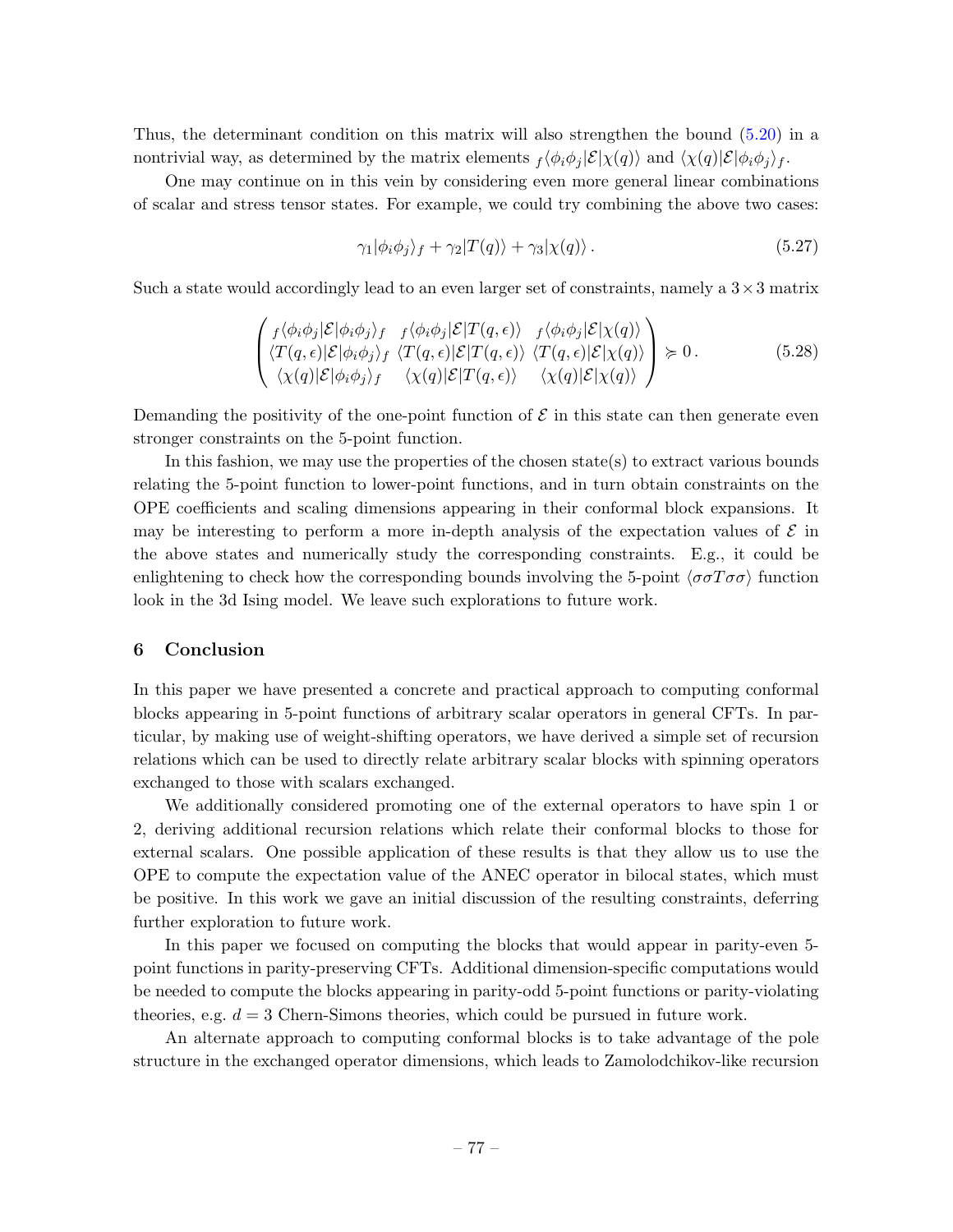relations. In the future it might be interesting to develop this approach for higher-point functions such as the 5-point functions considered in this work.

The 5-point functions satisfy various crossing-symmetry constraints which we have not explored in this paper. For example,  $\langle \sigma(x_1) \sigma(x_2) \epsilon(x_3) \sigma(x_4) \sigma(x_5) \rangle$  could be expanded in the  $(12)(45)$  OPE, the  $(14)(25)$  OPE, the  $(13)(45)$  OPE, and so on. It could be interesting to study how these crossing constraints are satisfied in concrete CFTs such as the 3d Ising model, and whether they can be used to learn about couplings like  $\lambda_{\mathcal{O}_{\Delta,\ell}\in\mathcal{O}'_{\Delta',\ell'}}$  that can't be easily accessed using 4-point functions of scalar operators. It could also be interesting to study the 5-point function and associated crossing constraints in various limits such as the lightcone or Regge limits. The blocks computed in this paper should allow such analyses to be pursued.

### Acknowledgments

We thank Soner Albayrak, Jean-François Fortin, Vasco Gonçalves, Petr Kravchuk, David Meltzer, Eric Perlmutter, Vladimir Rosenhaus, David Simmons-Duffin, and Witold Skiba for discussions. We are especially grateful to Petar Tadić for pointing out a number of mistakes in the earlier version of the paper and giving many useful comments. DP was supported by Simons Foundation grant 488651 (Simons Collaboration on the Nonperturbative Bootstrap) and DOE grants DE-SC0020318 and DE-SC0017660. VP was supported in part by NSERC.

### A Standard box tensor basis

Here we will review the basis of 3-point tensor structures used in the body of the paper. As originally described in [\[41\]](#page-103-0), the most general form of the embedding space 3-point function of symmetric traceless tensor operators with spins  $\ell_i$  and dimensions  $\Delta_i$  can be expressed as follows:

$$
\langle \Phi_1(X_1; Z_1) \Phi_2(X_2; Z_2) \Phi_3(X_3; Z_3) \rangle = \sum_{n_{12}, n_{13}, n_{23} \ge 0} \lambda_{n_{12}, n_{13}, n_{23}} \begin{bmatrix} \Delta_1 & \Delta_2 & \Delta_3 \\ \ell_1 & \ell_2 & \ell_3 \\ n_{23} & n_{13} & n_{12} \end{bmatrix} + O(Z_i^2, Z_i \cdot X_i),
$$
\n(A.1)

where the sum runs over all possible elementary 3-point function tensor structures. In this expression, we can choose to work in the so-called standard box tensor basis, where the individual 3-point structures are given by

<span id="page-78-0"></span>
$$
\begin{bmatrix}\n\Delta_1 & \Delta_2 & \Delta_3 \\
\ell_1 & \ell_2 & \ell_3 \\
n_{23} & n_{13} & n_{12}\n\end{bmatrix} \equiv \frac{V_1^{m_1} V_2^{m_2} V_3^{m_3} H_{12}^{n_{12}} H_{13}^{n_{13}} H_{23}^{n_{23}}}{X_{12}^{\frac{1}{2} (\tau_1 + \tau_2 - \tau_3)} X_{13}^{\frac{1}{2} (\tau_1 + \tau_3 - \tau_2)} X_{23}^{\frac{1}{2} (\tau_2 + \tau_3 - \tau_1)}},
$$
\n(A.2)

where  $\tau_i \equiv \Delta_i + \ell_i$ .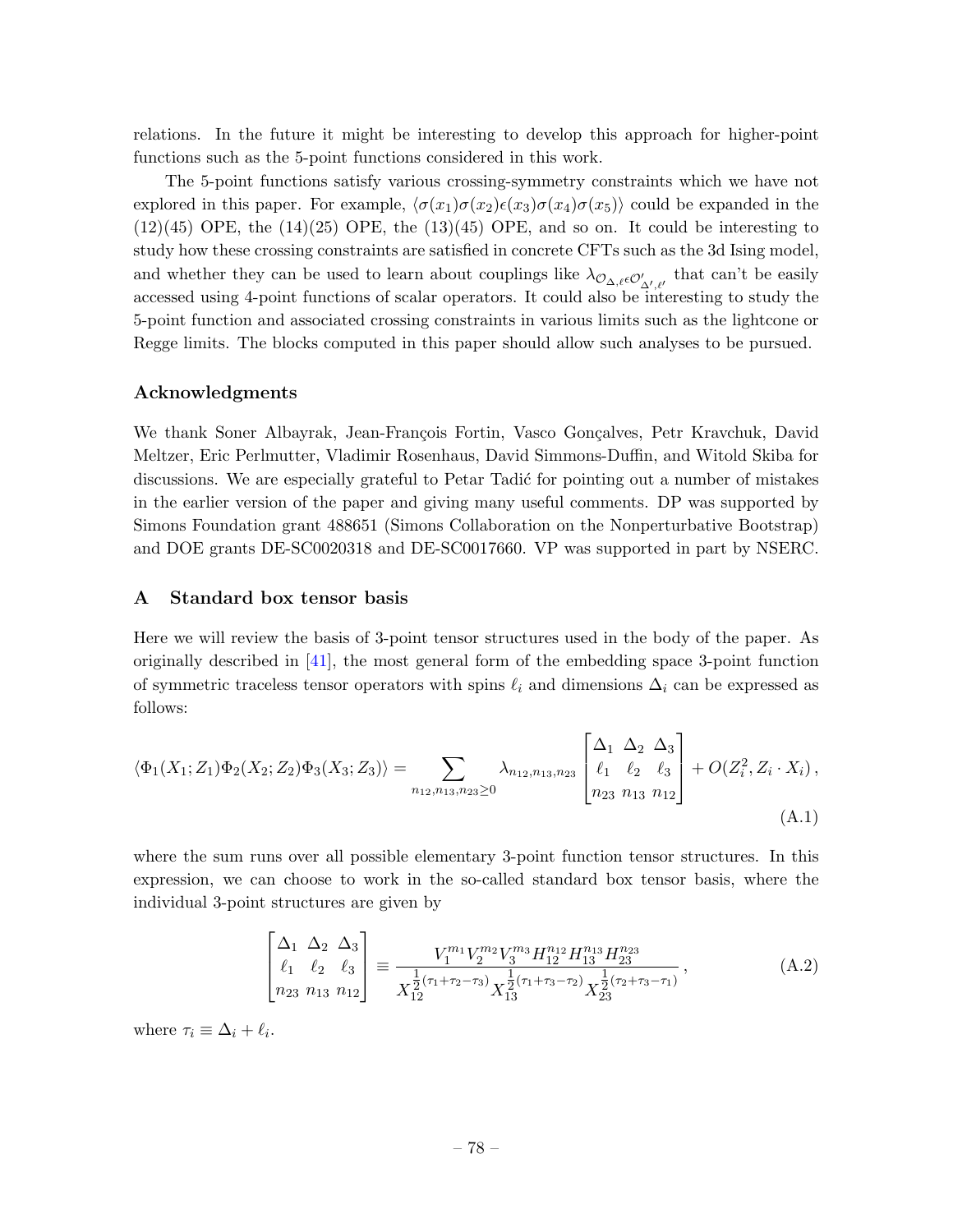Here the basic constituent building blocks  $H_{ij}$  and  $V_{i,jk}$  are defined as

$$
H_{ij} \equiv -2[(Z_i \cdot Z_j)(X_i \cdot X_j) - (Z_i \cdot X_j)(Z_j \cdot X_i)],
$$
  
\n
$$
V_{i,jk} \equiv \frac{(Z_i \cdot X_j)(X_i \cdot X_k) - (Z_i \cdot X_k)(X_i \cdot X_j)}{(X_j \cdot X_k)},
$$
\n(A.3)

which are transverse objects. Due to the relations  $V_{i,jk} = -V_{i,kj}$  and  $H_{ij} = H_{ji}$ , not all of the  $V_{i,jk}$  and  $H_{ij}$  are linearly independent. We therefore expect to have three distinct constituent objects, which we can choose to be

$$
V_1 \equiv V_{1,23}, \quad V_2 \equiv V_{2,31}, \quad V_3 \equiv V_{3,12}. \tag{A.4}
$$

The exponents  $m_i$  and  $n_{ij}$  are nonnegative integers which respect the following three constraints:

$$
m_i + \sum_{j \neq i} n_{ij} = \ell_i. \tag{A.5}
$$

The content of Eq.  $(A.2)$  is that for general spins  $\ell_i$ , there are generically several inequivalent 3-point structures consistent with conformal invariance. The total number of such elementary 3-point structures precisely corresponds to the number of nonnegative integer points  $(n_{12}, n_{13}, n_{23})$  which comprise a three-dimensional polyhedron defined by the constraints

$$
n_{12} + n_{13} \le \ell_1, \quad n_{12} + n_{23} \le \ell_2, \quad n_{13} + n_{23} \le \ell_3. \tag{A.6}
$$

This number may be determined in closed form to be [\[41,](#page-103-0) [43\]](#page-103-1)

$$
N(\ell_1, \ell_2, \ell_3) = \frac{(\ell_1 + 1)(\ell_1 + 2)(3\ell_2 - \ell_1 + 3)}{6} - \frac{p(p+2)(2p+5)}{24} - \frac{1 - (-1)^p}{16}, \quad (A.7)
$$

where the spins have been ordered such that  $\ell_1 \leq \ell_2 \leq \ell_3$  and  $p \equiv \max(0, \ell_1 + \ell_2 - \ell_3)$ .

Thus, these independent elementary 3-point structures are completely and uniquely specified by a particular choice of three nonnegative integers  $n_{ij}$  subject to

$$
m_1 \equiv \ell_1 - n_{12} - n_{13} \ge 0, \quad m_2 \equiv \ell_2 - n_{12} - n_{23} \ge 0, \quad m_3 \equiv \ell_3 - n_{13} - n_{23} \ge 0. \tag{A.8}
$$

In the present case, we have a 3-point function of the type (scalar)-(scalar)-(spin- $\ell$ ), which just contains the unique tensor structure

$$
\begin{bmatrix}\n\Delta_1 & \Delta_2 & \Delta_3 \\
0 & 0 & \ell \\
0 & 0 & 0\n\end{bmatrix} = \frac{V_3^{\ell}}{X_{12}^{\frac{1}{2}(\Delta_1 + \Delta_2 - \Delta_3 - \ell)} X_{13}^{\frac{1}{2}(\Delta_1 + \Delta_3 - \Delta_2 + \ell)} X_{23}^{\frac{1}{2}(\Delta_2 + \Delta_3 - \Delta_1 + \ell)}}.
$$
\n(A.9)

Next, for 3-point functions of the type (scalar)-(spin- $\ell_2$ )-(spin- $\ell_3$ ), we have several conformally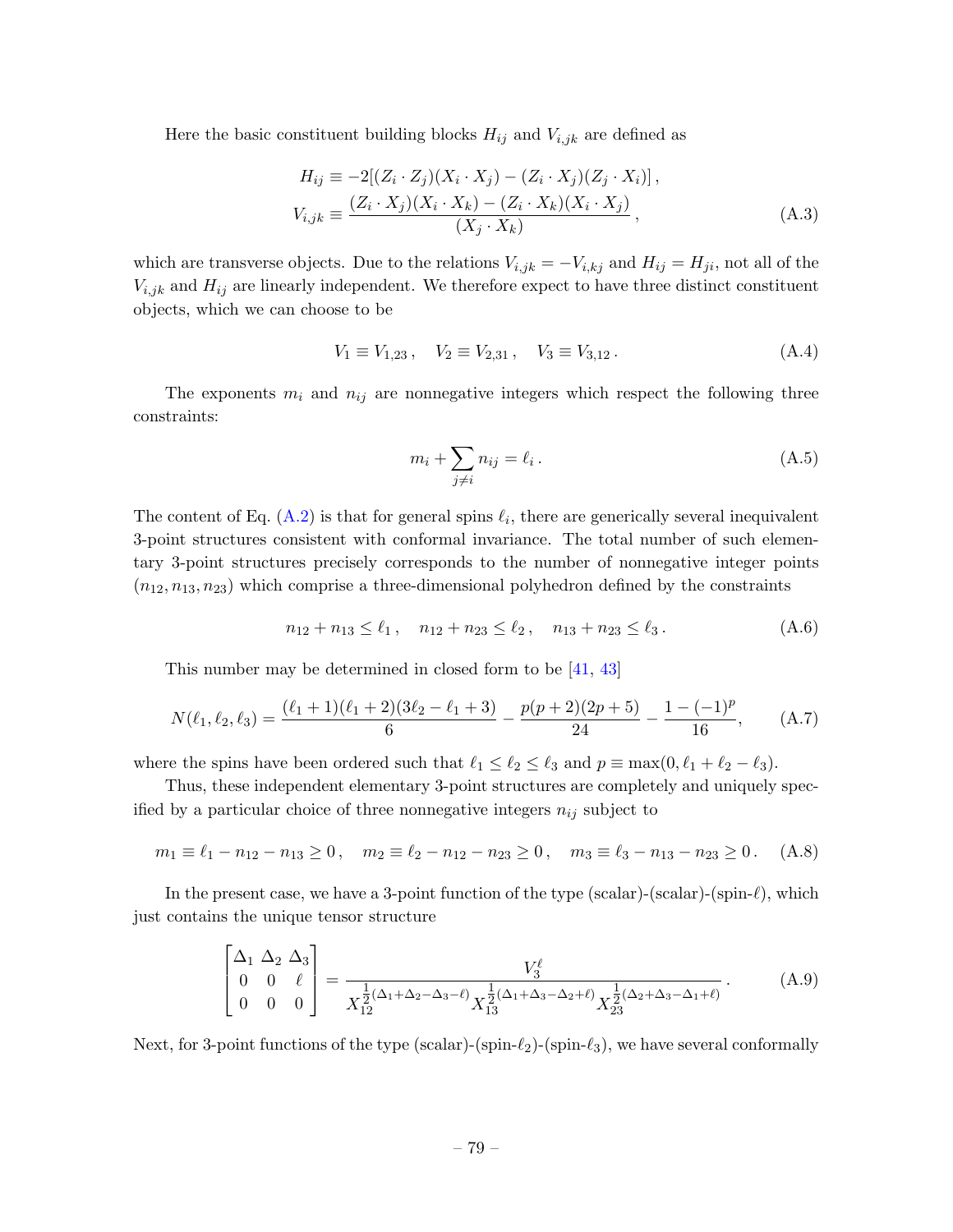invariant 3-point structures. Since  $\ell_1 = 0$  and  $-n_{12} - n_{13} < 0$ , the assumption of nonnegative  $n_{ij}$  leads us to the restricted set of conditions

$$
n_{12} = n_{13} = 0, \quad m_2 = \ell_2 - n_{23} \ge 0, \quad m_3 = \ell_3 - n_{23} \ge 0.
$$
 (A.10)

With this, we find that we can write the 3-point structures as follows:

$$
\begin{bmatrix}\n\Delta_1 & \Delta_2 & \Delta_3 \\
0 & \ell_2 & \ell_3 \\
n_{23} & 0 & 0\n\end{bmatrix} = \frac{V_2^{m_2} V_3^{m_3} H_{23}^{n_{23}}}{(X_{12})^{\frac{1}{2}(\Delta_1 + \tau_2 - \tau_3)} (X_{13})^{\frac{1}{2}(\Delta_1 + \tau_3 - \tau_2)} (X_{23})^{\frac{1}{2}(\tau_2 + \tau_3 - \Delta_1)}.
$$
\n(A.11)

In this case, the number of inequivalent structures is given by

$$
N(0, \ell_2, \ell_3) = (\ell_2 + 1) - \frac{p(p+2)(2p+5)}{24} - \frac{1 - (-1)^p}{16}, \tag{A.12}
$$

where the spins are ordered as in  $0 \leq \ell_2 \leq \ell_3$  with  $p \equiv \max(0, \ell_2 - \ell_3)$ . Thus, we find the simple result

$$
\ell_3 \ge \ell_2 : N(0, \ell_2, \ell_3) = (\ell_2 + 1). \tag{A.13}
$$

### B Recursion relation coefficients

 $\overline{a}$ 

The coefficients appearing in Eq. [\(4.38\)](#page-33-0) are explicitly given by

$$
s_{n_{IJ}} = -\frac{(\Delta - \Delta_{12} + \ell - 2)(\Delta + \Delta' - \Delta_3 + \ell - \ell' + 2n_{IJ} - 2)}{2(\Delta + \ell - 2)(\Delta + \ell - 1)},
$$
(B.1)

$$
s_{n_{IJ}+1} = \frac{(\ell' - n_{IJ})(\Delta - \Delta_{12} + \ell - 2)}{2(\Delta + \ell - 2)(\Delta + \ell - 1)},
$$
(B.2)

$$
t_{n_{IJ}-1} = \frac{n_{IJ}(d+2(n_{IJ}-2))(\Delta_{12}+d-\Delta+\ell-2)(2(d-n_{IJ})-\Delta'-\Delta+\Delta_3+\ell'+3(\ell-2))}{2(d+2(\ell-3))(d+2(\ell-2))(d-\Delta+\ell-3)(d-\Delta+\ell-2)},
$$
(B.3)

$$
t_{n_{IJ}} = -\frac{(\ell - 1 - n_{IJ}) (d - \Delta + \Delta_{12} + \ell - 2)}{2(d + 2(\ell - 3))(d + 2(\ell - 2))(d - \Delta + \ell - 3)(d - \Delta + \ell - 2)}
$$
  
\n
$$
\left[ d(d - 2) + n_{IJ} (d - 4n_{IJ} + 3(\ell + \ell' - 1) - 1) - (\Delta + \Delta' - \Delta_3) (d + n_{IJ} + \ell - 4) + (\ell - 2) (\ell - \ell' - 4 + 2d) \right],
$$
\n(B.4)

$$
t_{n_{IJ}+1} = \frac{(\ell - 2 - n_{IJ})(\ell - 1 - n_{IJ})(d - \Delta + \Delta_{12} + \ell - 2)(\ell' - n_{IJ})}{2(d + 2(\ell - 3))(d + 2(\ell - 2))(d - \Delta + \ell - 3)(d - \Delta + \ell - 2)},
$$
(B.5)

$$
u_{n_{IJ}-1} = \frac{n_{IJ}(d+2(n_{IJ}-2))(\Delta - \Delta_{12} + \ell - 2)(d - \Delta + \Delta_{12} + \ell - 2)}{4(d-2\Delta)(d-2(\Delta+1))(\Delta + \ell - 2)(\Delta + \ell - 1)(d - \Delta + \ell - 3)(d - \Delta + \ell - 2)}
$$
  
 
$$
\times (\Delta - \Delta' + \Delta_3 - 2n_{IJ} + \ell + \ell') (2d - \Delta' - 3\Delta + \Delta_3 - 2n_{IJ} + \ell + \ell' - 2),
$$
 (B.6)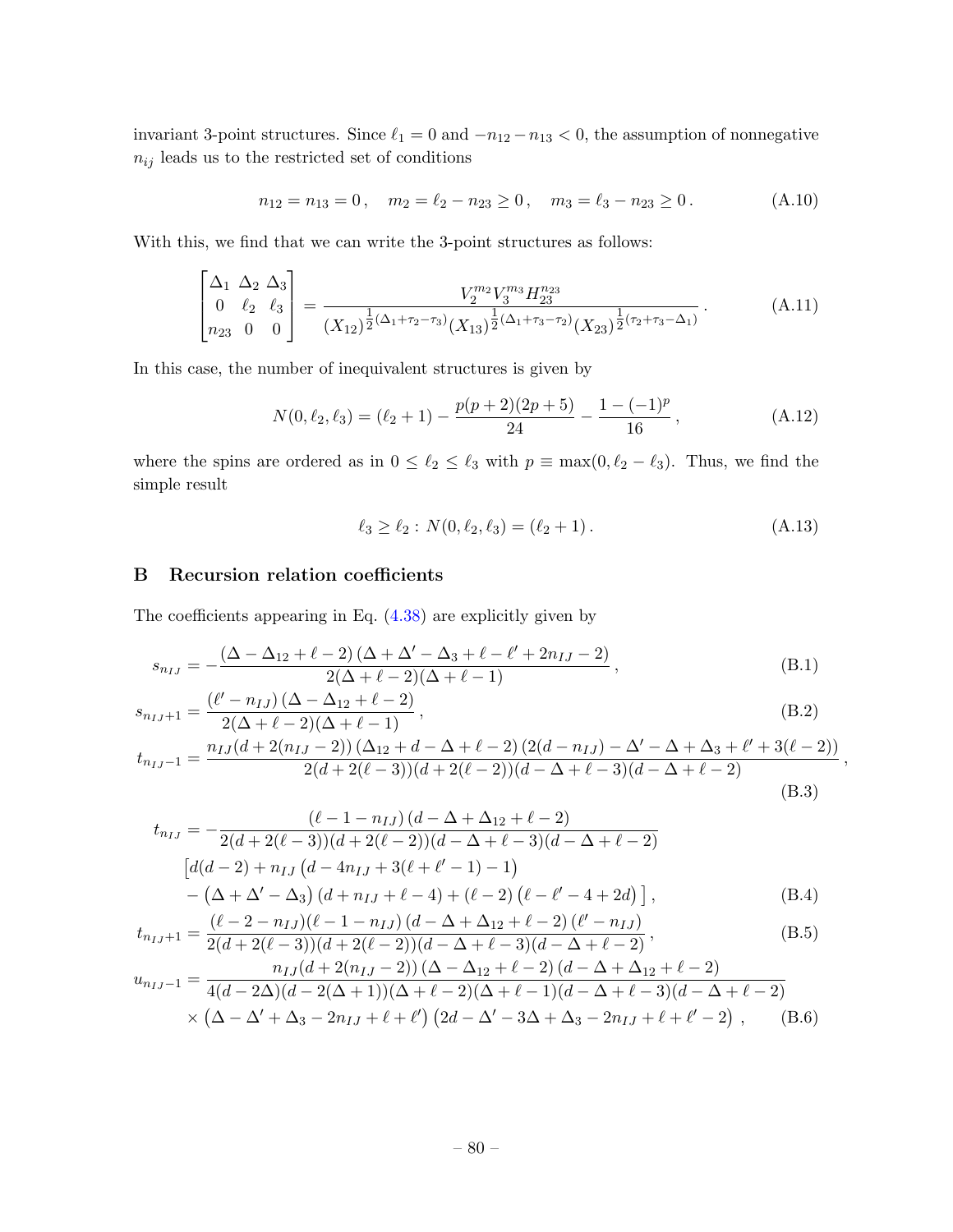$$
u_{n_{IJ}} = -\frac{(\Delta - \Delta_{12} + \ell - 2)(d - \Delta + \Delta_{12} + \ell - 2)}{4(d - 2\Delta)(d - 2(\Delta + 1))(\Delta + \ell - 2)(\Delta + \ell - 1)(d - \Delta + \ell - 3)(d - \Delta + \ell - 2)}
$$
  
\n
$$
\times \left(\Delta \left[d^{2}(\Delta - 2) - d(2\Delta^{2} - \Delta - 4) + \Delta(\Delta^{2} + \Delta - 3) - 1\right]\right.\n+ (\ell - 1)\ell'\left[2(d^{2} - 4n_{IJ}^{2}) - d(\Delta' - \Delta_{3} + 5(\Delta + 1))\right.\n+ 2n_{IJ}(d - 2(\Delta' + \Delta - \Delta_{3})) + 2(\Delta' + \Delta(2\Delta + 3) - \Delta_{3} + 1)\right]\n+ (\ell + \ell' - 1)\left[16n_{IJ}^{3} - 2n_{IJ}^{2}(d - 3(\Delta + \Delta' - \Delta_{3}) + 4) + (d - 2)(\Delta - 1)(d - \Delta - 2)\right.\n- n_{IJ}(3d^{2} - 2d(\Delta' + 3\Delta - \Delta_{3} + 5) + 2(3\Delta' + \Delta(2\Delta + 5) - 3\Delta_{3} + 2)\right)]\n+ (\ell + \ell' - 1)^{2}(d(\Delta - n_{IJ} - 1) - (\Delta - 1)(\Delta + 2) + n_{IJ}(3 - 5n_{IJ})) + (\ell - 1)\ell'(\ell + \ell' - 1)(d + 2(2n_{IJ} - 1))\n- (\Delta - 1)(d - \Delta - 2)(\Delta_{3} - \Delta') (d - \Delta' - 2\Delta + \Delta_{3}) + (d - 2)(d - 1)\n+ n_{IJ}^{2}[2d(2d - 7) + 1 - (\Delta_{3} - \Delta')'(-2(d - 6) - \Delta' - 2\Delta + \Delta_{3}) - \Delta(10(d - 2) - 7\Delta)]\n- n_{IJ}[(\Delta_{3} - \Delta') (d(d - \Delta' + \Delta_{3} - 2(\Delta + 1)) + 3(\Delta' + 2\Delta - \Delta_{3}) - 4)\n+ \Delta(d(d - \Delta - 8) + 5\Delta + 12) + d(d - 3) - 1] + 4n_{IJ}^{3}(d + 2) - 2
$$

$$
u_{n_{IJ}+1} = \frac{(\ell - 1 - n_{IJ}) (\ell' - n_{IJ}) (\Delta - \Delta_{12} + \ell - 2) (d - \Delta + \Delta_{12} + \ell - 2)}{4(d - 2\Delta)(d - 2(\Delta + 1))(\Delta + \ell - 2)(\Delta + \ell - 1)(d - \Delta + \ell - 3)(d - \Delta + \ell - 2)} \times [((\ell - 1)(\ell' - 2) + \ell'(\ell - 3)) - d(d - \Delta' - 3\Delta + \Delta_3 + n_{IJ} - 2) - 2(\Delta' + \Delta(\Delta + 2) - \Delta_3 - 1) - 2n_{IJ} (2(\ell + \ell' - 1) - 3n_{IJ} - (\Delta + \Delta' - \Delta_3 + 2))] ,
$$
\n(B.8)  
\n
$$
u_{n_{IJ}+2} = \frac{(\ell - 1 - n_{IJ}) (\ell' - n_{IJ}) (\ell - n_{IJ} - 2) (\ell' - n_{IJ} - 1) (\Delta - \Delta_{12} + \ell - 2) (d - \Delta + \Delta_{12} + \ell - 2)}{4(d - 2\Delta)(d - 2(\Delta + 1))(\Delta + \ell - 2)(\Delta + \ell - 1)(d - \Delta + \ell - 3)(d - \Delta + \ell - 2)}.
$$
\n(B.9)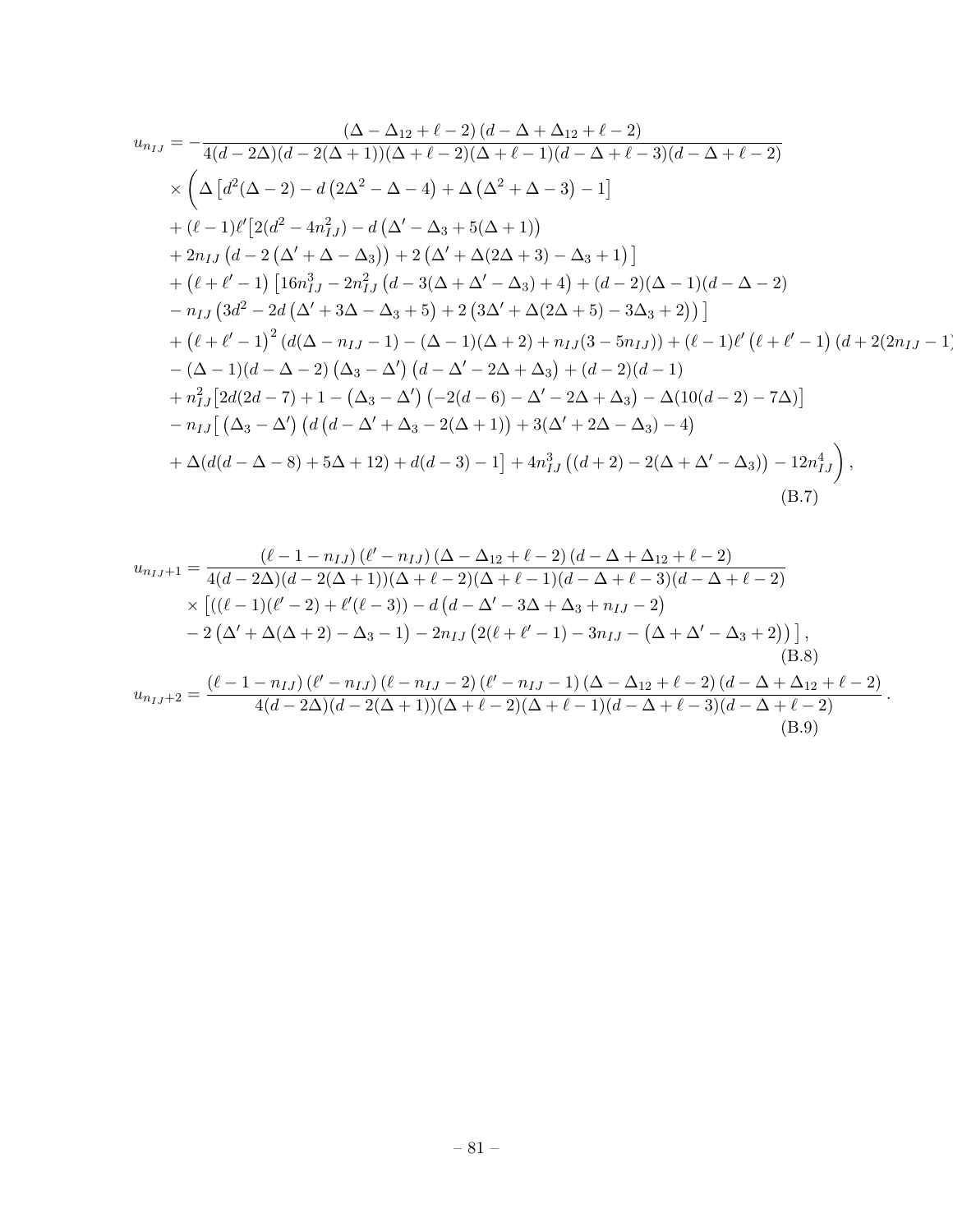## B.1 Recursion relation coefficients for the block with  $n_{IJ} = \ell' = \ell$

The coefficients appearing in Eq. [\(4.101\)](#page-51-0) are given by

$$
\begin{array}{l} \bar{r}_{0}^{(-1)} = s_{\ell-1}(s_{2\ell-1}^{(0)+})^{-1},\\ \bar{r}_{1\,(\ell-1)}^{(-1)} = r_{1\,(\ell-1)}^{(-1)} s_{\ell-1}(s_{2\ell-1}^{(0)+})^{-1}-1,\\ \bar{r}_{2\,(\ell-2)}^{(-2)} = s_{\ell-1}(s_{2\ell-1}^{(0)+})^{-1}r_{2\,(\ell-2)}^{-1},\\ \bar{r}_{3\,(\ell-2)}^{(-2)} = s_{\ell-1}(s_{2\ell-1}^{(0)+})^{-1}r_{3\,(\ell-2)}^{-1},\\ \bar{r}_{3\,(\ell-1)}^{(-1)} = s_{\ell-1}(s_{2\ell-1}^{(0)+})^{-1}r_{3\,(\ell-1)}^{-1},\\ \bar{s}_{1\,(\ell-1)}^{(0)+} = s_{\ell-1}(s_{2\ell-1}^{(0)+})^{-1}s_{1\,(\ell-1)}^{(0+1)},\\ \bar{s}_{1\,(\ell-1)}^{(0)+} = s_{\ell-1}(s_{2\ell-1}^{(0)+})^{-1}s_{1\,(\ell-1)}^{(0+1)},\\ \bar{s}_{2\ell}^{(0)+} = s_{\ell}+s_{\ell-1}s_{2\ell}^{(0)}(-s_{2\ell-1}^{(0)+})^{-1},\\ \bar{s}_{3\,(\ell-2)}^{(0+)} = s_{\ell-1}(s_{2\ell-1}^{(0)+})^{-1}s_{3\,(\ell-2)}^{(0+1)},\\ \bar{s}_{4\,(\ell-2)}^{(0+)} = s_{\ell-1}(s_{2\ell-1}^{(0)+})^{-1}s_{4\,(\ell-1)}^{(0+1)},\\ \bar{s}_{4\,(\ell-1)}^{(0+)} = s_{\ell-1}(s_{2\ell-1}^{(0)+})^{-1}s_{4\,(\ell-1)}^{(0+1)},\\ \bar{s}_{4\,(\ell-1)}^{(0+)} = s_{\ell-1}(s_{2\ell-1}^{(0)+})^{-1}s_{4\,(\ell-1)}^{(0-1)},\\ \bar{t}_{1\,(\ell-2)}^{(0+)} = s_{\ell-1}(s_{2\ell-1}^{(0)+})^{-1}t_{1\,(\ell-2)}^{(0-1)},\\ \bar{t}_{2\,(\ell-2)}^{(0-)} = s_{\ell-1}(s_{2\ell-1}^{(0)+})
$$

 $(B.10)$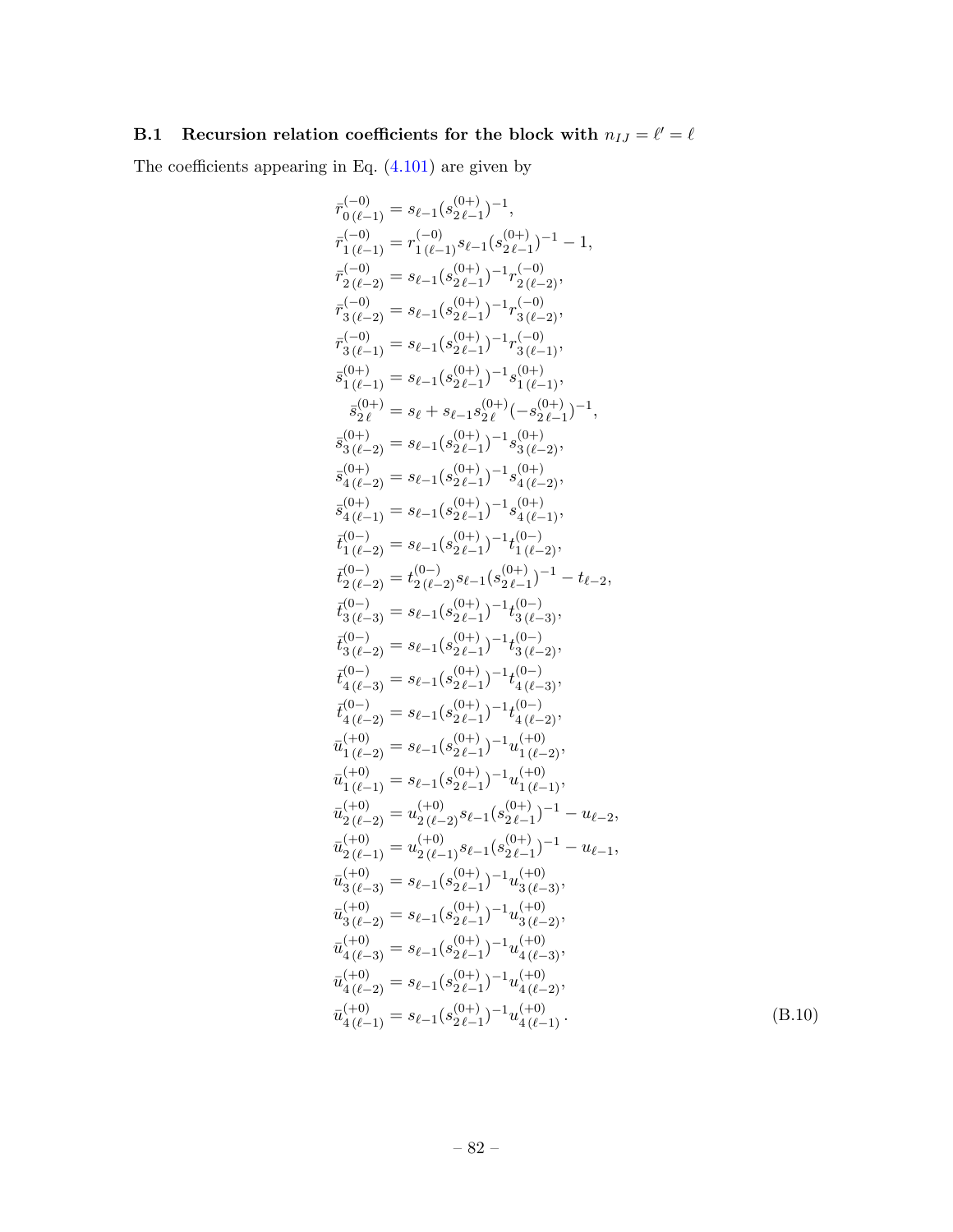# C Symmetry-transformed recursion relations

Here we write explicitly the recursion relations obtained by applying the symmetry trans-formations Eq. [\(4.45\)](#page-37-0) and Eq. [\(4.46\)](#page-37-1) to the fixed- $\Delta_3$  recursion Eq. [\(4.71\)](#page-45-0). We choose the conventions of Eq.  $(2.10)$  and Eq.  $(2.11)$ . We first recast Eq.  $(4.71)$  in the form

<span id="page-83-0"></span>
$$
(u_1u_2)^{-1/2}G_{(\ell-1,\ell'-1;0,0)}^{(n_{IJ})}(\Delta_{12}+1,\Delta_{45}-1) = G_{(\ell-1,\ell'-1;-1,-1)}^{(n_{IJ})} \\
+ \sum_{m_{IJ}=n_{IJ}}^{n_{IJ}+1}r_{1m_{IJ}}^{(-0)}G_{(\ell-1,\ell'-1;0,0)}^{(m_{IJ})} + \sum_{m_{IJ}=n_{IJ}-1}^{n_{IJ}+1}r_{2m_{IJ}}^{(-0)}G_{(\ell-1,\ell'-2;-1,0)}^{(m_{IJ})} + \sum_{m_{IJ}=n_{IJ}-1}^{n_{IJ}+2}r_{3m_{IJ}}^{(-0)}G_{(\ell-1,\ell'-1;-1,1)}^{(m_{IJ})} \\
+ \sum_{m_{IJ}=n_{IJ}}^{n_{IJ}+1}s_{1m_{IJ}}^{(0+)}G_{(\ell,\ell'-1;0,-1)}^{(m_{IJ})} + \sum_{m_{IJ}=n_{IJ}}^{n_{IJ}+2}s_{2m_{IJ}}^{(0+)}G_{(\ell,\ell',0,0)}^{(m_{IJ})} + \sum_{m_{IJ}=n_{IJ}-1}^{n_{IJ}+2}s_{3m_{IJ}}^{(0+)}G_{(\ell,\ell'-2;0,0)}^{(m_{IJ})} \\
+ \sum_{m_{IJ}=n_{IJ}-1}^{n_{IJ}+3}s_{4m_{IJ}}^{(0+)}G_{(\ell,\ell'-1;0,1)}^{(m_{IJ})} + \sum_{m_{IJ}=n_{IJ}-1}^{n_{IJ}+1}t_{1m_{IJ}}^{(0-)}G_{(\ell-2,\ell'-1;0,-1)}^{(m_{IJ})} + \sum_{m_{IJ}=n_{IJ}-1}^{n_{IJ}+2}t_{2m_{IJ}}^{(0-)}G_{(\ell-2,\ell',0,0)}^{(m_{IJ})} \\
+ \sum_{m_{IJ}=n_{IJ}-2}^{n_{IJ}+2}t_{3m_{IJ}}^{(0-)}G_{(\ell-2,\ell'-2;0,0)}^{(m_{IJ})} + \sum_{m_{IJ}=n_{IJ}-2}^{n_{IJ}+2}t_{4m_{IJ}}^{(0-)}G_{(\ell-2,\ell'-1;0,1)}^{(m_{IJ})} + \sum_{m_{IJ}=n_{IJ}-1}^{n_{IJ}+3}u_{1m_{IJ}}^{(+0)}G_{(\ell-1,\ell'-1;1,-1)}^{(m_{IJ})} \\
+ \sum_{m_{IJ}=n_{IJ}-1}^{n_{IJ}+3}u_{2m_{IJ}}^{(+0)}
$$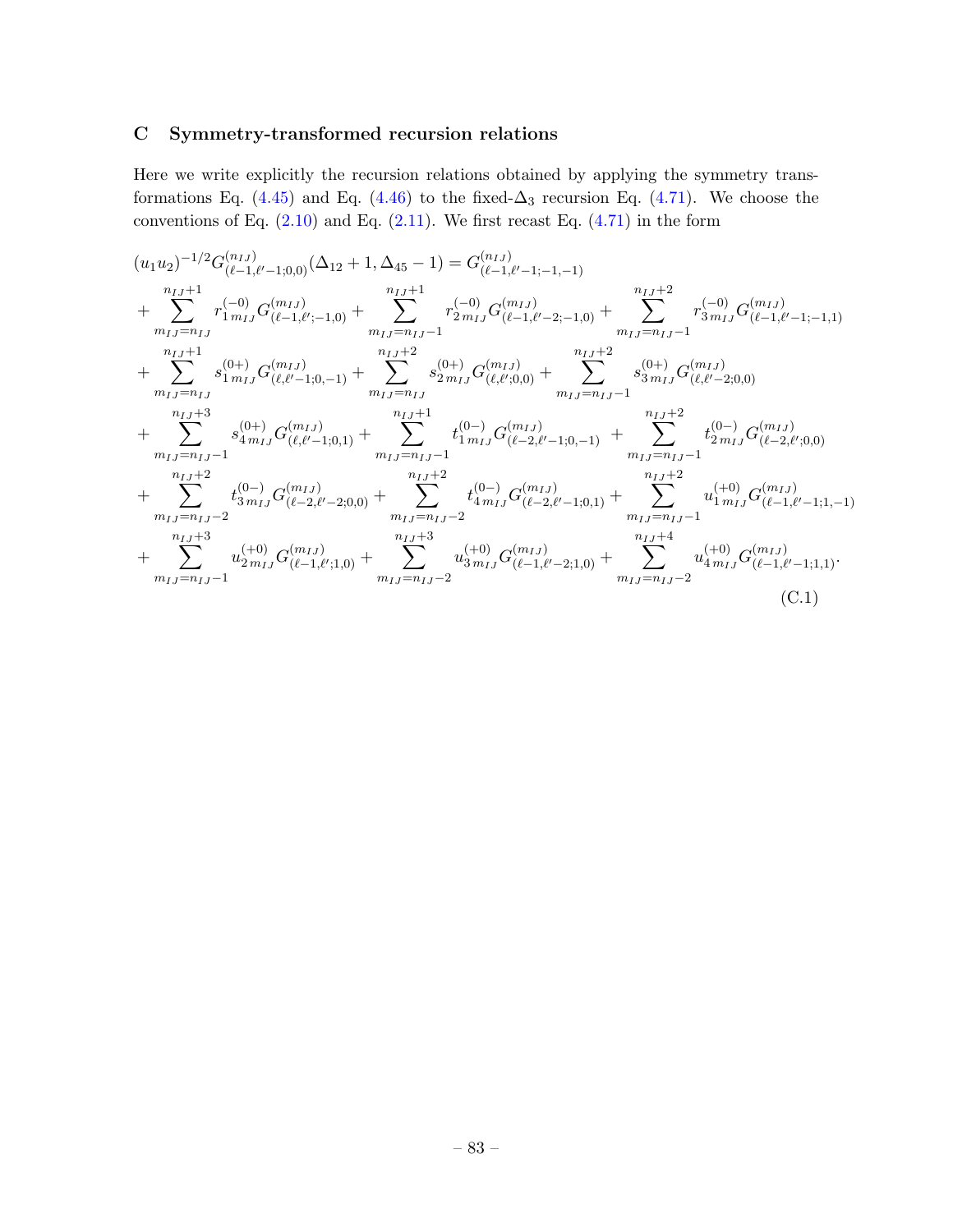Using the symmetry under the interchange  $1 \leftrightarrow 2$ , namely Eq. [\(4.45\)](#page-37-0), we obtain

<span id="page-84-0"></span>
$$
-(u_1u_2)^{-1/2}G_{(\ell-1,\ell'-1;0,0)}^{(n_{IJ})}(\Delta_{12}-1,\Delta_{45}-1) = -G_{(\ell-1,\ell'-1;-1,-1)}^{(n_{IJ})}
$$
  
\n
$$
-\sum_{m_{IJ}=n_{IJ}}^{n_{IJ}+1}r_{1m_{IJ}}^{(-0)}(-\Delta_{12},\Delta_{45})G_{(\ell-1,\ell'-1;0,0)}^{(m_{IJ})} - \sum_{m_{IJ}=n_{IJ}-1}^{n_{IJ}+1}r_{2m_{IJ}}^{(-0)}(-\Delta_{12},\Delta_{45})G_{(\ell-1,\ell'-2;-1,0)}^{(m_{IJ})}
$$
  
\n
$$
-\sum_{m_{IJ}=n_{IJ}-1}^{n_{IJ}+2}r_{3m_{IJ}}^{(-0)}(-\Delta_{12},\Delta_{45})G_{(\ell-1,\ell'-1;-1,1)}^{(m_{IJ})} + \sum_{m_{IJ}=n_{IJ}-1}^{n_{IJ}+1}s_{1m_{IJ}}^{(0+)}(-\Delta_{12},\Delta_{45})G_{(\ell,\ell'-1;0,-1)}^{(m_{IJ})}
$$
  
\n
$$
+\sum_{m_{IJ}=n_{IJ}-1}^{n_{IJ}+2}s_{2m_{IJ}}^{(0+)}(-\Delta_{12},\Delta_{45})G_{(\ell,\ell';0,0)}^{(m_{IJ})} + \sum_{m_{IJ}=n_{IJ}-1}^{n_{IJ}+2}s_{3m_{IJ}}^{(0+)}(-\Delta_{12},\Delta_{45})G_{(\ell,\ell'-2;0,0)}^{(m_{IJ})}
$$
  
\n
$$
+\sum_{m_{IJ}=n_{IJ}-1}^{n_{IJ}+3}s_{4m_{IJ}}^{(0+)}(-\Delta_{12},\Delta_{45})G_{(\ell,\ell'-1;0,1)}^{(m_{IJ})} + \sum_{m_{IJ}=n_{IJ}-1}^{n_{IJ}+1}t_{1m_{IJ}}^{(0-)}(-\Delta_{12},\Delta_{45})G_{(\ell-2,\ell'-1;0,-1)}^{(m_{IJ})}
$$
  
\n
$$
+\sum_{m_{IJ}=n_{IJ}-1}^{n_{IJ}+2}t_{2m_{IJ}}^{(0-)}(-\Delta_{12},\Delta_{45})G_{(\ell,\ell'-1;0,1)}^{(m_{IJ})} + \sum_{m_{IJ}=n_{IJ}-2}^{n_{IJ}+2}t_{3m_{IJ}}^{(0-)}(-
$$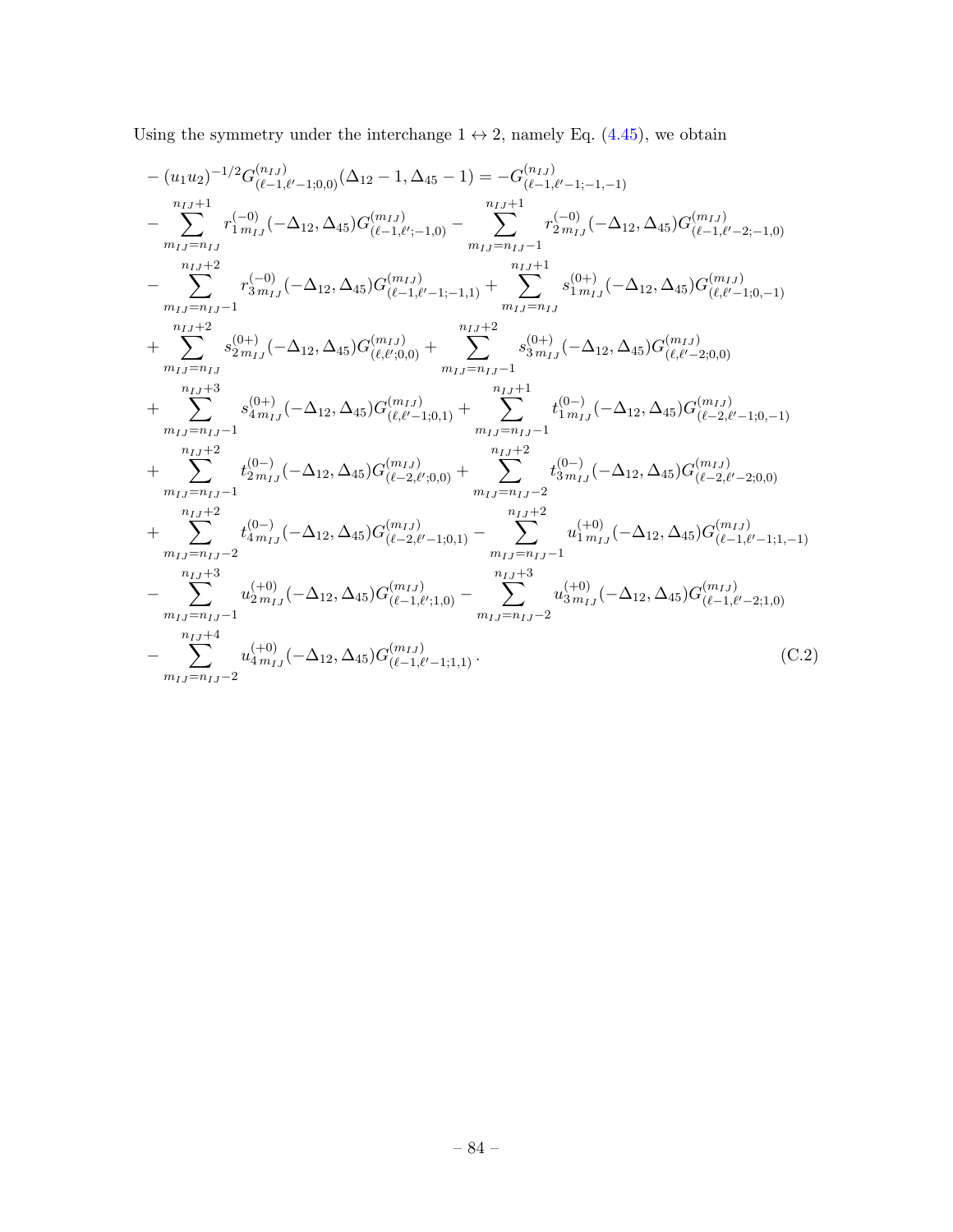Similarly, using the symmetry under the interchange  $4 \leftrightarrow 5$ , namely Eq. [\(4.46\)](#page-37-1), we obtain

<span id="page-85-0"></span>
$$
-(u_1u_2)^{-1/2}G_{(\ell-1,\ell'-1;0,0)}^{(n_{IJ})}(\Delta_{12}+1,\Delta_{45}+1) = -G_{(\ell-1,\ell'-1;-1,-1)}^{(n_{IJ})}
$$
  
+ 
$$
\sum_{m_{IJ}=n_{IJ}}^{n_{IJ}+1}r_{1m_{IJ}}^{(-0)}(\Delta_{12},-\Delta_{45})G_{(\ell-1,\ell'-1;0,0)}^{(m_{IJ})} + \sum_{m_{IJ}=n_{IJ}-1}^{n_{IJ}+1}r_{2m_{IJ}}^{(-0)}(\Delta_{12},-\Delta_{45})G_{(\ell-1,\ell'-2;-1,0)}^{(m_{IJ})}
$$
  
- 
$$
\sum_{m_{IJ}=n_{IJ}-1}^{n_{IJ}+2}r_{3m_{IJ}}^{(-0)}(\Delta_{12},-\Delta_{45})G_{(\ell-1,\ell'-1;-1,1)}^{(m_{IJ})} - \sum_{m_{IJ}=n_{IJ}-1}^{n_{IJ}+1}s_{1m_{IJ}}^{(0+)}(\Delta_{12},-\Delta_{45})G_{(\ell,\ell'-1;0,-1)}^{(m_{IJ})}
$$
  
+ 
$$
\sum_{m_{IJ}=n_{IJ}-1}^{n_{IJ}+2}s_{2m_{IJ}}^{(0+)}(\Delta_{12},-\Delta_{45})G_{(\ell,\ell';0,0)}^{(m_{IJ})} + \sum_{m_{IJ}=n_{IJ}-1}^{n_{IJ}+2}s_{3m_{IJ}}^{(0+)}(\Delta_{12},-\Delta_{45})G_{(\ell,\ell'-2;0,0)}^{(m_{IJ})}
$$
  
- 
$$
\sum_{m_{IJ}=n_{IJ}-1}^{n_{IJ}+3}s_{4m_{IJ}}^{(0+)}(\Delta_{12},-\Delta_{45})G_{(\ell,\ell'-1;0,1)}^{(m_{IJ})} - \sum_{m_{IJ}=n_{IJ}-1}^{n_{IJ}+1}t_{1m_{IJ}}^{(0-)}(\Delta_{12},-\Delta_{45})G_{(\ell-2,\ell'-1;0,-1)}^{(m_{IJ})}
$$
  
+ 
$$
\sum_{m_{IJ}=n_{IJ}-1}^{n_{IJ}+2}t_{2m_{IJ}}^{(0-)}(\Delta_{12},-\Delta_{45})G_{(\ell-\2,\ell'-1;0,1)}^{(m_{IJ})} - \sum_{m_{IJ}=n_{IJ}-1}^{n_{IJ}+2}t_{3m_{IJ}}^{(0-)}(\Delta_{12},-\Delta_{45})G_{(\ell
$$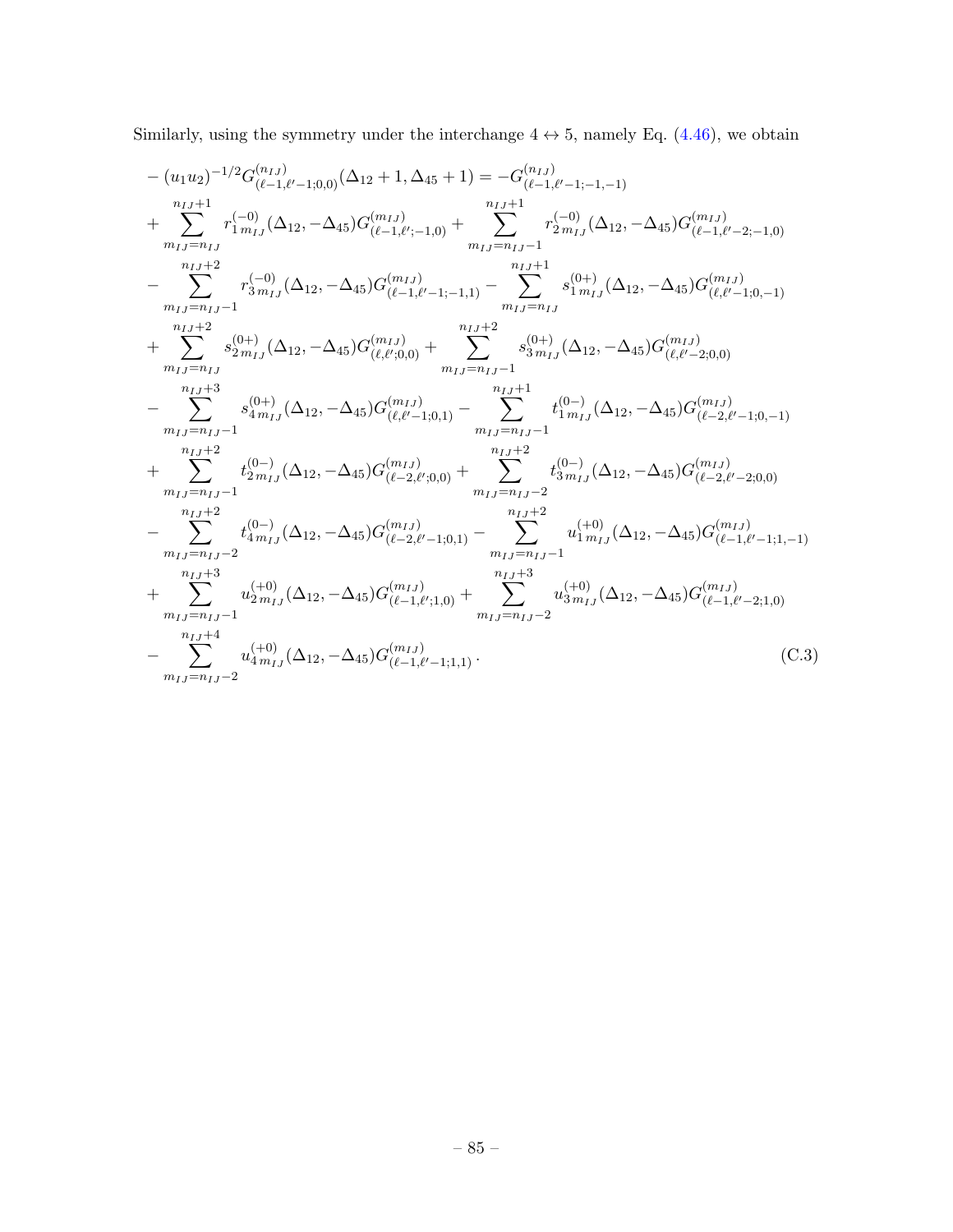Finally, using both Eq.  $(4.45)$  and Eq.  $(4.46)$ , we have

$$
(u_1u_2)^{-1/2}w_{2;4}G_{(\ell-1,\ell'-1;0,0)}^{(n_{IJ})}(\Delta_{12}-1,\Delta_{45}+1)=G_{(\ell-1,\ell'-1;-1,-1)}^{(n_{IJ})} \\ -\sum_{m_{IJ}=n_{IJ}}^{n_{IJ}+1}r_{1m_{IJ}}^{(-0)}(-\Delta_{12},-\Delta_{45})G_{(\ell-1,\ell'-1;0,0)}^{(m_{IJ})}-\sum_{m_{IJ}=n_{IJ}-1}^{n_{IJ}+1}r_{2m_{IJ}}^{(-0)}(-\Delta_{12},-\Delta_{45})G_{(\ell-1,\ell'-2;-1,0)}^{(m_{IJ})} \\ +\sum_{m_{IJ}=n_{IJ}-1}^{n_{IJ}+2}r_{3m_{IJ}}^{(-0)}(-\Delta_{12},-\Delta_{45})G_{(\ell-1,\ell'-1;-1,1)}^{(n_{IJ}-1)}-\sum_{m_{IJ}=n_{IJ}-1}^{n_{IJ}+1}s_{1m_{IJ}}^{(0+)}(-\Delta_{12},-\Delta_{45})G_{(\ell,\ell'-1;0,-1)}^{(m_{IJ})} \\ +\sum_{m_{IJ}=n_{IJ}-1}^{n_{IJ}+2}s_{2m_{IJ}}^{(0+)}(-\Delta_{12},-\Delta_{45})G_{(\ell,\ell',0,0)}^{(m_{IJ})}+\sum_{m_{IJ}=n_{IJ}-1}^{n_{IJ}+2}s_{3m_{IJ}}^{(0+)}(-\Delta_{12},-\Delta_{45})G_{(\ell,\ell'-2;0,0)}^{(m_{IJ})} \\ -\sum_{m_{IJ}=n_{IJ}-1}^{n_{IJ}+3}s_{4m_{IJ}}^{(0+)}(-\Delta_{12},-\Delta_{45})G_{(\ell,\ell'-1;0,1)}^{(m_{IJ})}-\sum_{m_{IJ}=n_{IJ}-1}^{n_{IJ}+1}t_{1m_{IJ}}^{(0-)}(-\Delta_{12},-\Delta_{45})G_{(\ell-2,\ell'-1;0,-1)}^{(m_{IJ})} \\ +\sum_{m_{IJ}=n_{IJ}-1}^{n_{IJ}+2}s_{4m_{IJ}}^{(0+)}(-\Delta_{12},-\Delta_{45})G_{(\ell,\ell'-2;0,0)}^{(m_{IJ})}+\sum_{m_{IJ}=n_{IJ}-1}^{n_{IJ}+2}t_{2m_{IJ}}^{(0-)}(-\Delta_{12},-\Delta_{45})G_{(\ell-2,\ell'-2;0,0)}^{(m_{IJ})} \\ -\sum_{m_{IJ}=n_{IJ
$$

We may combine the original fixed- $\Delta_3$  recursion relation with the above symmetrytransformed recursion relations in the following manner. We take  $(Eq. (C.1) + Eq. (C.2))$  $(Eq. (C.1) + Eq. (C.2))$  $(Eq. (C.1) + Eq. (C.2))$  $(Eq. (C.1) + Eq. (C.2))$  $(Eq. (C.1) + Eq. (C.2))$ + c (Eq.  $(C.3)$  + Eq.  $(C.4)$ ), where c is chosen such that the blocks in the set

$$
\{G_{(\ell-1,\ell'-1;1,1)}^{(n_{IJ}-2)}, G_{(\ell-1,\ell'-1;1,1)}^{(n_{IJ}-1)}, G_{(\ell-1,\ell'-1;1,1)}^{(n_{IJ})}, G_{(\ell-1,\ell'-1;1,1)}^{(n_{IJ}+1)}, G_{(\ell-1,\ell'-1;1,1)}^{(n_{IJ}+2)}, G_{(\ell-1,\ell'-1;1,1)}^{(n_{IJ}+3)}, G_{(\ell-1,\ell'-1;1,1)}^{(n_{IJ}+4)}\}
$$
(C.5)

are eliminated. This occurs when  $c$  takes the value

<span id="page-86-0"></span>
$$
c = \frac{(\Delta' + \Delta_{45} + \ell' - 2)(d - \Delta' - \Delta_{45} + \ell' - 2)}{(\Delta' - \Delta_{45} + \ell' - 2)(d - \Delta' + \Delta_{45} + \ell' - 2)}.
$$
 (C.6)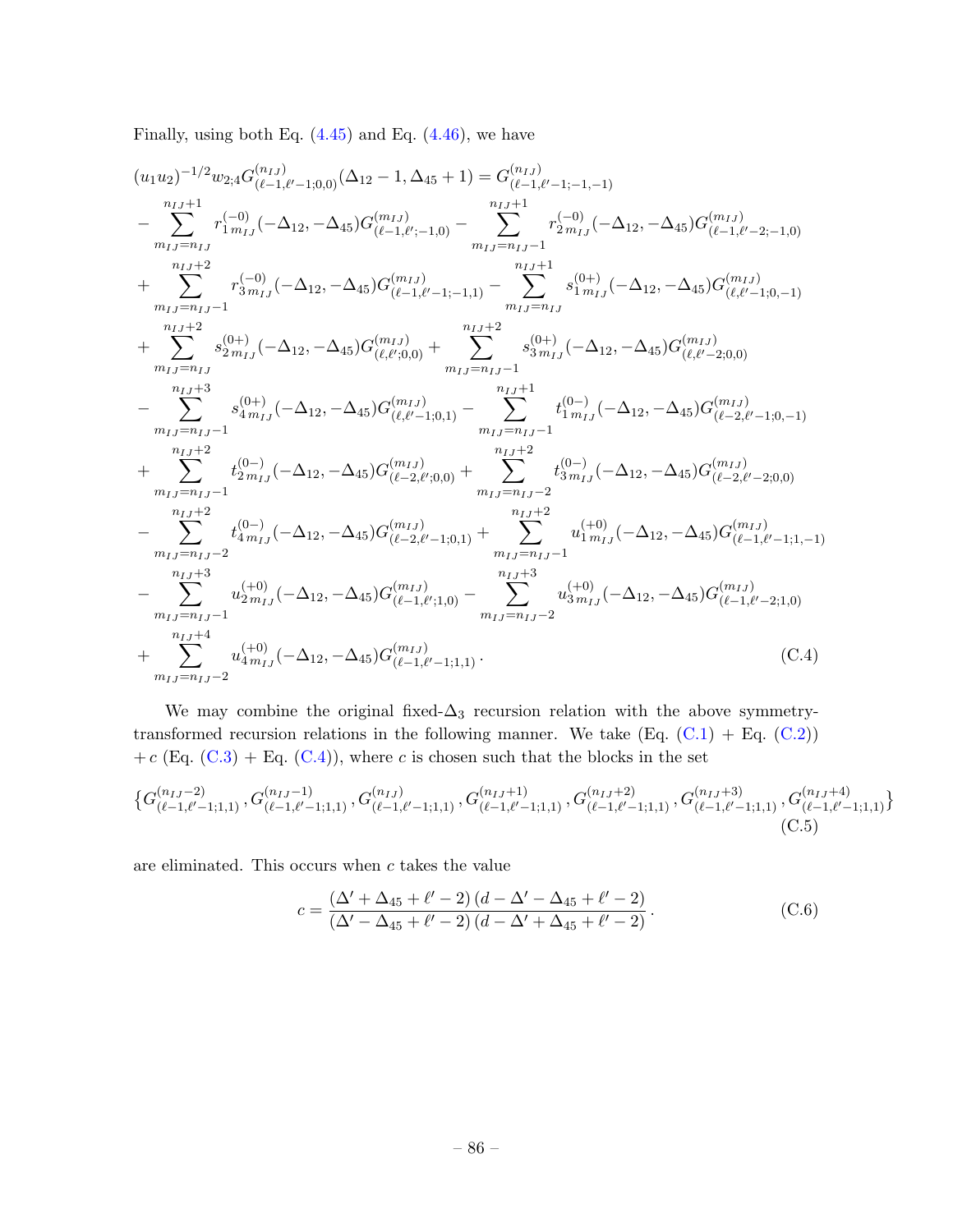With this, we obtain the attractively simpler relation

$$
G_{(\ell,\ell';0,0)}^{(n_{IJ}+1)} = \frac{1}{\bar{s}_{2n_{IJ}+1}^{(0+)}} \Big( (u_1u_2)^{-1/2} \Big[ G_{(\ell-1,\ell'-1;0,0)}^{(n_{IJ})} (\Delta_{12} + 1, \Delta_{45} - 1) - G_{(\ell-1,\ell'-1;0,0)}^{(n_{IJ})} (\Delta_{12} - 1, \Delta_{45} - 1) - c G_{(\ell-1,\ell'-1;0,0)}^{(n_{IJ})} (\Delta_{12} + 1, \Delta_{45} + 1) - c G_{(\ell-1,\ell'-1;0,0)}^{(n_{IJ})} (\Delta_{12} + 1, \Delta_{45} + 1) - c G_{(\ell-1,\ell'-1;0,0)}^{(n_{IJ})} (\Delta_{12} - 1, \Delta_{45} + 1) - c G_{(\ell-1,\ell'-1;0,0)}^{(n_{IJ})} (\Delta_{12} - 1, \Delta_{45} + 1) - c G_{(\ell-1,\ell'-1;0,0)}^{(n_{IJ})} (\Delta_{12} - 1, \Delta_{45} + 1) - c G_{(\ell,\ell',0,0)}^{(n_{IJ})} (\Delta_{12} - 1, \Delta_{45} + 1) - c G_{(\ell,\ell'-1;0,-1)}^{(n_{IJ}+1)} \Big\{ \sum_{m_{IJ}=n_{IJ}-1}^{\bar{s}_{IJ}+1} \bar{s}_{1m_{IJ}}^{(0+)} G_{(\ell,\ell'-2;0,0)}^{(n_{IJ})} + \sum_{m_{IJ}=n_{IJ}-1}^{\bar{s}_{IJ}+1} \bar{t}_{1m_{IJ}}^{(0-)} G_{(\ell-2,\ell'-1;0,-1)}^{(n_{IJ})} + \sum_{m_{IJ}=n_{IJ}-1}^{\bar{s}_{IJ}+2} \bar{t}_{2m_{IJ}}^{(0-)} G_{(\ell-2,\ell'-2;0,0)}^{(n_{IJ})} + \sum_{m_{IJ}=n_{IJ}-1}^{\bar{s}_{IJ}+2} \bar{t}_{3m_{IJ}}^{(0-)} G_{(\ell-2,\ell'-2;0,0)}^{(n_{IJ})} + \sum_{m_{IJ}=n_{IJ}-1}^{\bar{s}_{IJ}+3} \bar{u}_{2m_{IJ}}^{(+0)} G_{(\ell-1,\ell',1,0)}^{(n_{IJ})} + \sum_{m_{IJ}=n_{IJ}-2}^{\bar{s}_{IJ}+3} \bar
$$

The coefficients are given in the attached Mathematica notebook.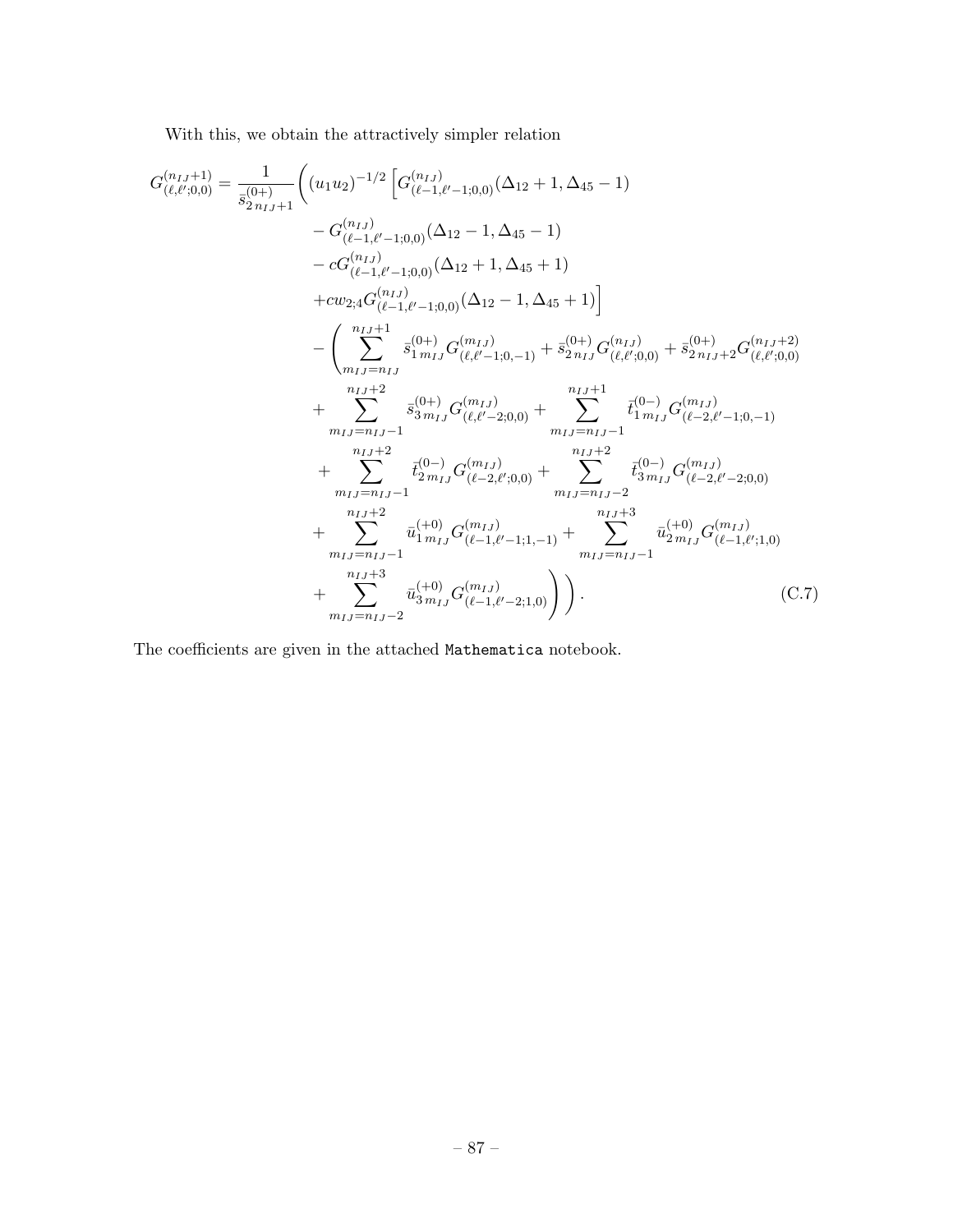# D 3-point coefficients for the vector and tensor cases

The coefficients in Eq. [\(4.131\)](#page-58-0) - Eq. [\(4.133\)](#page-59-0) for promoting the scalar  $\Phi$  to a vector  $v^A$  using weight-shifting operators applied to 3-point functions are given by:

$$
\alpha_1 = \frac{1}{2} \left( -\Delta' + \Delta - \Delta_3 + \ell' - \ell + 1 \right) , \qquad (D.1)
$$

$$
\beta_1 = \frac{1}{2} \left( \ell' - n_{IJ} \right) , \tag{D.2}
$$

$$
\gamma_1 = \frac{n_{IJ} - \ell}{2},\tag{D.3}
$$

$$
\alpha_2 = \frac{1}{2} \left( \Delta' - \Delta + \Delta_3 - \ell' + \ell - 1 \right) \left( \Delta' + \Delta - \Delta_3 + 2n_{IJ} - \ell' + \ell - 1 \right) , \tag{D.4}
$$

$$
\beta_2 = \frac{1}{2} \left( \ell' - n_{IJ} \right) \left( -\Delta' - \Delta + \Delta_3 - 2n_{IJ} + \ell' - \ell + 1 \right) , \tag{D.5}
$$

$$
\gamma_2 = \frac{1}{2} (2(\Delta - 1) (\Delta_3 - 1) - 2n_{IJ}^2 + n_{IJ} (-\Delta' - \Delta + \Delta_3 + \ell' + 1) + \ell (\Delta' + \Delta + \Delta_3 + n_{IJ} - \ell' - 3) + \ell^2),
$$
(D.6)

$$
\alpha_3 = \frac{1}{2} \left( \ell' - n_{IJ} \right) \left( -\Delta' + \Delta - \Delta_3 + \ell' - \ell + 1 \right) , \tag{D.7}
$$

$$
\beta_3 = \frac{1}{2} (-n_{IJ} + \ell' - 1) (\ell' - n_{IJ}), \qquad (D.8)
$$

$$
\gamma_3 = -\frac{1}{2} \left( \ell' - n_{IJ} \right) \left( -n_{IJ} + \ell - 1 \right),\tag{D.9}
$$

$$
\alpha_4 = \frac{1}{2} n_{IJ} \left[ 2d^2 \left( \Delta' - \Delta - \Delta_3 - \ell' + \ell + 1 \right) \right.\n+ d \left( -\Delta' \left( \Delta' + 8 \right) + \Delta_3^2 + \Delta(\Delta + 6) + 2\Delta_3(\Delta + 1) + 3\ell^2 \right.\n- 2\ell \left( -\Delta' + 2\Delta + 4\Delta_3 + \ell' \right) + 2 \left( \Delta' + 4 \right) \ell' - \ell'^2 - 3 \right.\n+ 4 \left( -\Delta^2 - \Delta_3^2 - (2\Delta_3 + 1) \ell^2 + 2\ell \left( -\Delta' + \Delta(\Delta_3 + 1) + \ell' \right) + \left( \ell' - \Delta' \right)^2 + 1 \right) \n+ n_{IJ}^2 \left( \Delta' - \Delta + \Delta_3 - \ell' + \ell - 1 \right) \left( d - \Delta' - \Delta + \Delta_3 + \ell' + 3\ell + 3 \right)\n- 2n_{IJ}^3 \left( \Delta' - \Delta + \Delta_3 - \ell' + \ell - 1 \right), \tag{D.10}
$$

$$
\beta_4 = \frac{1}{2}n_{IJ}^2(2d^2 + d(-\Delta' - \Delta + \Delta_3 - \ell' + 3\ell - 11) + 2\Delta'(\ell' + 3)
$$
  
\n
$$
- 2(3(\Delta_3 - \Delta) + \ell'(-\Delta + \Delta_3 + \ell' + 6) + 3\ell(\ell' + 3) + 1)) + \frac{1}{2}n_{IJ}[-2d^2(\Delta_3 + \ell') + d(\Delta' - \Delta + 2\Delta\Delta_3 + 5\Delta_3 + (\Delta' + \Delta - \Delta_3 + 8)\ell' - 3\ell(2\Delta_3 + \ell' - 1) - (\ell')^2 + 3)
$$
  
\n
$$
- 4(\Delta' + (\Delta_3 - 1)\ell^2 + \Delta'\ell' - \ell(-\Delta + (\Delta + 2)\Delta_3 + 3\ell' + 1) - (\ell' - \Delta)(\Delta_3 + \ell'))
$$
  
\n
$$
+ n_{IJ}^3(d - \Delta' - \Delta + \Delta_3 + 3\ell' + 3\ell + 5) - 2n_{IJ}^4,
$$
\n(D.11)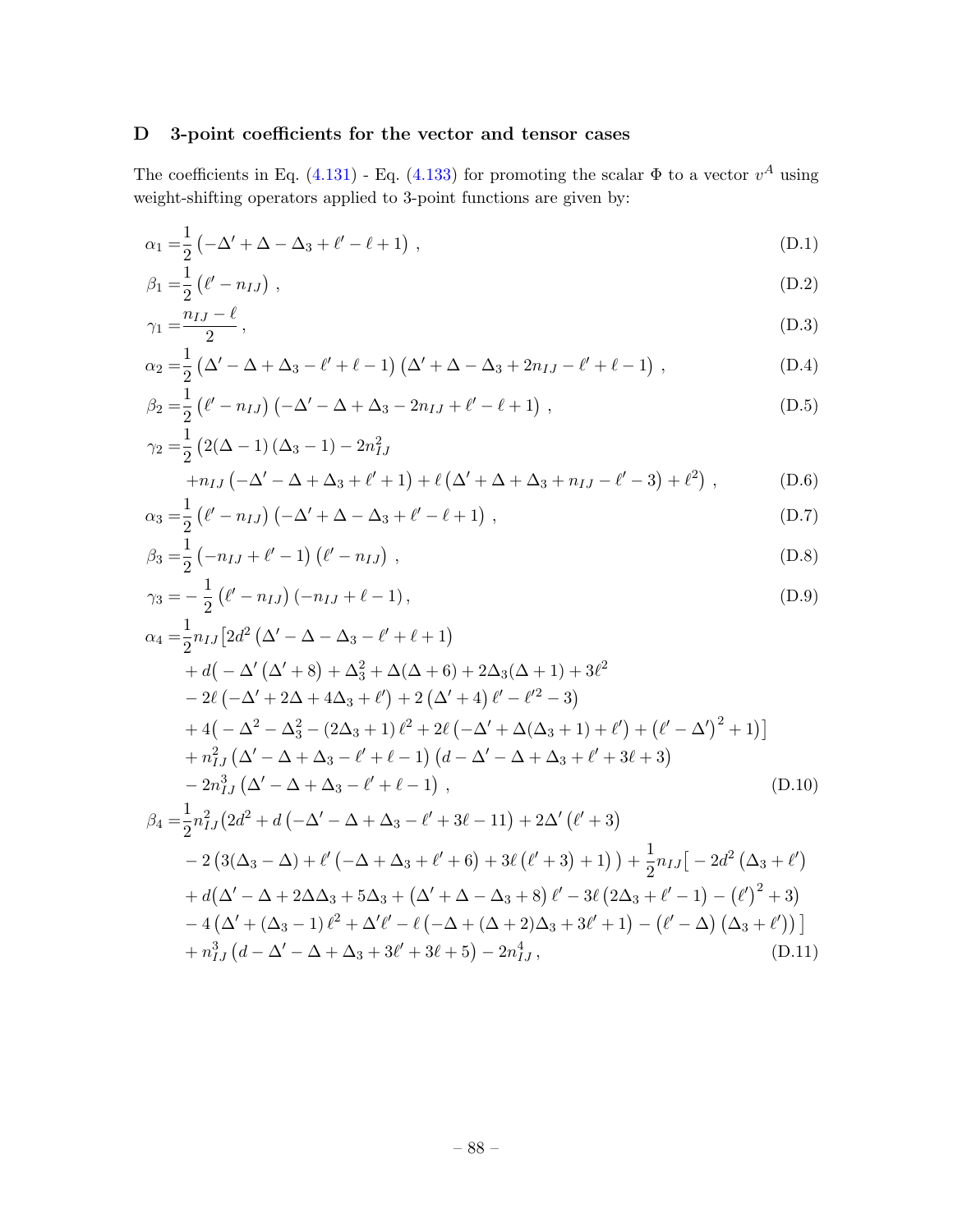$$
\gamma_{4} = \frac{1}{2}n_{IJ}^{2}\left[-2d^{2} + d\left(\Delta' + \Delta + 3\Delta_{3} - \ell' - \ell + 7\right)\right.\n+ 2\left(3(\ell^{2} - \Delta') - \Delta - 2\Delta\Delta_{3} + \Delta_{3} + \ell\left(-\Delta' - \Delta + 3\Delta_{3} + \ell' + 10\right) + 3\ell' + 3\right)\right]\n+ \frac{1}{2}n_{IJ}(\ell + 1)\left[2d^{2} + d\left(-\Delta' - \Delta - 3\Delta_{3} + \ell' + 3\ell - 5\right)\n- 4\left(-\Delta' - \Delta\Delta_{3} + \ell' + (\Delta_{3} + 2)\ell\right)\right] + n_{IJ}^{3}\left(-d + \Delta' + \Delta - \Delta_{3} - \ell' - 5\ell - 5\right) + 2n_{IJ}^{4},\n\tag{D.12}
$$
\n
$$
\alpha_{5} = \frac{1}{2}n_{IJ}(d^{2}\left(\Delta' - \Delta - \Delta_{3} - \ell' + \ell + 1\right) + d\left(-\Delta' + \Delta_{3} - 1\right)\left(\Delta' + \Delta_{3} + 2\right)\n+ \Delta(\Delta + 3) + \ell^{2} + \left(\Delta' + \Delta - \Delta_{3} + 4\right)\ell' - \ell\left(2\Delta + 4\Delta_{3} + \ell' - 1\right)\n- 3\Delta^{2} - 2\Delta' + \Delta_{3}(2\Delta - 3\Delta_{3}) + \ell\left(-2\ell^{2} + 6\Delta - 2\Delta_{3} + 4\left(-\Delta' + \Delta\Delta_{3} + \left(-\Delta' + \Delta - \Delta_{3} + 2\right)\ell' + \ell'^{2}\right)\right)\n+ 3\left(\ell' - \Delta'\right)^{2} + 2\ell' - \ell^{2}\left(2(\Delta' - \Delta) + 6\Delta_{3} + 2\ell' + 1\right) + 3\right) - \frac{1}{2}(\ell + 1)\left(d^{2}\left(\Delta' - \Delta - \Delta_{3} - \ell' + \ell + 1\right)\n+ d\left(\Delta(\Delta + 2) - \Delta'\left(\Delta' + 2\right) + \Delta_{3}\left(\Delta_{3} + 2\right) + \ell\left(2\ell + \Delta' - 3(\Delta + \Delta_{3}) - 2\ell' + 1\right)\right)\n+
$$

$$
\gamma_{5} = 2n_{IJ}^{4} + \frac{1}{2}n_{IJ}^{3}(-d + \Delta' + \Delta - \Delta_{3} - 3\ell' - 11\ell - 5) \n+ \frac{1}{2}n_{IJ}^{2}(-d^{2} + d(\Delta' + \Delta + \Delta_{3} + 2) - 3(\Delta' - \ell') \n+ \Delta_{3}(-2\Delta + 1) + \ell (7\ell' + 9\ell + 10 - \Delta' - \Delta + 3\Delta_{3}) - \Delta + 1) \n- \frac{1}{2}\ell(\ell + 1)(d^{2} + d(-\Delta' - \Delta - \Delta_{3} + 2\ell - 1) + 2(\Delta' + \Delta\Delta_{3}) + \ell^{2} - \ell (\Delta' + \Delta + \Delta_{3} + \ell' + 1)) \n+ \frac{1}{2}n_{IJ}(d^{2}(2\ell + 1) + d(-\Delta' - \Delta - \Delta_{3} + 3\ell^{2} - \ell (2\Delta' + 2\Delta + 2\Delta_{3} + 1) - 1) + 2(\Delta' + \Delta\Delta_{3}) \n- \ell^{3} - 2\ell (-2\Delta' + \Delta_{3}(1 - 2\Delta) + 2\ell' + 1) - \ell^{2} (\Delta' + \Delta + 3\Delta_{3} + 5\ell' + 5)), \qquad (D.14) \n\beta_{5} = - 2n_{IJ}^{4} + \frac{1}{2}n_{IJ}^{3}(d - \Delta' - \Delta + \Delta_{3} + 7(\ell' + \ell) + 5) + \frac{1}{2}n_{IJ}^{2}(d^{2} + d(-\Delta' - \Delta + \Delta_{3} - \ell' + \ell - 4) \n+ 3(\Delta' + \Delta - \Delta_{3}) - 2\ell^{2} + \ell' (\Delta' + \Delta - \Delta_{3} - 3\ell' - 8) - \ell (11\ell' + 7) + 1) \n+ \frac{1}{2}\ell'(\ell + 1)(d^{2} + d(-\Delta' - \Delta + \Delta_{3} + 2\ell - 3) + 2(\Delta' + \Delta - \Delta_{3} + 1) + \ell^{2} - \ell (\Delta' + \Delta - \Delta_{3} + \ell' + 3)) \n+ \frac{1}{2}n_{IJ}(-d^{2}(\ell' + \ell + 1) + d(\Delta' + \Delta - \Delta_{3} - 2\ell^{
$$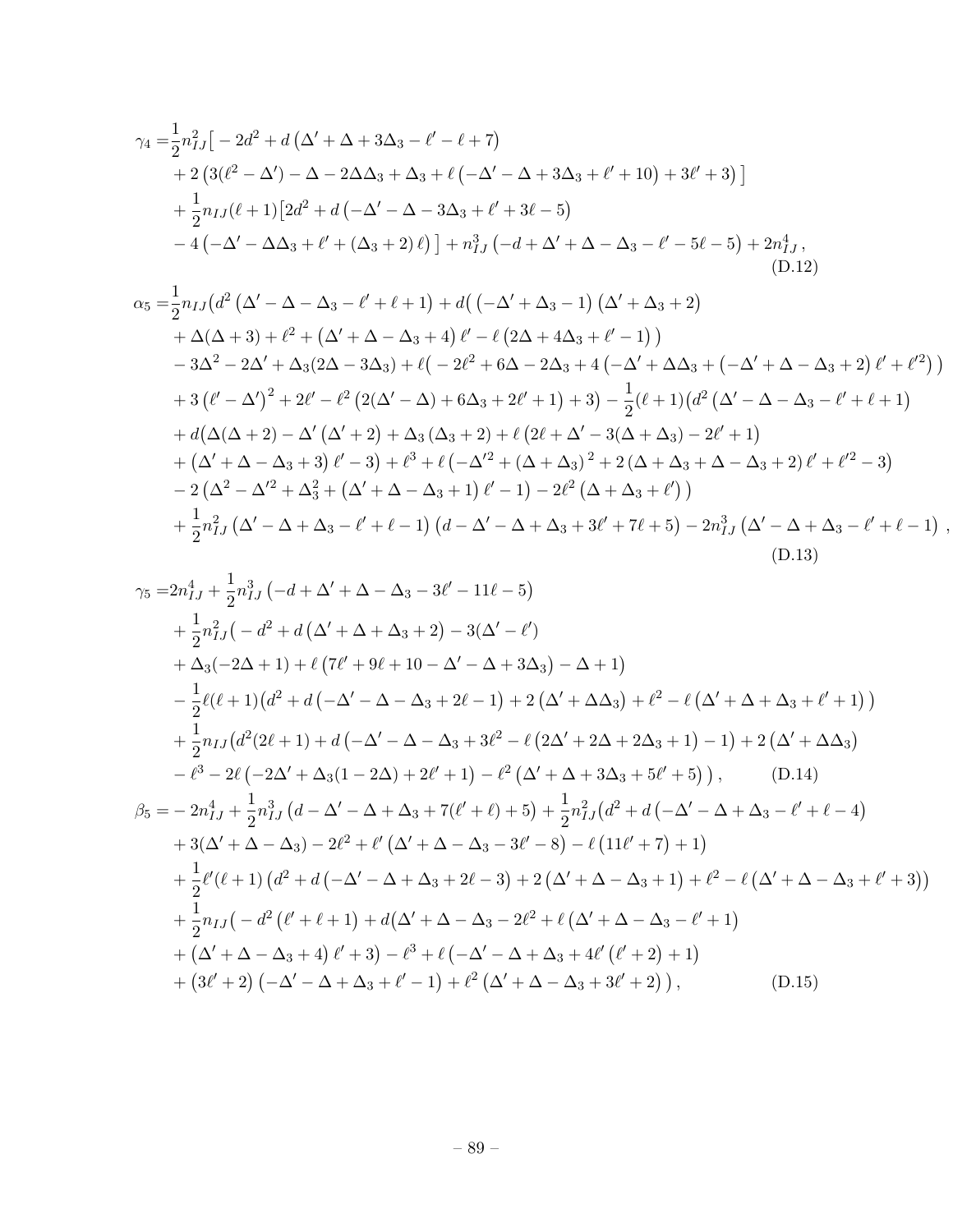$$
\alpha_6 = \frac{1}{2} (\ell - n_{IJ})(-n_{IJ} + \ell + 1) (\ell' - n_{IJ}) (\Delta' - \Delta + \Delta_3 - \ell' + \ell - 1) , \qquad (D.16)
$$

$$
\beta_6 = -\frac{1}{2}(\ell - n_{IJ})(-n_{IJ} + \ell + 1) (n_{IJ} - \ell') (n_{IJ} - \ell' + 1) , \qquad (D.17)
$$

$$
\gamma_6 = \frac{1}{2} (\ell - n_{IJ}) (\ell' - n_{IJ}) (-n_{IJ} + \ell - 1)(-n_{IJ} + \ell + 1).
$$
 (D.18)

The coefficients in Eq. [\(4.161\)](#page-66-0) - Eq. [\(4.166\)](#page-66-1) for promoting the vector  $v^A$  to a tensor  $T^{AB}$ using weight-shifting operators applied to 3-point functions are:

$$
\xi_{11} = \frac{1}{2} \left( -\Delta' + \Delta - \Delta_3 + \ell' - \ell \right) , \qquad (D.19)
$$

$$
\xi_{12} = \frac{1}{2} \left( \ell' - n_{IJ} \right) , \tag{D.20}
$$

$$
\xi_{14} = \frac{1}{2}(n_{IJ} - \ell),\tag{D.21}
$$

$$
\xi_{22} = \frac{1}{2} \left( -\Delta' + \Delta - \Delta_3 + \ell' - \ell - 2 \right) , \tag{D.22}
$$

$$
\xi_{23} = \frac{1}{2} \left( -n_{IJ} + \ell' - 1 \right) , \tag{D.23}
$$

$$
\xi_{25} = \frac{1}{2}(n_{IJ} - \ell),\tag{D.24}
$$

$$
\xi_{34} = \frac{1}{2} \left( -\Delta' + \Delta - \Delta_3 + \ell' - \ell + 2 \right) , \tag{D.25}
$$

$$
\xi_{35} = \frac{1}{2} \left( \ell' - n_{IJ} \right) , \tag{D.26}
$$

$$
\xi_{36} = \frac{1}{2}(n_{IJ} - \ell + 1),\tag{D.27}
$$

$$
\kappa_{22} = \frac{1}{2} \left( \Delta' - \Delta + \Delta_3 - \ell' + \ell + 2 \right) \left( \Delta' + \Delta - \Delta_3 + 2n_{IJ} - \ell' + \ell \right) , \tag{D.28}
$$

$$
\lambda_{22} = -\frac{1}{2} \left( -n_{IJ} + \ell' - 1 \right) \left( \Delta' - \Delta + \Delta_3 - \ell' + \ell + 2 \right) , \tag{D.29}
$$

$$
\kappa_{23} = -\frac{1}{2} \left( -n_{IJ} + \ell' - 1 \right) \left( \Delta' + \Delta - \Delta_3 + 2n_{IJ} - \ell' + \ell \right) , \tag{D.30}
$$

$$
\lambda_{23} = \frac{1}{2} \left( -n_{IJ} + \ell' - 2 \right) \left( -n_{IJ} + \ell' - 1 \right),\tag{D.31}
$$

$$
\kappa_{25} = -n_{IJ}^2 + \frac{1}{2}n_{IJ} \left( -\Delta' - \Delta + \Delta_3 + \ell' + \ell \right) + \frac{1}{2} \left( 2(\Delta - 1)\Delta_3 + \ell^2 + \ell \left( \Delta' + \Delta + \Delta_3 - \ell' \right) \right),
$$
(D.32)

$$
\lambda_{25} = \frac{1}{2}(-n_{IJ} + \ell - 1)(n_{IJ} - \ell' + 1), \qquad (D.33)
$$

$$
\kappa_{34} = \frac{1}{2} \left( \Delta' - \Delta + \Delta_3 - \ell' + \ell - 2 \right) \left( \Delta' + \Delta - \Delta_3 + 2n_{IJ} - \ell' + \ell - 2 \right) , \tag{D.34}
$$

$$
\lambda_{34} = \frac{1}{2} \left( \ell' - n_{IJ} \right) \left( -\Delta' + \Delta - \Delta_3 + \ell' - \ell + 2 \right) , \tag{D.35}
$$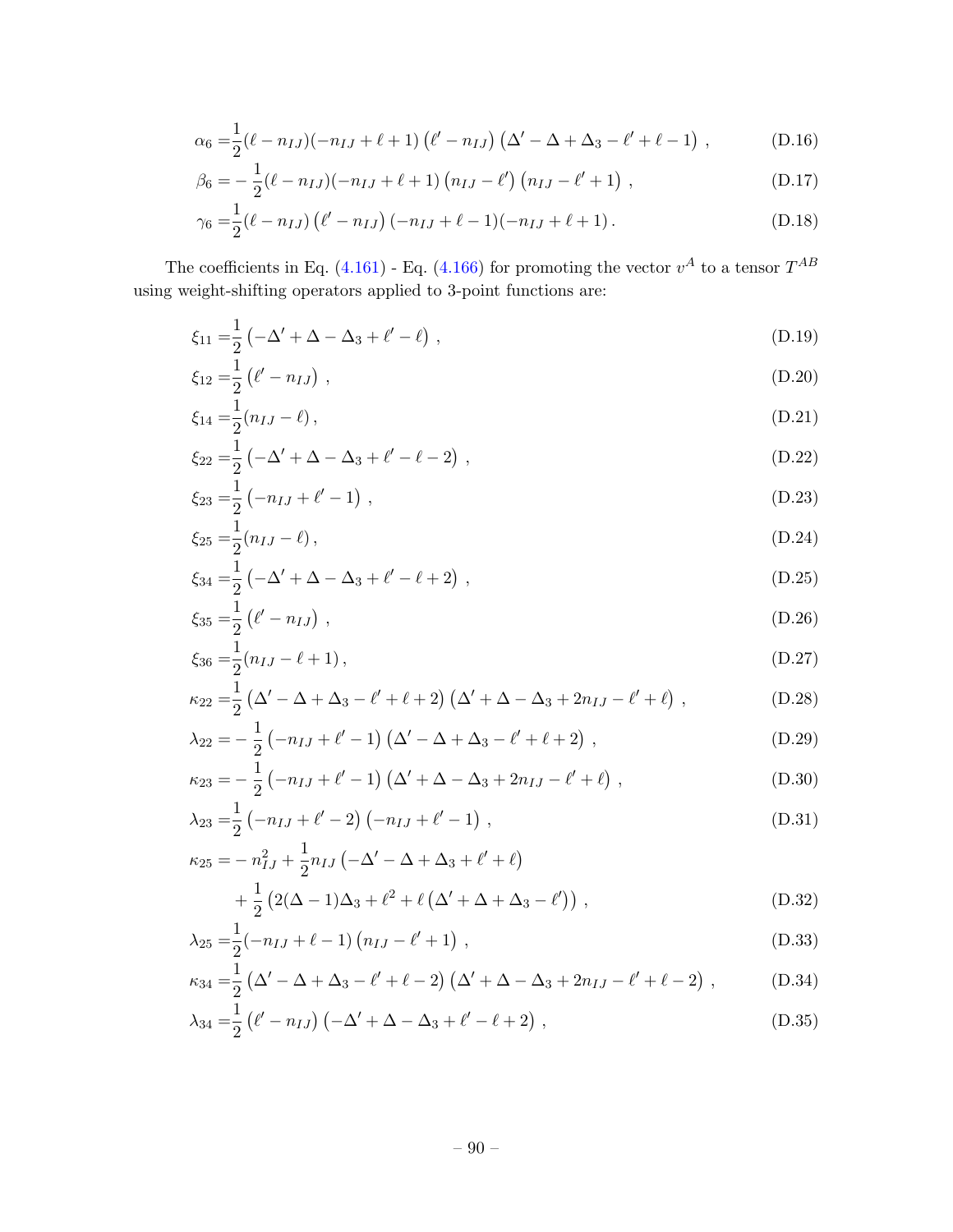$$
\kappa_{35} = \frac{1}{2} \left( \ell' - n_{IJ} \right) \left( -\Delta' - \Delta + \Delta_3 - 2n_{IJ} + \ell' - \ell + 2 \right) ,\tag{D.36}
$$

$$
\lambda_{35} = \frac{1}{2} \left( -n_{IJ} + \ell' - 1 \right) \left( \ell' - n_{IJ} \right) , \tag{D.37}
$$

$$
\kappa_{36} = -n_{IJ}^2 + \frac{1}{2}n_{IJ} \left( -\Delta' - \Delta + \Delta_3 + \ell' + \ell \right) \n+ \frac{1}{2} \left( -\Delta' - \Delta + \Delta_3 (2\Delta - 1) + \ell^2 + \ell \left( \Delta' + \Delta + \Delta_3 - \ell' - 3 \right) + \ell' + 2 \right),
$$
\n(D.38)  
\n
$$
\lambda_{36} = \frac{1}{2} (-n_{IJ} + \ell - 2) \left( n_{IJ} - \ell' \right),
$$
\n(D.39)

$$
\rho_{22} = -2n_{IJ}^3 (\Delta' - \Delta + \Delta_3 - \ell' + \ell + 2) + n_{IJ}^2 (\Delta' - \Delta + \Delta_3 - \ell' + \ell + 2) (d - \Delta' - \Delta + \Delta_3 + \ell' + 3\ell + 2) \n+ n_{IJ} (d^2 (\Delta' - \Delta - \Delta_3 - \ell' + \ell + 2) - 2(\Delta^2 - (\Delta' + 2)^2 + \Delta_3 (\Delta_3 + 2) + (2\Delta_3 + 3) \ell^2 \n- 2\ell (-\Delta' + \Delta (\Delta_3 + 2) + \ell' - 2) + 2 (\Delta' + 2) \ell' - \ell'^2) \n+ \frac{1}{2} d(- (\Delta' + 2) (\Delta' + 10) + \Delta_3^2 + \Delta(\Delta + 8) + 2\Delta\Delta_3 + 4\Delta_3 + 3\ell^2 \n- 2\ell (-\Delta' + 2\Delta + 4\Delta_3 + \ell' + 2) + 2 (\Delta' + 6) \ell' - \ell'^2),
$$
\n(D.40)

$$
\sigma_{22} = \frac{1}{2}n_{IJ}^2 (\Delta' - \Delta + \Delta_3 - \ell' + \ell + 2) (d - \Delta' - \Delta + \Delta_3 + 3\ell' + 7\ell + 2) - 2n_{IJ}^3 (\Delta' - \Delta + \Delta_3 - \ell' + \ell + 2) \n+ \frac{1}{2}n_{IJ} (d^2 (\Delta' - \Delta - \Delta_3 - \ell' + \ell + 2) - 3\Delta^2 - 3\Delta_3^2 + 2\Delta\Delta_3 - 2\ell^3 \n+ d (-(\Delta' + 2) (\Delta' + 4) + \Delta(\Delta + 2) + \Delta_3 (\Delta_3 + 4) \n+ (\Delta' + \Delta - \Delta_3 + 4) \ell' - \ell (2\Delta + 4\Delta_3 + \ell' - \ell + 2) \n+ 2\ell (3\Delta + \Delta_3 + 2 (\Delta\Delta_3 + (-\Delta' + \Delta - \Delta_3 - 2) \ell' + \ell'^2) - 1) \n+ 3 (\ell' - \Delta')^2 + 2 (5\Delta' + \Delta - 3\Delta_3 - 5\ell' + 4) - \ell^2 (2\Delta' - 2\Delta + 6\Delta_3 + 2\ell' + 7) \n- \frac{1}{2} (\ell + 1) (d^2 (\Delta' - \Delta - \Delta_3 - \ell' + \ell + 2) - 2\ell^2 (\Delta + \Delta_3 + \ell') \n+ d (-(\Delta' + 2) (\Delta' + 3) + \Delta(\Delta + 1) + \Delta_3 (\Delta_3 + 5) + 2\ell^2 \n+ \ell (\Delta' - 3\Delta - 3\Delta_3 - 2\ell' + 1) + (\Delta' + \Delta - \Delta_3 + 3) \ell' \n+ \ell^3 + \ell (-\Delta' (\Delta' + 2) + \Delta_3^2 + 6\Delta_3 + 2\Delta + 2\Delta_3 (\Delta - \ell') + (\Delta + \ell')^2 - 2) \n- 2 (- (\Delta' + 1) (\Delta' + 2) + (\Delta - 1)\Delta + \Delta_3 (\Delta_3 + 3) + \ell' (\Delta' + \Delta - \Delta_3 + 1))
$$
\n(D.41)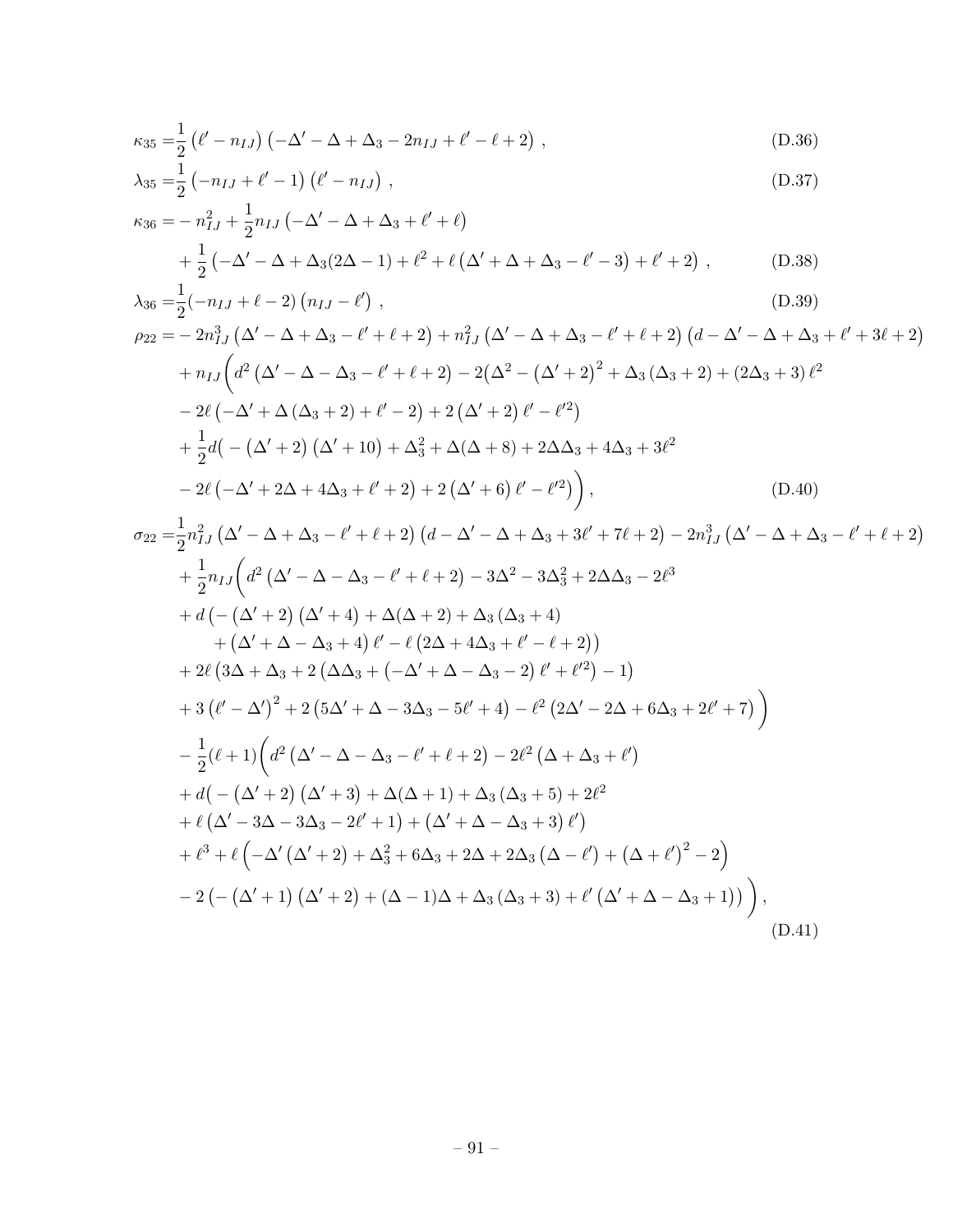$$
\tau_{22} = -\frac{1}{2}(\ell - n_{IJ})(-n_{IJ} + \ell + 1)(n_{IJ} - \ell' + 1)(\Delta' - \Delta + \Delta_3 - \ell' + \ell + 2), \qquad (D.42)
$$

$$
\rho_{23} = n_{IJ} \left( n_{IJ}^2 \left( d - \Delta' - \Delta + \Delta_3 + 3\ell + 2 \right) + \ell' \left( \frac{d}{2} + n_{IJ} - 2 \right) \left( -2d + \Delta' + \Delta - \Delta_3 + 3n_{IJ} - 3\ell + 2 \right) \right.\n- \frac{1}{2} \ell'^2 (d + 2n_{IJ} - 4) + \frac{1}{2} (d - 4) n_{IJ} \left( 2d - \Delta' - \Delta + \Delta_3 + 3\ell - 2 \right)\n- \Delta_3 (d + 2\ell - 2)(d - \Delta + \ell - 1) - 2n_{IJ}^3 \right),
$$
\n(D.43)

$$
\sigma_{23} = \frac{1}{2}(-n_{IJ} + \ell + 1)(-n_{IJ} + \ell' - 1)\left(d^2 + d(-\Delta' - \Delta + \Delta_3 + n_{IJ} + 2\ell - 3) + 2(\Delta' + \Delta - \Delta_3 + 1) - n_{IJ}(\Delta' + \Delta - \Delta_3 + 4n_{IJ} - 3\ell' + 2) - \ell(\Delta' + \Delta - \Delta_3 - 3n_{IJ} + \ell' + 2) + \ell^2\right),
$$
\n(D.44)

$$
\tau_{23} = -\frac{1}{2}(\ell - n_{IJ})(-n_{IJ} + \ell + 1)(n_{IJ} - \ell' + 1)(n_{IJ} - \ell' + 2),
$$
\n(D.45)  
\n
$$
\rho_{25} = n_{IJ}(-n_{IJ} + \ell + 1)(\frac{1}{2}(2d^2 + d(-\Delta' - \Delta - 3\Delta_3 + \ell' + 3\ell - 10))
$$
\n
$$
+ 4(\Delta' + \Delta_3\Delta + \Delta - \ell' - (\Delta_3 + 3)\ell + 2)) - 2n_{IJ}^2 + n_{IJ}(d - \Delta' - \Delta + \Delta_3 + \ell' + 3\ell + 2)),
$$
\n(D.46)

$$
\sigma_{25} = -\frac{1}{2}(\ell - n_{IJ})(-n_{IJ} + \ell + 1)\left(d^2 + n_{IJ}(d - \Delta' - \Delta + \Delta_3 + 3\ell' + 3\ell - 2) + d(-\Delta' - \Delta - \Delta_3 + 2\ell - 3) + 2(\Delta' + \Delta_3\Delta + \Delta + 1) - 4n_{IJ}^2 + \ell^2 - \ell(\Delta' + \Delta + \Delta_3 + \ell' + 2)\right),
$$
\n(D.47)

$$
\tau_{25} = -\frac{1}{2}(-n_{IJ} + \ell - 1)(\ell - n_{IJ})(-n_{IJ} + \ell + 1)(n_{IJ} - \ell' + 1).
$$
 (D.48)

## E Recursion coefficients for 3-point structures

The coefficients appearing in the recursion relations Eq.  $(4.139)$  - Eq.  $(4.141)$  for the 3-point structures  $Q^{(i,n_{IJ})}_{(\ell-1,\ell')}$  $\binom{(l,n_{IJ})}{(\ell,1,\ell')}$  are given by:

$$
a_1 = \frac{(n_{IJ} - \ell)}{(\Delta_3 - 1)(\Delta + \ell - 1)(\Delta' - \Delta + \Delta_3 - \ell' + \ell - 1)},
$$
(E.1)

$$
a_2 = \frac{(\ell - n_{IJ}) (\ell' - n_{IJ})}{(\Delta_3 - 1) (\Delta + \ell - 1) (\Delta' - \Delta + \Delta_3 - \ell' + \ell - 1)},
$$
(E.2)

$$
a_3 = -\frac{\left(\frac{(\ell - n_{IJ})(\Delta' + \Delta - \Delta_3 + 2n_{IJ} - \ell' + \ell - 1)}{(\Delta_3 - 1)(\Delta + \ell - 1)} + 2\right)}{\Delta' - \Delta + \Delta_3 - \ell' + \ell - 1},
$$
(E.3)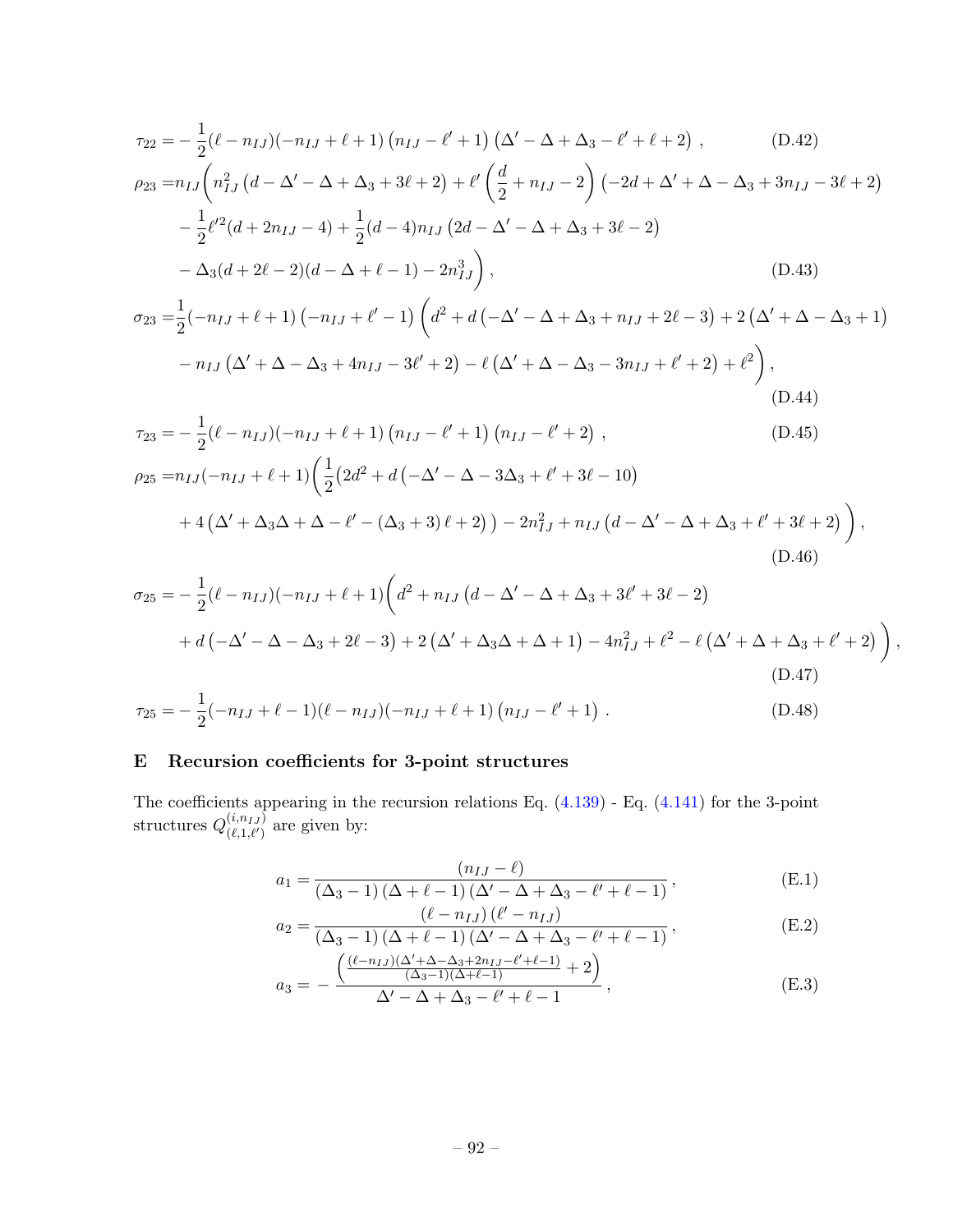$$
b_1 = \frac{(-n_{IJ} + \ell - 1)(\ell - n_{IJ}) (-n_{IJ} + \ell' - 1) (d - \Delta' - \Delta_3 + \ell')}{(\Delta_3 - 1) (n_{IJ} + 1)(\Delta + \ell - 1)(d - \Delta + \ell - 1) (\Delta' - \Delta + \Delta_3 - 2n_{IJ} + \ell' + \ell - 1)},
$$
(E.4)

$$
b_2 = \frac{(-\Delta' + \Delta - \Delta_3 + \ell' - \ell + 1)}{(\Delta_3 - 1)(n_{IJ} + 1)(d + 2\ell - 2)(d - \Delta + \ell - 1)(\Delta' - \Delta + \Delta_3 - 2n_{IJ} + \ell' + \ell - 1)},
$$
(E.5)

$$
b_3 = \frac{2(\ell - n_{IJ}) (d - \Delta' + \Delta - \Delta_3 + \ell' + \ell - 1)}{(\Delta_3 - 1) (d + 2\ell - 2)(\Delta + \ell - 1) (\Delta' - \Delta + \Delta_3 - 2n_{IJ} + \ell' + \ell - 1)},
$$
(E.6)  

$$
b_4 = -\frac{(-n_{IJ} + \ell - 1)(\ell - n_{IJ}) (d - \Delta' + \Delta - \Delta_3 + \ell' + \ell - 1)}{(\Delta_3 - 1) (n_{IJ} + 1)(d + 2\ell - 2)(\Delta + \ell - 1) (\Delta' - \Delta + \Delta_3 - 2n_{IJ} + \ell' + \ell - 1)},
$$
(E.7)

$$
b_5 = \frac{(-\Delta' + \Delta + \Delta_3 - 2n_{IJ} + \ell' + \ell - 1)}{(\Delta_3 - 1)(\Delta + \ell - 1)(d - \Delta + \ell - 1)(\Delta' - \Delta + \Delta_3 - 2n_{IJ} + \ell' + \ell - 1)} \times \left(2d(\Delta + n_{IJ} - 1) + \Delta' - \Delta(\Delta' + \Delta + \Delta_3) + \Delta_3 - 2n_{IJ}(\Delta' + \Delta_3) + (\Delta + 2n_{IJ})\ell' + \ell(\Delta' + \Delta_3 - \ell' + \ell - 2) - \ell' + 1\right),
$$
(E.8)

$$
b_6 = -\frac{(\ell - h_1 f)}{(\Delta_3 - 1)(n_{IJ} + 1)(\Delta + \ell - 1)(d - \Delta + \ell - 1)(\Delta' - \Delta + \Delta_3 - 2n_{IJ} + \ell' + \ell - 1)} \times \left( (d + 2)\Delta^2 - 3d\Delta + 4n_{IJ}^2 \left( -d + \Delta' + \Delta_3 - \ell' \right) \right. \\
\left. + n_{IJ} \left( -d\Delta - \Delta' \left( d + 4\ell' + 2\ell - 6 \right) + \Delta_3 \left( d - 2\ell' - 2\ell + 6 \right) + \ell' \left( 3d + 3\ell' + 2\ell - 6 \right) \right. \\
\left. + d(\ell - 5) + \Delta^2 + \Delta'^2 - \Delta_3^2 - (\ell - 1)^2 \right) + \Delta_3 \left( d\Delta + (\Delta + \ell - 3)\ell' - 2\ell + 2 \right) \right. \\
\left. + \ell' \left( d(\Delta + 2) - \Delta^2 + \ell^2 + \Delta'(-\Delta + \ell - 3) - 1 \right) + \Delta' \left( -d\Delta + \Delta\Delta' - 2\ell + 2 \right) \right. \\
\left. + \Delta\ell(d + \ell - 2) - \Delta^3 - \Delta_3^2\Delta + \Delta - (\ell - 3)\ell'^2 - 2(\ell - 2)\ell - 2 \right),
$$
\n(E.9)

$$
c_1 = \frac{(\Delta' + \Delta - \Delta_3 + 2n_{IJ} - \ell' + \ell - 1)}{(\Delta_3 - 1)(\Delta + \ell - 1)},
$$
\n(E.10)

$$
c_2 = \frac{(n_{IJ} - \ell')}{(\Delta_3 - 1)(\Delta + \ell - 1)},
$$
\n(E.11)

$$
c_3 = \frac{1}{(\Delta_3 - 1)(\Delta + \ell - 1)},
$$
\n(E.12)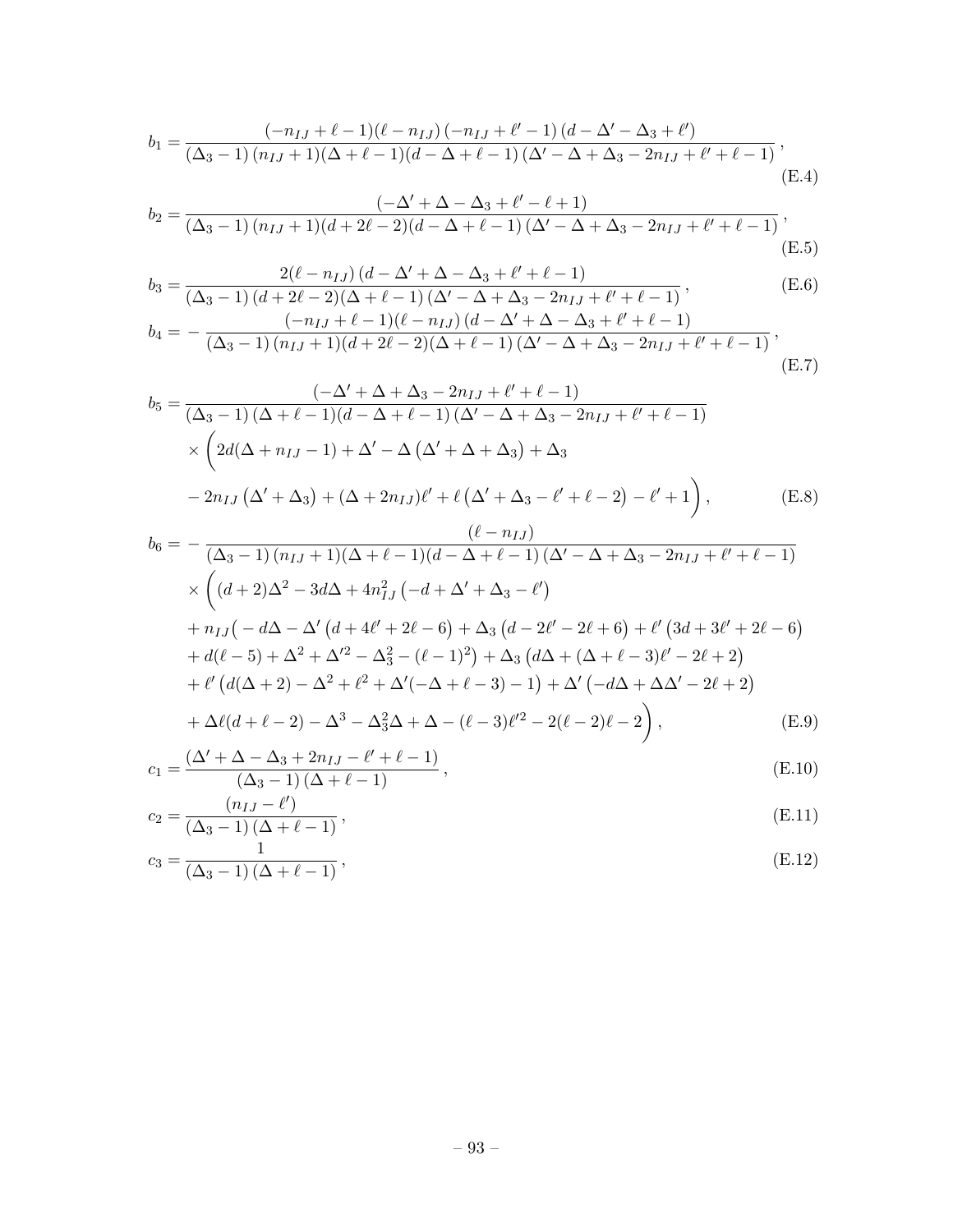The coefficients appearing in the recursion relations Eq. [\(4.167\)](#page-67-0) - Eq. [\(4.172\)](#page-67-1) for the 3-point structures  $Q^{(a,n_{IJ})}_{(\ell, \, 2\, \ell')}$  $\binom{(a,n_I)_J}{(\ell,2,\ell')}$  are given by:

$$
a'_1 = -\frac{2}{\Delta' - \Delta + \Delta_3 - \ell' + \ell},\tag{E.13}
$$

$$
a'_{2} = \frac{(-n_{IJ} + \ell - 1)(\ell - n_{IJ})}{\Delta_{3}(\Delta + \ell - 1)(\Delta' - \Delta + \Delta_{3} - \ell' + \ell - 2)(\Delta' - \Delta + \Delta_{3} - \ell' + \ell)},
$$
(E.14)

$$
a'_3 = \frac{(-n_{IJ} + \ell - 1)(\ell - n_{IJ}) (n_{IJ} - \ell')}{\Delta_3(\Delta + \ell - 1)(\Delta' - \Delta + \Delta_3 - \ell' + \ell - 2)(\Delta' - \Delta + \Delta_3 - \ell' + \ell)},
$$
(E.15)

$$
a'_{4} = \frac{2(\ell - n_{IJ}) (n_{IJ} - \ell')}{\Delta_{3}(\Delta + \ell - 1) (\Delta' - \Delta + \Delta_{3} - \ell' + \ell - 2) (\Delta' - \Delta + \Delta_{3} - \ell' + \ell + 2)},
$$
(E.16)  

$$
2(\ell - n_{IJ}) (n_{IJ} - \ell') (n_{IJ} - \ell' + 1)
$$

$$
a'_{5} = \frac{2(\ell - n_{IJ}) (n_{IJ} - \ell') (n_{IJ} - \ell' + 1)}{\Delta_{3}(\Delta + \ell - 1) (\Delta' - \Delta + \Delta_{3} - \ell' + \ell - 2) (\Delta' - \Delta + \Delta_{3} - \ell' + \ell + 2)},
$$
(E.17)

$$
a'_6 = \frac{(\ell - n_{IJ})(\Delta - \Delta + \Delta_3 - \ell + \ell)}{\Delta_3(\Delta + \ell - 1)(\Delta' - \Delta + \Delta_3 - \ell' + \ell - 2)} \times (-2n_{IJ}^2 + n_{IJ}(-\Delta' - \Delta + \Delta_3 + \ell' + \ell) + (\ell - 1)(\Delta' + \Delta - \ell' + \ell - 2) + \Delta_3(2\Delta + \ell - 1)),
$$
\n(E.18)

$$
a'_{7} = -\frac{1}{\Delta_{3}(\Delta+\ell-1)(\Delta'-\Delta+\Delta_{3}-\ell'+\ell-2)(\Delta'-\Delta+\Delta_{3}-\ell'+\ell)(\Delta'-\Delta+\Delta_{3}-\ell'+\ell+2)}
$$
  
 
$$
\times \left(2(\ell'-n_{IJ})((\Delta-1)\Delta_{3}^{2}-2n_{IJ}^{2}(\Delta'-\Delta+\Delta_{3}-\ell'+\ell)
$$
  
+ 
$$
n_{IJ}(-\Delta'-\Delta+\Delta_{3}+\ell'+\ell)(\Delta'-\Delta+\Delta_{3}-\ell'+\ell)+\ell(\Delta'-\Delta-\ell'+\ell)(\Delta'+\Delta-\ell'+\ell)
$$
  
+ 
$$
\Delta_{3}(-\Delta^{2}-\Delta-(\Delta+\ell-1)\ell'+\Delta'(\Delta+\ell-1)+2\Delta\ell+(\ell-3)\ell+2)\right), \qquad (E.19)
$$

$$
b'_{1} = \frac{(n_{IJ} - \ell)}{\Delta_3(\Delta + \ell - 1)(\Delta' - \Delta + \Delta_3 - \ell' + \ell + 2)},
$$
\n(E.20)

$$
b'_{2} = \frac{(\ell - n_{IJ}) (-n_{IJ} + \ell' - 1)}{\Delta_{3}(\Delta + \ell - 1) (\Delta' - \Delta + \Delta_{3} - \ell' + \ell + 2)},
$$
(E.21)  

$$
b'_{3} = -\frac{(2(\Delta - 1)\Delta_{3} - 2n_{IJ}^{2} + n_{IJ}(-\Delta' - \Delta + \Delta_{3} + \ell' + \ell) + \ell^{2} + \ell(\Delta' + \Delta + \Delta_{3} - \ell'))}{\Delta_{3}(\Delta + \ell - 1) (\Delta' - \Delta + \Delta_{3} - \ell' + \ell + 2)},
$$

$$
\left( \mathrm{E.22}\right)
$$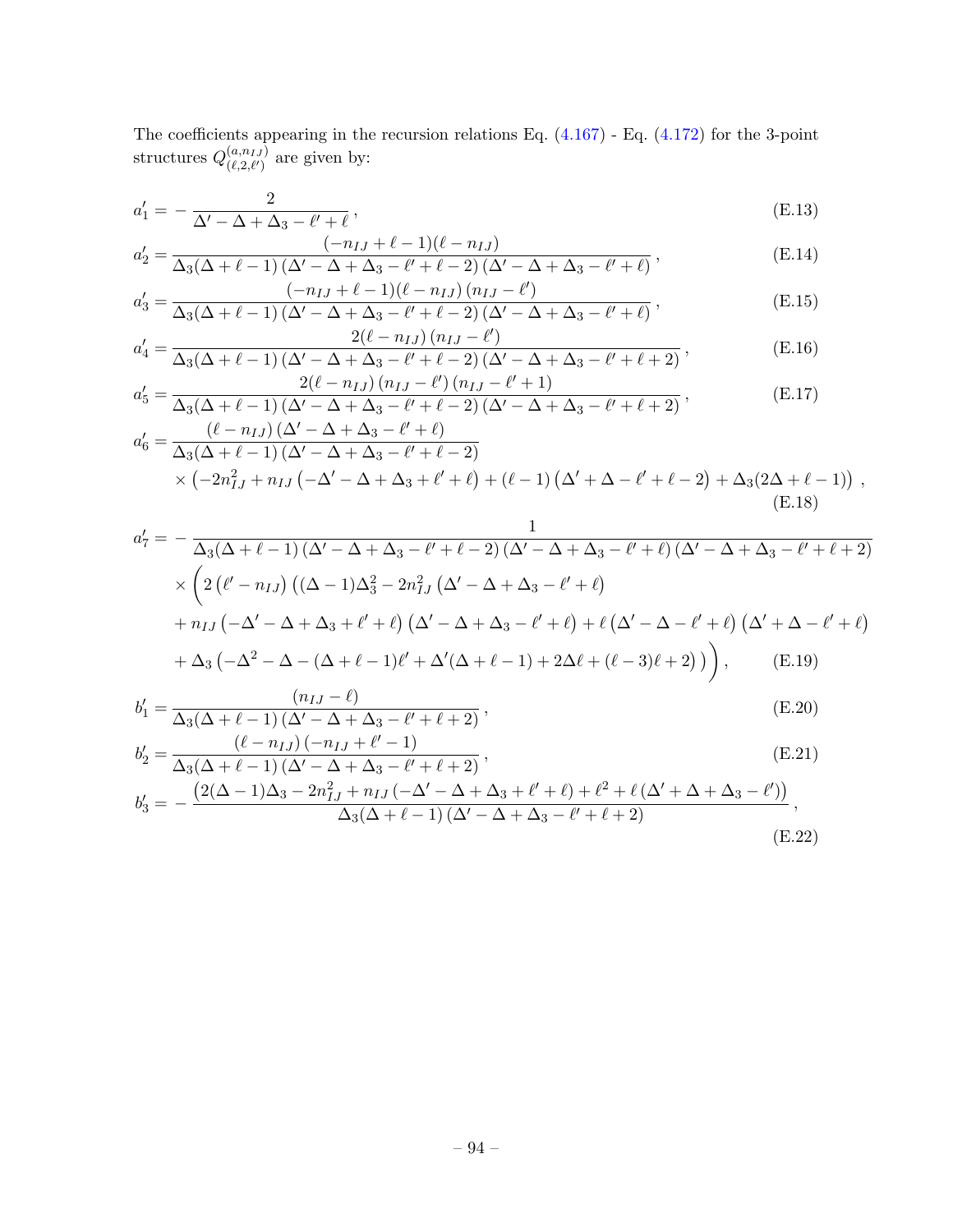$$
c'_{1} = \frac{(-n_{IJ} + \ell - 1)(\ell - n_{IJ}) (-n_{IJ} + \ell' - 2) (d - \Delta' - \Delta_3 + \ell' - 3)}{\Delta_3 (n_{IJ} + 1)(\Delta + \ell - 1)(d - \Delta + \ell - 1) (\Delta' - \Delta + \Delta_3 - 2n_{IJ} + \ell' + \ell)},
$$
(E.23)

$$
c'_{2} = \frac{2(\ell - n_{IJ}) (d - \Delta' + \Delta - \Delta_{3} + \ell' + \ell - 4)}{\Delta_{3}(d + 2\ell - 2)(\Delta + \ell - 1)(\Delta' - \Delta + \Delta_{3} - 2n_{IJ} + \ell' + \ell)},
$$
(E.24)

$$
c'_{3} = -\frac{(-n_{IJ} + \ell - 1)(\ell - n_{IJ}) (d - \Delta' + \Delta - \Delta_{3} + \ell' + \ell - 4)}{\Delta_{3}(n_{IJ} + 1)(d + 2\ell - 2)(\Delta + \ell - 1)(\Delta' - \Delta + \Delta_{3} - 2n_{IJ} + \ell' + \ell)},
$$
(E.25)

$$
c_4' = -\frac{(\Delta' - \Delta + \Delta_3 - \ell' + \ell + 2)}{\Delta_3 (n_{IJ} + 1)(d + 2\ell - 2)(d - \Delta + \ell - 1)(\Delta' - \Delta + \Delta_3 - 2n_{IJ} + \ell' + \ell)},
$$
(E.26)

$$
c'_{5} = \frac{1}{\Delta_{3}(\Delta + \ell - 1)(d - \Delta + \ell - 1)(\Delta' - \Delta + \Delta_{3} - 2n_{IJ} + \ell' + \ell)} \times \left( (-\Delta' + \Delta + \Delta_{3} - 2n_{IJ} + \ell' + \ell - 2) \left( 2d(\Delta + n_{IJ} - 1) + \Delta' - \Delta \left( \Delta' + \Delta + \Delta_{3} \right) \right) \right)
$$

$$
- 3\Delta + \Delta_{3} - 2n_{IJ} (\Delta' + \Delta_{3} + 3) + (\Delta + 2n_{IJ})\ell' + \ell (\Delta' + \Delta_{3} - \ell' + \ell + 1) - \ell' + 4) \right),
$$
(E.27)

$$
c'_{6} = -\frac{(\ell - n_{IJ})}{\Delta_{3}(n_{IJ} + 1)(\Delta + \ell - 1)(d - \Delta + \ell - 1)(\Delta' - \Delta + \Delta_{3} - 2n_{IJ} + \ell' + \ell)} \times \left( (d + 3)\Delta^{2} - 4n_{IJ}^{2} (d - \Delta' - \Delta_{3} + \ell' - 3) + n_{IJ} (-\Delta' (d + 4\ell' + 2\ell) + \Delta_{3} (d - 2\ell' - 2\ell + 6) \right) + \ell' (3d + 3\ell' + 2\ell - 18) + d(-\Delta + \ell - 8) + \Delta^{2} + \Delta'(\Delta' + 12) - \Delta_{3}^{2} - \ell(\ell + 4) + 26) + \ell' (d(\Delta + 2) - \Delta^{2} + \Delta'(-\Delta + \ell - 3) + \ell(\ell + 4) - 13) + \Delta_{3} ((d - 3)\Delta + (\Delta + \ell - 3)\ell' - 3\ell + 5) + \Delta' (\Delta(\Delta' - d + 3) - 3\ell + 5) + \Delta(d(\ell - 4) + (\ell - 2)\ell) - 2d + \Delta(-\Delta^{2} - \Delta_{3}^{2} + 1) - \ell'^{2}(\ell - 3) - 3\ell(\ell + 1) + 12),
$$
\n(E.28)

$$
d_1' = \frac{(n_{IJ} - \ell + 1)}{\Delta_3(\Delta + \ell - 1)(\Delta' - \Delta + \Delta_3 - \ell' + \ell - 2)},
$$
(E.29)

$$
d'_{2} = \frac{(-n_{IJ} + \ell - 1)(\ell' - n_{IJ})}{\Delta_{3}(\Delta + \ell - 1)(\Delta' - \Delta + \Delta_{3} - \ell' + \ell - 2)},
$$
(E.30)

$$
d'_3 = \frac{(\ell' - n_{IJ})}{\Delta_3(\Delta + \ell - 1)(\Delta' - \Delta + \Delta_3 - \ell' + \ell - 2)},
$$
(E.31)

$$
d_4' = -\frac{(-n_{IJ} + \ell' - 1)(\ell' - n_{IJ})}{\Delta_3(\Delta + \ell - 1)(\Delta' - \Delta + \Delta_3 - \ell' + \ell - 2)},
$$
(E.32)

$$
d'_{5} = \frac{(\ell' - n_{IJ}) (\Delta' + \Delta - \Delta_3 + 2n_{IJ} - \ell' + \ell)}{\Delta_3 (\Delta + \ell - 1) (\Delta' - \Delta + \Delta_3 - \ell' + \ell - 2)},
$$
(E.33)

$$
d'_{6} = \frac{\left(-\frac{2(\Delta + n_{IJ})(\Delta_3 - n_{IJ} + \ell - 1)}{\Delta' - \Delta + \Delta_3 - \ell' + \ell - 2} + n_{IJ} - \ell + 1\right)}{\Delta_3(\Delta + \ell - 1)},
$$
(E.34)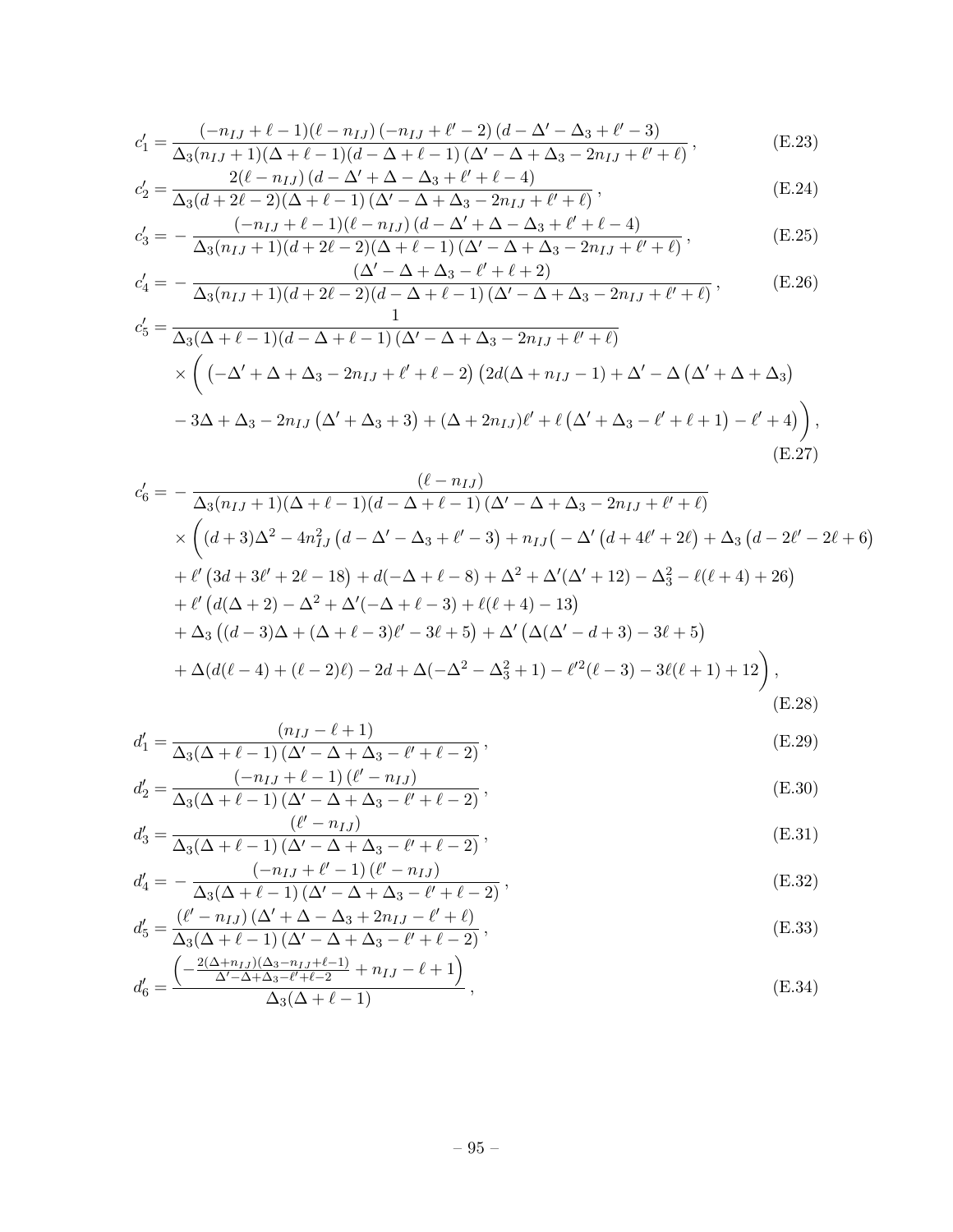$$
e'_1 = \frac{(\Delta' + \Delta - \Delta_3 + 2n_{IJ} - \ell' + \ell)}{\Delta_3(\Delta + \ell - 1)},
$$
\n(E.35)

$$
e_2' = \frac{(n_{IJ} - \ell' + 1)}{\Delta_3(\Delta + \ell - 1)},
$$
\n(E.36)

$$
e'_3 = \frac{1}{\Delta_3(\Delta + \ell - 1)},
$$
(E.37)

$$
f_1' = \frac{(\Delta' + \Delta - \Delta_3 + 2n_{IJ} - \ell' + \ell - 2)}{\Delta_3(\Delta + \ell - 1)},
$$
\n(E.38)

$$
f_2' = \frac{(n_{IJ} - \ell')}{\Delta_3(\Delta + \ell - 1)},
$$
\n(E.39)

$$
f_3' = \frac{1}{\Delta_3(\Delta + \ell - 1)}.
$$
\n(E.40)

## F Conformal block coefficients

The coefficients appearing in the vector conformal block recursion relations Eq. [\(4.153\)](#page-64-0) - Eq.  $(4.155)$  are given by:

$$
\mathcal{A}_{(+0)(0+)}^{(1)(n_{IJ})} = a_1 C^{(0+)(0-)} F_{(+0)}^{(0+)} + a_3 C^{(-0)(+0)} F_{(+0)}^{(0)},
$$
\n
$$
\mathcal{A}_{(+0)(0+)}^{(1)(n_{IJ}+1)} = a_2 C^{(-0)(+0)} F_{(+0)}^{(0)},
$$
\n
$$
\mathcal{A}_{(+0)(0+)}^{(2)(n_{IJ})} = a_3 C^{(-0)(+0)} F_{(+0)}^{(0)},
$$
\n
$$
\mathcal{A}_{(+0)(0+)}^{(2)(n_{IJ}+1)} = a_2 C^{(-0)(+0)} F_{(+0)}^{(0)},
$$
\n
$$
\mathcal{A}_{(-0)(0+)}^{(1)(n_{IJ})} = a_1 C^{(0+)(0-)} F_{(-0)}^{(0+)} + a_3 C^{(-0)(+0)} F_{(-0)}^{(0)},
$$
\n
$$
\mathcal{A}_{(-0)(0+)}^{(1)(n_{IJ}+1)} = a_2 C^{(-0)(+0)} F_{(-0)}^{(0)},
$$
\n
$$
\mathcal{A}_{(-0)(0+)}^{(2)(n_{IJ})} = a_3 C^{(-0)(+0)} F_{(-0)}^{(+0)} - a_1 C^{(0+)(0-)} F_{(-0)}^{(0+)},
$$
\n
$$
\mathcal{A}_{(-0)(0+)}^{(2)(n_{IJ}+1)} = a_2 C^{(-0)(+0)} F_{(-0)}^{(+0)},
$$
\n(F.1)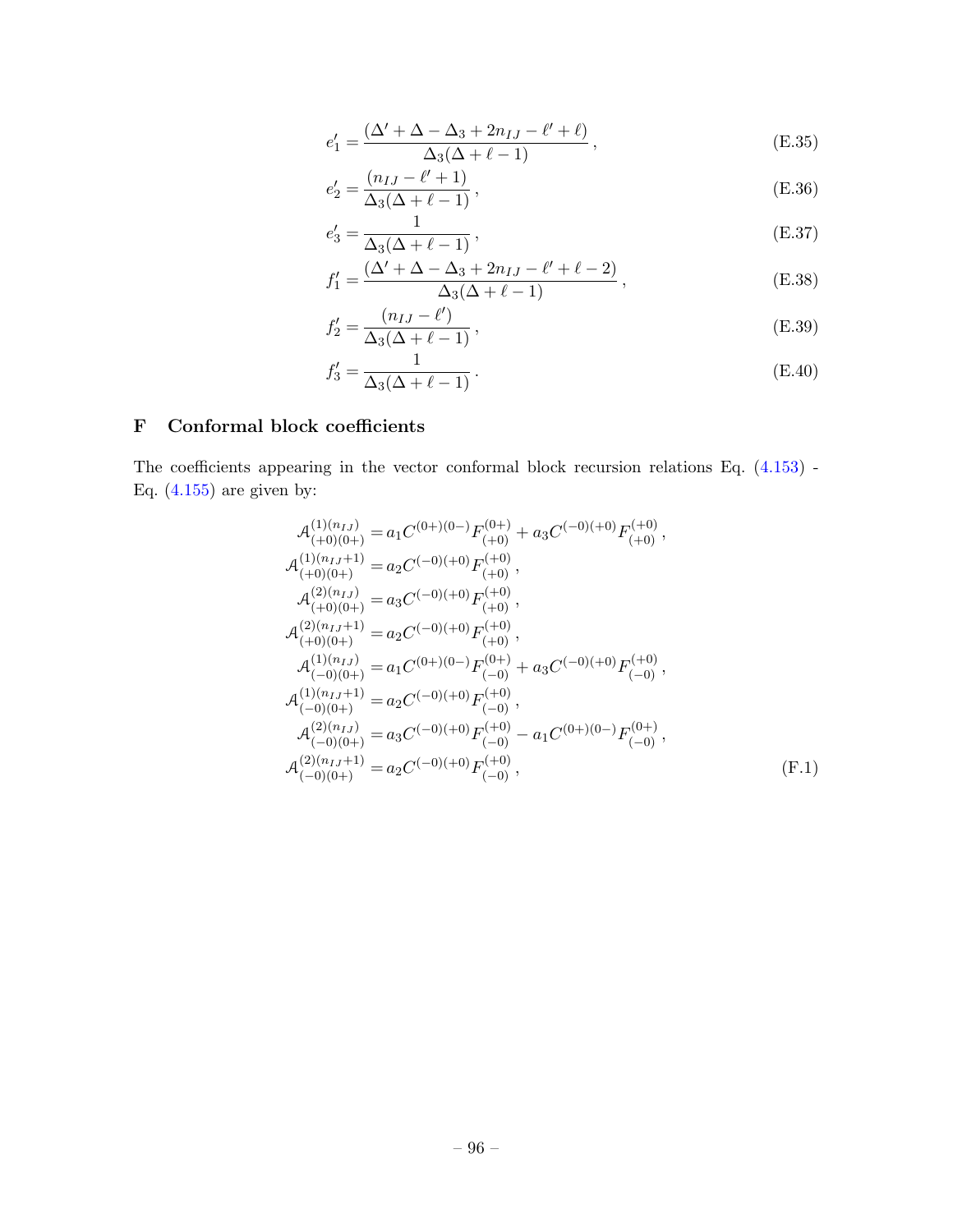$$
\begin{split} &\mathcal{B}^{(1)(n_{IJ})}_{(+0)(0+)}=b_{3}C^{(0+)(0-)}F^{(0+)}_{(+0)}+b_{5}C^{(-0)(+0)}F^{(+0)}_{(+0)},\\ &\mathcal{B}^{(1)(n_{IJ}+1)}_{(+0)(0+)}=b_{2}C^{(0-)(0+)}F^{(0-)}_{(+0)}+b_{4}C^{(0+)(0-)}F^{(0+)}_{(+0)}+b_{6}C^{(-0)(+0)}F^{(+0)},\\ &\mathcal{B}^{(1)(n_{IJ}+2)}_{(+0)(0+)}=b_{1}C^{(-0)(+0)}F^{(+0)},\\ &\mathcal{B}^{(2)(n_{IJ})}_{(+0)(0+)}=b_{5}C^{(-0)(+0)}F^{(+0)},\\ &\mathcal{B}^{(2)(n_{IJ}+1)}_{(+0)(0+)}=b_{6}C^{(-0)(+0)}F^{(+0)},\\ &\mathcal{B}^{(2)(n_{IJ}+2)}_{(+0)(0+)}=b_{1}C^{(-0)(+0)}F^{(+0)},\\ &\mathcal{B}^{(1)(n_{IJ})}_{(-0)(0+)}=b_{3}C^{(0+)(0-)}F^{(0+)}_{(-0)}+b_{5}C^{(-0)(+0)}F^{(+0)}_{(-0)},\\ &\mathcal{B}^{(1)(n_{IJ}+1)}_{(-0)(0+)}=b_{2}C^{(0-)(0+)}F^{(0-)}_{(-0)}+b_{4}C^{(0+)(0-)}F^{(0+)}_{(-0)}+b_{6}C^{(-0)(+0)}F^{(+0)}_{(-0)},\\ &\mathcal{B}^{(1)(n_{IJ}+2)}_{(-0)(0+)}=b_{1}C^{(-0)(+0)}F^{(+0)}_{(-0)},\\ &\mathcal{B}^{(2)(n_{IJ})}_{(-0)(0+)}=-b_{3}C^{(0+)(0-)}F^{(0+)}_{(-0)}+b_{5}C^{(-0)(+0)}F^{(+0)}_{(-0)},\\ &\mathcal{B}^{(2)(n_{IJ}+1)}_{(-0)(0+)}=-b_{2}C^{(0-)(0+)}F^{(0-)}_{(-0)}-b_{4}C^{(0+)(0-)}F^{(0+)}_{(-0)}+b_{6}C^{(-0)(+0)}F^{(+0)}_{(-0)},\\ &\mathcal{B}^{(2)(n_{IJ}+2)}_{(-0)(0+)}=b_{1}C^{
$$

$$
c_{(+0)(0+)}^{(1)(n_{IJ})} = c_3 C^{(0+)(0-)} F_{(+0)}^{(0+)} + c_1 C^{(-0)(+0)} F_{(+0)}^{(0)},
$$
  
\n
$$
c_{(+0)(0+)}^{(1)(n_{IJ}+1)} = c_2 C^{(-0)(+0)} F_{(+0)}^{(0)},
$$
  
\n
$$
c_{(+0)(0+)}^{(2)(n_{IJ})} = c_1 C^{(-0)(+0)} F_{(+0)}^{(0)},
$$
  
\n
$$
c_{(+0)(0+)}^{(2)(n_{IJ}+1)} = c_2 C^{(-0)(+0)} F_{(+0)}^{(0)},
$$
  
\n
$$
c_{(-0)(0+)}^{(1)(n_{IJ})} = c_3 C^{(0+)(0-)} F_{(-0)}^{(0+)} + c_1 C^{(-0)(+0)} F_{(+0)(-0)},
$$
  
\n
$$
c_{(-0)(0+)}^{(1)(n_{IJ}+1)} = c_2 C^{(-0)(+0)} F_{(-0)}^{(0)},
$$
  
\n
$$
c_{(-0)(0+)}^{(2)(n_{IJ})} = c_1 C^{(-0)(+0)} F_{(-0)}^{(+0)} - c_3 C^{(0+)(0-)} F_{(-0)}^{(0+)},
$$
  
\n
$$
c_{(-0)(0+)}^{(2)(n_{IJ}+1)} = c_2 C^{(-0)(+0)} F_{(-0)}^{(+0)}.
$$
  
\n(F.3)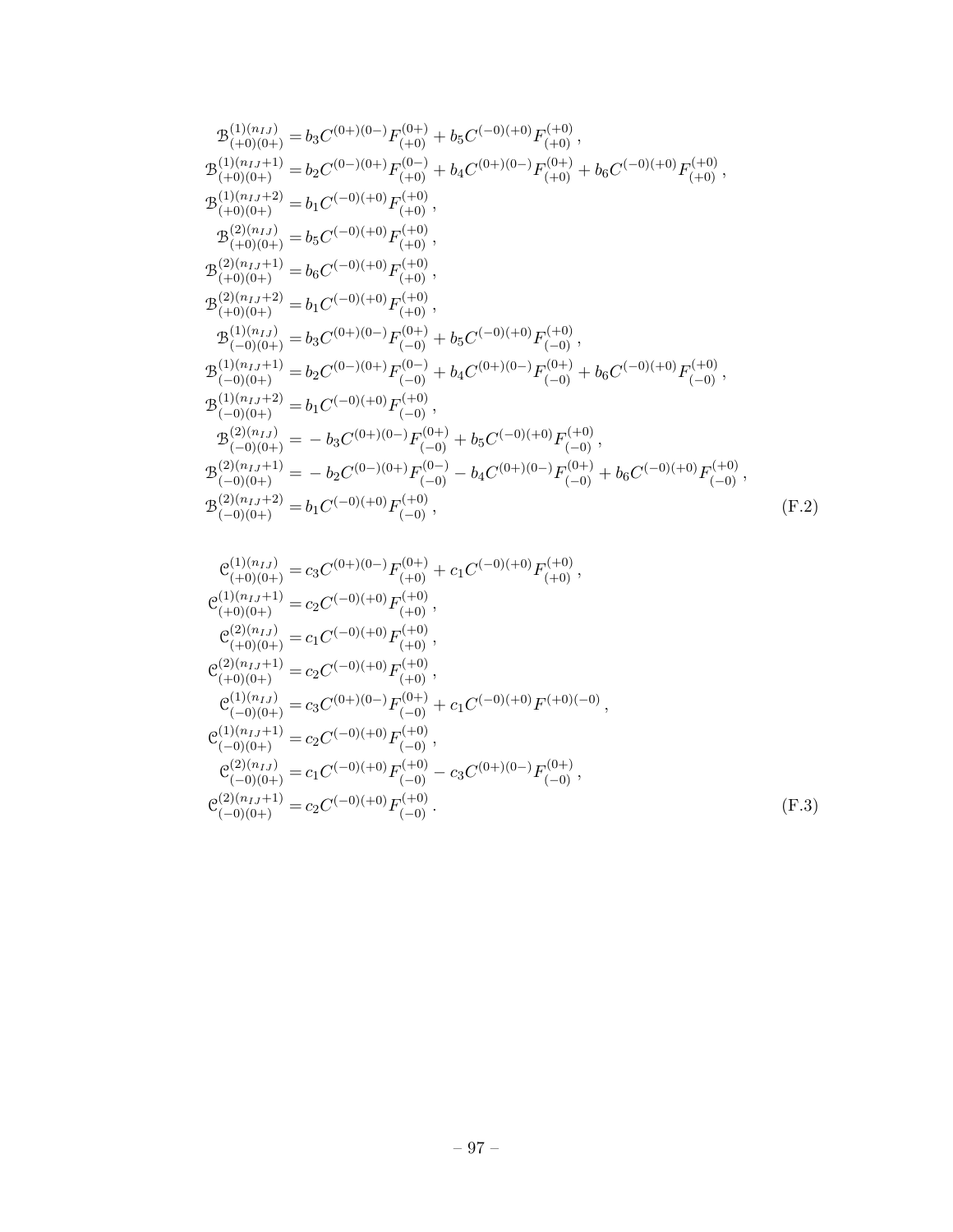The coefficients appearing in the tensor conformal block recursion relations Eq. [\(4.177\)](#page-68-0) - Eq.  $(4.182)$  are given by:

$$
\begin{array}{l} \mathcal{A}'^{(1)(1,n_{II})}_{(+0)(0+)} = a'_{1}C^{(-0)(+0)}F^{(+0)}_{(+0)},\\ \mathcal{A}'^{(2)(1,n_{II})}_{(-0)(0+)} = a'_{1}C^{(-0)(+0)}F^{(+0)}_{(-0)},\\ \mathcal{A}'^{(1)(1,n_{II})}_{(-0)(0+)} = a'_{1}C^{(-0)(+0)}F^{(+0)}_{(-0)},\\ \mathcal{A}'^{(2)(1,n_{II})}_{(-0)(0+)} = a'_{1}C^{(-0)(+0)}F^{(+0)}_{(-0)},\\ \mathcal{A}'^{(1)(2,n_{II})+1}_{(+0)(0+)} = a'_{1}C^{(-0)(+0)}F^{(+0)}_{(+0)} + a'_{1}C^{(-0)(+0)}F^{(+0)}_{(+0)},\\ \mathcal{A}'^{(1)(2,n_{II})+1}_{(+0)(0+)} = a'_{2}C^{(-0)(+0)}F^{(+0)}_{(+0)},\\ \mathcal{A}'^{(1)(3,n_{II})}_{(+0)(0+)} = a'_{2}C^{(-0)(+0)}F^{(+0)}_{(+0)},\\ \mathcal{A}'^{(2)(2,n_{II})+1}_{(+0)(0+)} = a'_{3}C^{(-0)(+0)}F^{(+0)}_{(+0)},\\ \mathcal{A}'^{(2)(2,n_{II})+1}_{(+0)(0+)} = a'_{3}C^{(-0)(+0)}F^{(+0)}_{(+0)},\\ \mathcal{A}'^{(2)(2,n_{II})+1}_{(+0)(0+)} = a'_{3}C^{(-0)(+0)}F^{(+0)}_{(+0)},\\ \mathcal{A}'^{(2)(3,n_{II})+1}_{(+0)(0+)} = a'_{3}C^{(-0)(+0)}F^{(+0)}_{(+0)},\\ \mathcal{A}'^{(2)(3,n_{II})+1}_{(+0)(0+)} = a'_{3}C^{(-0)(+0)}F^{(+0)}_{(+0)},\\ \mathcal{A}'^{(2)(3,n_{II})+1}_{(-0)(0+)} = a'_{3}C^{(-0)(+0)}F^{(+0)}_{(-0)},\\ \mathcal{A}'^{(2)(3,n_{II})+1}_{(-0)(0+)} = a'_{3}C^{(-0)(+0)}F^{(+0)}_{(-0)},\\ \mathcal{A}'^{(1)(2,n_{II})+1}_{(-0)(0+)} = a'_{2}C^{(-0)(+0)}F^{(+0)}_{(-0)},\\ \mathcal{A}'^{(1)(3,n_{II})+1}_{(-0
$$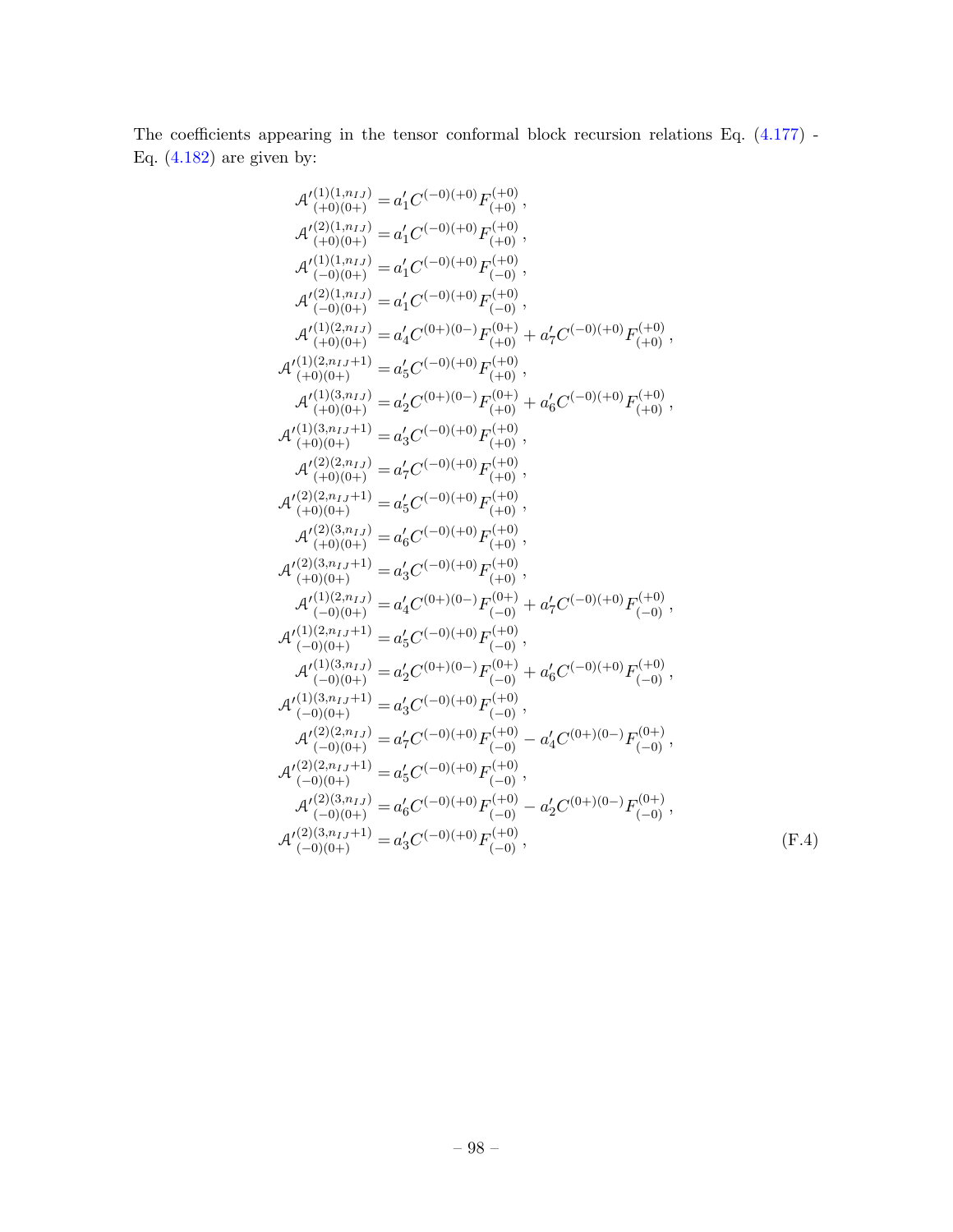$$
\begin{array}{l} \mathcal{B}^{(2)(2,n_{IJ}+1)}_{(+0)(0+)}=b'_{2}C^{(-0)(+0)}F^{(+0)}_{(-0)}\,,\\ \mathcal{B}^{(1)(2,n_{IJ})}_{(-0)(0+)}=b'_{1}C^{(0+)(0-)}F^{(+0)}_{(-0)}+b'_{3}C^{(-0)(+0)}F^{(+0)}_{(-0)}\,,\\ \mathcal{B}^{(1)(2,n_{IJ}+1)}_{(-0)(0+)}=b'_{3}C^{(-0)(+0)}F^{(+0)}_{(-0)}-b'_{1}C^{(0+)(0-)}F^{(+0)}_{(-0)}\,,\\ \mathcal{B}^{(2)(2,n_{IJ}+1)}_{(-0)(0+)}=b'_{3}C^{(-0)(+0)}F^{(+0)}_{(-0)}-b'_{1}C^{(0+)(0-)}F^{(+0)}_{(-0)}\,,\\ \mathcal{B}^{(2)(2,n_{IJ}+1)}_{(-0)(0+)}=c'_{2}C^{(0+)(0-)}F^{(+0)}_{(+0)}+c'_{5}C^{(-0)(+0)}F^{(+0)}_{(+0)}\,,\\ \mathcal{C}^{(1)(2,n_{IJ}+1)}_{(+0)(0+)}=c'_{4}C^{(-0)(+0)}F^{(+0)}_{(+0)}+c'_{3}C^{(0+)(0-)}F^{(+0)}_{(+0)}+c'_{6}C^{(-0)(+0)}F^{(+0)}_{(+0)}\,,\\ \mathcal{C}^{(1)(2,n_{IJ}+2)}_{(+0)(0+)}=c'_{1}C^{(-0)(+0)}F^{(+0)}_{(+0)}\,,\\ \mathcal{C}^{(2)(2,n_{IJ}+1)}_{(+0)(0+)}=c'_{5}C^{(-0)(+0)}F^{(+0)}_{(+0)}\,,\\ \mathcal{C}^{(2)(2,n_{IJ}+1)}_{(+0)(0+)}=c'_{5}C^{(-0)(+0)}F^{(+0)}_{(+0)}\,,\\ \mathcal{C}^{(2)(2,n_{IJ}+2)}_{(-0)(0+)}=c'_{2}C^{(-0)(+0)}F^{(+0)}_{(+0)}\,,\\ \mathcal{C}^{(1)(2,n_{IJ})}_{(-0)(0+)}=c'_{2}C^{(-0)(+0)}F^{(+0)}_{(-0)}+c'_{5}C^{(-0)(+0)}F^{(+0)}_{(-0)}\,,\\ \mathcal{C}^{(1)(2,n_{IJ}+2)}_{(-0)(0+)}=c'_{4}C
$$

 $\mathcal{B}'^{(1)(2,n_{IJ})}_{(+0)(0+)} = b'_1 C^{(0+)(0-)} F^{(0+)}_{(+0)} + b'_3 C^{(-0)(+0)} F^{(+0)}_{(+0)},$ 

 $\mathcal{B}'^{(1)(2,n_{IJ}+1)}_{(+0)(0+)} = b'_2 C^{(-0)(+0)} F^{(+0)}_{(+0)},$ 

 $\mathcal{B}'^{(2)(2,n_{IJ})}_{(+0)(0+)} = b'_3 C^{(-0)(+0)} F^{(+0)}_{(+0)},$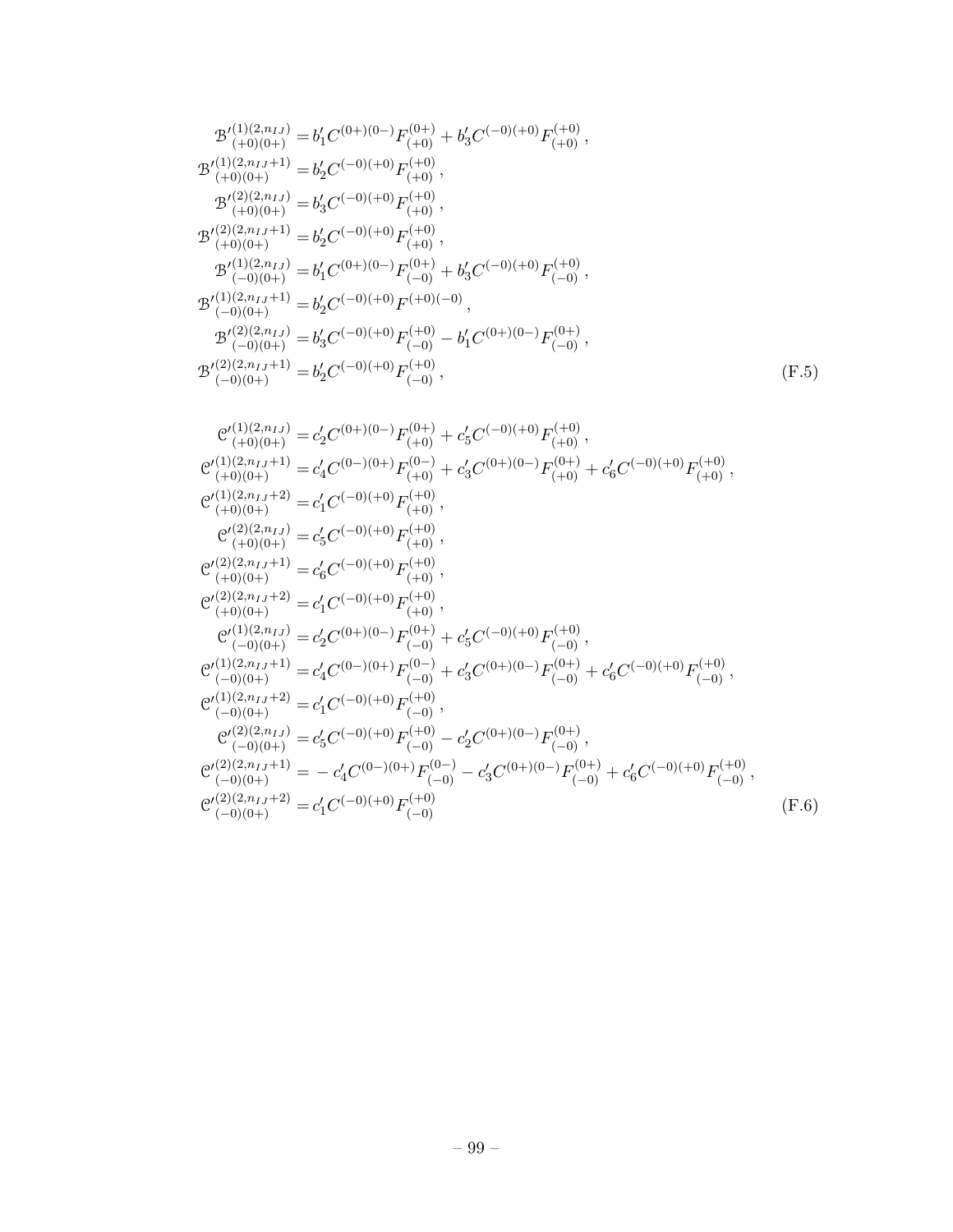$$
D_{(-0)(0+)} = a_2 C^{(-0)(+)} F_{(-0)},
$$
  
\n
$$
D'_{(-0)(0+)}^{(2)(3,n_{IJ})} = d'_6 C^{(-0)(+0)} F_{(-0)}^{(+0)} - d'_1 C^{(0+)(0-)} F_{(-0)}^{(0+)},
$$
  
\n
$$
D'_{(-0)(0+)}^{(2)(3,n_{IJ}+1)} = d'_2 C^{(-0)(+0)} F^{(+0)(-0)},
$$
  
\n
$$
\mathcal{E'}_{(+0)(0+)}^{(1)(2,n_{IJ})} = e'_3 C^{(0+)(0-)} F_{(+0)}^{(0+)} + e'_1 C^{(-0)(+0)} F_{(+0)}^{(0)},
$$
  
\n
$$
\mathcal{E'}_{(+0)(0+)}^{(1)(2,n_{IJ}+1)} = e'_2 C^{(-0)(+0)} F_{(+0)}^{(-0)},
$$
  
\n
$$
\mathcal{E'}_{(+0)(0+)}^{(2)(2,n_{IJ}+1)} = e'_1 C^{(-0)(+0)} F_{(+0)}^{(0)},
$$
  
\n
$$
\mathcal{E'}_{(+0)(0+)}^{(2)(2,n_{IJ}+1)} = e'_2 C^{(-0)(+0)} F_{(+0)}^{(0)},
$$
  
\n
$$
\mathcal{E'}_{(-0)(0+)}^{(1)(2,n_{IJ}+1)} = e'_3 C^{(0+)(0-)} F_{(-0)}^{(0+)} + e'_1 C^{(-0)(+0)} F_{(-0)}^{(0)},
$$
  
\n
$$
\mathcal{E'}_{(-0)(0+)}^{(1)(2,n_{IJ}+1)} = e'_2 C^{(-0)(+0)} F_{(-0)}^{(+0)},
$$
  
\n
$$
\mathcal{E'}_{(-0)(0+)}^{(2)(2,n_{IJ}+1)} = e'_1 C^{(-0)(+0)} F_{(-0)}^{(+0)} - e'_3 C^{(0+)(0-)} F_{(-0)}^{(0+)},
$$
  
\n
$$
\mathcal{E'}_{(-0)(0+)}^{(2)(2,n_{IJ}+1)} = e'_2 C^{(-0)(+0)} F_{(-0)}^{(+0)},
$$
  
\n
$$
\mathcal{E'}_{(-0)(0+)}^{(2)(2,n_{IJ}+1)} = e'_2 C^{(-0)(+0)} F_{(-0)}^{(+0)},
$$
  
\n
$$
\mathcal{E'}_{(-0)(0+)}^{(2
$$

$$
\begin{array}{l} \mathcal{D}'^{(1)(2,n_{IJ})}_{(+0)(0+)}=d'_{3}C^{(0+)(0-)}F^{(0+)(+0)}+d'_{5}C^{(-0)(+0)}F^{(+0)(+0)}\,,\\ \mathcal{D}'^{(1)(2,n_{IJ}+1)}_{(+0)(0+)}=d'_{4}C^{(-)(0+)}F^{(0-)}_{(+0)}\,,\\ \mathcal{D}'^{(2)(2,n_{IJ})}_{(+0)(0+)}=d'_{5}C^{(-0)(+0)}F^{(+0)}_{(+0)}\,,\\ \mathcal{D}'^{(2)(2,n_{IJ}+1)}_{(-0)(0+)}=0,\\ \mathcal{D}'^{(1)(2,n_{IJ}+1)}_{(-0)(0+)}=d'_{3}C^{(0+)(0-)}F^{(0-)}_{(-0)}+d'_{5}C^{(-0)(+0)}F^{(+0)}_{(-0)}\,,\\ \mathcal{D}'^{(1)(2,n_{IJ}+1)}_{(-0)(0+)}=d'_{4}C^{(0-)(0+)}F^{(+0)}_{(-0)}-d'_{3}C^{(0+)(0-)}F^{(0+)}_{(-0)}\,,\\ \mathcal{D}'^{(2)(2,n_{IJ})}_{(-0)(0+)}=d'_{5}C^{(-0)(+0)}F^{(+0)}_{(-0)}-d'_{3}C^{(0+)(0-)}F^{(0+)}_{(-0)}\,,\\ \mathcal{D}'^{(1)(3,n_{IJ})}_{(+0)(0+)}=d'_{1}C^{(0+)(0-)}F^{(0+)}_{(+0)}+d'_{6}C^{(-0)(+0)}F^{(+0)}_{(+0)}\,,\\ \mathcal{D}'^{(1)(3,n_{IJ}+1)}_{(+0)(0+)}=d'_{2}C^{(-0)(+0)}F^{(+0)}_{(+0)}\,,\\ \mathcal{D}'^{(2)(3,n_{IJ}+1)}_{(+0)(0+)}=d'_{5}C^{(-0)(+0)}F^{(+0)}_{(+0)}\,,\\ \mathcal{D}'^{(2)(3,n_{IJ}+1)}_{(-0)(0+)}=d'_{2}C^{(-0)(+0)}F^{(+0)}_{(-0)}\,,\\ \mathcal{D}'^{(2)(3,n_{IJ}+1)}_{(-0)(0+)}=d'_{2}C^{(-0)(+0)}F^{(+0)}_{(-0)}\,,\\ \mathcal{D}'^{(1)(3,n_{IJ}+1)}_{(-0)(0+)}=d'_{2}C^{(-0)(+0)}F^{(+0)}_{(-0)}\,,\\
$$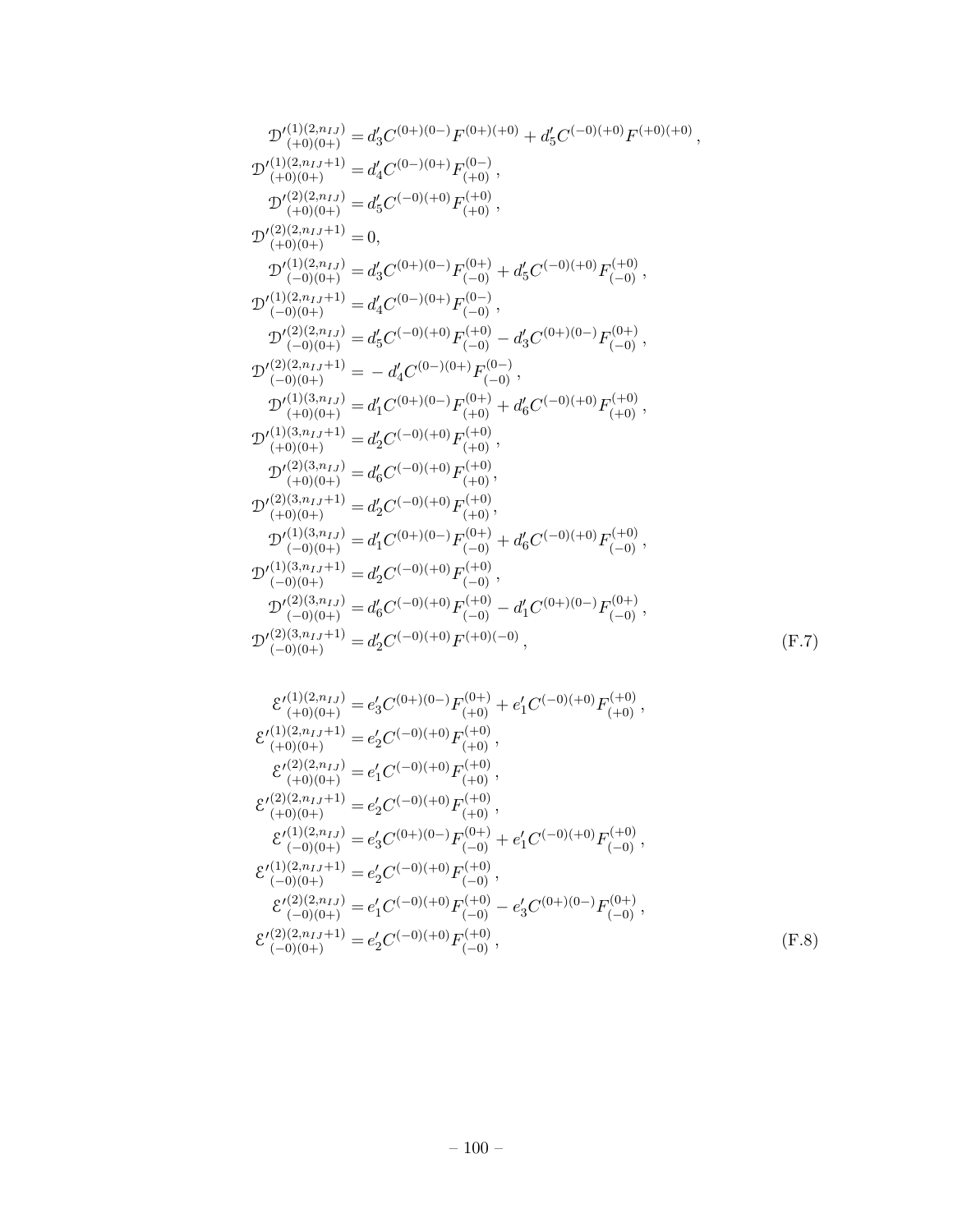$$
\mathcal{F}'^{(1)(3,n_{IJ})}_{(+0)(0+)} = f'_{3}C^{(0+)(0-)}F^{(0+)}_{(+0)} + f'_{1}C^{(-0)(+0)}F^{(+0)}_{(+0)},
$$
  
\n
$$
\mathcal{F}'^{(1)(3,n_{IJ}+1)}_{(+0)(0+)} = f'_{2}C^{(-0)(+0)}F^{(+0)}_{(+0)},
$$
  
\n
$$
\mathcal{F}'^{(2)(3,n_{IJ})}_{(+0)(0+)} = f'_{1}C^{(-0)(+0)}F^{(+0)}_{(+0)},
$$
  
\n
$$
\mathcal{F}'^{(2)(3,n_{IJ}+1)}_{(+0)(0+)} = f'_{2}C^{(-0)(+0)}F^{(+0)}_{(+0)},
$$
  
\n
$$
\mathcal{F}'^{(1)(3,n_{IJ})}_{(-0)(0+)} = f'_{3}C^{(0+)(0-)}F^{(0+)}_{(-0)} + f'_{1}C^{(-0)(+0)}F^{(+0)}_{(-0)},
$$
  
\n
$$
\mathcal{F}'^{(1)(3,n_{IJ}+1)}_{(-0)(0+)} = f'_{2}C^{(-0)(+0)}F^{(+0)}_{(-0)},
$$
  
\n
$$
\mathcal{F}'^{(2)(3,n_{IJ})}_{(-0)(0+)} = f'_{1}C^{(-0)(+0)}F^{(+0)}_{(-0)} - f'_{3}C^{(0+)(0-)}F^{(0+)}_{(-0)},
$$
  
\n
$$
\mathcal{F}'^{(2)(3,n_{IJ}+1)}_{(-0)(0+)} = f'_{2}C^{(-0)(+0)}F^{(+0)}_{(-0)}.
$$
  
\n(F.9)

### References

- [1] R. Rattazzi, V.S. Rychkov, E. Tonni and A. Vichi, Bounding scalar operator dimensions in 4D CFT, JHEP 12 [\(2008\) 031](https://doi.org/10.1088/1126-6708/2008/12/031) [[0807.0004](https://arxiv.org/abs/0807.0004)].
- [2] D. Poland, S. Rychkov and A. Vichi, The Conformal Bootstrap: Theory, Numerical Techniques, and Applications, [Rev. Mod. Phys.](https://doi.org/10.1103/RevModPhys.91.015002) 91 (2019) 015002 [[1805.04405](https://arxiv.org/abs/1805.04405)].
- [3] K. Alkalaev and V. Belavin, From global to heavy-light: 5-point conformal blocks, [JHEP](https://doi.org/10.1007/JHEP03(2016)184) 03 [\(2016\) 184](https://doi.org/10.1007/JHEP03(2016)184) [[1512.07627](https://arxiv.org/abs/1512.07627)].
- [4] Y. Kusuki and M. Miyaji, Entanglement Entropy, OTOC and Bootstrap in 2D CFTs from Regge and Light Cone Limits of Multi-point Conformal Block, JHEP 08 [\(2019\) 063](https://doi.org/10.1007/JHEP08(2019)063) [[1905.02191](https://arxiv.org/abs/1905.02191)].
- [5] K. Alkalaev and M. Pavlov, *Holographic variables for*  $CFT_2$  *conformal blocks with heavy* operators, Nucl. Phys. B 956 [\(2020\) 115018](https://doi.org/10.1016/j.nuclphysb.2020.115018) [[2001.02604](https://arxiv.org/abs/2001.02604)].
- [6] T. Anous and F.M. Haehl, On the Virasoro six-point identity block and chaos, JHEP 08 [\(2020\)](https://doi.org/10.1007/JHEP08(2020)002) [002](https://doi.org/10.1007/JHEP08(2020)002) [[2005.06440](https://arxiv.org/abs/2005.06440)].
- [7] J.-F. Fortin, W.-J. Ma and W. Skiba, All Global One- and Two-Dimensional Higher-Point Conformal Blocks, [2009.07674](https://arxiv.org/abs/2009.07674).
- [8] M.F. Paulos, Towards Feynman rules for Mellin amplitudes, JHEP 10 [\(2011\) 074](https://doi.org/10.1007/JHEP10(2011)074) [[1107.1504](https://arxiv.org/abs/1107.1504)].
- [9] V. Goncalves, R. Pereira and X. Zhou, 20' Five-Point Function from  $AdS_5 \times S^5$  Supergravity, JHEP 10 [\(2019\) 247](https://doi.org/10.1007/JHEP10(2019)247) [[1906.05305](https://arxiv.org/abs/1906.05305)].
- [10] C.B. Jepsen and S. Parikh, Propagator identities, holographic conformal blocks, and higher-point AdS diagrams, JHEP 10 [\(2019\) 268](https://doi.org/10.1007/JHEP10(2019)268) [[1906.08405](https://arxiv.org/abs/1906.08405)].
- [11] D. Carmi, Loops in AdS: from the spectral representation to position space, JHEP 06 [\(2020\)](https://doi.org/10.1007/JHEP06(2020)049) [049](https://doi.org/10.1007/JHEP06(2020)049) [[1910.14340](https://arxiv.org/abs/1910.14340)].
- [12] D. Meltzer, E. Perlmutter and A. Sivaramakrishnan, Unitarity Methods in AdS/CFT, [JHEP](https://doi.org/10.1007/JHEP03(2020)061) 03 [\(2020\) 061](https://doi.org/10.1007/JHEP03(2020)061) [[1912.09521](https://arxiv.org/abs/1912.09521)].
- [13] L. Eberhardt, S. Komatsu and S. Mizera, Scattering equations in AdS: scalar correlators in arbitrary dimensions, JHEP 11 [\(2020\) 158](https://doi.org/10.1007/JHEP11(2020)158) [[2007.06574](https://arxiv.org/abs/2007.06574)].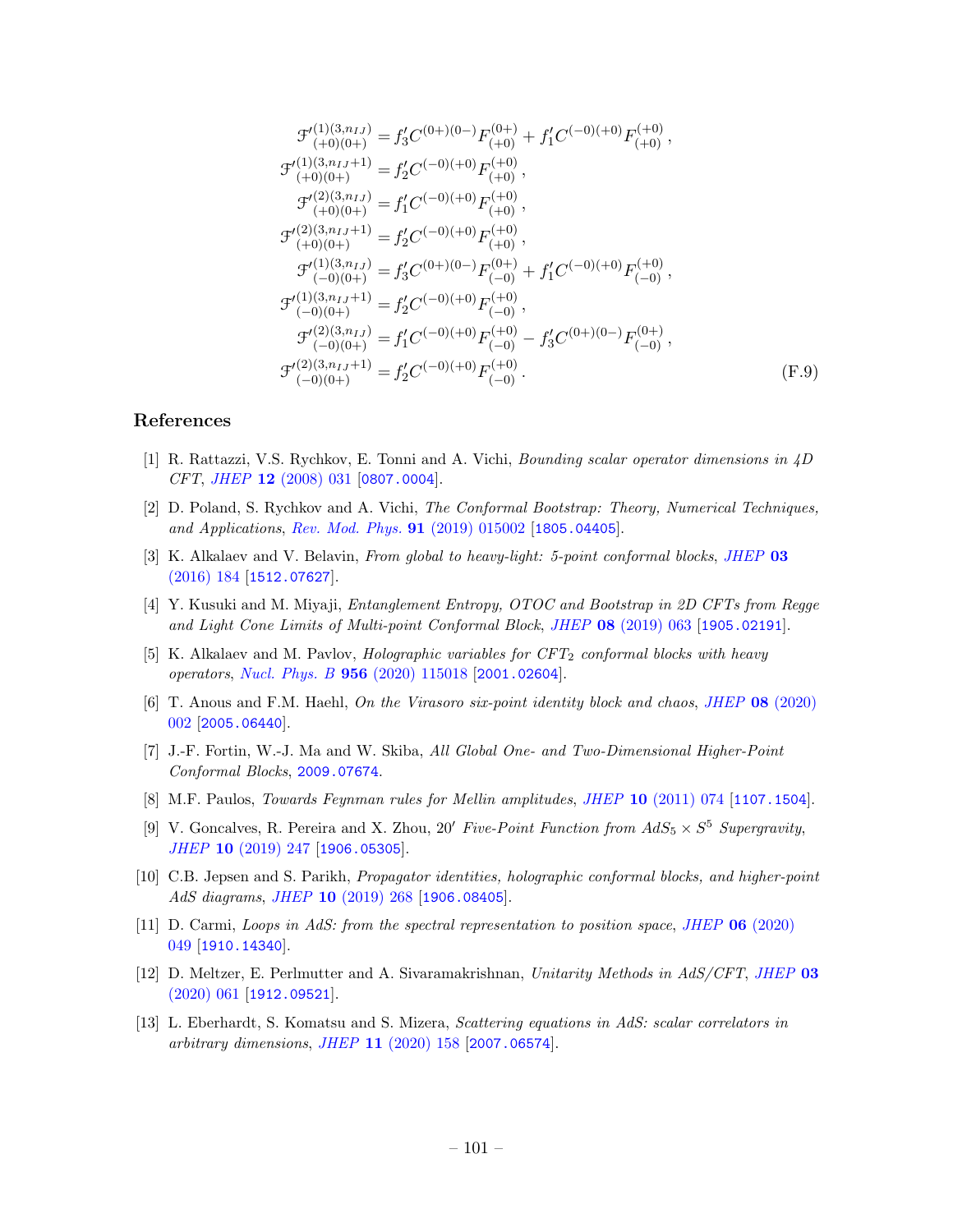- [14] D.M. Hofman and J. Maldacena, *Conformal collider physics: Energy and charge correlations*, JHEP 05 [\(2008\) 012](https://doi.org/10.1088/1126-6708/2008/05/012) [[0803.1467](https://arxiv.org/abs/0803.1467)].
- [15] A. Buchel, J. Escobedo, R.C. Myers, M.F. Paulos, A. Sinha and M. Smolkin, Holographic GB  $gravity in arbitrary dimensions, JHEP 03 (2010) 111 [0911.4257].$  $gravity in arbitrary dimensions, JHEP 03 (2010) 111 [0911.4257].$  $gravity in arbitrary dimensions, JHEP 03 (2010) 111 [0911.4257].$  $gravity in arbitrary dimensions, JHEP 03 (2010) 111 [0911.4257].$  $gravity in arbitrary dimensions, JHEP 03 (2010) 111 [0911.4257].$
- [16] D. Chowdhury, S. Raju, S. Sachdev, A. Singh and P. Strack, Multipoint correlators of conformal field theories: implications for quantum critical transport, Phys. Rev. B 87 [\(2013\) 085138](https://doi.org/10.1103/PhysRevB.87.085138)  $[1210.5247]$  $[1210.5247]$  $[1210.5247]$ .
- [17] T. Hartman, S. Jain and S. Kundu, A New Spin on Causality Constraints, JHEP 10 [\(2016\) 141](https://doi.org/10.1007/JHEP10(2016)141) [[1601.07904](https://arxiv.org/abs/1601.07904)].
- [18] D.M. Hofman, D. Li, D. Meltzer, D. Poland and F. Rejon-Barrera, A Proof of the Conformal Collider Bounds, JHEP 06 [\(2016\) 111](https://doi.org/10.1007/JHEP06(2016)111) [[1603.03771](https://arxiv.org/abs/1603.03771)].
- [19] T. Faulkner, R.G. Leigh, O. Parrikar and H. Wang, Modular Hamiltonians for Deformed Half-Spaces and the Averaged Null Energy Condition, JHEP 09 [\(2016\) 038](https://doi.org/10.1007/JHEP09(2016)038) [[1605.08072](https://arxiv.org/abs/1605.08072)].
- [20] T. Hartman, S. Kundu and A. Tajdini, Averaged Null Energy Condition from Causality, [JHEP](https://doi.org/10.1007/JHEP07(2017)066) 07 [\(2017\) 066](https://doi.org/10.1007/JHEP07(2017)066) [[1610.05308](https://arxiv.org/abs/1610.05308)].
- [21] S.D. Chowdhury, J.R. David and S. Prakash, Constraints on parity violating conformal field theories in  $d = 3$ , JHEP 11 [\(2017\) 171](https://doi.org/10.1007/JHEP11(2017)171) [[1707.03007](https://arxiv.org/abs/1707.03007)].
- <span id="page-102-1"></span>[22] C. Cordova, J. Maldacena and G.J. Turiaci, Bounds on OPE Coefficients from Interference Effects in the Conformal Collider, JHEP 11 [\(2017\) 032](https://doi.org/10.1007/JHEP11(2017)032) [[1710.03199](https://arxiv.org/abs/1710.03199)].
- <span id="page-102-0"></span>[23] D. Meltzer, *Higher Spin ANEC and the Space of CFTs, JHEP* **07** [\(2019\) 001](https://doi.org/10.1007/JHEP07(2019)001) [[1811.01913](https://arxiv.org/abs/1811.01913)].
- [24] S.D. Chowdhury, J.R. David and S. Prakash, Bootstrap and collider physics of parity violating conformal field theories in  $d = 3$ , JHEP 04 [\(2019\) 023](https://doi.org/10.1007/JHEP04(2019)023) [[1812.07774](https://arxiv.org/abs/1812.07774)].
- [25] V. Rosenhaus, Multipoint Conformal Blocks in the Comb Channel, JHEP 02 [\(2019\) 142](https://doi.org/10.1007/JHEP02(2019)142) [[1810.03244](https://arxiv.org/abs/1810.03244)].
- [26] S. Parikh, Holographic dual of the five-point conformal block, JHEP 05 [\(2019\) 051](https://doi.org/10.1007/JHEP05(2019)051) [[1901.01267](https://arxiv.org/abs/1901.01267)].
- [27] S. Parikh, A multipoint conformal block chain in d dimensions, JHEP 05 [\(2020\) 120](https://doi.org/10.1007/JHEP05(2020)120) [[1911.09190](https://arxiv.org/abs/1911.09190)].
- [28] S. Hoback and S. Parikh, Towards Feynman rules for conformal blocks, JHEP 01 [\(2021\) 005](https://doi.org/10.1007/JHEP01(2021)005) [[2006.14736](https://arxiv.org/abs/2006.14736)].
- [29] S. Hoback and S. Parikh, Dimensional reduction of higher-point conformal blocks, [2009.12904](https://arxiv.org/abs/2009.12904).
- [30] P. Vieira, V. Gonçalves and C. Bercini, Multipoint Bootstrap I: Light-Cone Snowflake OPE and the WL Origin, [2008.10407](https://arxiv.org/abs/2008.10407).
- [31] A. Pal and K. Ray, Conformal Correlation functions in four dimensions from Quaternionic Lauricella system, [2005.12523](https://arxiv.org/abs/2005.12523).
- [32] I. Buric, S. Lacroix, J.A. Mann, L. Quintavalle and V. Schomerus, From Gaudin Integrable Models to d-dimensional Multipoint Conformal Blocks, [Phys. Rev. Lett.](https://doi.org/10.1103/PhysRevLett.126.021602) 126 (2021) 021602 [[2009.11882](https://arxiv.org/abs/2009.11882)].
- [33] J.-F. Fortin and W. Skiba, A recipe for conformal blocks, [1905.00036](https://arxiv.org/abs/1905.00036).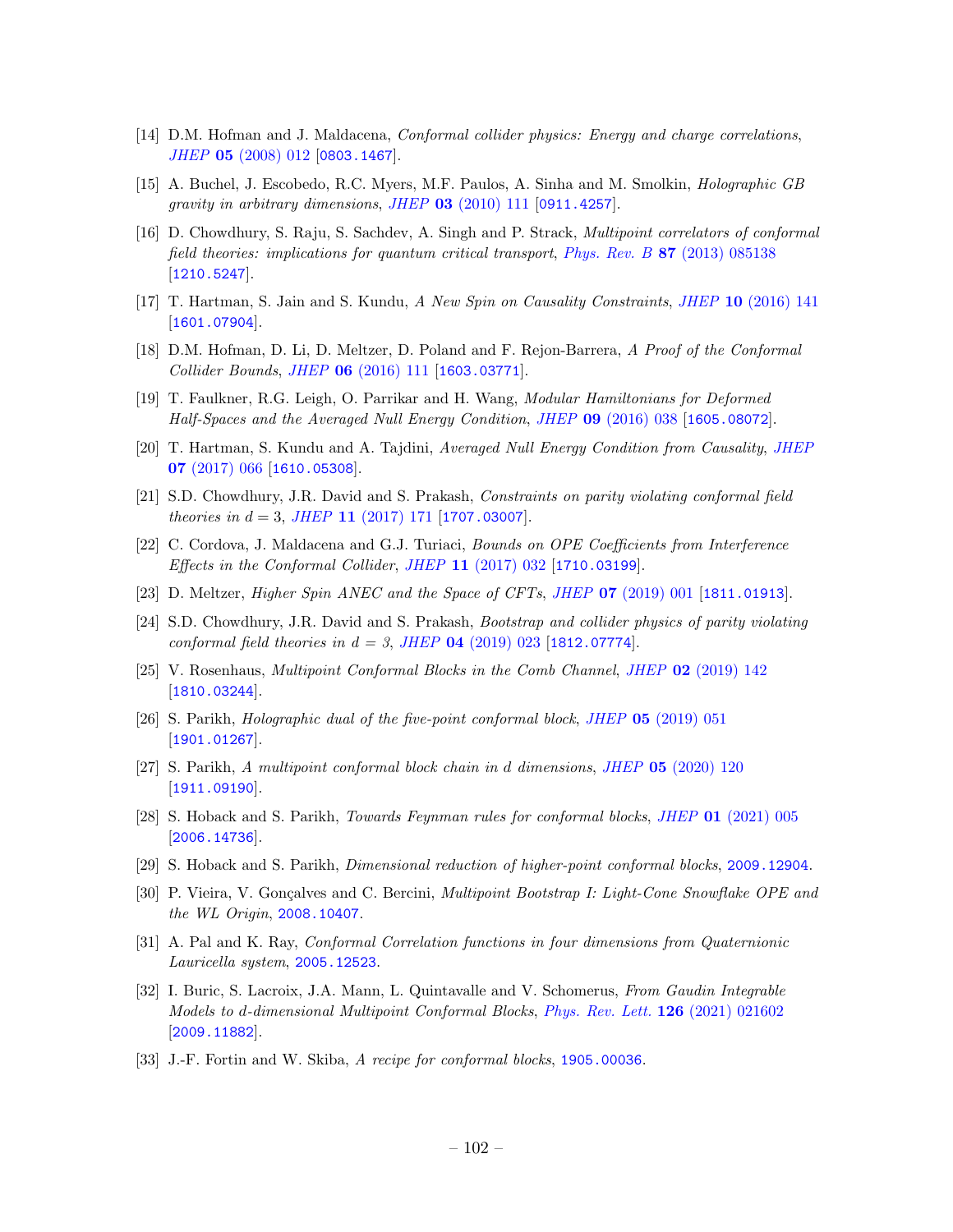- [34] J.-F. Fortin and W. Skiba, New methods for conformal correlation functions, JHEP 06 [\(2020\)](https://doi.org/10.1007/JHEP06(2020)028) [028](https://doi.org/10.1007/JHEP06(2020)028) [[1905.00434](https://arxiv.org/abs/1905.00434)].
- [35] J.-F. Fortin, W. Ma and W. Skiba, Higher-Point Conformal Blocks in the Comb Channel, JHEP 07 [\(2020\) 213](https://doi.org/10.1007/JHEP07(2020)213) [[1911.11046](https://arxiv.org/abs/1911.11046)].
- [36] J.-F. Fortin, W.-J. Ma, V. Prilepina and W. Skiba, Efficient Rules for All Conformal Blocks, [2002.09007](https://arxiv.org/abs/2002.09007).
- [37] J.-F. Fortin, W.-J. Ma and W. Skiba, Six-point conformal blocks in the snowflake channel, JHEP 11 [\(2020\) 147](https://doi.org/10.1007/JHEP11(2020)147) [[2004.02824](https://arxiv.org/abs/2004.02824)].
- [38] J.-F. Fortin, W.-J. Ma and W. Skiba, Seven-point conformal blocks in the extended snowflake channel and beyond, Phys. Rev. D 102 [\(2020\) 125007](https://doi.org/10.1103/PhysRevD.102.125007) [[2006.13964](https://arxiv.org/abs/2006.13964)].
- [39] F. Dolan and H. Osborn, Conformal Partial Waves: Further Mathematical Results, [1108.6194](https://arxiv.org/abs/1108.6194).
- [40] D. Karateev, P. Kravchuk and D. Simmons-Duffin, Weight Shifting Operators and Conformal Blocks, JHEP 02 [\(2018\) 081](https://doi.org/10.1007/JHEP02(2018)081) [[1706.07813](https://arxiv.org/abs/1706.07813)].
- <span id="page-103-0"></span>[41] M.S. Costa, J. Penedones, D. Poland and S. Rychkov, Spinning Conformal Correlators, [JHEP](https://doi.org/10.1007/JHEP11(2011)071) 11 [\(2011\) 071](https://doi.org/10.1007/JHEP11(2011)071) [[1107.3554](https://arxiv.org/abs/1107.3554)].
- [42] M.S. Costa, J. Penedones, D. Poland and S. Rychkov, Spinning Conformal Blocks, [JHEP](https://doi.org/10.1007/JHEP11(2011)154) 11  $(2011)$  154 [[1109.6321](https://arxiv.org/abs/1109.6321)].
- <span id="page-103-1"></span>[43] P. Kravchuk and D. Simmons-Duffin, Counting Conformal Correlators, JHEP 02 [\(2018\) 096](https://doi.org/10.1007/JHEP02(2018)096) [[1612.08987](https://arxiv.org/abs/1612.08987)].
- [44] N. Irges, F. Koutroulis and D. Theofilopoulos, The conformal N-point scalar correlator in coordinate space, [2001.07171](https://arxiv.org/abs/2001.07171).
- [45] F. Kos, D. Poland and D. Simmons-Duffin, *Bootstrapping the*  $O(N)$  *vector models, [JHEP](https://doi.org/10.1007/JHEP06(2014)091)* 06  $(2014)$  091 [[1307.6856](https://arxiv.org/abs/1307.6856)].
- [46] F. Kos, D. Poland and D. Simmons-Duffin, Bootstrapping Mixed Correlators in the 3D Ising Model, JHEP 11 [\(2014\) 109](https://doi.org/10.1007/JHEP11(2014)109) [[1406.4858](https://arxiv.org/abs/1406.4858)].
- [47] J.a. Penedones, E. Trevisani and M. Yamazaki, Recursion Relations for Conformal Blocks, JHEP 09 [\(2016\) 070](https://doi.org/10.1007/JHEP09(2016)070) [[1509.00428](https://arxiv.org/abs/1509.00428)].
- [48] M. Yamazaki, Comments on Determinant Formulas for General CFTs, JHEP 10 [\(2016\) 035](https://doi.org/10.1007/JHEP10(2016)035) [[1601.04072](https://arxiv.org/abs/1601.04072)].
- [49] P. Kravchuk, Casimir recursion relations for general conformal blocks, JHEP 02 [\(2018\) 011](https://doi.org/10.1007/JHEP02(2018)011) [[1709.05347](https://arxiv.org/abs/1709.05347)].
- [50] R.S. Erramilli, L.V. Iliesiu and P. Kravchuk, Recursion relation for general 3d blocks, [JHEP](https://doi.org/10.1007/JHEP12(2019)116) 12 [\(2019\) 116](https://doi.org/10.1007/JHEP12(2019)116) [[1907.11247](https://arxiv.org/abs/1907.11247)].
- [51] R.S. Erramilli, L.V. Iliesiu, P. Kravchuk, W. Landry, D. Poland and D. Simmons-Duffin, blocks 3d: Software for general 3d conformal blocks, [2011.01959](https://arxiv.org/abs/2011.01959).
- [52] F. Dolan and H. Osborn, Conformal partial waves and the operator product expansion, [Nucl.](https://doi.org/10.1016/j.nuclphysb.2003.11.016) Phys. B 678 [\(2004\) 491](https://doi.org/10.1016/j.nuclphysb.2003.11.016) [[hep-th/0309180](https://arxiv.org/abs/hep-th/0309180)].
- [53] D. Simmons-Duffin, Projectors, Shadows, and Conformal Blocks, JHEP 04 [\(2014\) 146](https://doi.org/10.1007/JHEP04(2014)146) [[1204.3894](https://arxiv.org/abs/1204.3894)].